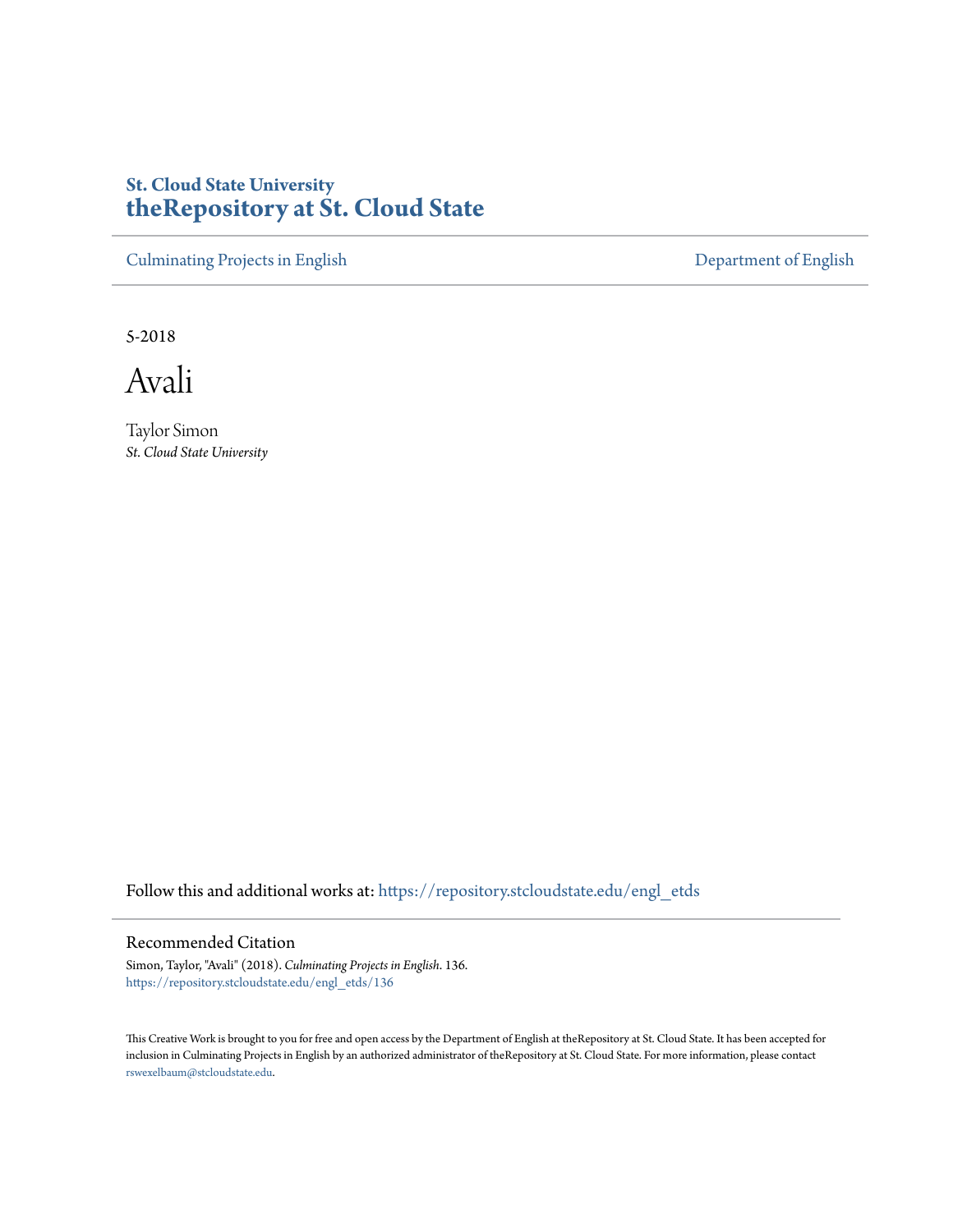# **Avali**

by

Taylor Jon Simon

A Creative Work

Submitted to the Graduate Faculty of

St. Cloud State University

in Partial Fulfillment of the Requirements

for the Degree of

Master of Arts

in English Studies

May, 2018

Creative Work Committee: Shannon Olson, Chairperson Judith Dorn Monica Pelaez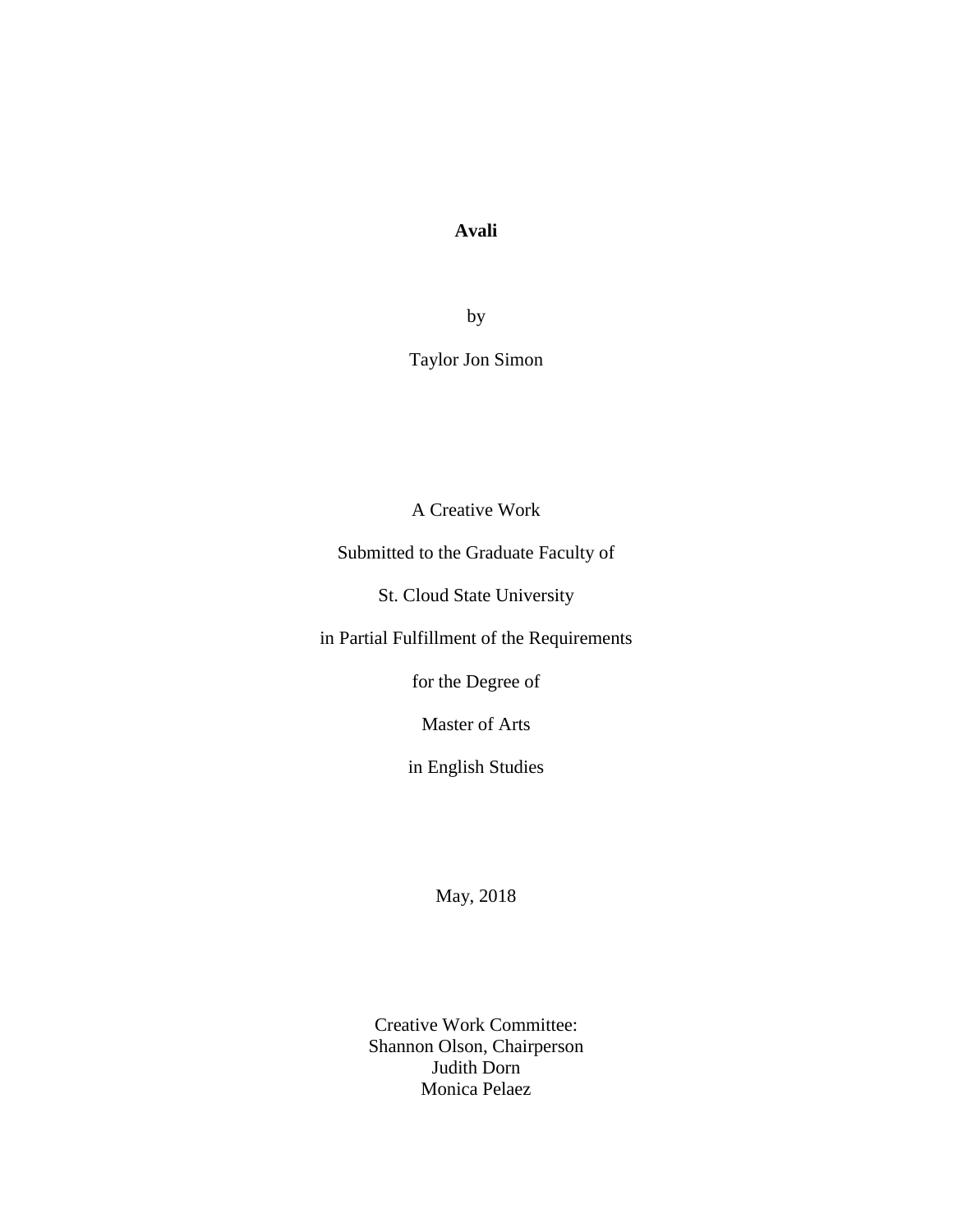# **Table of Contents**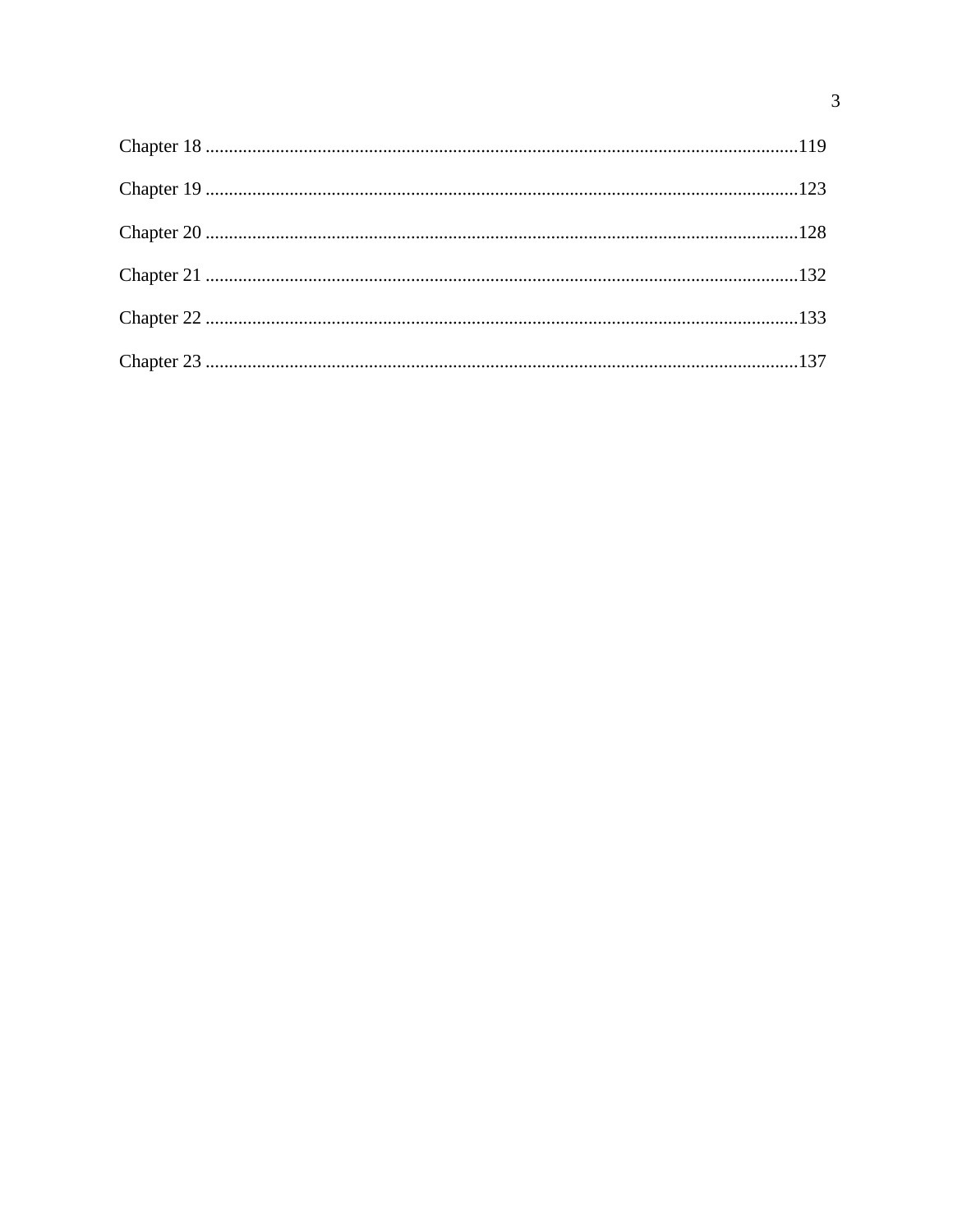#### **Prologue**

It's a good possibility that I'm floating through black space. Wrapped in darkness, my feet unplanted. Feels like I'm *in* something. That is, I wear skin and beyond the skin, is another epidermis, perhaps synthetic. Astronaut's suit. Probably. Familiar faces come to mind. Nostalgic. But I can't attach names. *A tall woman with light hair and thick makeup. Cold fingers on my face*. *A boy and girl ride a merry-go-round. One smiles. The other cries.* Perhaps I've fallen asleep and this is a lucid dream of nothing. Or, maybe, I'm having surgery that, in my druginduced state, I've forgotten about. Maybe I'm being reconstructed against my will—like, my whole nervous system—in some crazy post-mortem experiment. So, when my mind commands my right arm to move upward, I'm actually moving my neck. That wouldn't be so bad. One could get used to that.

But, probably still space. Yeah, I'm separated from my crew. A ship will approach momentarily. I try to focus my eyes, squint and see if I can see distant light specks—suns, planets, rocket machinery—to confirm my expectations. It's too dark. It won't work. "Pivot," thinks Mind, "pivot and look for specks on the other side of—wherever you are." *A balding man with a stern look of disapproval. Paper in my hands.* Pivoting doesn't work. I get a sense that I've moved in the blackness, but no visual affirmation of the fact. *An adolescent boy bearing a sly grin beckons me to his computer. A birthday cake, I blow out the candles.* Unless—maybe I'm not an astronaut. Recall your schooling. Were you an engineer? Physicist? Surely, you were someone of worth. *Are.* Surely you *are* someone of worth.

Something is heavy, something in my head.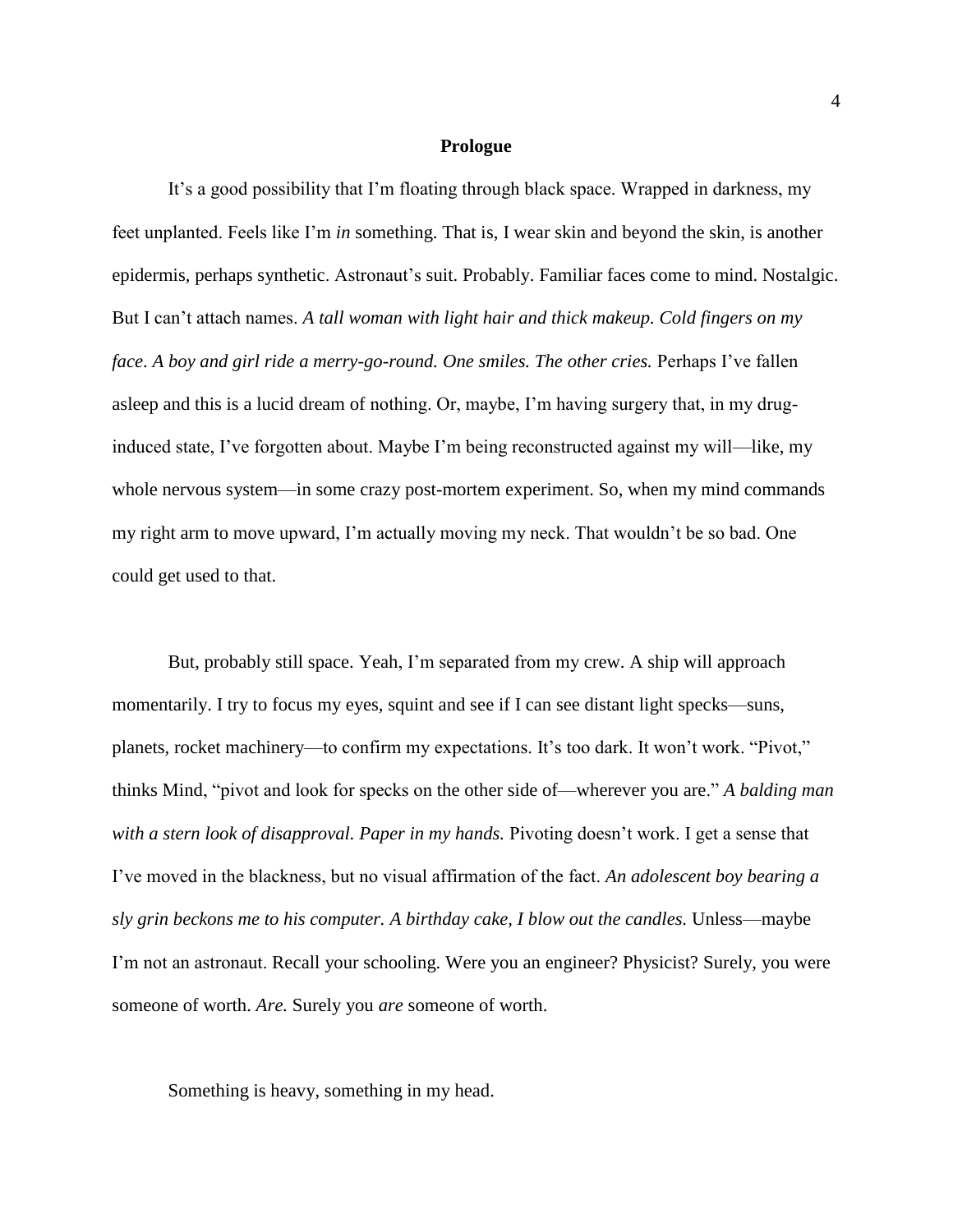*A middle-aged woman stares melancholically into the open casket of the one-time stern, balding man. I take several gulps of liquid brown spice. A young woman holds me in her arms. My face is wet. I fall asleep.*

I think I'm upset. Why? There's a pain in my chest—not emotional—and an absence in my being—not existential—and I think tomorrow I'll have—

*I'm on my knees displaying the contents of a small box to the young woman with a perplexed expression. She wears white. Decorative lights. Making love.*

—to think more about all this. I mean, meditate.

How long has it been? Curious that I haven't felt the compulsion to defecate. Curious also that I—

*The melancholic woman lies in a hospital bed. I hold a small hand. My peripheral is blocked.* 

—don't have the urge to eat anything.

Still waiting on the ship and rescue crew. The crew. Wait—what crew?

*I pick up a small boy and throw him into the air, he returns to my arms.*

Still waiting on—something. And I think it's my fault, the reason I'm here. Why is this happening to me?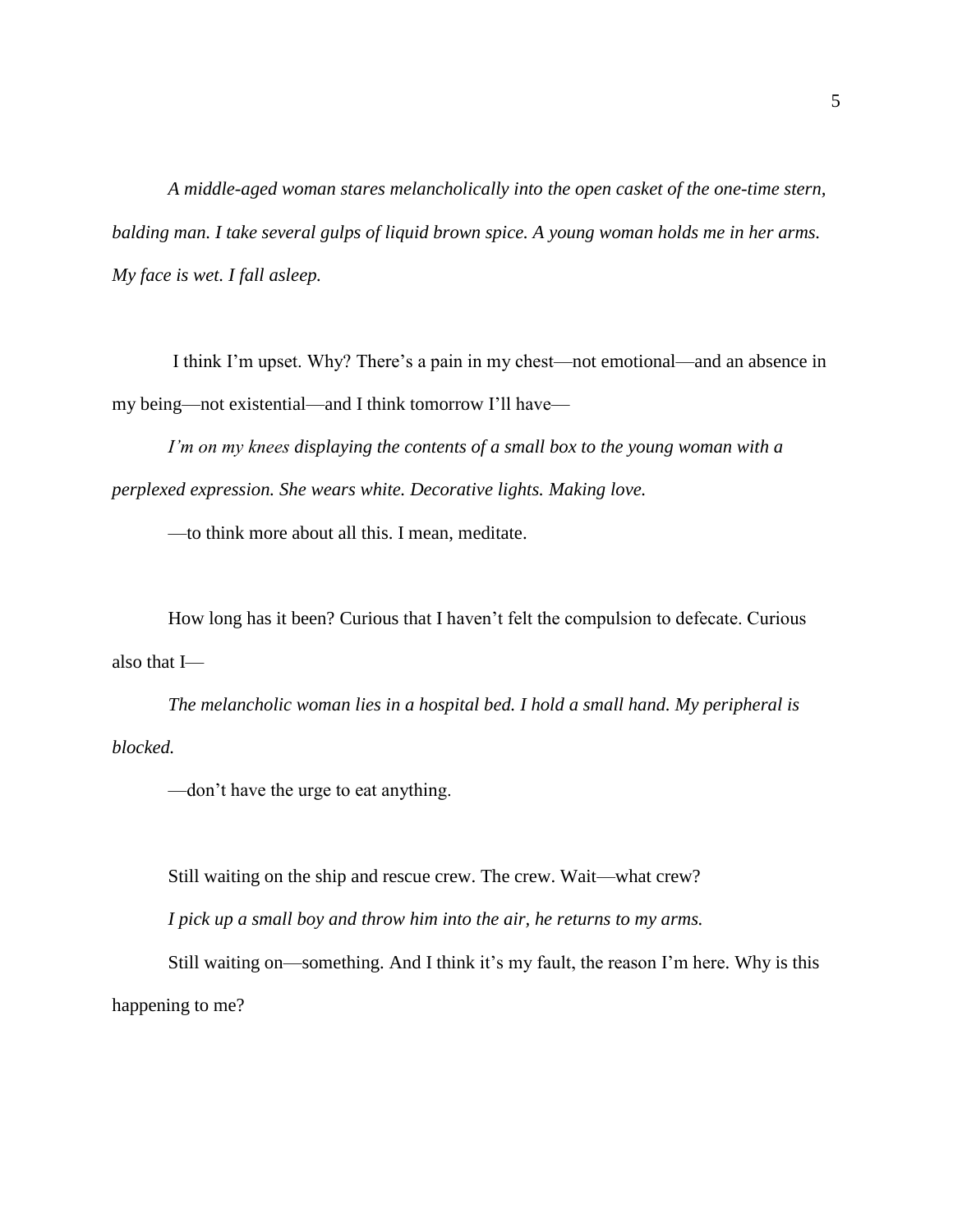There's something like glass, it's something I can touch. She's on the other side of it. And I can't get to her, I can't get to her, I can't get to her, I can't—

*A soft voice, barely audible.* 

That tightness of heart again. Why is this happening to me?

*What is that? That—thing.*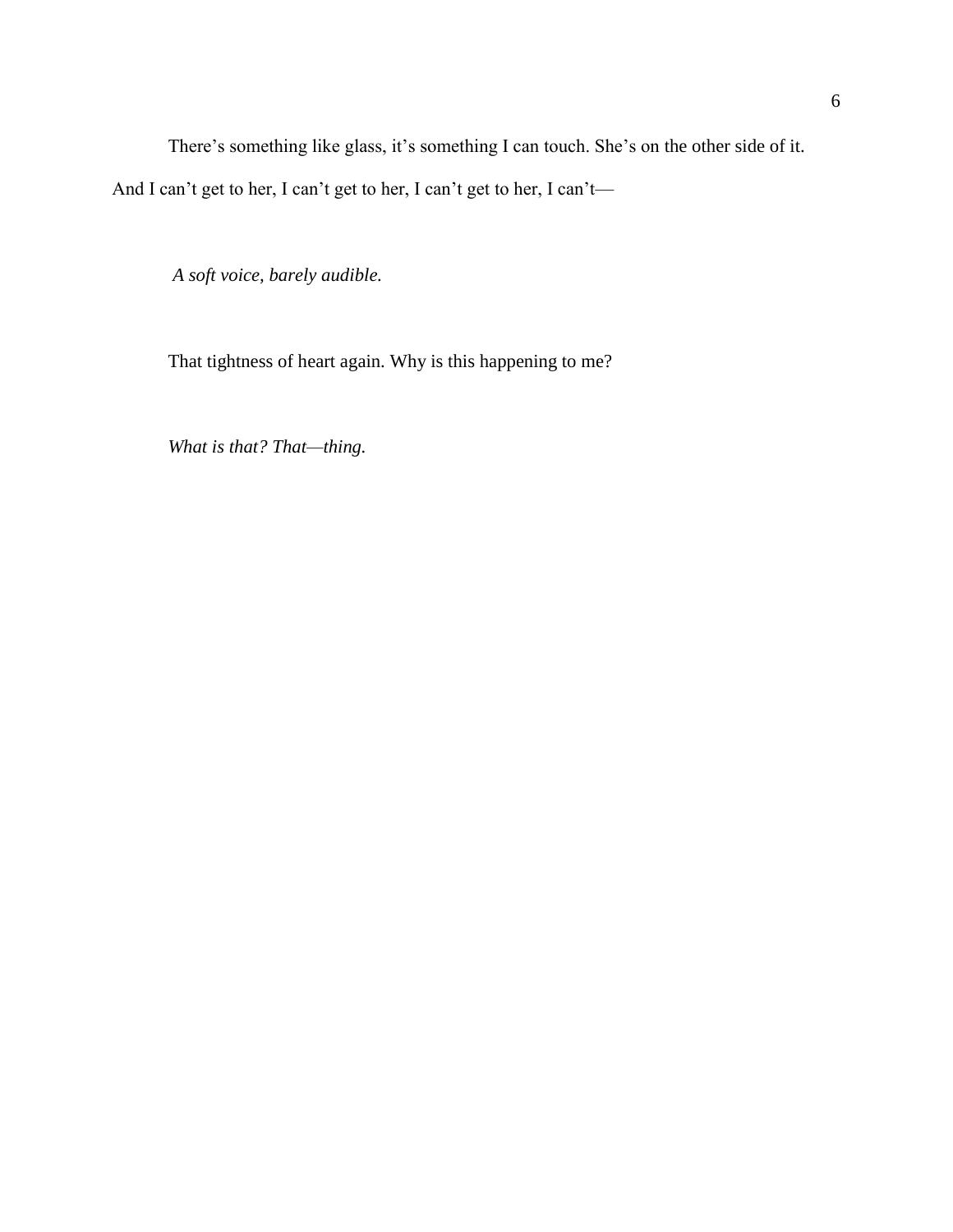## **Chapter 1**

It was Saturday morning. Edward sipped stale coffee at his living room window, losing interest in the brick wall of the apartment across the street. Two women in matching jogging gear walked a Yellow Lab on the sidewalk along his small yard. They crossed paths with a mail man. He nodded at the women. The women waved. Seemed early. Too early for mail—

*How old is this coffee?* 

If overtime weekends were still an option, he considered, he could have opted-in— *Sorry, Mom. We're swamped these days. Hands are tied.*

When he arrived outside her duplex with a bag of newly purchased cleaning supplies and a birthday card, he was interrupted by her landlord, Kyu—the eventual recipient of the card. Kyu was in his late thirties, sporting a soul patch and neon orange flip flops and had just finished weed whacking along the side of the house. He removed his earmuffs and approached Edward. They locked palms.

"Ed," said Kyu. "How ya been? How are things?"

"Fine. You?"

Edward wiped his palm on his pants.

"Good, good," said Kyu. "Rachel and I just bought another house."

"Congrats."

"Yeah."

Edward began to walk toward the front door when Kyu put out his forearm to stop him. He caught a whiff of the landlord's poor breath, the foul heat of something like fast food or chunky milk between his words.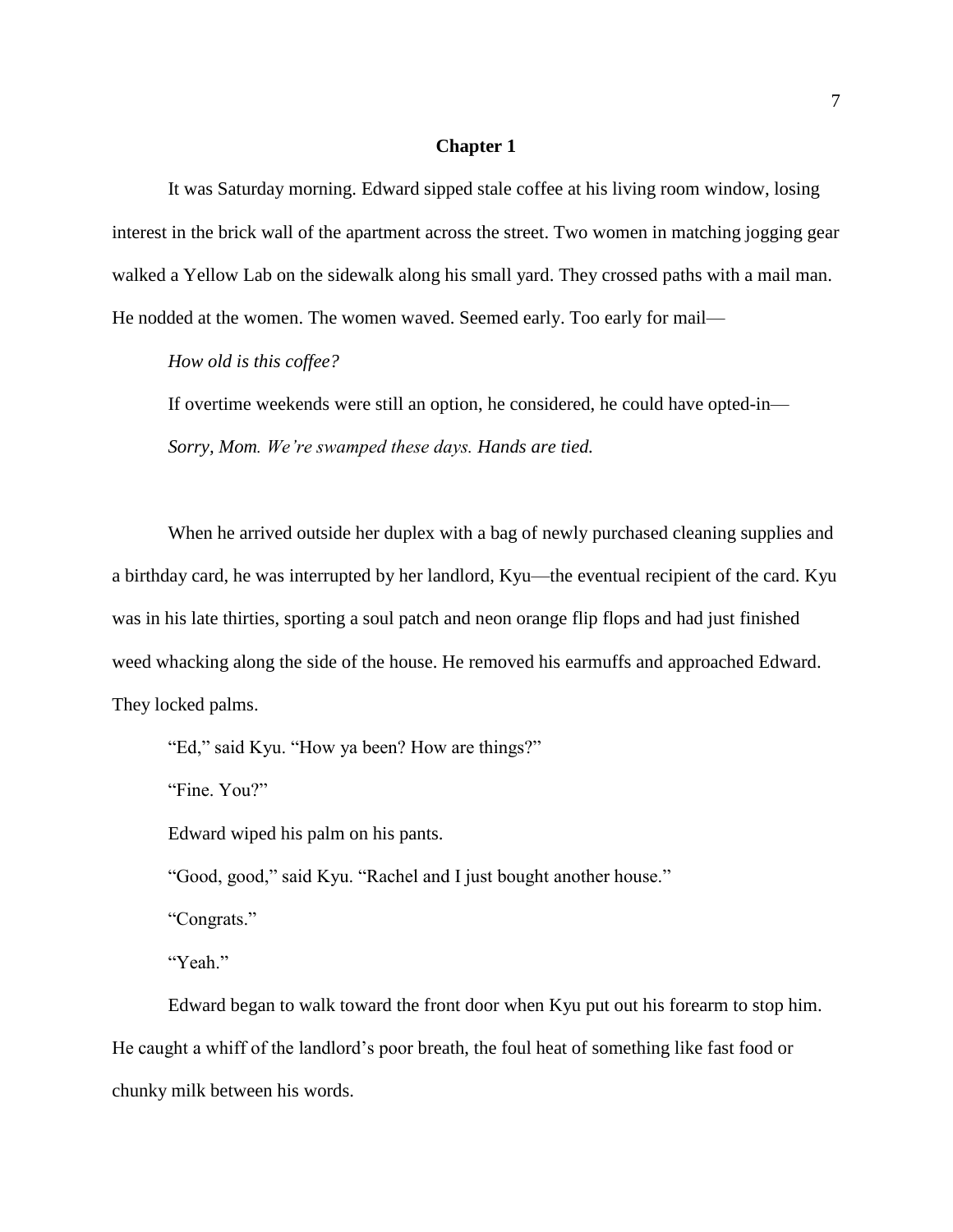"Talk to your brother lately?" he asked.

"No."

"Could you get ahold of him for me? Your mom's late on rent. No big deal, but these things tend to snowball, you know, so ASAP. But hey, no pressure."

Ed pulled his wallet, removed a few hundreds, and handed them to Kyu. "I'll give you the rest on Tuesday."

"Something wrong with Henry?"

"He's fine."

"Well, thanks." He strolled over to his white pickup and gave Edward a goodbye-nod as he placed the weed whacker in the back. "Take care, dude."

"Yeah."

Edward approached his mother's front door and put his finger to the black button of the intercom she'd had him install the previous year. A series of speaker holes were arranged in the shape of an ear and, below, written out in her half-cursive handwriting on a small square of notebook paper, were the words "Please use speaker." He heard the muffled buzz of the intercom go off inside the house, and then—

*Kffft,* went the active-line static from the box. *Kffft.*

"What?" she said, the amidst the crackle. "Can I help you?"

"Mom, it's Edward."

*Kffffffffffffffffffffffffffffffffffffffffffffffffffft—*

"Yeah?"

"It's Saturday."

"So?"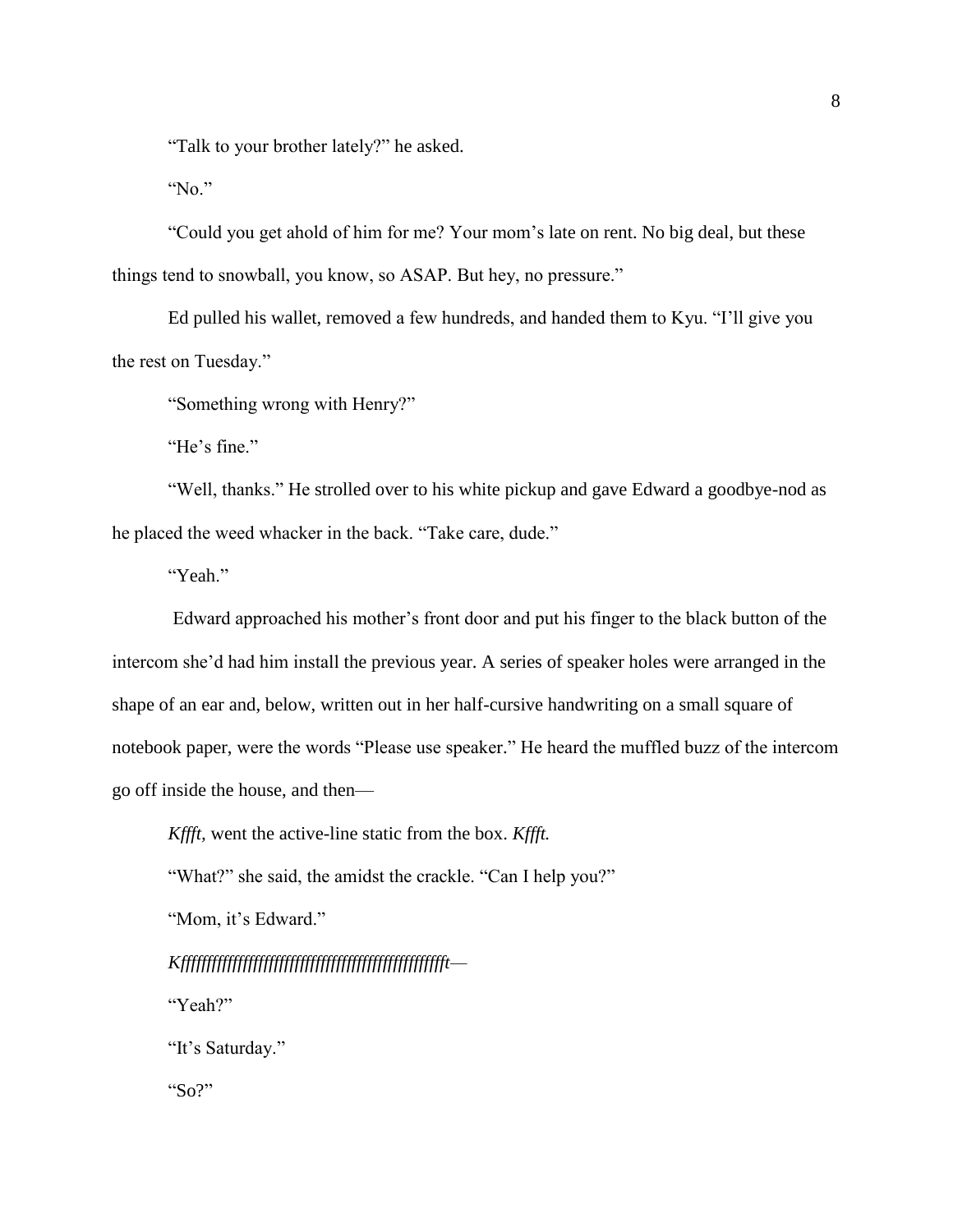"Open the door?"

# *Kffffffffffffffffffffft—*

"Where's your key?"

"I lost it."

"W*hat?*"

"It's not a big deal."

# *Kfffffffffffffffffffffffffffffffffffffffffffffft—*

"Not a big deal? Whaddya mean *not a big deal*? What if one of the—

"Don't say it, Sara," Edward said to his mother under his breath.

"—immigrants picks it up and comes into the house to root through my jewelry case or

worse—

"Seems pretty unlikely."

*Kfft—*

"Suppose you dropped it on the ground outside?"

"Then I hope they come back with a copy for me."

*Kfffffffffffft—*

"Where's your brother been?"

"Ma, the neighbors can hear us."

*Kffffffft—*

"Yeah, yeah. Coming."

9

\*\*\*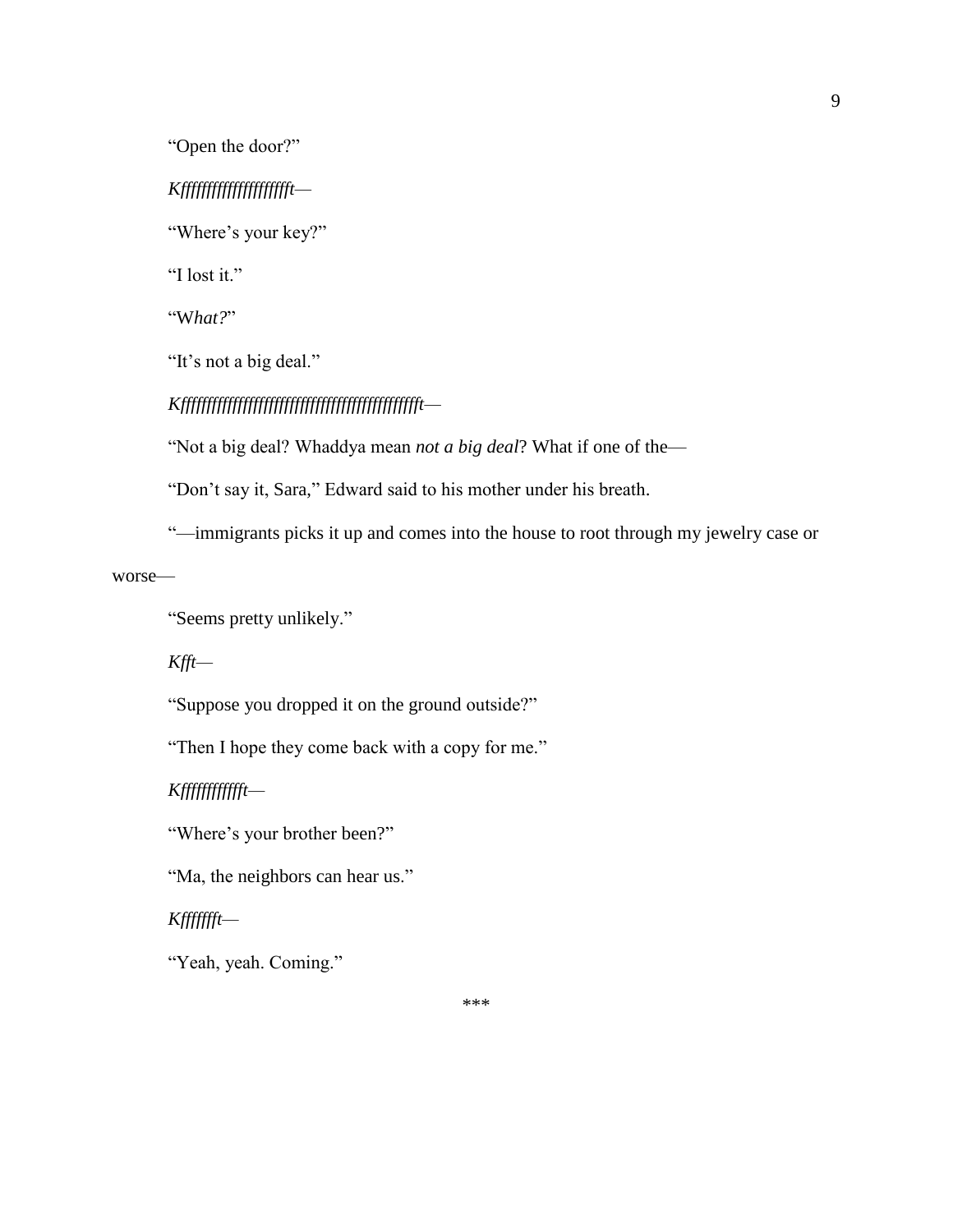Edward sat on the recliner. His mother wore pajama pants below a Motley Crue shirt and sat on the loveseat. An old dime novel was open and placed text-down on the coffee table alongside a TV guide and a paper plate of barely eaten chicken nuggets.

She grabbed the remote and flipped through channels. Resting on the loveseat next to Sara's bouncing knee was the wireless microphone for the intercom.

Edward pointed to the microphone, "There are apps now that can hook up to your security system."

"So Uncle Sam can know my every move? No thanks." She yawned. "Saw on the laptop those nuts in Washington are making threats to the public for speaking out."

"What were they speaking out against?"

"Well—I suppose—they felt mistreated in some way."

"You read this?"

"Yes."

"Where?"

"On the internet, I said. Didn't I say?"

"Right, the internet."

"You pick up Kyu's card?"

"Yeah."

She sneezed, pulled a hanky from her pocket, and wiped her face. "Well? Where is it?" She returned the hanky.

Edward dropped the card on the coffee table. The front cover was a photo of a kitten trying to swat at a string of yarn just out of reach above it. The inside was blank.

"That's not a birthday card."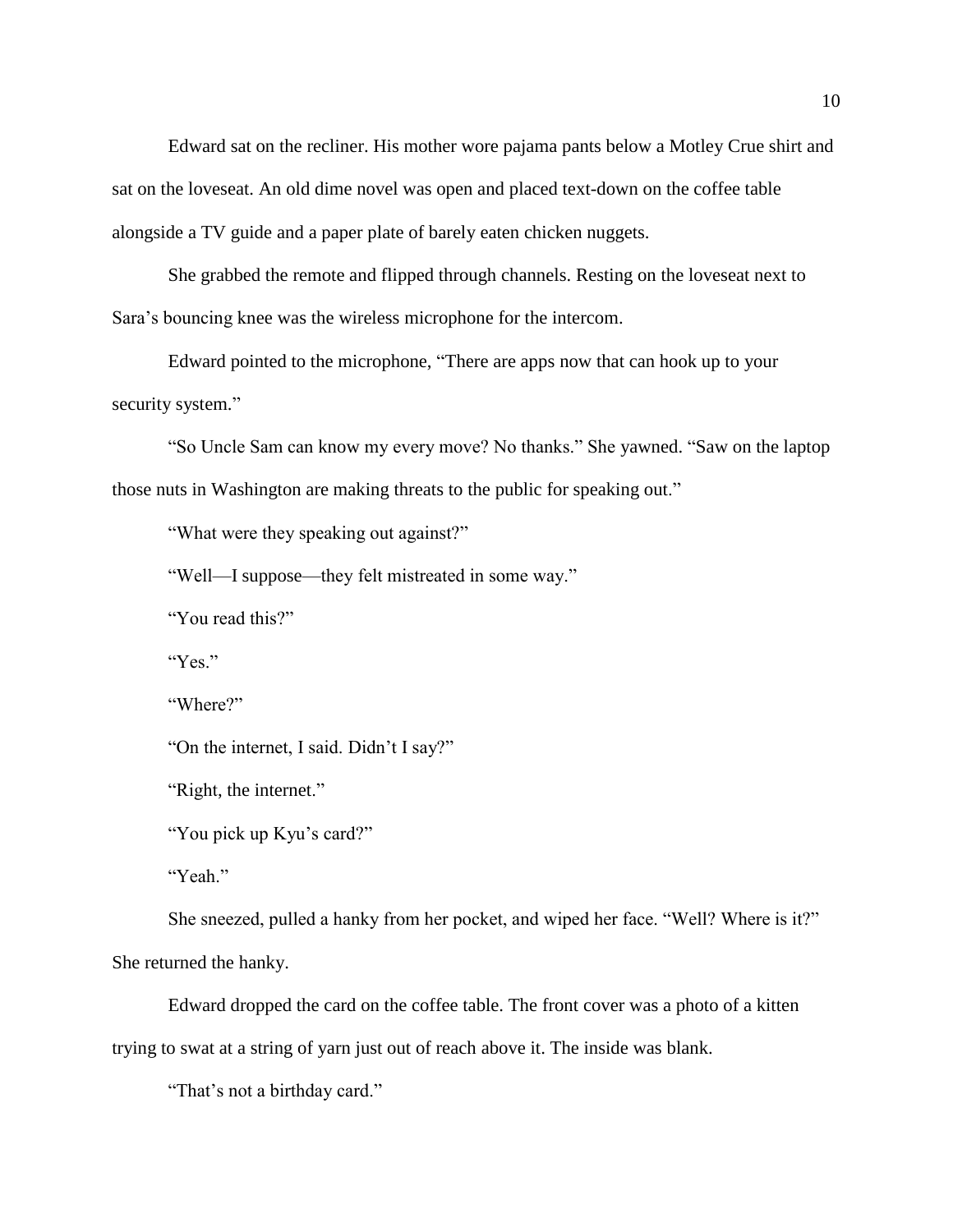"It's whatever you want it to be. You're supposed to use your own words."

"You gotta be kidding." Sara shook her head. "Well, I dunno what to say."

"Say *happy birthday*?"

"They coulda printed *that*! What's the point of a blank card if all you're gonna say is happy birthday?"

A framed family portrait, faded with age, sat on a nearby shelf. The boys were seven or eight. Choppy bowl cuts. Fake greenery behind them. Edward and his mother sat side-by-side and, above them, with a hand on each of their opposing shoulders, Henry stood wearing a burgundy turtleneck and a half-smirk.

"You're late on rent," said Edward.

"Am I?" Sara modeled an expression of contemplative thought, and muttered the months chronologically under her breath. Then, "Shit."

"I can help, it's fine."

She chuckled and put the tips of her fingers to her mouth, as if hiding her smile. "Your brother can float me the cash."

"I don't think he can this time."

"Why not?"

"That's his business."

"Did he get laid off? Adrian's daughter was just laid off the other day and—

"We shouldn't pry." Edward's stomach tightened at the thought of his brother. He briefly ground his teeth. "You know, keep his dignity intact."

"Well, I hope everything is okay." She returned her gaze to the television and continued flipping through channels. "Say, when you clean the bathroom make sure you let those bubbles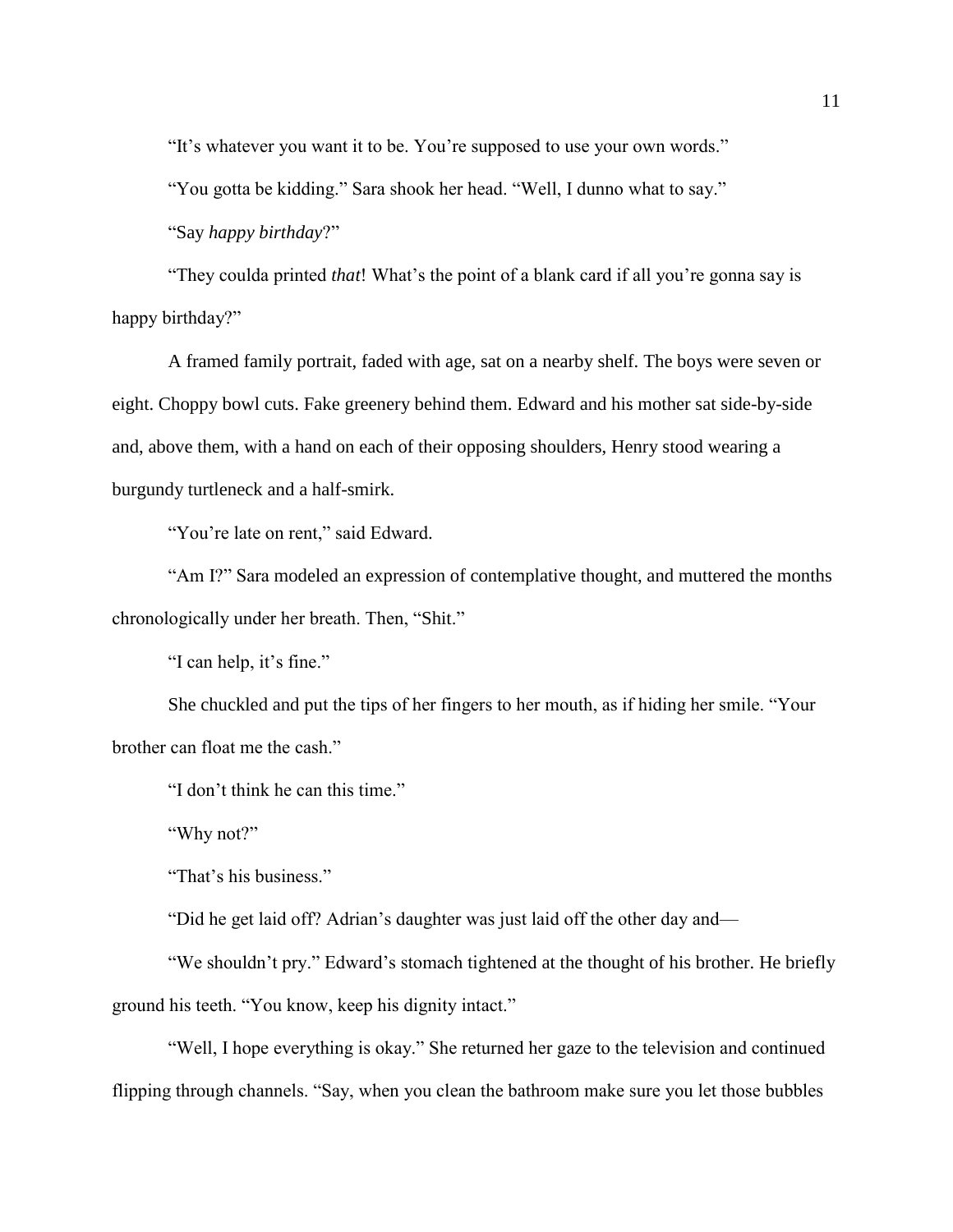soak in the toilet for a good long while before you scrub, or I might as well be pissing in an outhouse."

"Yeah."

"I'm not some animal."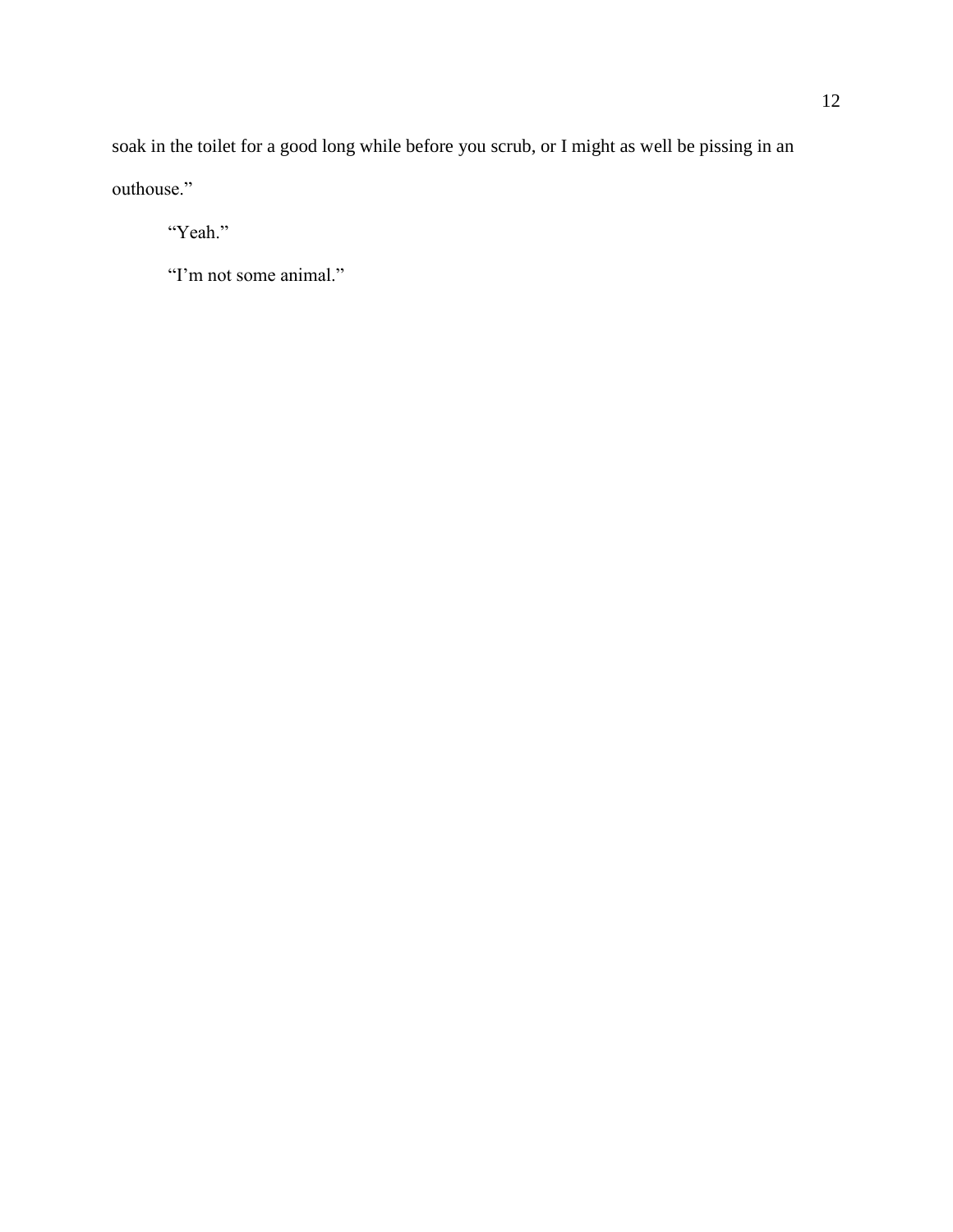### **Chapter 2**

The cab of the company truck was littered with coffee cups and crumpled fast food bags and permeated the pungent body odor of the coworker who drove before him. When Edward arrived at a potential client's office, bits of garbage escaped the cab. He scooped the mess and tossed it back into the vehicle through the half-open window.

It was his second occasion meeting with Freddy. It had been about a year and Edward didn't expect the man to remember him. Before Ed could begin with any sort of preliminary introduction on behalf of his company, the host was already halfway into an anecdote from his recent thirty-year high school reunion.

"I was never quite the kinda nerd that hung out with the D and D nerds," said Freddy. He wore a sky-blue polo and crew cut with the kind of complexion that always looks as if it had just finished sweating. "But I also never wanted to hang out with the jock types so my friends and I always did our own thing, usually we talked about film—like Francois Truffaut. You know Truffaut?"

"Can't say I do."

"French. Pinnacle of film in the  $20<sup>th</sup>$  century." He waved to a woman behind a desk and then opened his office door, letting Ed in first. "Anyway, a friend of mine made a joke about the recent Hollywood barfing of sequels and pathetic over-budgeted hero adaptations and some jock stops us and says, 'See the last Tarantino?'" Freddy chuckled. "The ignorance of those guys who used to pick on us, I tell ya. It's great. It's a spectacle, really."

"Ah," said Edward, looking at his feet.

"So, you're here to sell commercial batteries."

Freddy pulled a small tub of Carmex and dug his finger into it.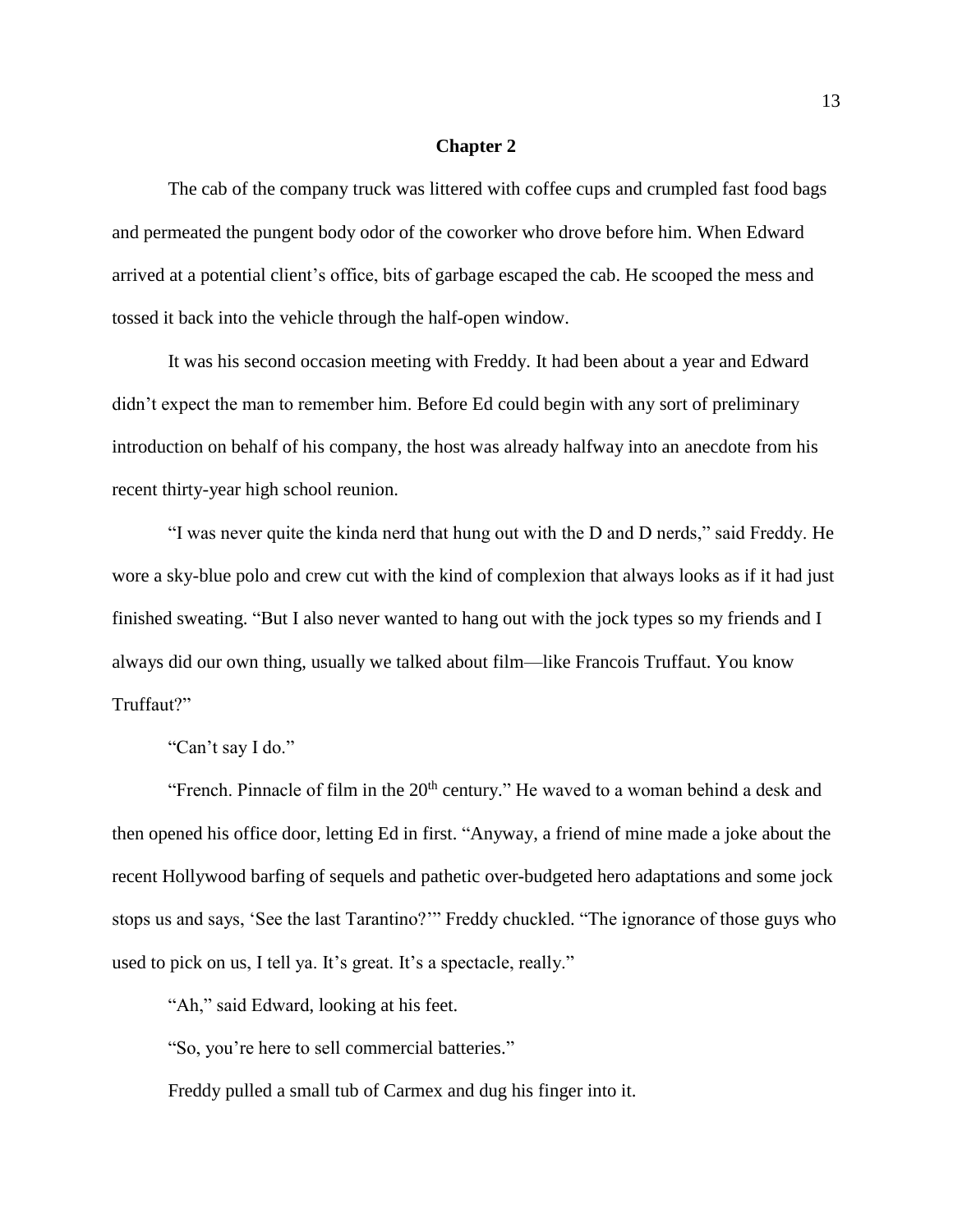"That's the goal," replied Edward. He was guided to have a seat in a pleather chair as Freddy dropped into the one across the desk.

"You get into film much?" he asked, applying the lip balm.

"Sometimes, I like anything clever."

"Clever," Freddy looked confused. His eyebrows raised. "Hmm."

It was the first silence of the meeting. 9:21 AM. Edward's ear caught a distant *buzz* that may or may not have been present. *buzz—buzz—buzz—* A fly on the clock? A fly on Frederick Newmann's nameplate atop the desk. A fly on Freddy's forehead. A fly on Edward. A fly on the nucleus of human life, rubbing its tiny hands beneath the bulbous, dark protrusion of its many, many eyes. Its many, many eyes. Its many, many—

"Well?" said Freddy. "I'm all ears, salesman."

Edward shook himself into focus and gave his pitch, which was, at this his second year selling batteries, now of near-perfect synthesis with the company pamphlet.

"So, these batteries—they're, like, organic?" asked Freddy.

"What?" said Edward. "No. They're environmentally friendly."

"What's the difference?"

"It just means that it won't, you know, hurt the planet."

"But *how* won't they hurt the planet?"

"Well, your standard long lasting batteries tend to be lithium." The flies were gone. The flies were gone. "But, you see, lithium is harmful to—um—vegetation, and stuff."

"That it?"

"The information is a bit complicated—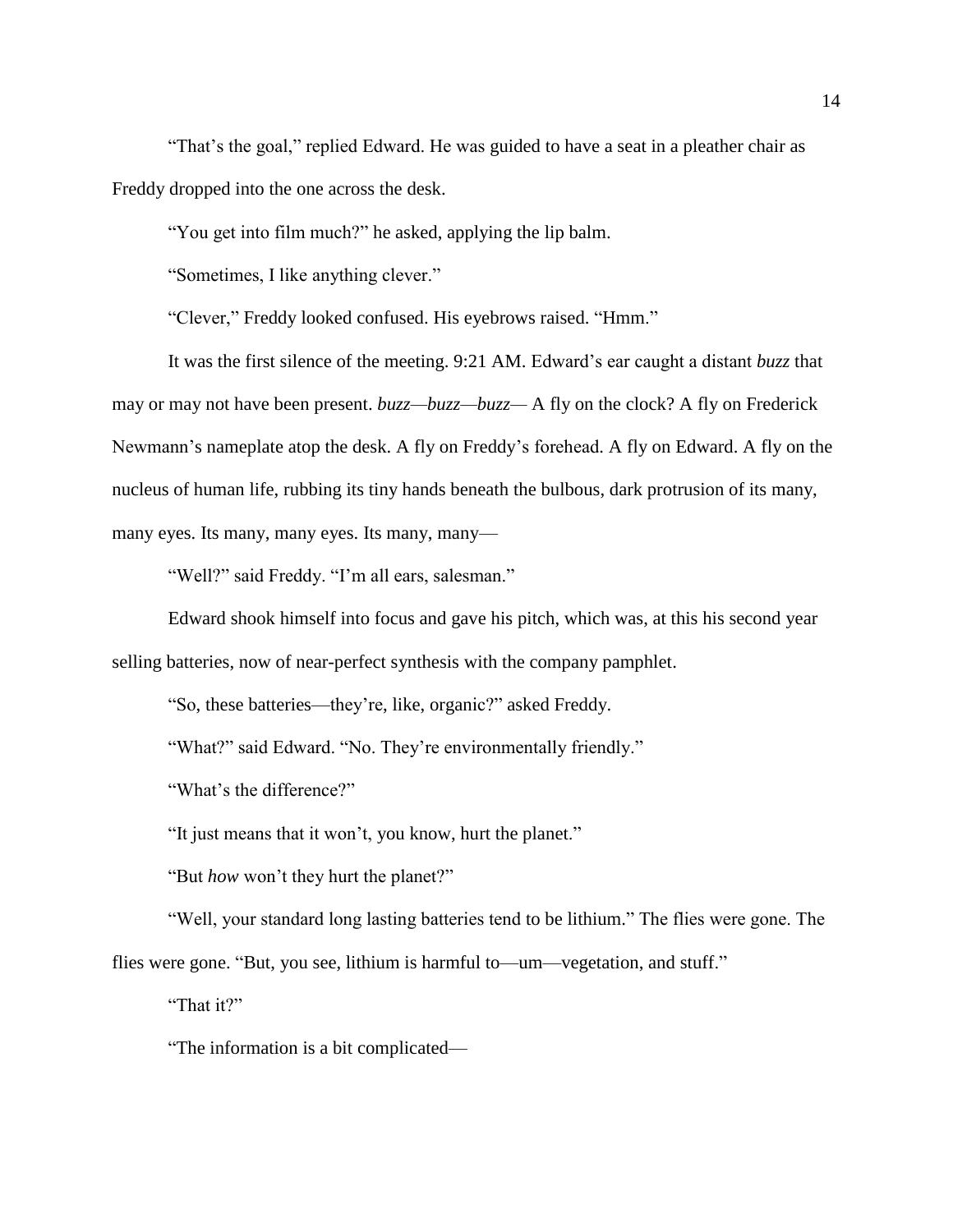"Gotta say, Ed, you're not really selling this new age battery thing. I mean, I love the environment and I believe in global warming and all that, but I don't know that I wanna buy from someone who doesn't know their product."

Edward pulled a pamphlet from his briefcase and slipped it across the desk. "Everything you need to know is in here," he said.

"Ed, Ed, Ed, you're not speaking my language. You can't make your client *read* the information. He's a busy man. These are *busy* times. It's clear you weren't paying attention in wait, do you have a degree?"

"Excuse me?"

Freddy leaned across the desk, coffee on his breath. "Did you go to college?"

"Well, I dropped—

"See, that's your problem." He leaned back on his chair. "You're missing out on the ethics and fundamentals and benefits of informed communication. Gotta get that degree or you're gonna drown. Hear me?"

"I don't see how that has to do with anything I've said about batteries."

"Are you upset? You seem upset."

"No. I'm just a little lost."

"That's funny. Reminds me of a podcast I once heard about how people have egocentric responses in situations where they find themselves confused." He sighed and tapped his pen on the surface of the desk. "I'll tell ya what, I know your boss on a somewhat personal level. See her down at the jazz club now and then. Good, *strong* woman. I'm gonna give you a pass here with this botched sales pitch, and I'll meet with you, say, next Thursday at eleven?"

"Okay."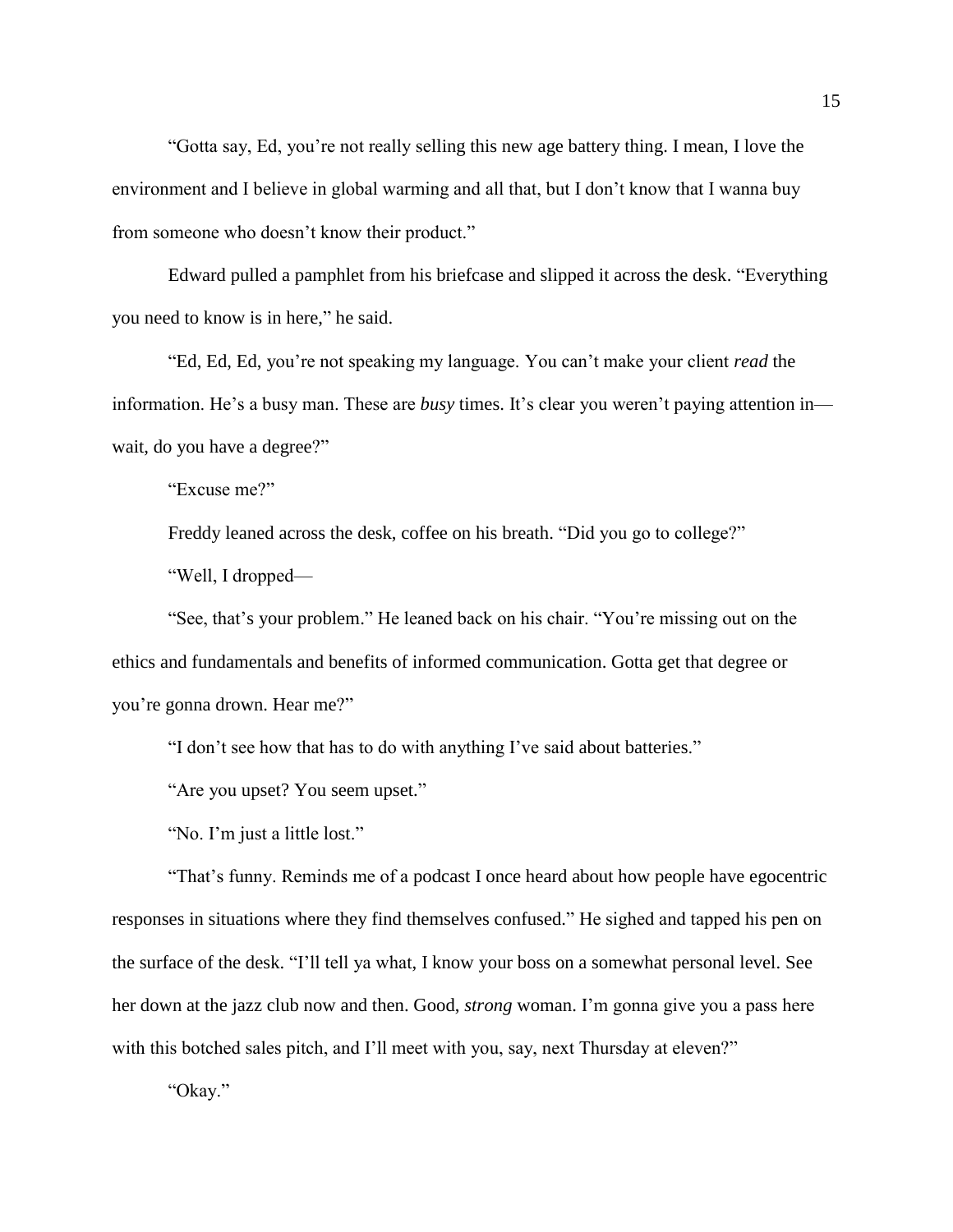"Sound good?"

"Yeah."

"You sure?"

"Yeah. That sounds fine."

"*Good*. Sounds good."

"Sounds good."

Freddy walked Edward to his vehicle where he suggested that Edward do a little homework on the batteries before he return and—would it kill him to keep the company vehicle clean? It's a poor reflection on the corporate image to drive around with such a nasty mess.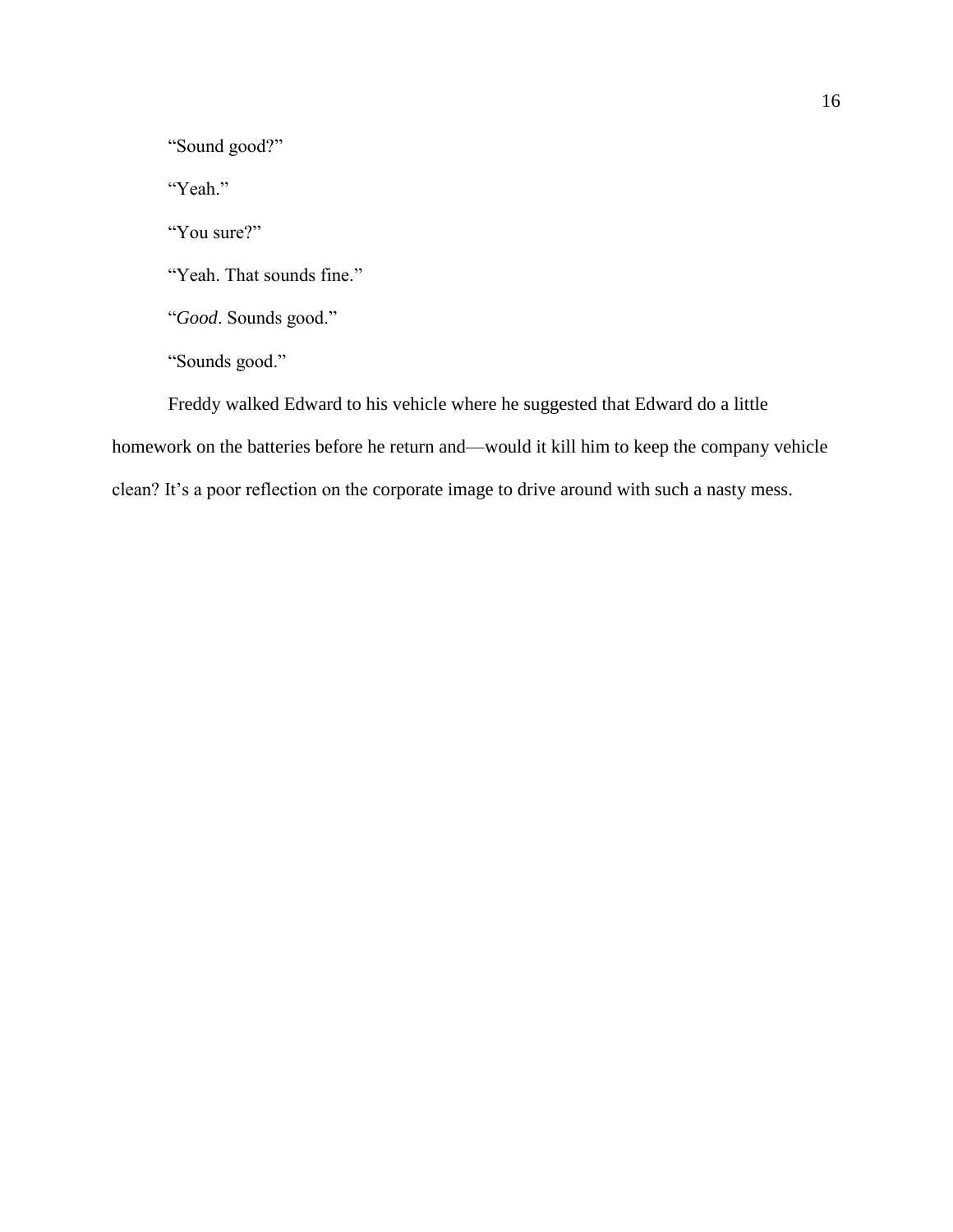### **Chapter 3**

The bar was brightly lit and had a modern aesthetic of charcoal gray and cream, and several works of abstract art hung at eye level with dangling price tags. A brown spiral with bright green drips bleeding into the center. Monochromatic animal prints made in shapes of men. An impressionist piece—what looked like the profile of a woman in pink watercolor.

Edward was two beers into catching up with Patrick when something like a lead ball began to churn in his chest. Patrick talked about the necessity of good rest and, if Edward wasn't careful, he could become a nervous wreck. Somewhere in all that, Patrick mentioned another thing or two about a date with a woman he'd met on an app who'd withheld a recent mastectomy from her profile.

"No second date?" asked Ed.

"Are you even paying attention?"

"Sorry."

"I'm supposed to meet her at 9 at Ruts."

"But you don't want to?"

"No."

"So cancel."

"If I cancel, she'll think it's because of her surgery. She'll think I'm superficial."

"You're not?"

The bartender poured Patrick a shot of vodka.

"Ed," Pat whispered, scooting closer. "It's not abnormal to not wanna date someone who has like, a half breast thing going on. I don't need your judgement."

"Then—why bring it up?"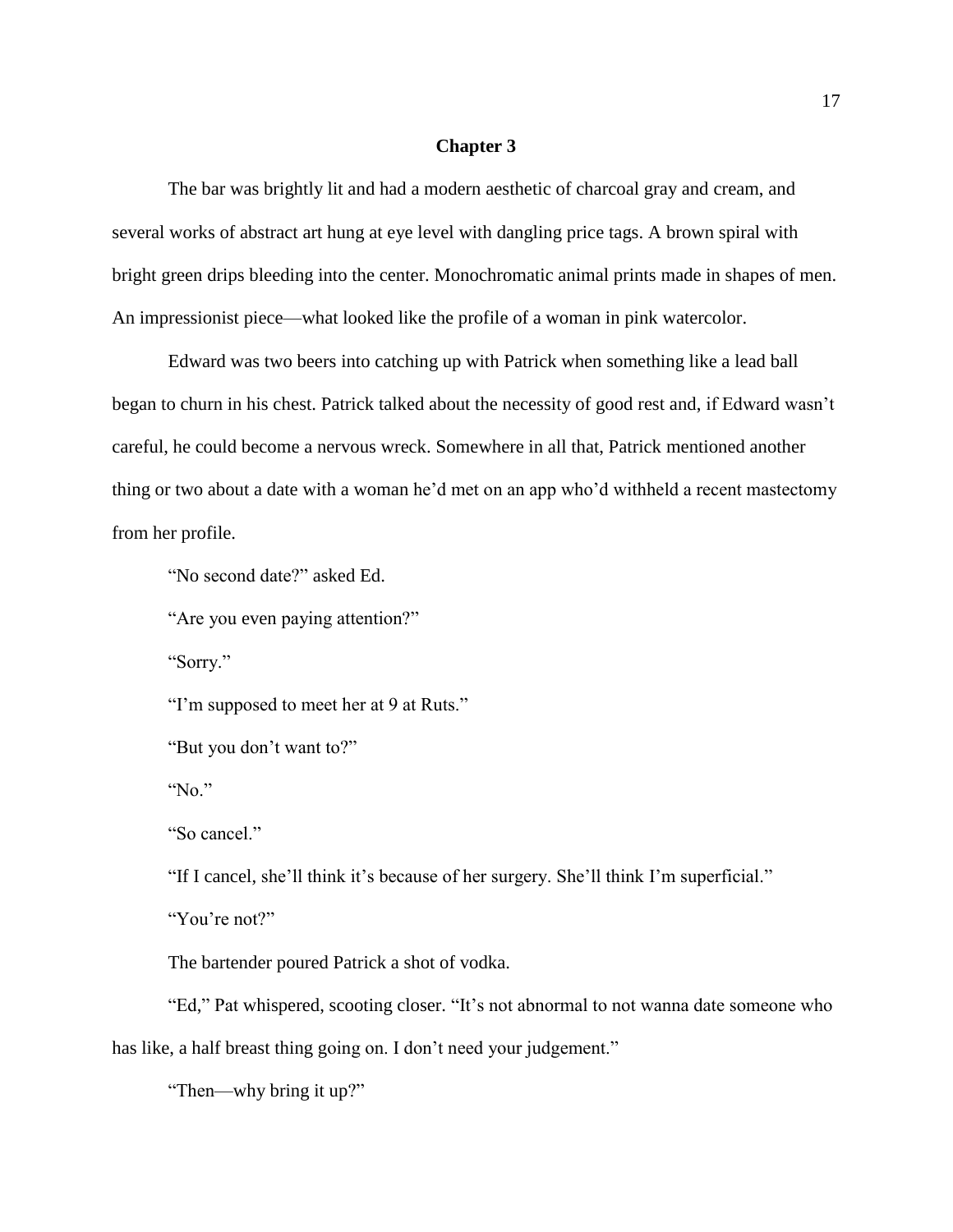Patrick chuckled and sighed, "Can't get a beer with a friend without being demonized."

Patrick downed the shot and then followed it with a contorted face and an overly

aggressive, thin-lipped inhale as if his shot of liquor was the equivalent to a medieval flogging.

"You know, if you were me in this situation you wouldn't meet her again."

"Hard to say."

"I'm not superficial. I'm—normal."

"It's normal to be superficial."

"No, the guys that run the firm are superficial. My sister is superficial—

"Why is it so difficult for you to admit that you have a physical standard?"

"Because that's not what's happening, here."

"That's what it sounds like," Edward said.

"Well that's not what it is." he laughed, distressed. The sludge of drunkenness began to manifest in his voice. "What's gotten into you? Why so hostile?"

"I doubt I'm being hostile. I just don't think it's the end of the world to admit you have a standard."

"I agree. I definitely agree. We are in agreement on that, Edward. Just—we see the world differently when it comes to things like, like, like—

"Like what we just talked about."

"Yea. See. You get it." Patrick's face became flushed as he gave Edward a quick pat on the shoulder. He pulled out his phone and swiped the screen several times—his eyes fluttered. "I mean, I'm not without my own issues." Focus still on his phone. "I'm not perfect. You know, I gamble here and there, and maybe have too many drinks when I'm stressed but—Hey, how's your brother been?" he asked, swiping. "That guy usually posts the best stuff."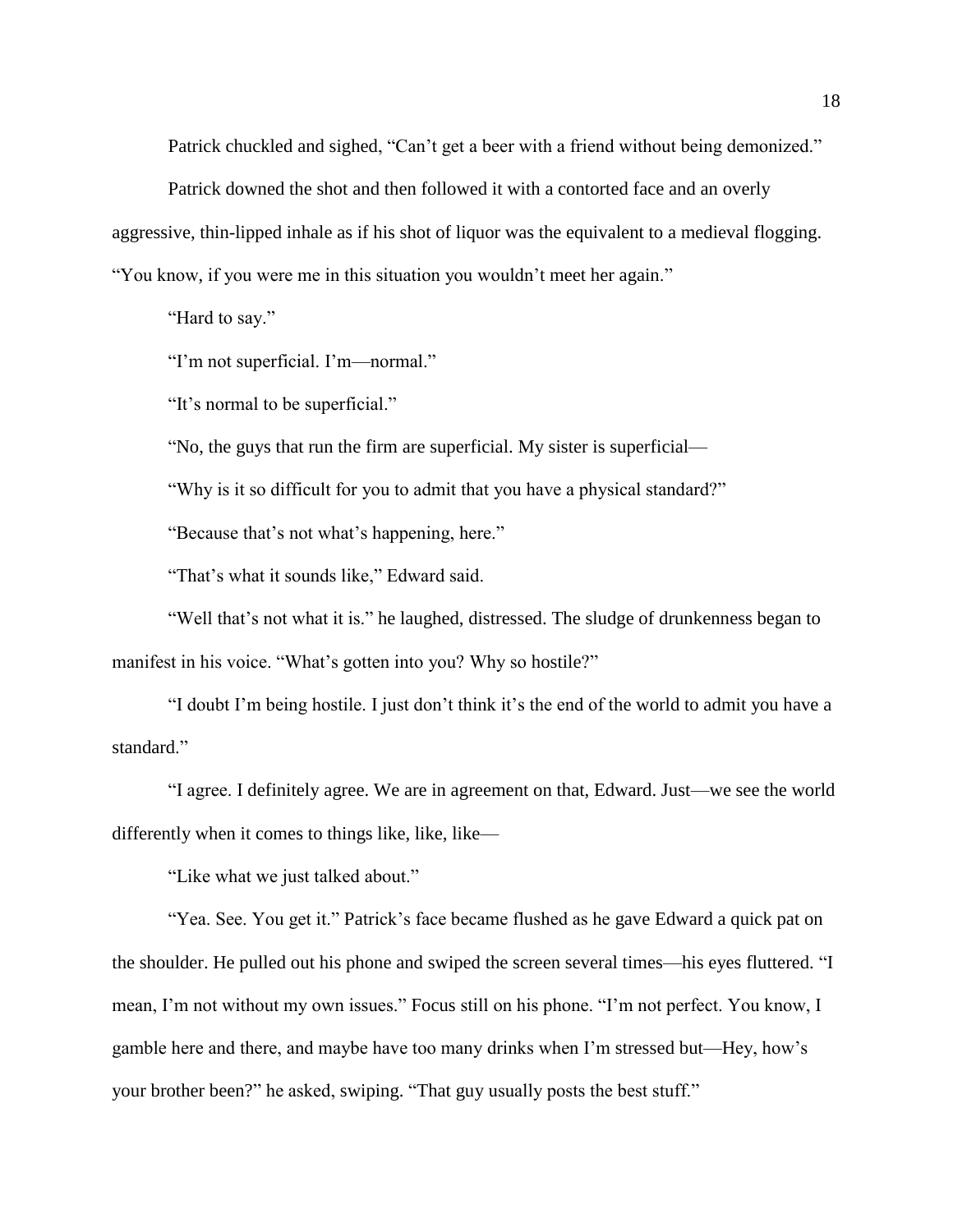"Good. Henry's good."

"Yeah?"

"Yeah, I mean, he's a little quiet these days."

"Did something happen?"

"What?"

"Did something happen to Henry?" Patrick's eyes returned to Edward.

"No."

"What—he in jail or something?"

"Pat—

"Yeah, yeah, I'll stop prying." Patrick checked his watch and cracked his neck. "So," he

sighed. "I have to ask you for something. It's kind of embarrassing."

"Yeah?"

"Could I—maybe—borrow some money?"

"Didn't you just drop fifty bucks on drinks?"

"Yeah but that was my credit card."

"Well—

"Forget it, it's not a big deal."

"It's fine," Edward pulled his wallet. "How much?"

"Two."

"Two—

"Thousand."

"You need *two thousand dollars*?"

"I'm a month behind. I mean, I have some of what I need already, it's just—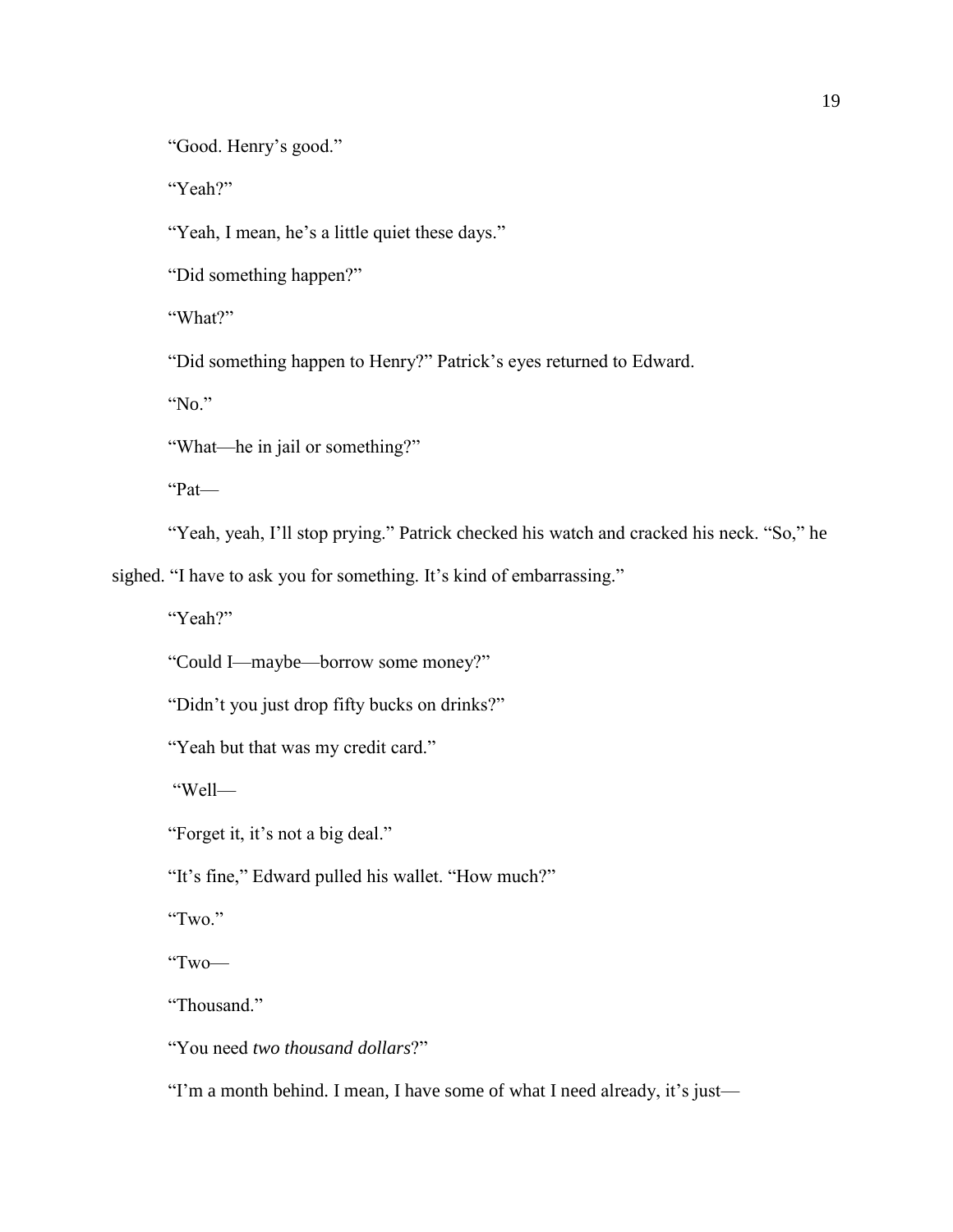"How soon can you pay it back?" Edward asked as he pulled his checkbook.

"I'm taking a loan from my 401k so as soon as I'm able."

"So?"

"As soon as I'm able."

"Patrick."

"What?"

"This is two grand. I can't just float money to you without any idea of when I'll get it back."

"When I know, you'll know. Promise it won't be long."

Edward tore the check and slid it across the bar to his friend.

"Gotta say, man," said Patrick. "You really make a lot of things about yourself." He slipped the check into his coat pocket and asked Edward to wish him luck. When Edward asked "What for?" Patrick made a gesture to his chest and then rolled his eyes as he stumbled out of the bar.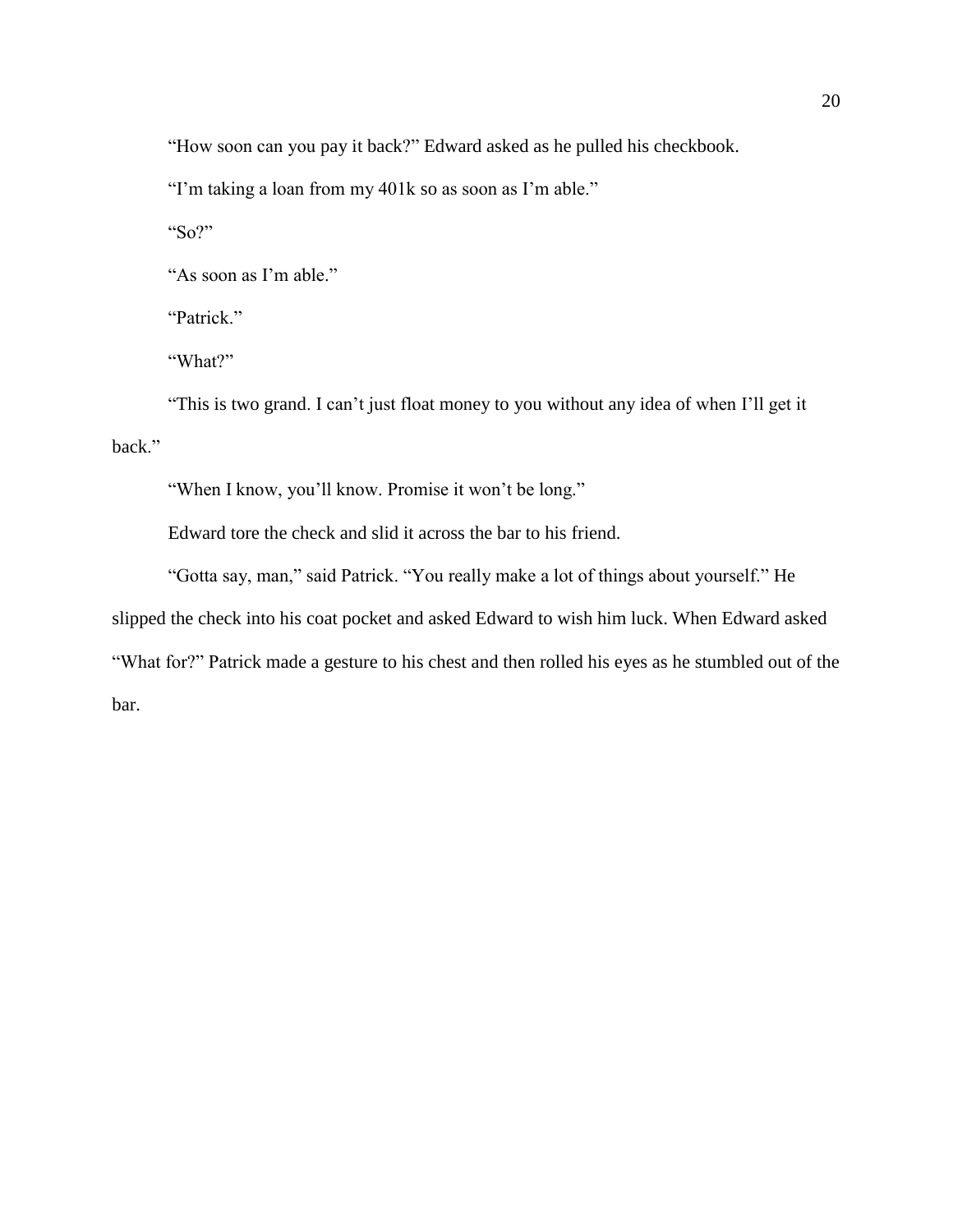#### **Chapter 4**

A dream came to Edward that held no comprehensible narrative and was absent of human character. The experience was a bombardment of indistinct imagery and sounds that coupled an attraction from an unseen force, something that felt to Edward like malevolence—

*An eyeless, mouthless face arrives from Black, a chilling howl behind it—a tube of electricity slithers in gray mud under the cacophony of shaking clouds. A violet skinned man laughs in darkness. And a clank of wood. Something SLAM- SLAM- slams and its echo spreads into a dark, cosmic plan. Quiet. An abrasive repeating burst like the artificial laser sounds of a sci-fi epic. The voices of children. The manic shrill of a man. All turns to white. The tender voice of a young woman—*

It was the morning following his meeting with Patrick when Kyu called to remind him of his mother's late rent. Edward had said he would give him the money on Tuesday, it was now Thursday. Kyu would like to give her more time, he assured him, considering how thoughtful she'd been recently, but he can't bring himself to do it. That would be unfair to the other tenants. Edward winced and claimed he understood, and though he was tempted to say he should have some money soon, he was quickly reminded of the hypocrisy of making a promise without a certain date; the image came to mind of Patrick and his contorted post-drink thin-lipped face at the bar.

"I'll swing by and drop it off today," said Edward, unsure of how he would accomplish said task.

Kyu then inquired of Henry's thoughts on the matter.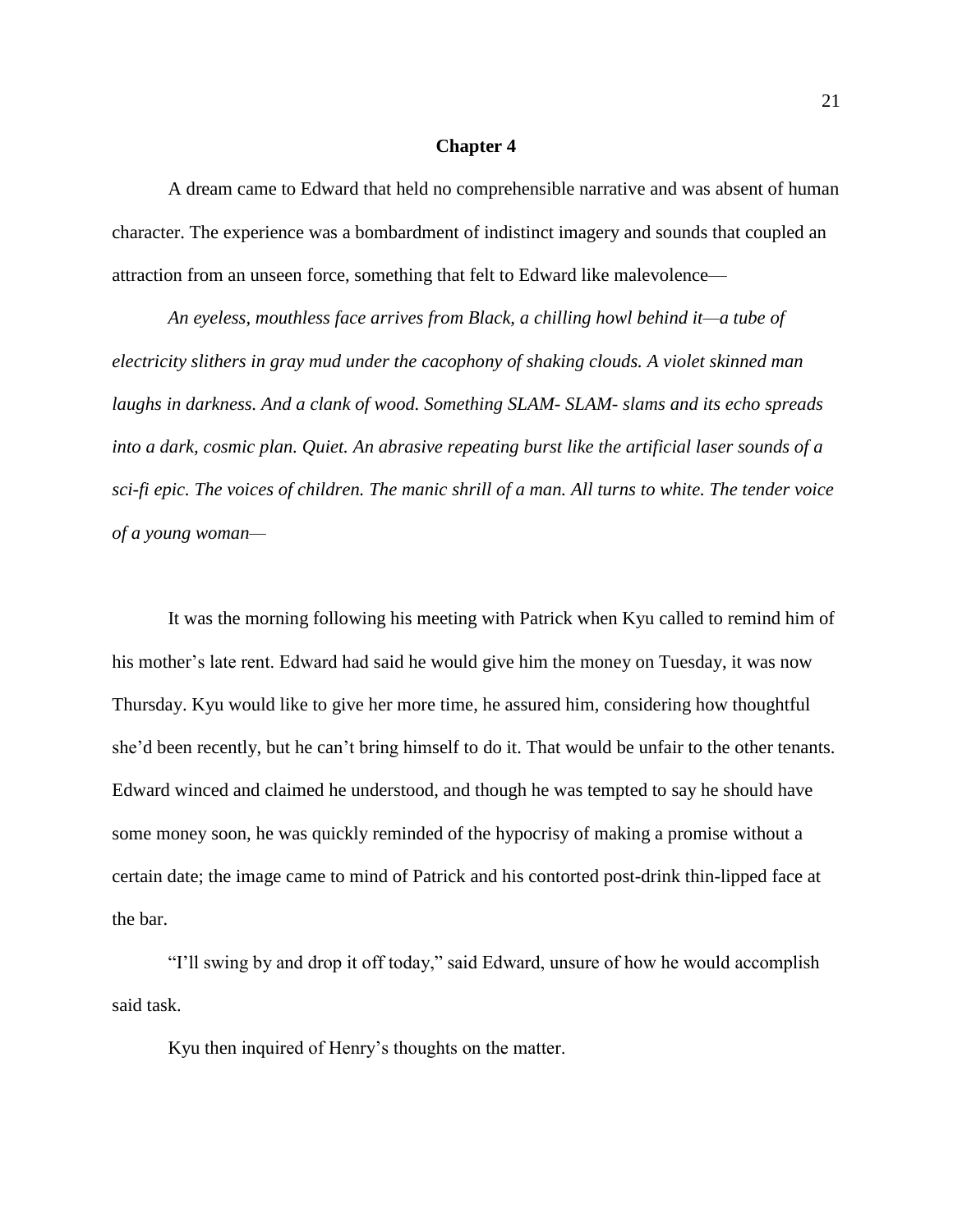"It's not a problem, really." Edward grit his teeth and shook his head, attempting to be rid of a sudden bout of neurosis. "I'm so sorry about this, Kyu."

Kyu thanked him and told him to have a good one.

```
***
```
"Why haven't you paid Mom's rent?"

"Come on, Ed."

"I dunno what to do."

"Sell something."

"I have nothing."

"You have Grandma's jewelry, and you have the ice chest."

"Isn't it called a freezer chest?"

"What's the difference?"

"One only preserves temporarily, the other—never mind, dude."

"Whatever. You also have a willing spirit and two hands."

"And less than a day. We're short like nine-hundred bucks. All of my crap combined is

hardly worth that. You don't have anything laying around?"

"Ed—

```
***
```
Freddy's face was red and his dark suit was wrinkled.

*A whiff of artificial fruits and spices.* 

Edward looked around the office, checking for flies—

"Okay, my man," said Freddy from the office chair on the other side of the desk. "Let's hear it."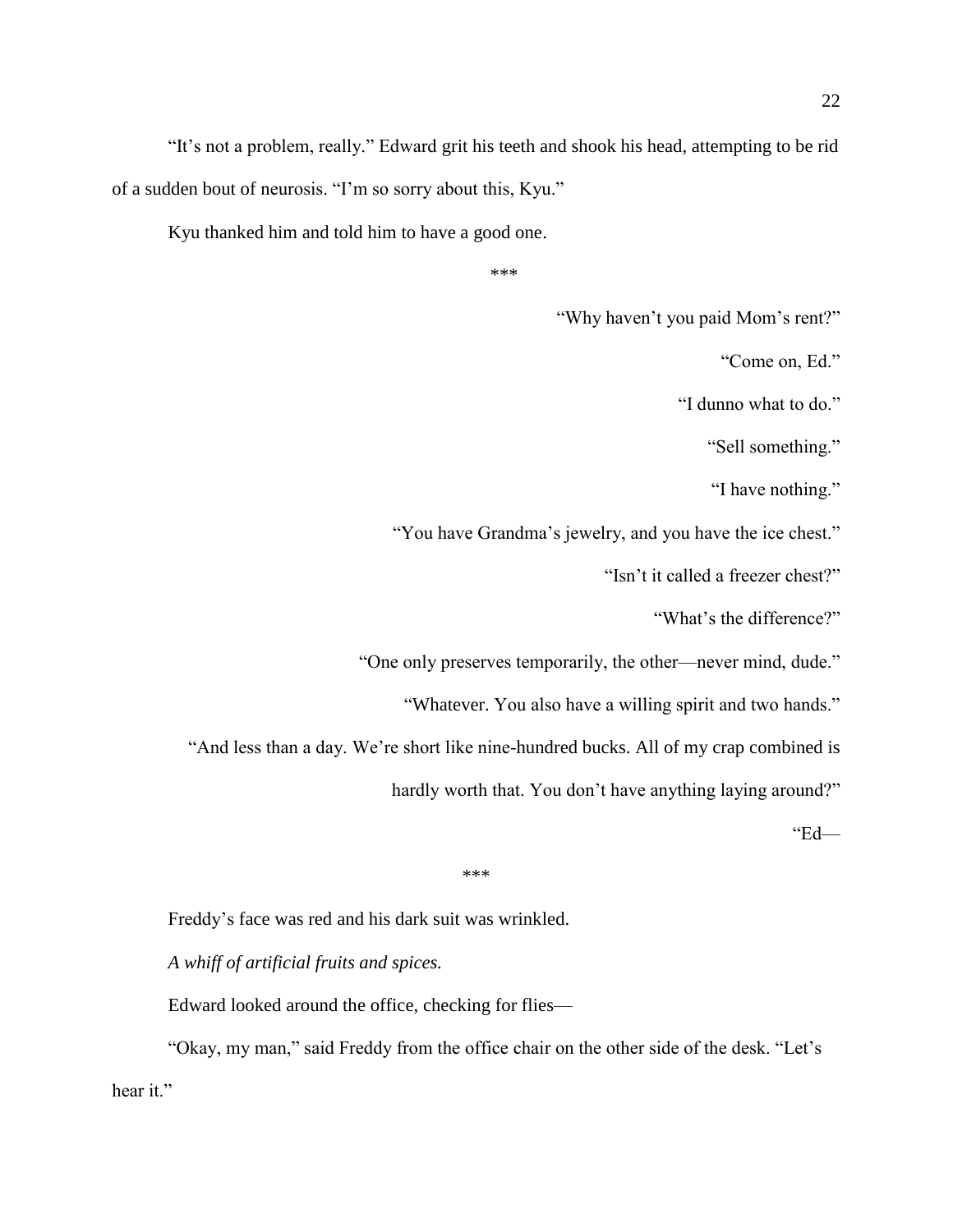Edward delivered the same commercial battery pitch, word for word, that he had delivered at their previous meeting. Freddy responded with a mute shiver, a peaking elation as if a rush of endorphins had been surging through his body. It was likely, Edward surmised, that he could have insulted the man's mother and still received a like response.

"Much better," said Freddy after collecting himself.

"Thanks."

"Guess all you needed was a good push in the right direction." Freddy winked and rolled up his sleeves. He pulled a black binder from a drawer in his desk and let it drop on the surface. He opened it, unclicked his pen, and inquired as to who or what, specifically, he should write out the check.

Freddy's request pierced Edward's mind as if from a godlike entity who, through the words of the man across the desk, was assuring Edward of the balance it was keen on keeping. *To whom should Freddy write the check? The check… The check…* Edward then had a moment of contemplative thought that hit, briefly, like a storm of whirring sensations, like the dream he'd had early that morning, and he replied, "You can write it out to me."

"To *you*?"

"Yes."

"Why would I write the check out to you?"

"I actually purchase the batteries," lied Edward. "From the company, and then pocket the difference."

"Since when?"

"It's only for salespeople who aren't yet hired on."

"I see."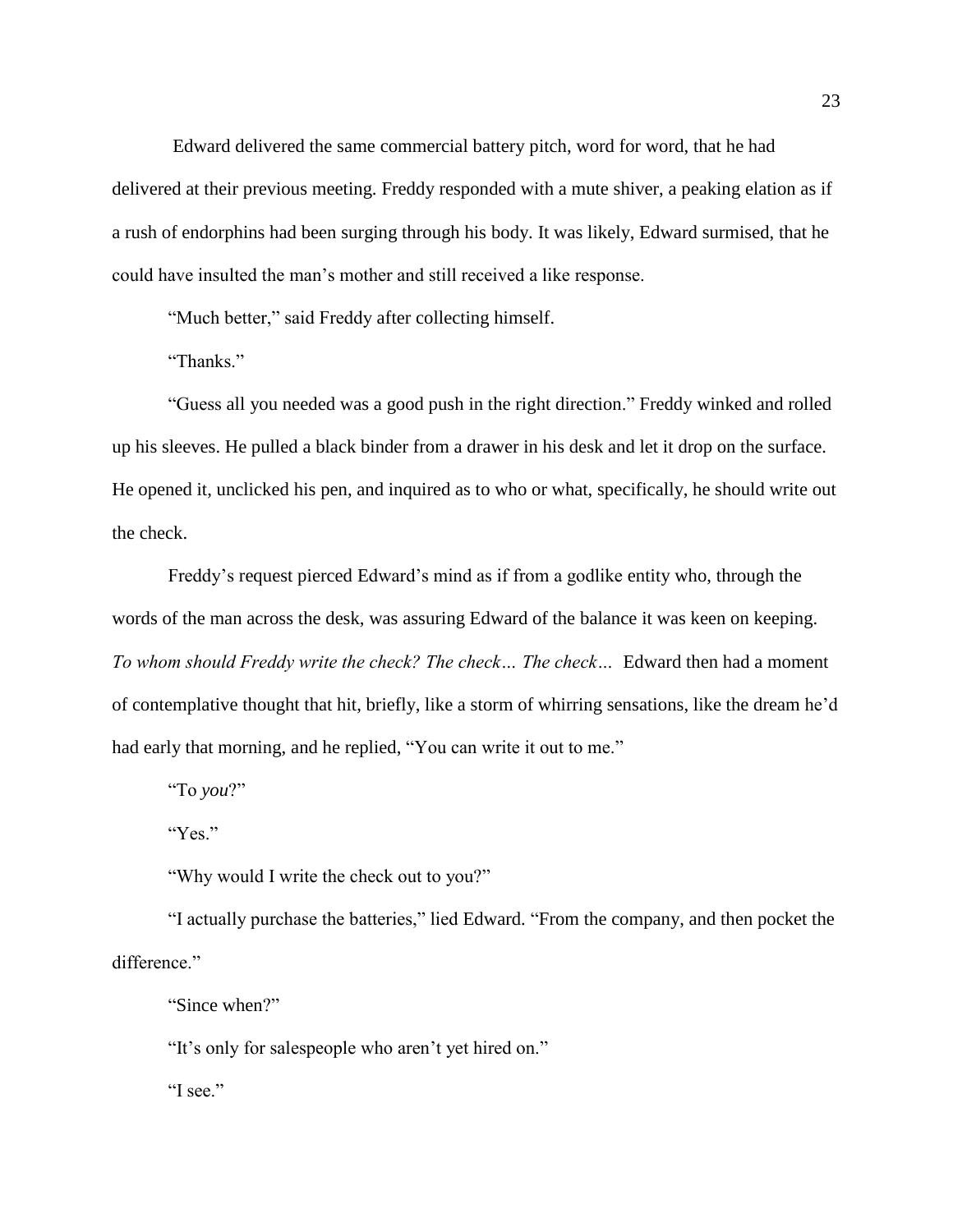"Contract stuff."

"Hm."

Freddy wrote a check for six-thousand-forty dollars and twenty-nine cents, tore it from the binder, and handed it to Edward. He asked when he should expect his batteries. Edward informed him that demand was higher than supply and it may be a few weeks, that he had no certain date as to when the products would arrive.

\*\*\*

"How did you manage that?"

"I'll make an order for five grand and add a promotion code in the online transaction thing."

"Doesn't Freddy already know about the promotion?"

"If he did, he wouldn't have made the check for the full amount."

"So the extra money for Mom's rent came by serendipity?"

"No, I *expected* him to not pay attention to me, as is his custom. And I chose not to

remind him of the promotion."

"Still seems serendipitous. Did Kyu ask where the rent money came from?"

"It's not his business. But, yes, of course."

"What did you say?"

"I told him I got it from you."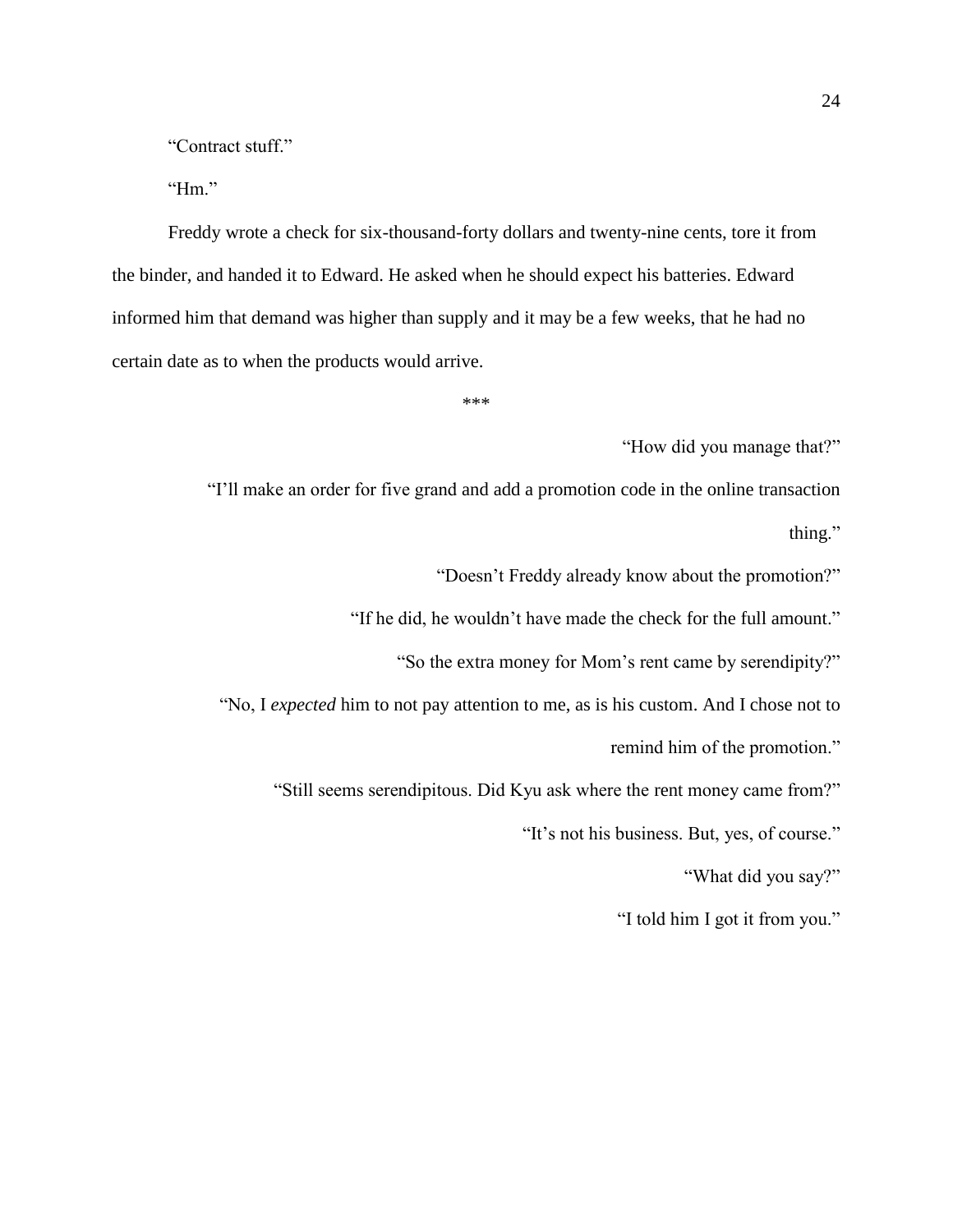#### **Chapter 5**

At his company computer, chewing his pen with a bouncing knee, Edward placed the order for Freddy's batteries without clicking the "completed payment" box under the electronic invoice. The system allowed an order to remain open for seventy-two hours while the shipment was received, documented, and prepared, which meant that his friend Patrick had seventy-two hours to pay him back. Upon said payment, Ed could go to Freddy and inform him that he forgot about the promotional sale, write a check for Freddy to return his original amount, and then request that Freddy write a check with the final price—that is, minus the nine-hundred—out to the company (rather than Edward), all the while apologizing for his incompetence—about which Freddy would certainly be in no way surprised—

but what of the salespeople's responsibility to be the middleman until hired on? Write the check out to the company? Why now the change? *Ah, Edward hadn't thought of that.* Suppose there is a tax credit, he considered, the company receives when it offers a promotion—in which case there would be a specific clause in Edward's "contract" with the company. An individual cannot offer promotions or claim the tax credits for them, but the company can. *Then,* the check would have to be written out to the company. So, you see, Freddy, the company would then reimburse the contracted salesperson at the end of the quarter and, if enough promotional deals have been sold, the salesperson may even receive a bonus—

The phone rang.

"Why can't I get ahold of your brother?"

"Mom, he's busy."

"With what?"

"That's his business."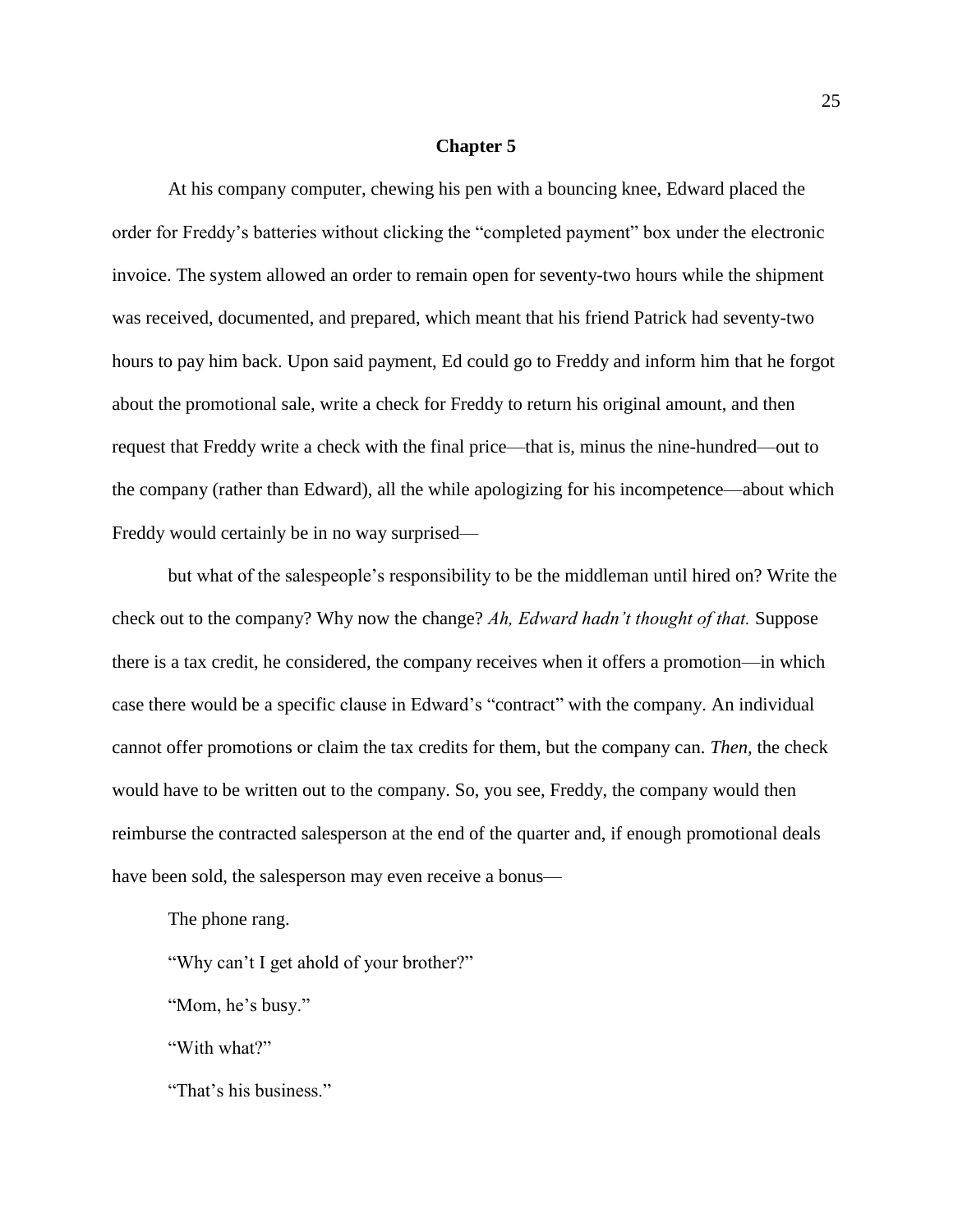"Well that's unacceptable."

"In what way?"

"It's just not like him. You don't think—do you think he could be kidnapped?"

"Doubt it."

"You sound stressed."

"I'm fine."

"Go ahead and hide from me. Nothing new there."

"What could I possibly be hiding?"

"I dunno. I just know your tones, I raised you. Plus, with everything going on with

Henry—

"What's going on with Henry?"

"That's what I'm trying to figure out."

"Everything?"

"What?" said Sara.

"You're trying to figure out everything?"

"About Henry, yes."

"Maybe that's your problem."

"Who said I had a problem?"

"Maybe you think I'm stressed because *you're* stressed. You know, like projection or whatever they call it."

"Who's *they*?"

"Maybe you should turn the TV off and read a book or something. Or, go for a walk."

"Who died and made you Oprah?"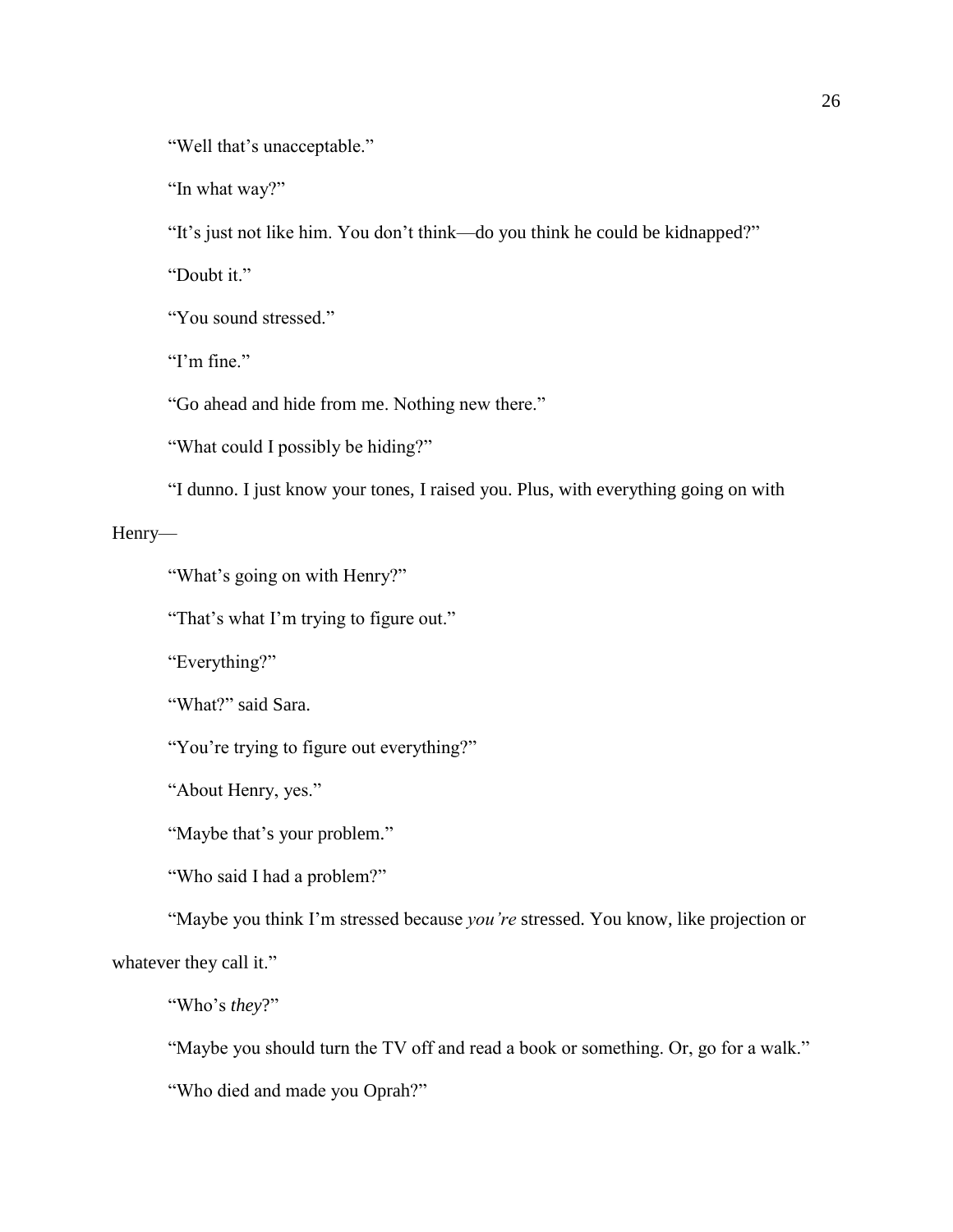"Do people die and then appoint the living to inspirational daytime talk shows?" "What?"

"I have to go, Ma."

She sighed. "The next time you talk to him, tell him to visit his mother."

"K."

"I have something important to share."

"What is it?"

"That's between me and Henry."

\*\*\*

He had his hair trimmed, he shaved his scruff, and, in front of his bathroom mirror, Edward practiced speaking in a courteous tone.

In fourth grade, he paid his brother ten dollars to go to class for him while he spent the day hidden in their attic, playing a Gameboy. It hadn't occurred to the twins that Henry's disappearance in his own class in light of his immaculate attendance would warrant a call to their mother and, consequently, an investigation into which Waters boy was actually attending Ms. Anderson's class. The false Edward's unusually good behavior was the true tip-off to the school's administrators and, when cornered by the soft inquiry of adult voices who assured Henry he would not get in trouble if he would only reveal the location of his brother, the boy caved and cried and, in twenty minutes' time, Sara—frazzled from leaving work early—pulled a sheet from the top of a cardboard box and found her son in the fetal position with a machine grip on the portable game console and a look that implied, "Try it."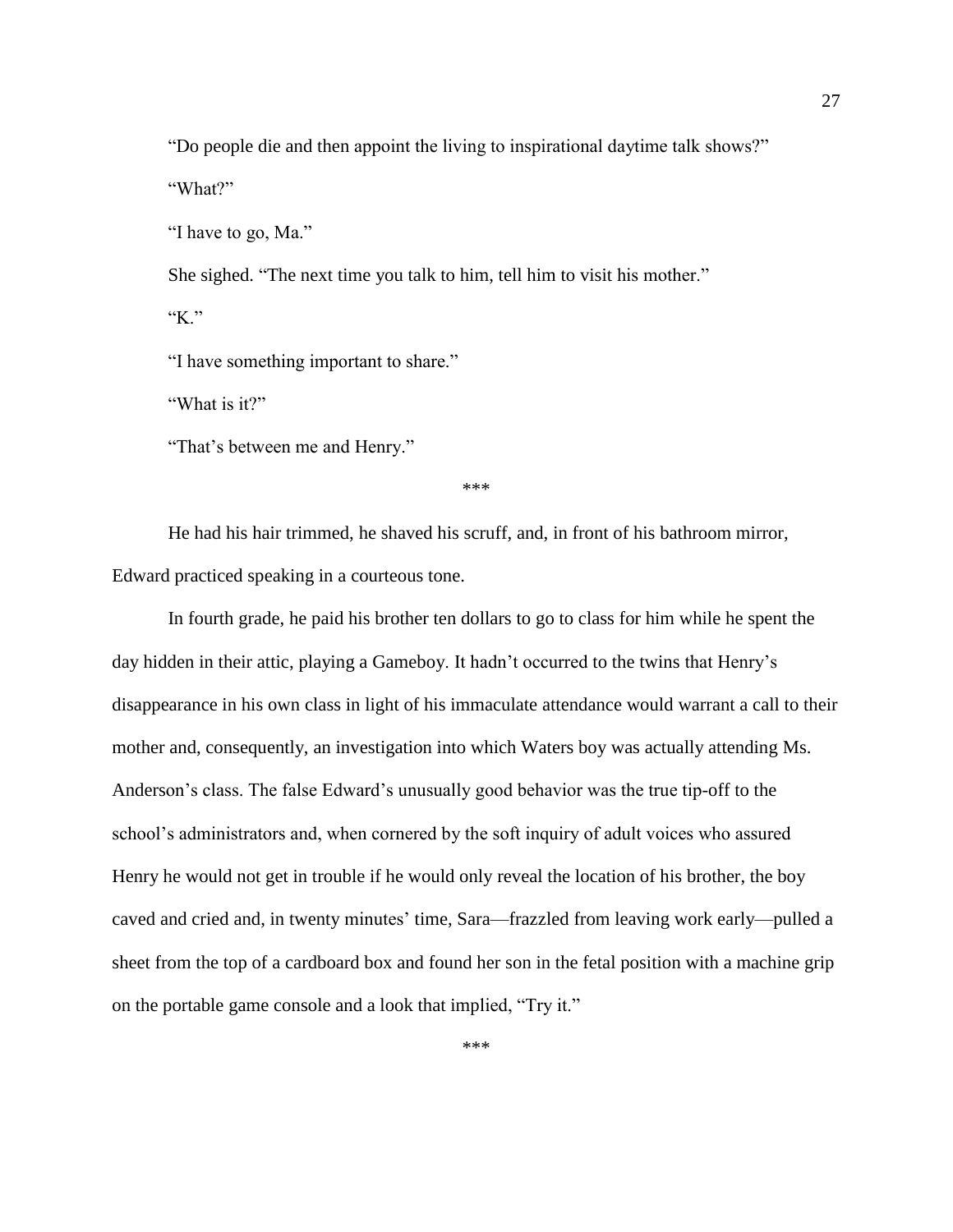Ed, wearing a black baseball hat and one of his brother's flannels, put his finger to the button of her intercom and waited.

*Kffffffffft—*

"Hello?"

"Afternoon, Miss! Could I interest you in a presentation on Froozle vacuums?"

*Kffffffffffffffffffffffffft—*

"The hell are Froozle vacuums? Never heard of them." *Kfffft—* "Thanks but no thanks.

Please see your way off the property."

"Mom, it's me."

*Kfffft—*

"Henry?" said Sara.

"Yep," said Edward.

*Kffffffffffffffffffffffffffffffffft—*

"Is the man selling vacuums gone?"

"He was never here."

"Of course he was, I was just talking to him."

"That was me. I was just—I was pretending. Trying to make you laugh."

*Kfffft—*

"Well, that's odd."

"Sorry."

"Why didn't you just come in?"

"I don't have my key."

"You and your brother would lose your heads if they weren't attached to your body."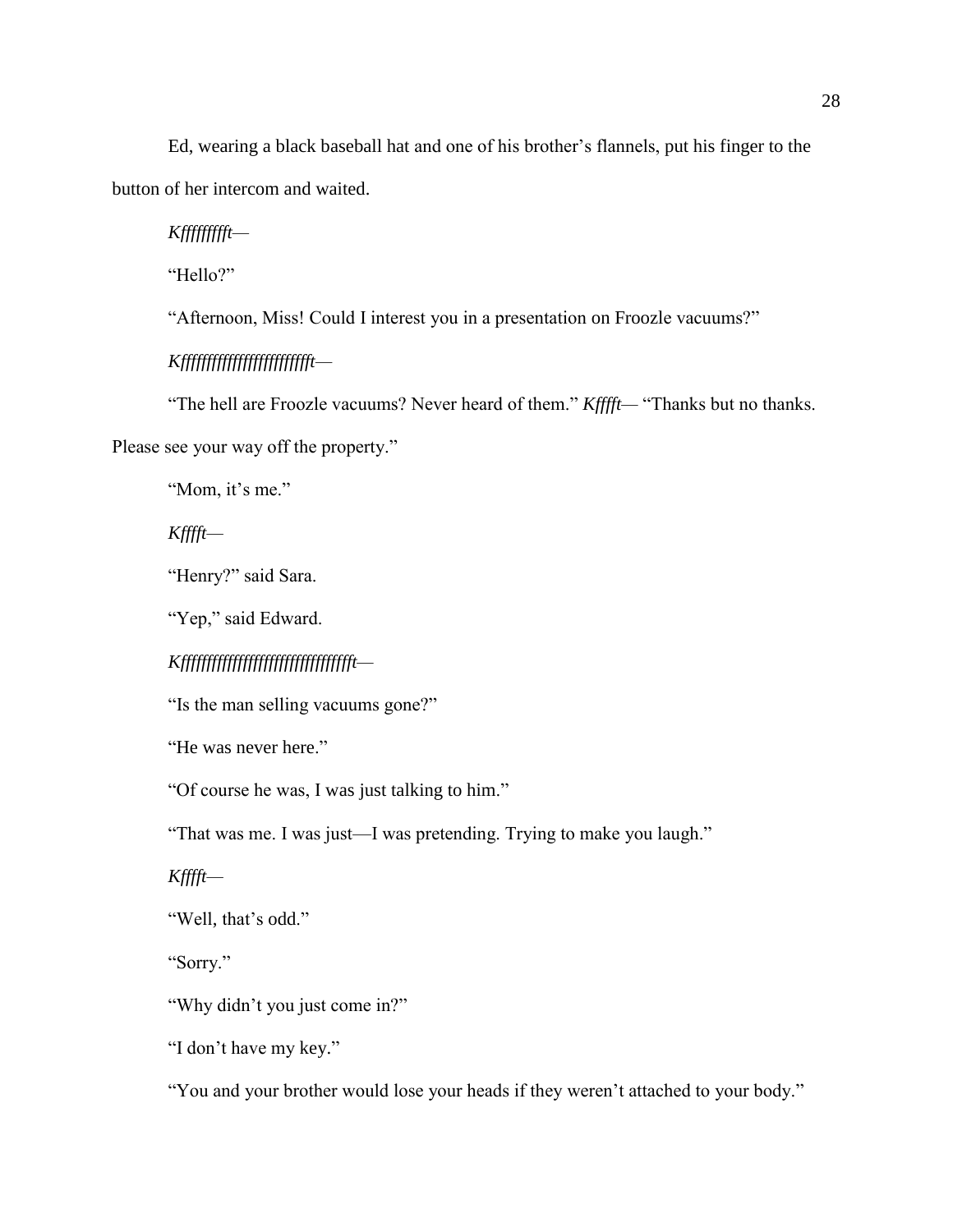After giving his mother a hug for the first time in months, Edward strolled around the home as he imagined Henry might. He made an affirmative nod at the sight of a new knickknack and gave a playful "Mmmm!" when he found Henry's favorite foods in the fridge, placed methodically in varying Tupperware containers on the top shelf. Edward gave a moronic attempt at maintaining the moronic lie, he realized, that he was his brother who hadn't contacted their mother in weeks. But, an act of playful lying was to Edward the only means of maintaining a sense of homeostasis in the family; peace in the life of the small Waters clan.

"Will you quit moseying about and come sit down?" said Sara from the living room.

Edward did as was requested, but tried to keep his distance.

"So," she said. "Where have *you* been?"

Enamored with himself that the trick was working, Edward nearly broke character. Only at the sight of a portrait of Sara and Henry in matching Christmas sweaters did he regain his focus. "Away for work. Overseas. They said I would have cell service over there but, you know—

"Say no more." She picked up the remote and turned on the TV. "Could have at least told me you were leaving, though."

"Again, I didn't think I wouldn't be able to."

"But you kept in touch with Edward. How'd you manage that?"

"Web cam," lied Edward.

"Web cam?"

"We used cameras on our computers to talk to each other."

"You'd never catch me using that trash."

\*\*\*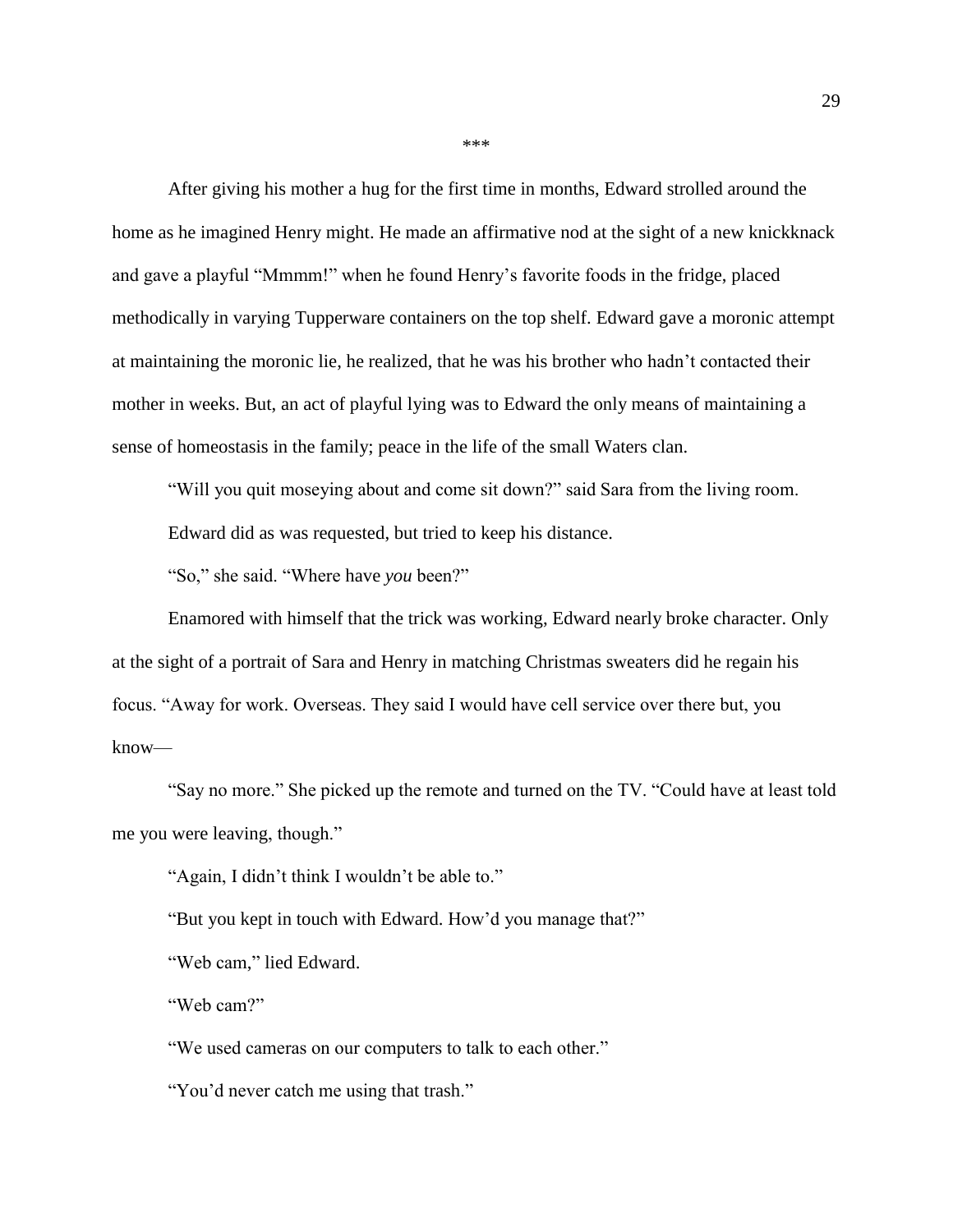A sudden thought hit Ed—most days she was able to tell the brothers apart. Why *now* was it so easy for him to fake it? Maybe something between Henry and Sara had her ashamed to look at him for too long. Maybe, he considered, they'd fought recently. Maybe that was why she was so eager to see him. To make amends. He was used to his mother avoiding eye contact. But, with Henry, was it normal?

He shook the suspicion loose as if it were water in his ears. And he decided to blame his mother's general distracted psyche for her gullibility. "So," he continued. "How are you?"

"I don't wanna talk about me."

"No?"

"No. I wanna talk about Edward." She muted the television and scooted closer to him as if someone might hear her speak. "I'm worried."

"You—have nothing—to, um, to worry about. I mean, as far as I can tell Ed seems pretty good. Heard he just made a big sale at work."

"Oh, you and I both know that's a flash in the pan just like everything else he tries."

"Right."

"Besides, I'm not talking about his work. Could care less about his work." She looked out the window, her expression blatant with dramatic appeal. "Do you think—Henry—do you think Edward could be gay?"

Edward exploded into laughter.

"No, Ma." He wiped a tear from his eye. "Ed is straight."

"It's not funny. Do you really *know* that he's straight?"

"Mom. He's been w—I've seen him—he's not gay. Just trust me."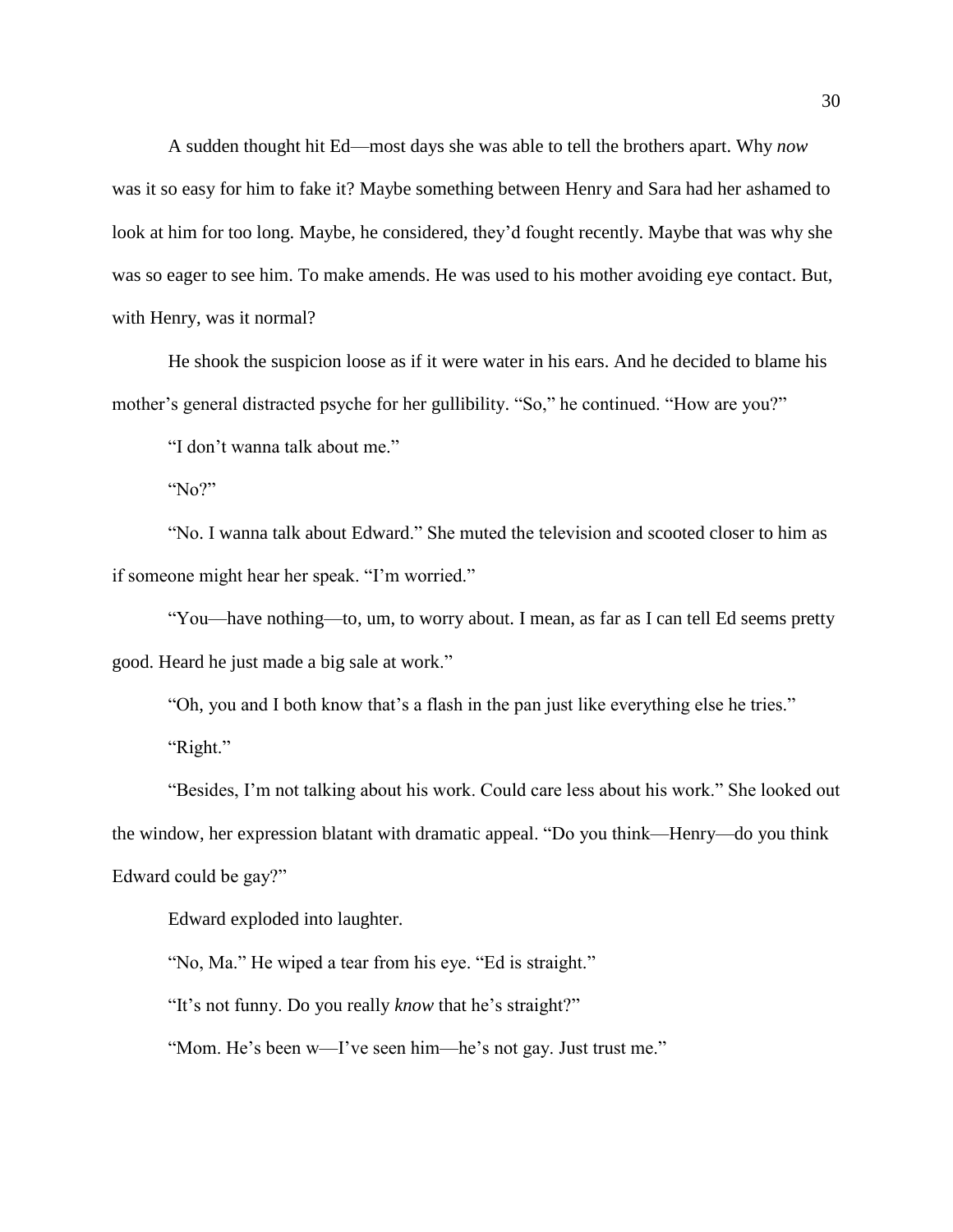"I don't appreciate the laughter. This is serious." She put the tips of her fingers daintily to her throat as if she were about to cry.

Edward then considered that, though to him the assertion was absurd and of no serious gravity, Sara's world was in true turmoil at the consideration of his orientation. He began to wonder if she had been trying to figure him out for several years and that—not the theory of Edward being homosexual, but rather the mere thought that she had to surmise a theory at all in order to make sense of him had troubled her to the point of near-tears.

"He's always been distant—not like you," said Sara. "And I know he's artistic and he worries and I read on the internet that alotta gay guys don't have good relationships with their mothers and—

"Mom, stop giving the internet so much credence."

She ignored him, her head now shaking back and forth. "And your father isn't around and hasn't been for decades—not that I want him to be around, the sonuva bitch prick—" her face reddened and her body shivered in a momentary spasm as if that of an ill-tempered child. She put her fingers to her temples and rubbed, vigorously, trying to erase away some thought or attitude that had suddenly come upon her. "Henry don't do that again." Her eyes to the floor. "Please. Don't do it. Oh honey, don't do that again please. Please."

She grabbed the ash tray from the coffee table and threw it at the wall behind Edward. He felt a chunk of ceramic glass fall down his shirt.

*The television remained muted. Figures on the screen were dancing, jumping. They had won a contest.*

*And somewhere, perhaps in his mind, Edward heard a buzz come from—a buzz, buzz*— "Don't do—*what* again?" he said, his heart racing. "Mom…"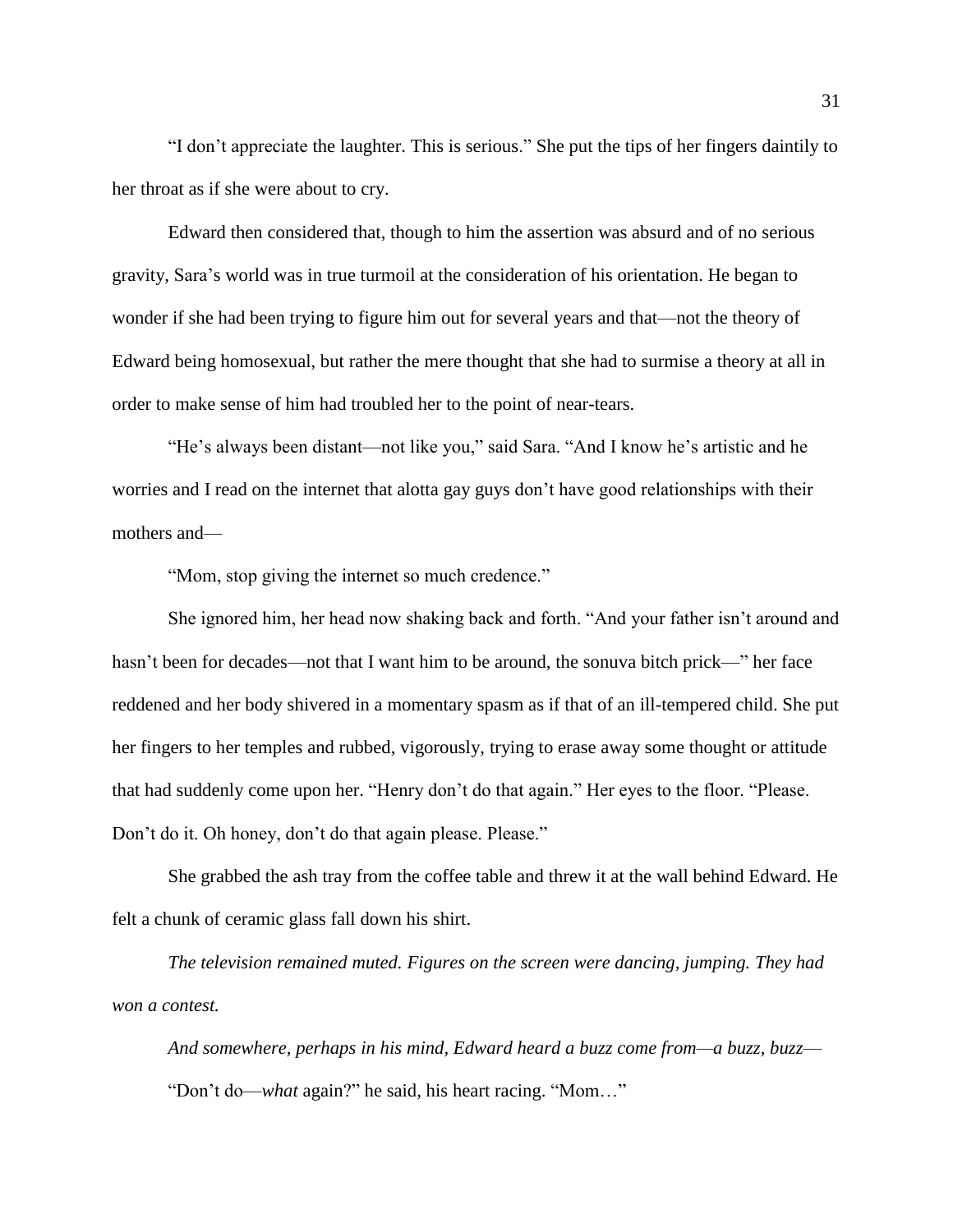"I'm sorry." She stood and walked toward the kitchen, then paused and stared at the empty corner for a moment. "I'm sorry I made a scene, Henry."

\*\*\*

Edward returned home. The knuckles of his right hand were sore from punching the ceiling of his vehicle. He wrapped them in ice and sat on his couch, and something—maybe the hot knuckles meeting the ice, or maybe it was seeing his mother—pulled him into a trance, and his eyes nearly rolled to the back of his head when the click and drone of the furnace snapped him out of the daze.

He rubbed his face and sat upright. Something surreal had made its way into his view, like the flies in Freddy's office—only, more vivid. At the top of the basement staircase, squatting at waist level, was an amphibian-man hybrid. Human shaped head, webbed hands, black eyes. Something about the monster was recognizable, as if he'd seen it on an old black-and-white fantasy sitcom as a child. *Star Trek* or *Twilight Zone*. Maybe, he considered, he'd fallen asleep on the couch and was having a lucid dream. This *thing* could have been the projected, imaginative result of passing a frog on the sidewalk, or a man squatting to pick up fallen keys or coins.

Edward slapped himself, the pain affirming at least some semblance of consciousness.

The creature descended the stairs. And an intangible force under Ed's heart, perhaps it was intuition, beckoned him to follow. The amphibian visitor disappeared when Edward reached the bottom.

Below pale lights in the basement were several worn toys from his childhood, a dozen cardboard boxes with miscellaneous decorations, old clothes, and a tub of pictures from his school years. A five-foot long, three-feet high freezer chest that'd come with the house occupied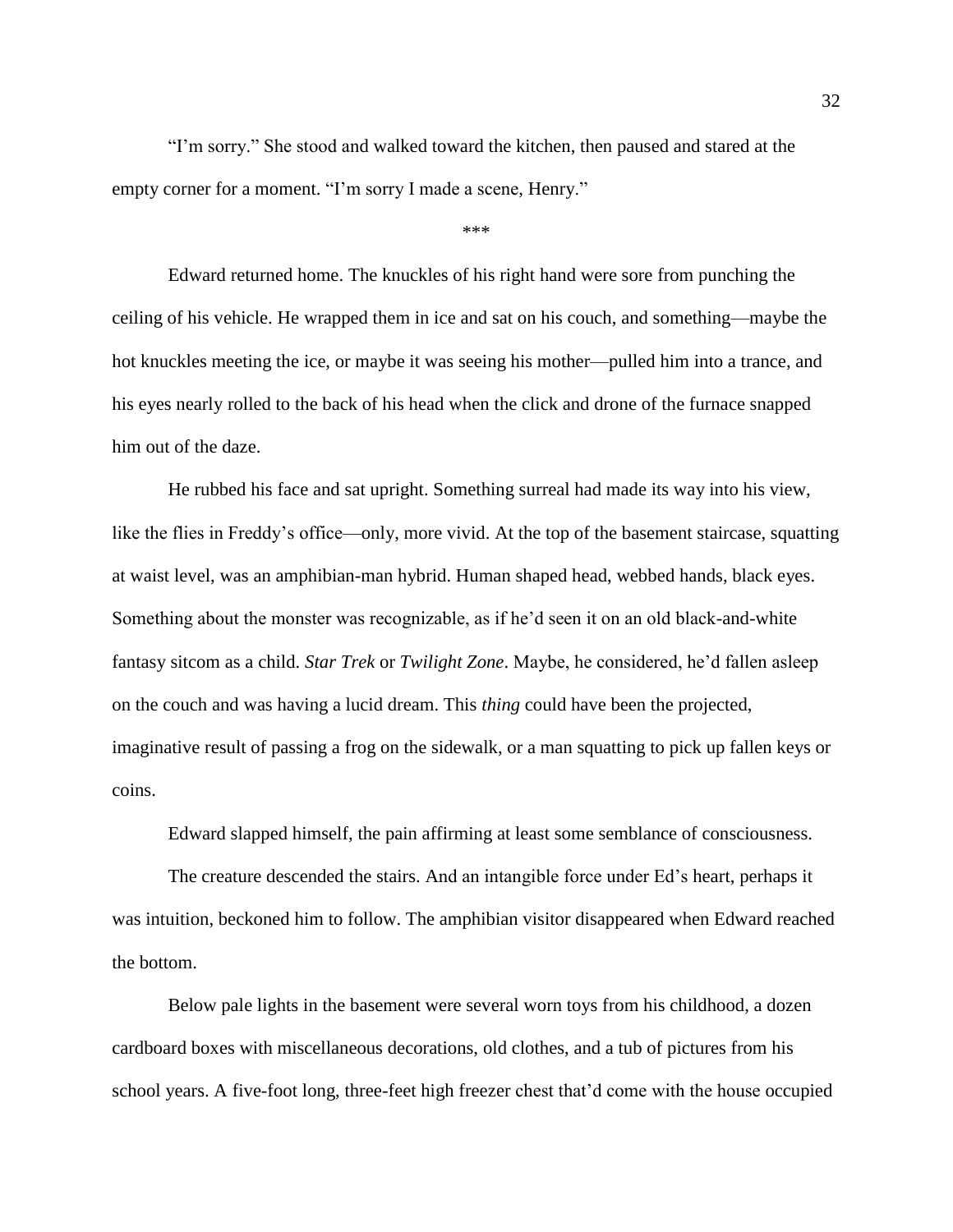the furthest corner of the room. Edward trudged through the boxes and dropped to the floor, his back against the freezer.

"I should clean," he said, his mind stuck on the phantom he'd witnessed. "I should—take a nap."

*The buzz of the freezer's motor. Something in the basement dripped—dripped—dripped—*

Edward heard the crackling of the lid of the chest as it opened above, followed by

graceless, heavy movement—

and Henry dropped to the floor next to him.

"You're bluer than usual," said Edward.

"Could say the same about you." Henry cracked his neck, bits of ice fell from his brown

hair. And for a moment he glared at new lesions on his forearms.

"You should get that looked at."

Henry sighed and dropped his arms to his sides. "So, how'd it go?"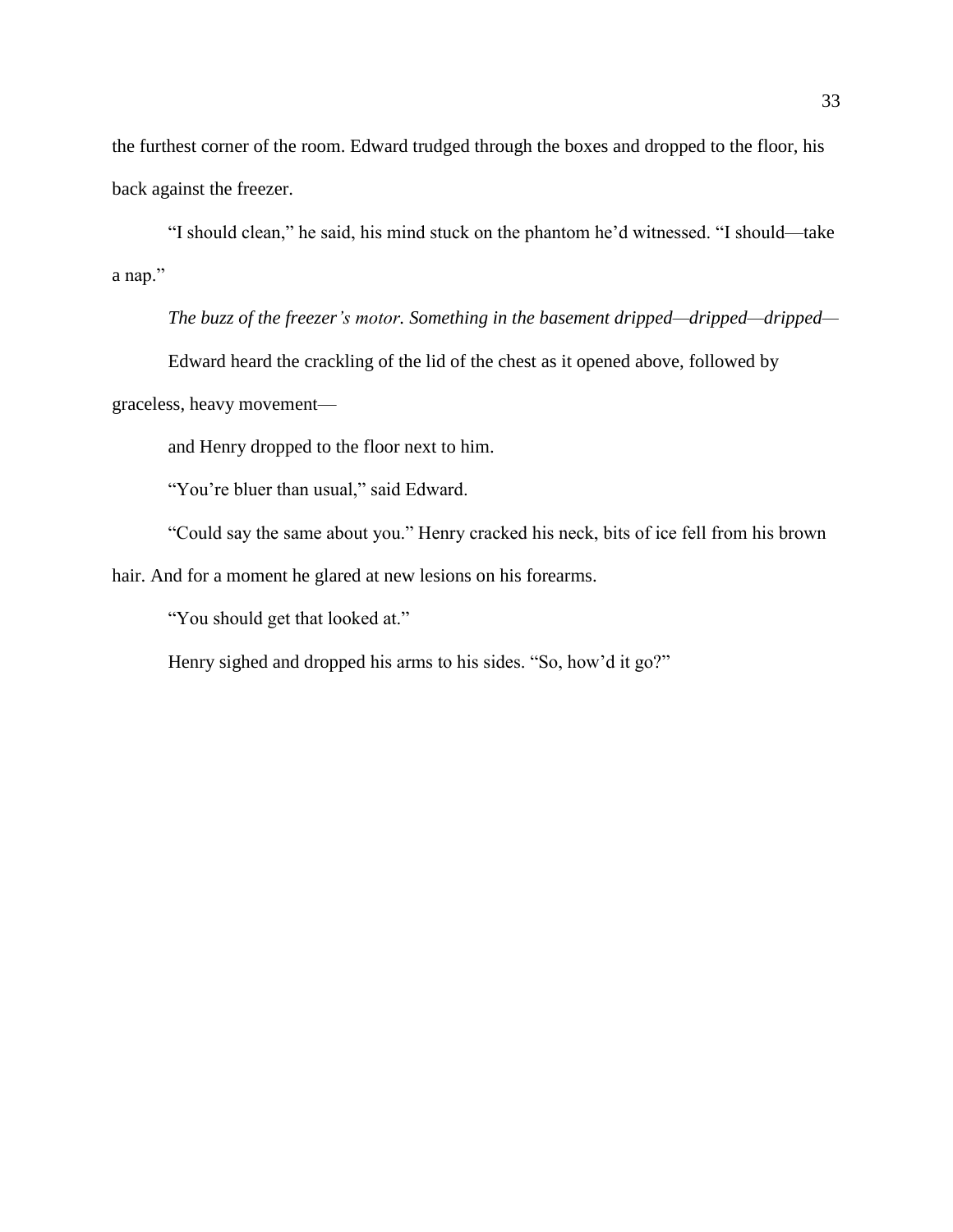# **Another Time**

## June, Twenty Years Ago

They were at the lake house. His father reached an arm into the dark room and felt around for the light switch to the study. Edward, in the hallway, held a crate of toy train parts he inherited from Dad's dad. It wasn't a video game or action figure, and the wheels had dots of brown rust on them like Mom's car. Dad said it was an "antique" and that Ed was lucky to get it for free. Like when the people from the church came with a box of Thanksgiving food and Mom was so happy she cried. Except, someone died before he got the train.

His father flipped the switch. The room was cluttered, most of the mess surrounded an old dining table. There were board games with worn boxes, and you could hardly see the floor with all the stacks of newspaper. A towering shelf was on the wall to the right, books sticking off the edges. Westerns, faded yellow binding with bold lettering.

Standing in the dark hallway, Edward became convinced of another presence there somewhere in the lake home.

"Did Henry get anything from your dad?" asked Edward, looking down at the train parts and trying to distract himself. "From Grandpa."

"No." He turned to Edward and pointed at the crate. "Put that thing down until we're done."

"But—

"*Ed*."

Dad handed him a box of newspapers, which was heavier than he expected, and began telling stories from when he was a child and his father would take him and his brother out fishing. Ed, distracted, locked eyes with a strange face staring into the study from the window.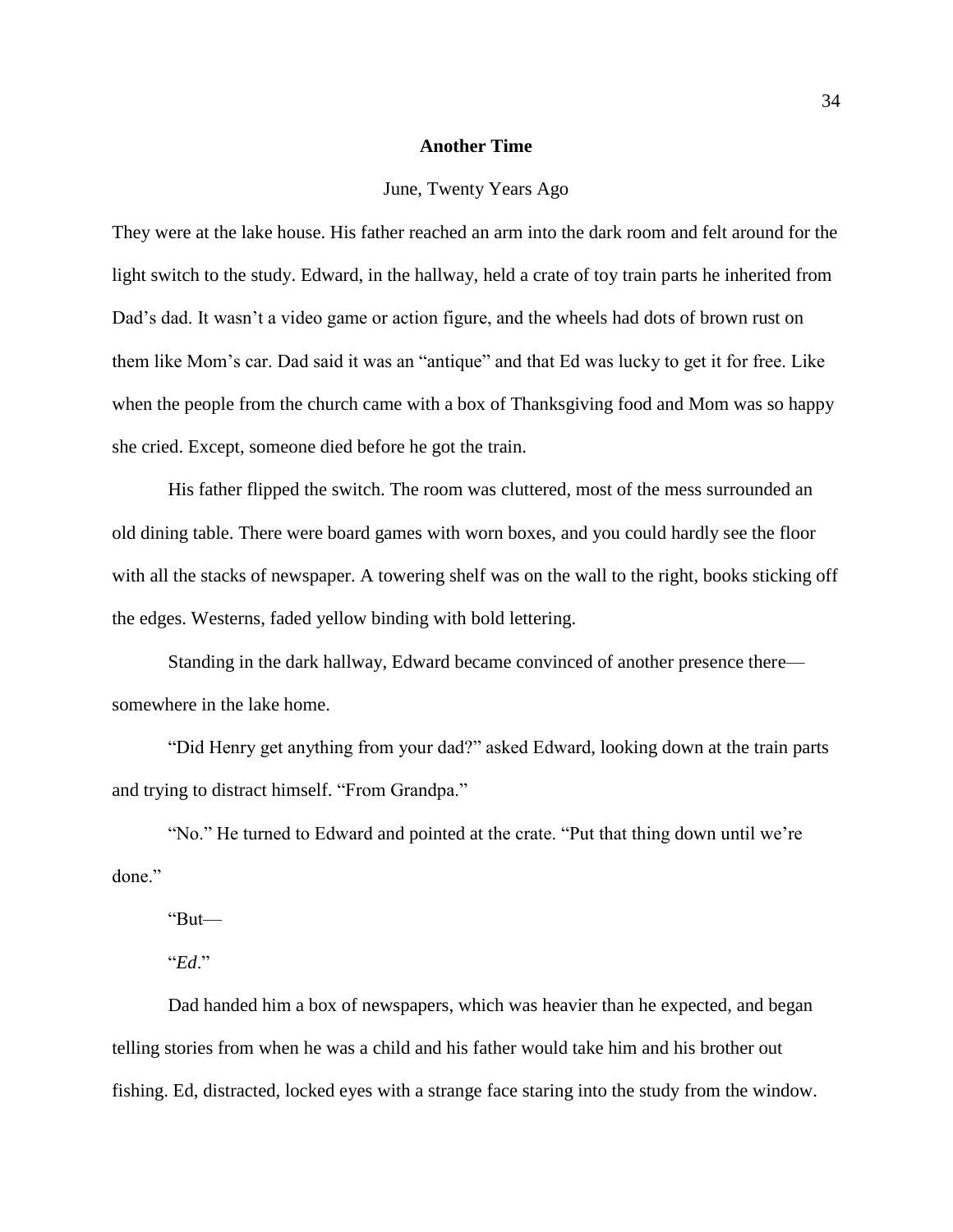The rest of the being's shape was too abstract to make out—it presented itself in human form, but undefined. They were up at least twenty feet. The thing, whatever it was, was hovering.

A fire was rolling in the backyard. They were burning most of the old man's things. "Even stuff you shouldn't burn," said his father. "So, don't tell Ma or she'll have a liberal fit."

After they were done taking the old newspapers outside, they had to start hauling out the books. Dad was gonna burn those too, but he decided against it. Instead they put them in a couple big plastic tubs to be dropped at Salvation Army. They brought the old board games out to the fire. And Dad dragged the old dining table onto the grass and broke it up with an axe—

*THWAP-CRACK!*

Bits of wood scattered.

*THWAP-CRACK!*

"Dad," said Edward between swings of the axe. "Is there someone else who lived with grandpa before he died? Who still lives here."

"No."

*THWAP-CRACK!*

"I just thought I saw someone when we were cleaning the study. Someone who looked sick."

"Someone who looked sick?"

"Yeah."

"Nobody's here, Ed. It's just us."

*THWAP-CRACK!*

"Dad?"

"What?"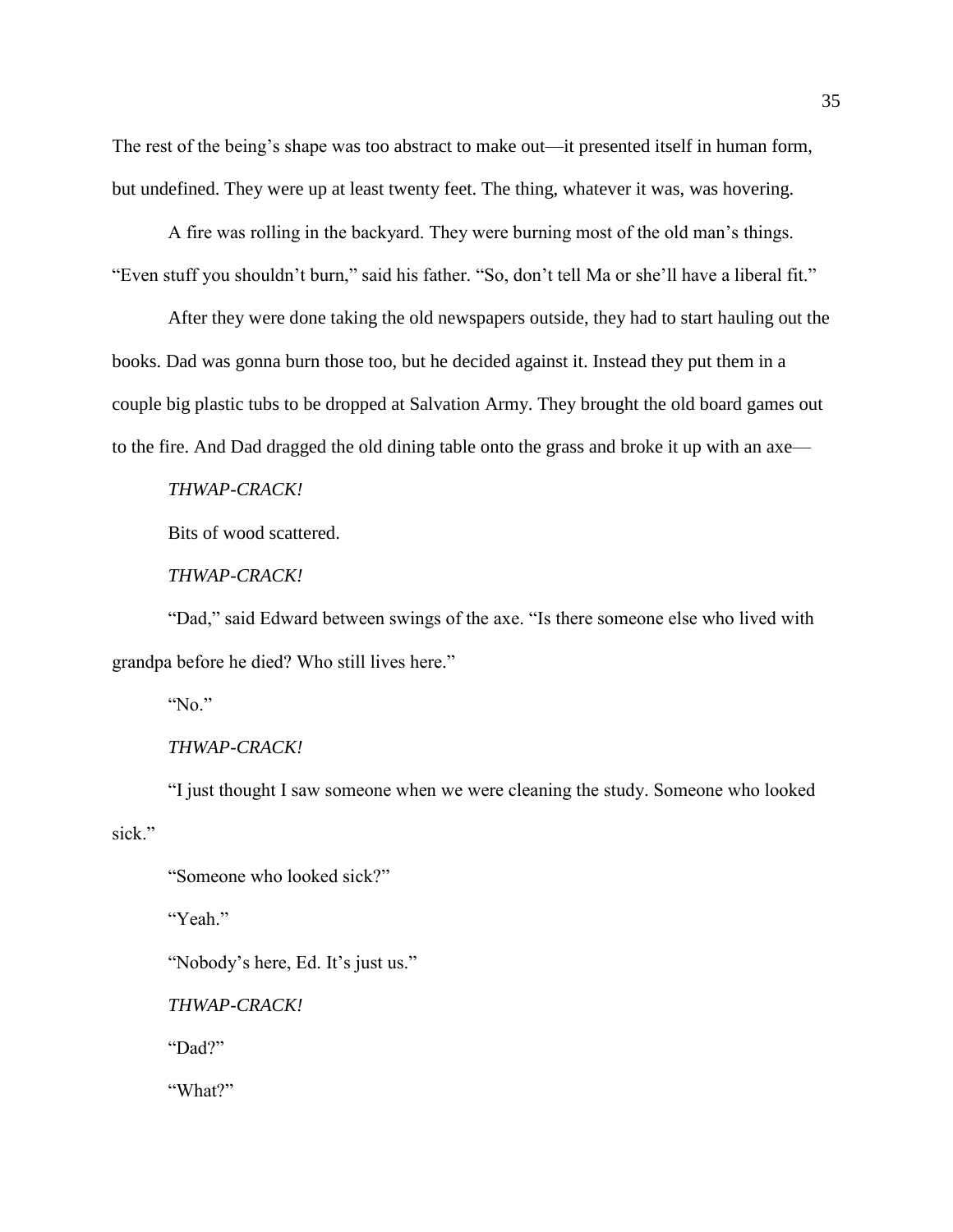"Sun's going down."

"I know that, Edward."

*THWAP-CRACK!*

"Just making sure you know. Why are you breaking up the table anyway? Was something wrong with it?"

"Go inside and grab the spray bottle from under the sink in the kitchen."

"Then what?"

"Then spray down the bathroom."

"But it's nasty in the bathroom."

"That's why we have to clean it, son."

# *THWAP-CRACK!*

Edward held the crate with the train set on his lap during the drive home. When they would arrive, his mother would question his father on the safety of a nine-year-old with a pile of junk that could give him tetanus, and Dad would shrug and say it was Ed's payment for helping. And Edward would ask Henry what it meant to be a liberal, and Henry would say it meant you liked trees and Bill Clinton.

Edward would wake up early the next morning to pee and notice soft whimpers and heaving breaths coming from the living room. He would tiptoe across the linoleum of the kitchen, peek his head around the corner, and see his father on the recliner. The light in the living room too dim for Ed to see his face, but bright enough to illuminate an open western novel face down, hugging the man's knee.

\*\*\*

April, Eighteen Years Ago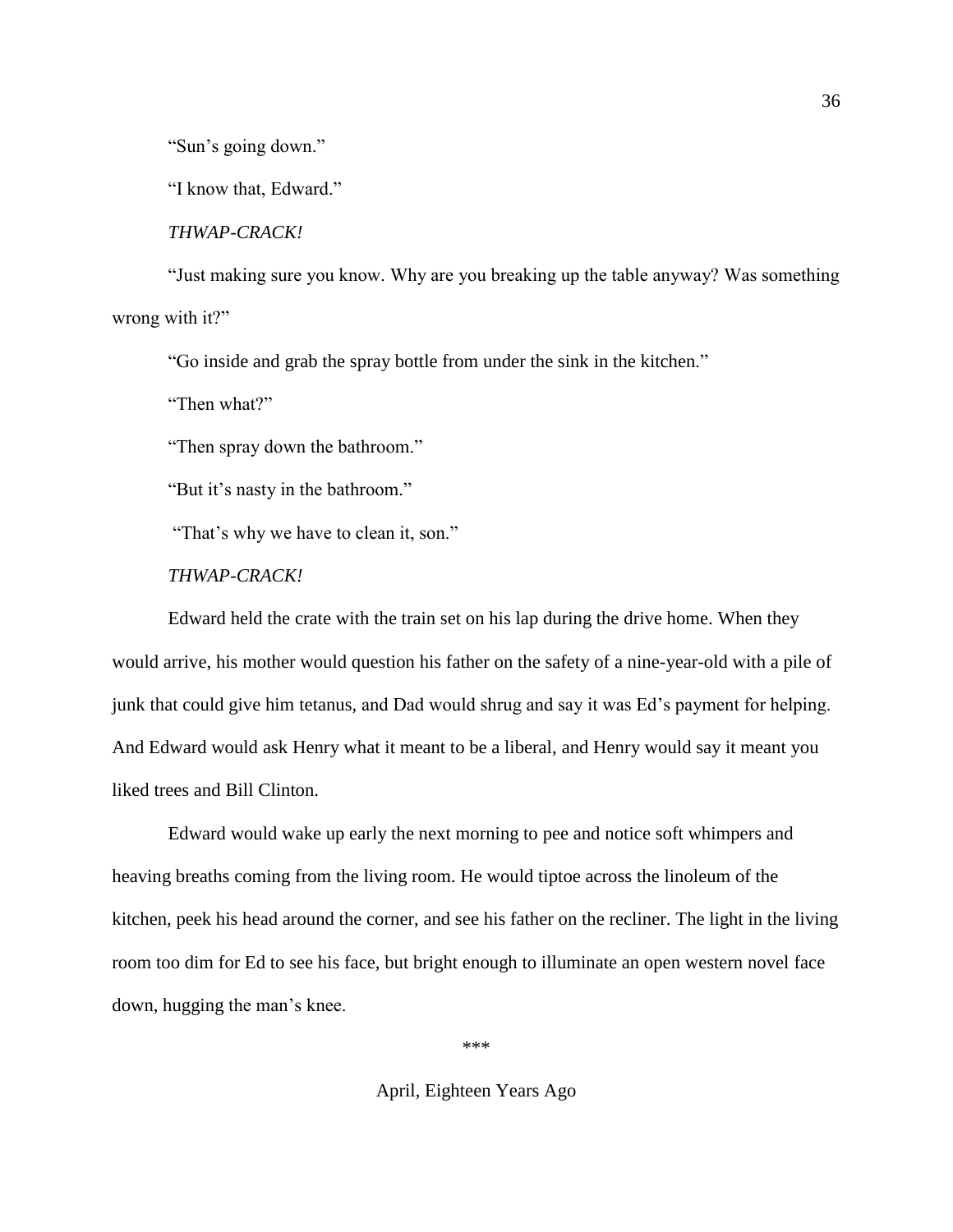"You ready?" asked Ed, who sat on a concrete slab counting out playing cards in increments of

three. Behind, Henry paced and hummed and looked to the sky.

"Who am I again?" said Henry.

"You're Walter McMarty."

"Who is Walter McMarty?"

"You are."

"No, I mean in real life."

"There is no Walter McMarty in real life. I made him up."

"Oh. Why do we need playing cards?"

"For a smart kid you sure suck at paying attention." Edward pointed to the sets. "Four piles of cards. Each pile is one of your futures as Walter McMarty. If you get an ace or a ten it means you get cancer and die, and if you get a queen you marry Britney Spears."

"Are there other ways to die?" Henry squatted next to his brother. "Or other people to marry?"

"If you get a six it means they hang you."

"Who hangs me?"

"They."

"What if I get a six and also get a ten?"

"Then you get cancer and they hang you for it. Stop asking so many questions."

"I have an idea." Henry grabbed the deck of remaining cards from Edward's grip and sifted through them. "When you get a two it means you die at Y2K."

"Y2K isn't part of the game, Henry."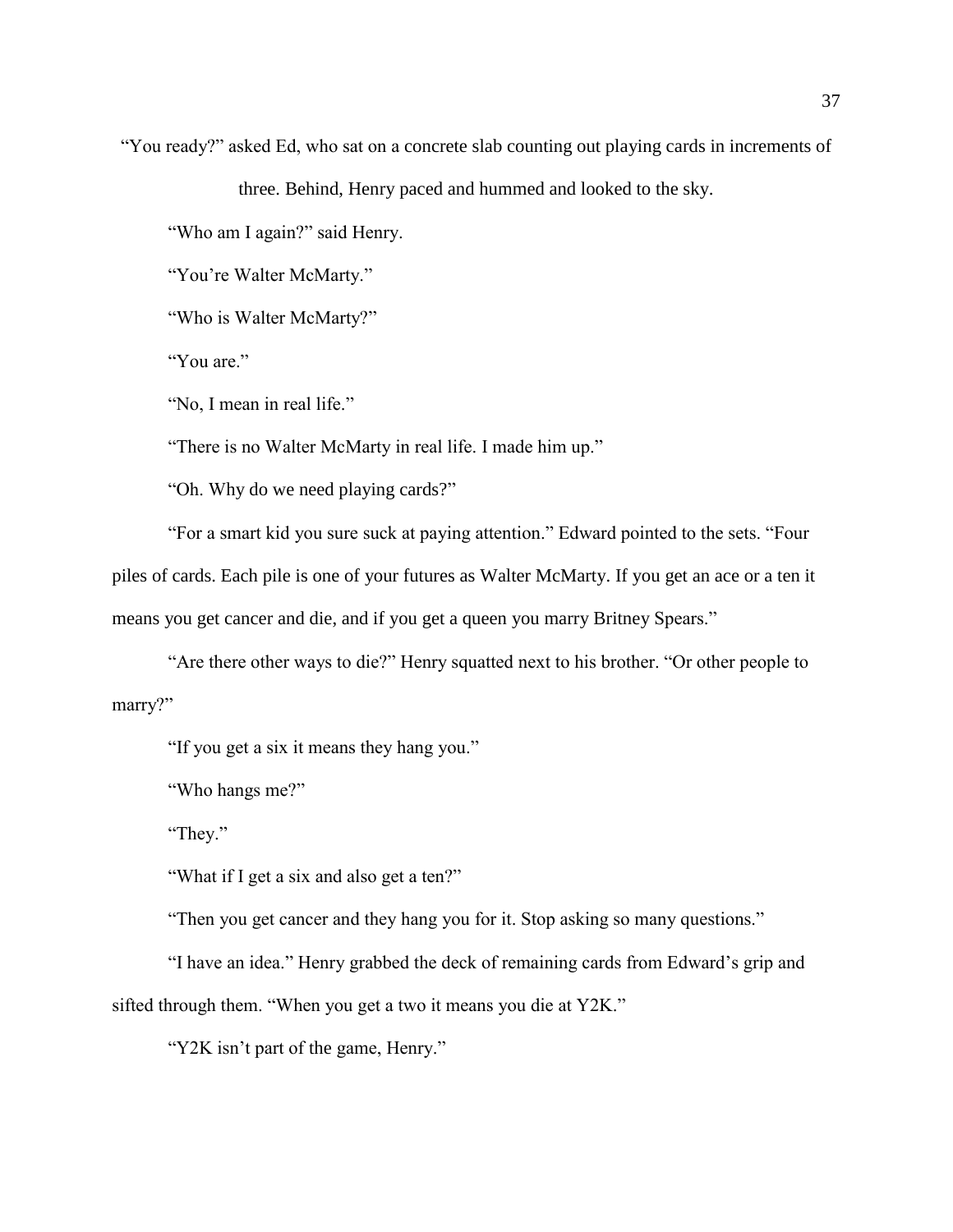"You're just making it up as you go along, anything can be a part of it. You prolly don't even know what Y2K means."

"I do. It's when the computers come to life and start killing people."

Henry laughed. "No, dumbass, it means the computers forget how to count and the economy falls apart."

Edward was convinced the economy was the name of the bank that takes your house, but saw no point in arguing with his brother. "Fine, we can make Y2K parta the game." He pointed at a small notepad on a bench. "Go grab my list and I'll change stuff."

When Henry returned, he asked Edward why they hadn't been playing Avali, why they hadn't suited up as the mercenaries and approached the door of the universe. Ed, paralyzed by the question, recalled the arrival of characters in his fantasy world, characters that'd become out of his control. No longer at the will of his imagination, they appeared in his life without his say so, and to admit the blunder to Henry would be like admitting his own Crazy, admitting Crazy like Mom.

"Avali sucks," said Ed, averting his eyes from his brother's gaze.

"I don't think so."

"Well it's not yours, so you don't have a say. It's not your universe."

They played the card game for the rest of the morning as they waited for the end of Mom's shift. In one life, Walter McMarty was a successful business man who was robbed by one of his employees and then stabbed in an alleyway by a masked gunman. In another, he was a pirate off the coast of Scotland who married Britney Spears and then was hanged because the king of Scotland was jealous for his wife. He was a lawyer, a police chief, a garbage man. McMarty was a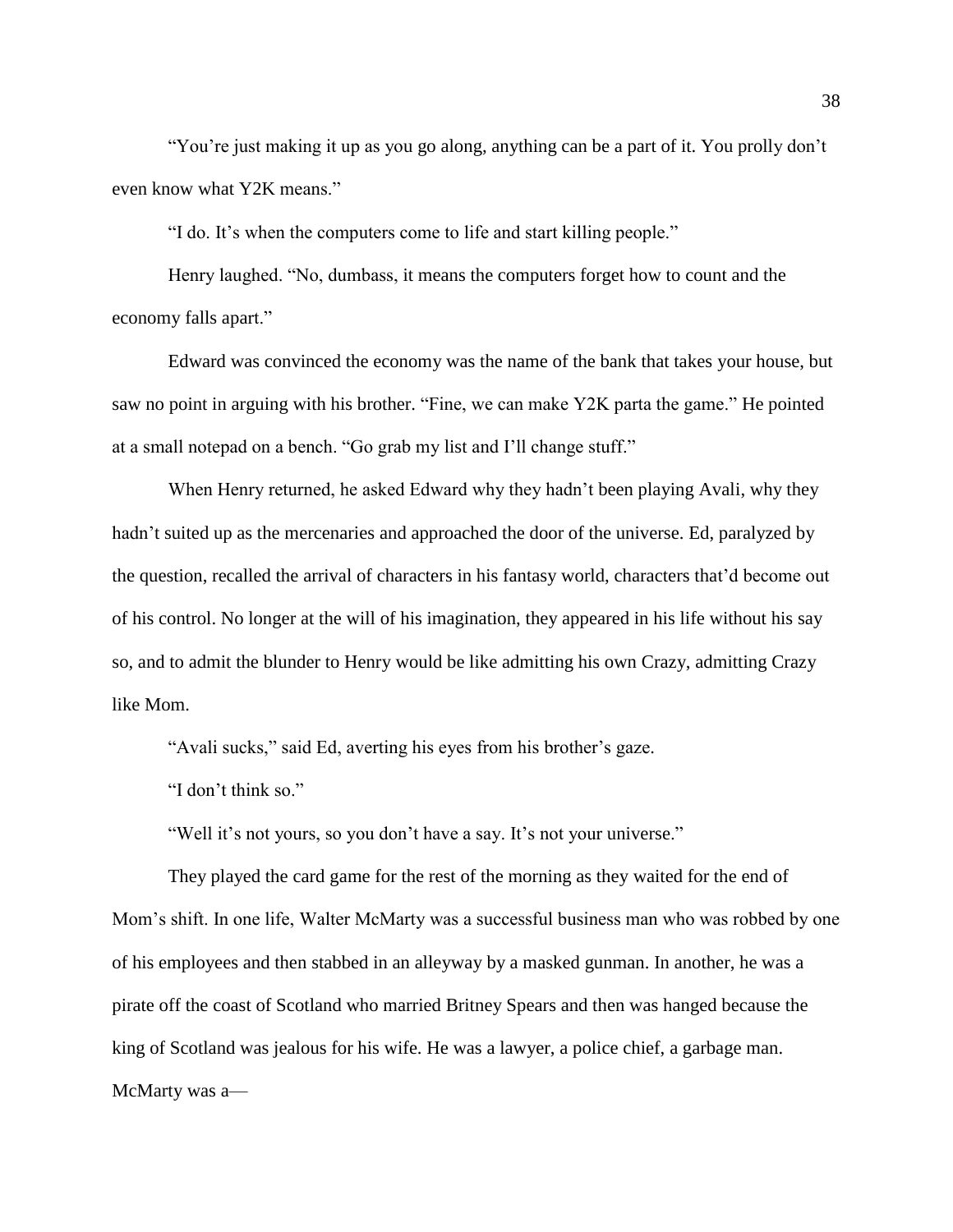"Potato?"

"What? No."

"He should definitely be part-potato."

—McMarty was part-potato, part-man and he was killed by an earthquake in San Francisco brought on by the villain Guss Bruntly.

When Edward was prodded as to why he was not given a fake name, and no fate by way of playing cards, he informed Henry that he had no name. Edward was a faceless creator with no place inside his universe.

"Sounds like a cop out."

"No."

"Yes it is! You're afraid of what'll happen to you if you're part of the game. You don't wanna be hung or shot or any of the other bad things that you made for this, so you make *me* a part of the game because it's easier for you and 'cause you know I'll play along."

"Shut up."

They heard the holler of a familiar voice from a nearby vehicle. It was their father, calling them over to his truck. Edward, frustrated that his game had been interrupted, argued that they should stay and ignore him, that it didn't matter if they went to Brian—even if only to say "hi" because Brian was done being their dad. But when Henry, without rebuttal, leapt and jogged over to the man's truck, Edward felt a sudden excitement under his chest. Maybe today mattered, maybe today brought them a different set of cards and they would get to leave the parking lot and go home before Mom was done with work to surprise her.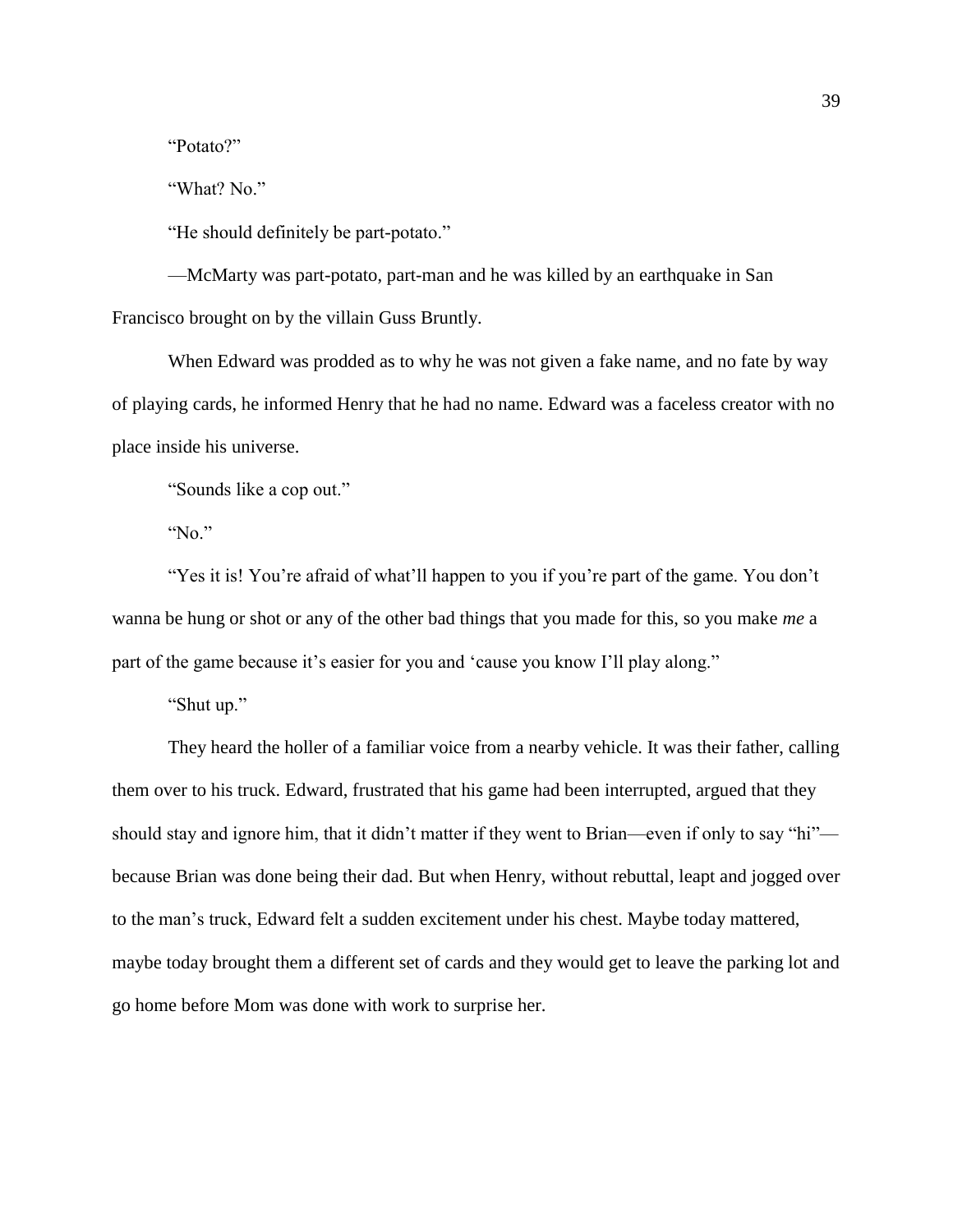He caught up with his brother, whose arms were crossed and rested on the man's open driver's window. Ed caught a whiff of booze on Brian's breath. He was in the middle of giving Henry instructions.

"—underneath the staircase," he said. "Remember which one I'm talking about?"

"Yeah," Henry replied. "Gray tub."

"That's right." His eyes darted back and forth, as if unsure of where they should rest.

"Okay, I'm gonna get going. Remember what I said. Keep it from your mother."

"Yeah."

"Good boy."

"Hi Dad," said Edward.

Brian gave Ed a subtle nod and turned back to Henry. "Eleven PM, down the street from Cousin Anna's."

"Got it."

When Brian was out of sight, Edward asked his brother about the gray tub but was met with a one-word response:

"Stop."

"But—

"That's for me to know. He wants *me* to meet him. Not you."

It would be a number of weeks before Edward would finally get his brother to cough up the truth of the matter, and as a payment he had to promise Henry they could keep playing Avali.

Henry was instructed to track down a family member's class ring. And when he met his father to deliver the ring, there was a woman in the car he didn't recognize, in the passenger's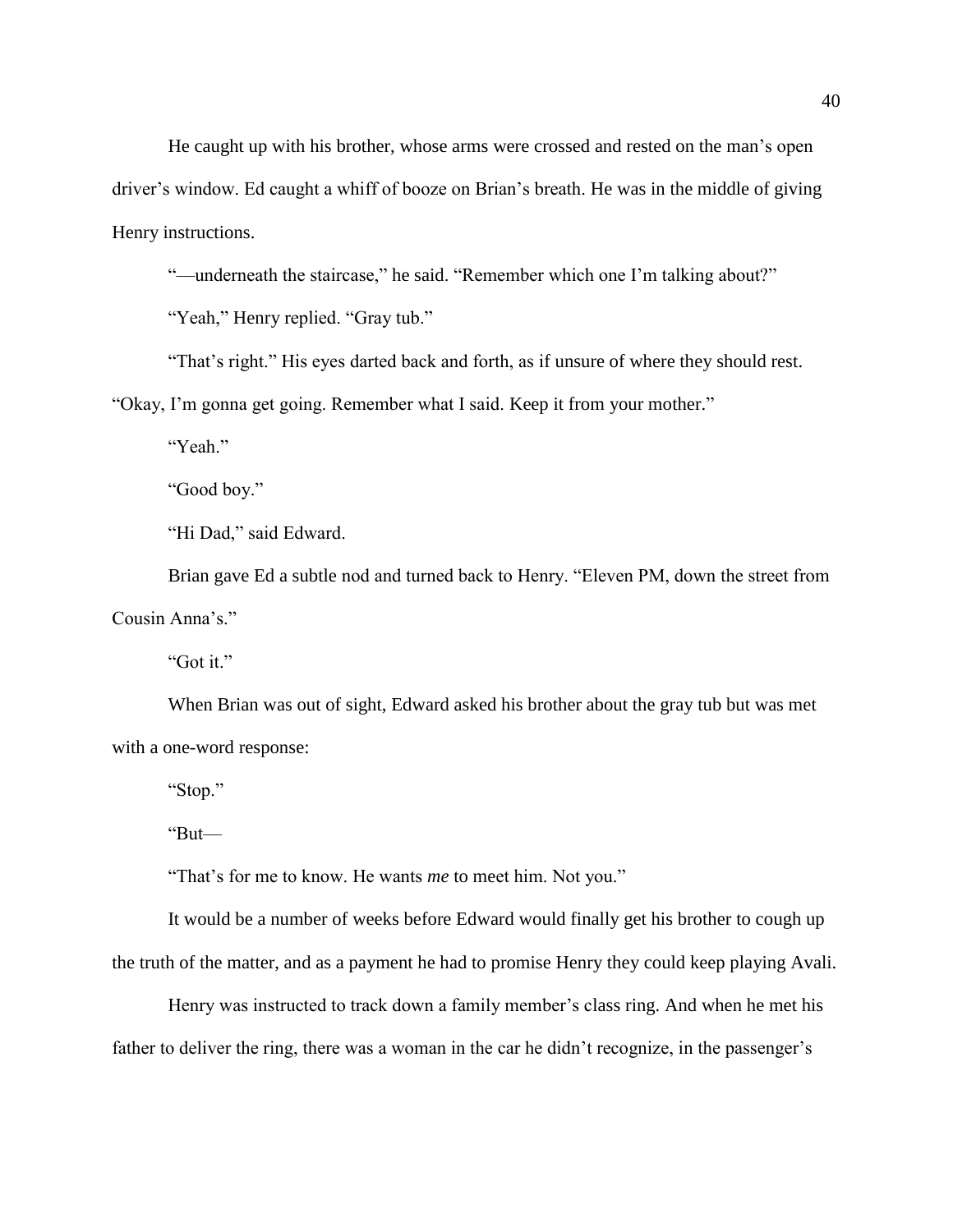seat. She waved and smiled. But Brian pushed her arm down before he came out of the car. She looked like Mom but younger.

"That was it?"

"Yeah."

"He didn't say anything about me? Or about Mom?"

"No. Why would he?"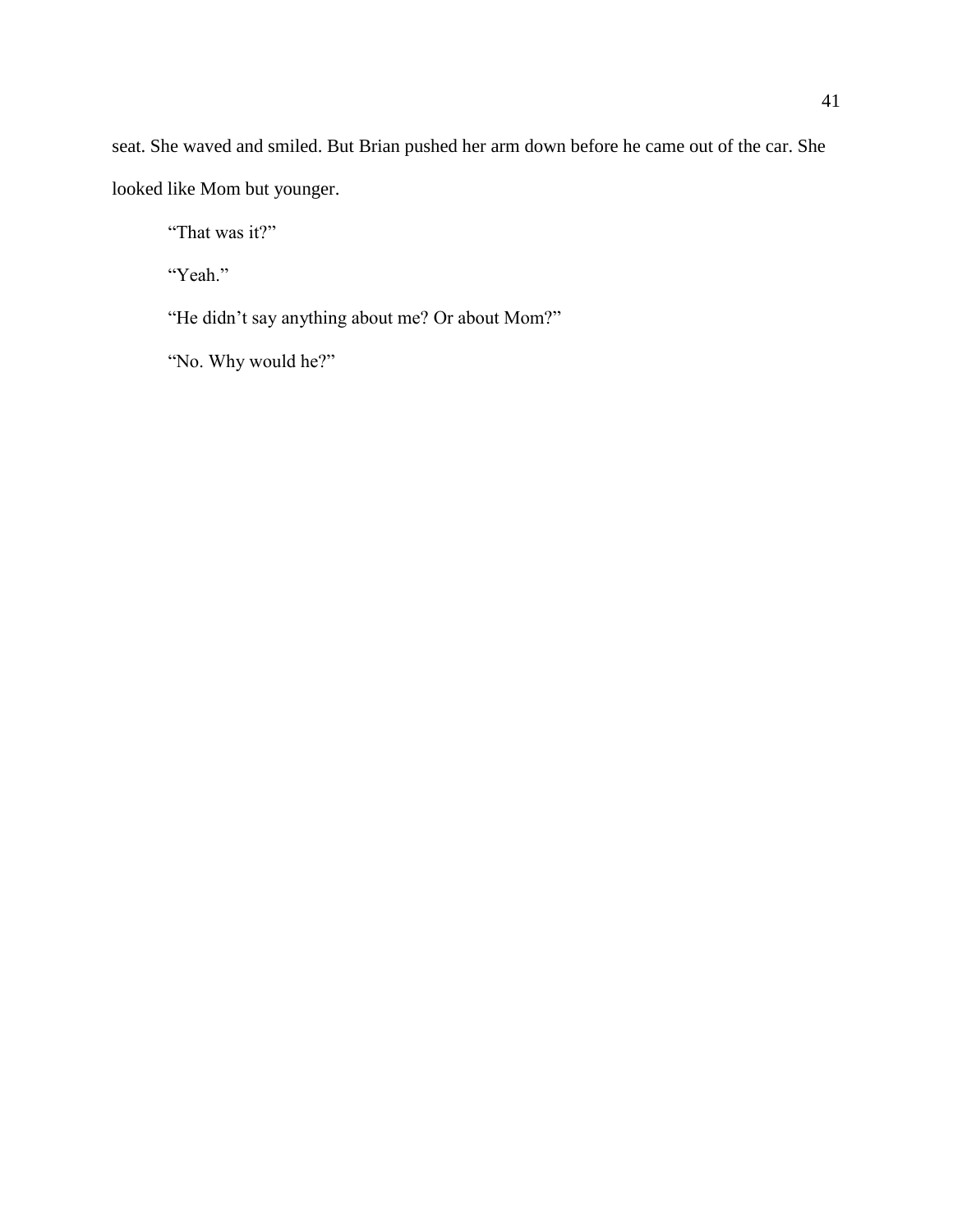## **Chapter 6**

In the booth of a small diner, Edward awaited Patrick and a check for two thousand dollars.

There was a counter to his right where a young woman with thick glasses and subtle curves poured coffee for a few college students. The window to Edward's left was clouded in speckles of a kind of brown film he took to be aged grease stains, as if the grimy vapor had permeated the air to the point that it now affected the view of the outside world. And two kids, a boy and a girl of about five and seven, bickered in the neighboring booth while the woman with them swiped around on an iPad.

It was five minutes past his lunch break. Pat was more than a half-hour late.

An itch overcame Edward's conscience, a nagging reminder that he'd pretended to be his brother to appease his mother. And his mother—

It couldn't be helped, he reasoned—

it's just the way things have to be.

The children in the other booth quieted. Edward took notice of the soft demeanor of the woman as she spoke. Though, he couldn't make out what she was saying.

And—

silently, he cried.

\*\*\*

Patrick had a funny way of acting when he lied. He would fumble his words, regress to the tone of a child, and scratch the back of his head. And though his folly was obvious, he remained persistent with his supposed view of the truth. It was as if he ceased to be Patrick and took on the demeanor of a June bug that *thwap, thwap, thwapped* against clear glass with no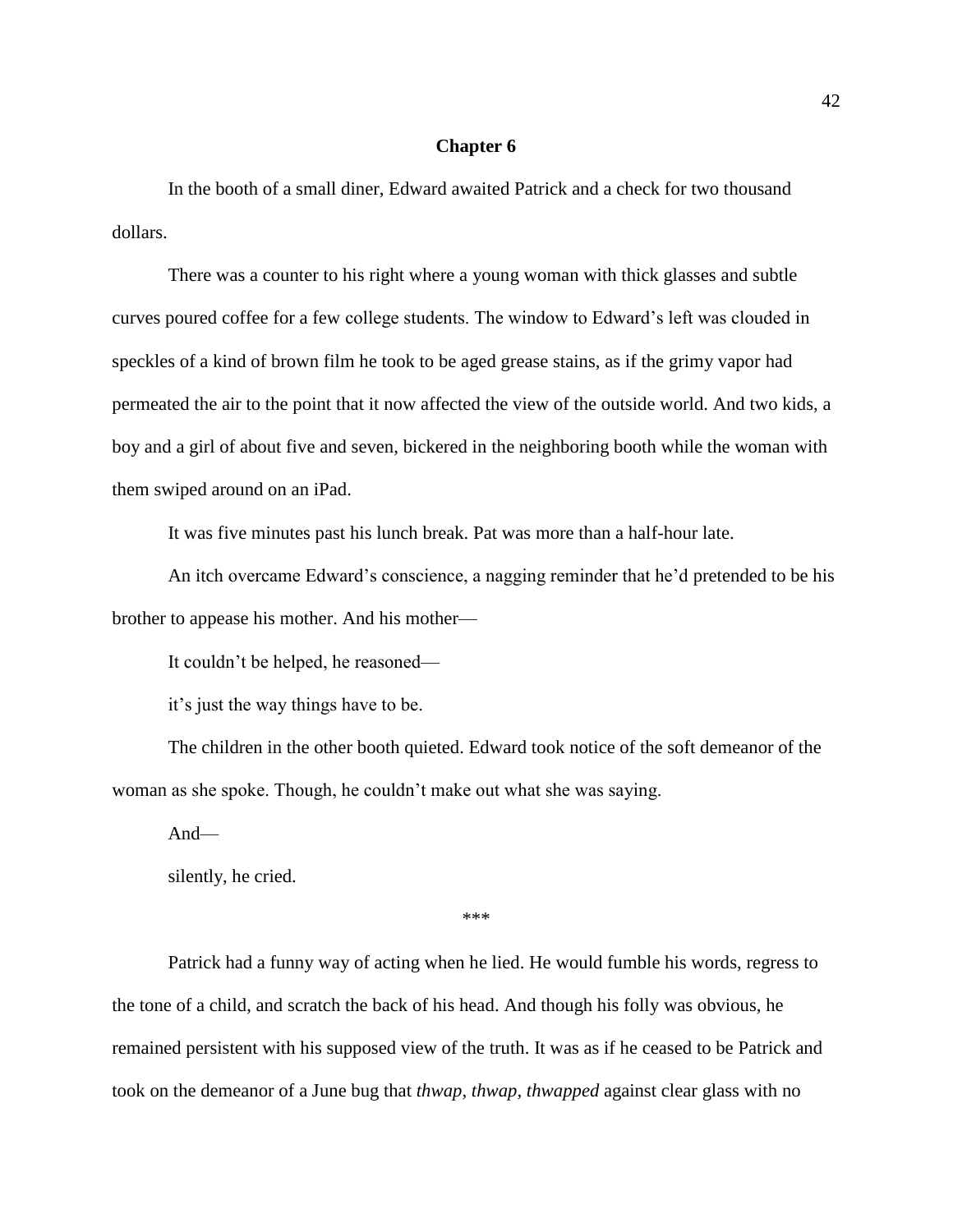frame of reference for the invisible material, no understanding that one cannot pass through the chasm by simply ramming one's head into it again, and again, and again—that one was simply too small, too weak, too dimwitted in the attempt—

and this was the analogy Edward constructed as he stood in Patrick's doorway, and his friend said, "I tried to text you but it wasn't going through, and then I tried to call and—sorry man. Come on in."

He thought of asking Patrick how his date with the breast cancer survivor went, but the certainty of becoming annoyed by Patrick's lies or pseudo-masculine vocabulary plastered the front wall of Edward's conscience like a billboard that read "DON'T BOTHER" and, so, he didn't. Instead, he entered Patrick's apartment and sat silently on the leather loveseat nearest the door, across from a glass coffee table.

"I have your money," said Pat. "Just gimme a sec, it's in my room."

When he returned, he handed Edward three big bills and a twenty. Ed was about to open his mouth and remind Patrick of the missing difference of seventeen-hundred when Patrick interrupted him and said:

"Gotta hit the gym, man. Hate to kick you out so soon but—this busy schedule of mine. You understand."

Edward stood. "Pat, man, I need the rest. This is kind of a big deal…"

"I said I'd have it soon," Patrick subtly guided Edward to the door. "I gave you most of what I have. I'm tapped out."

"You don't have anything I could sell?"

"If I did, I would sell it myself." He slowly shut the door. "Bye Ed."

"Bye…"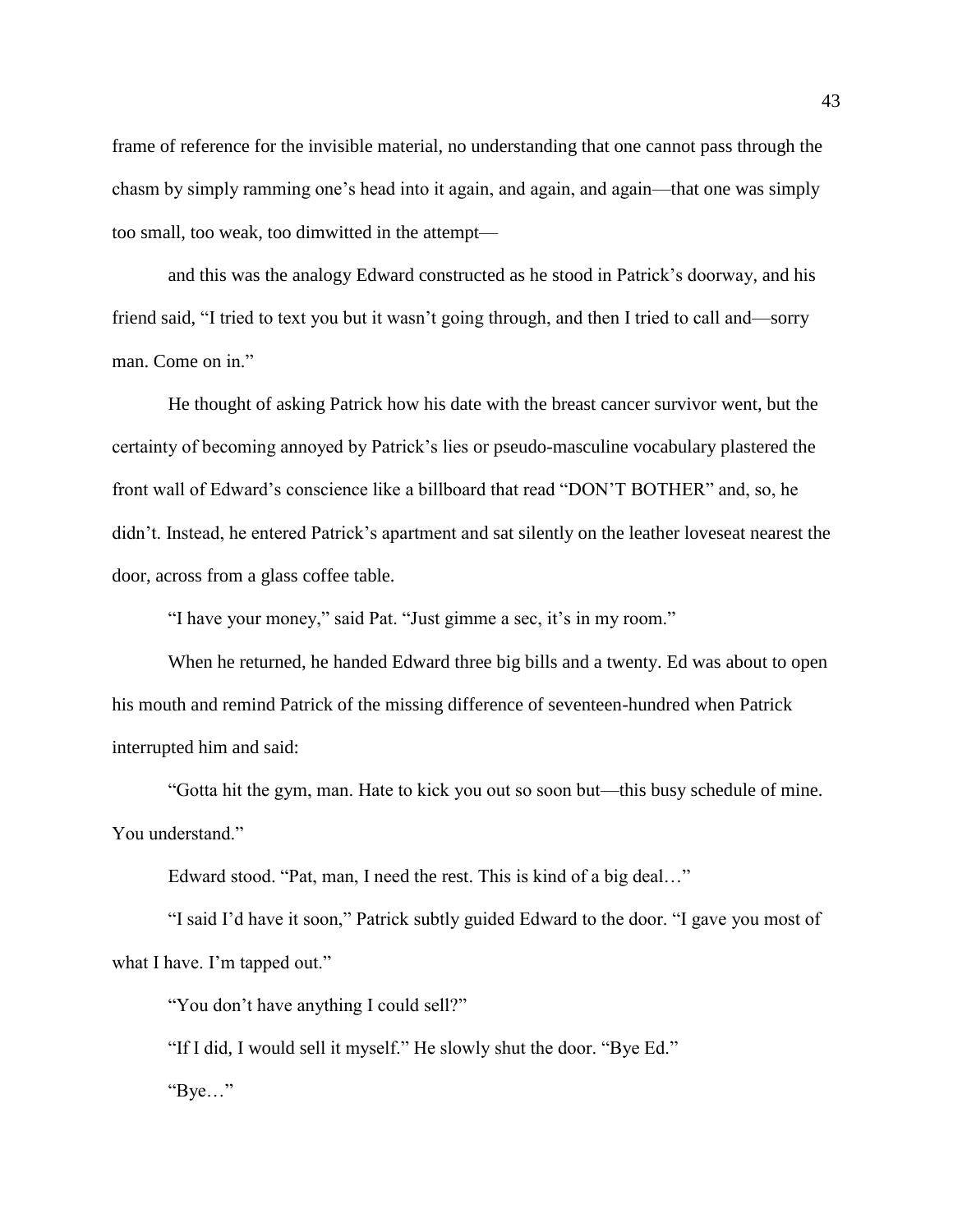\*\*\*

Henry had cooked up a rare steak on the stovetop despite his decaying joints and poor dexterity. He then sat on the other side of Edward's small dining table, cut into the pink meat, and shoved a chunk through his navy lips.

"He didn't give me what he owes me," said Edward.

"Uh oh," replied Henry with a mouthful of beef.

"I'm screwed. I'll be fired. Probably prison time for fraud."

"Sounding a little dramatic, bro."

"Cut me a piece."

"No." He swallowed. "Get your own."

"That's *my* steak."

"Mom sent it with you thinking *you* were *me*. So, it's mine."

"I just want—like—a third of it. I haven't eaten anything today."

Henry rolled his eyes and cut into the meat. "Hey," he said as he tossed a slab across the

table. "Doesn't Patrick have that gold chain?"

"The one around his neck?"

Henry swallowed. "If he's at the gym, he's not wearing it. It's probably in his locker."

"It's at least a half-ounce of fourteen karat."

"Would it be enough?"

"He would know it was me."

"Honestly," he shrugged. "He probably won't even make the connection and wind up blaming it on a janitor or something."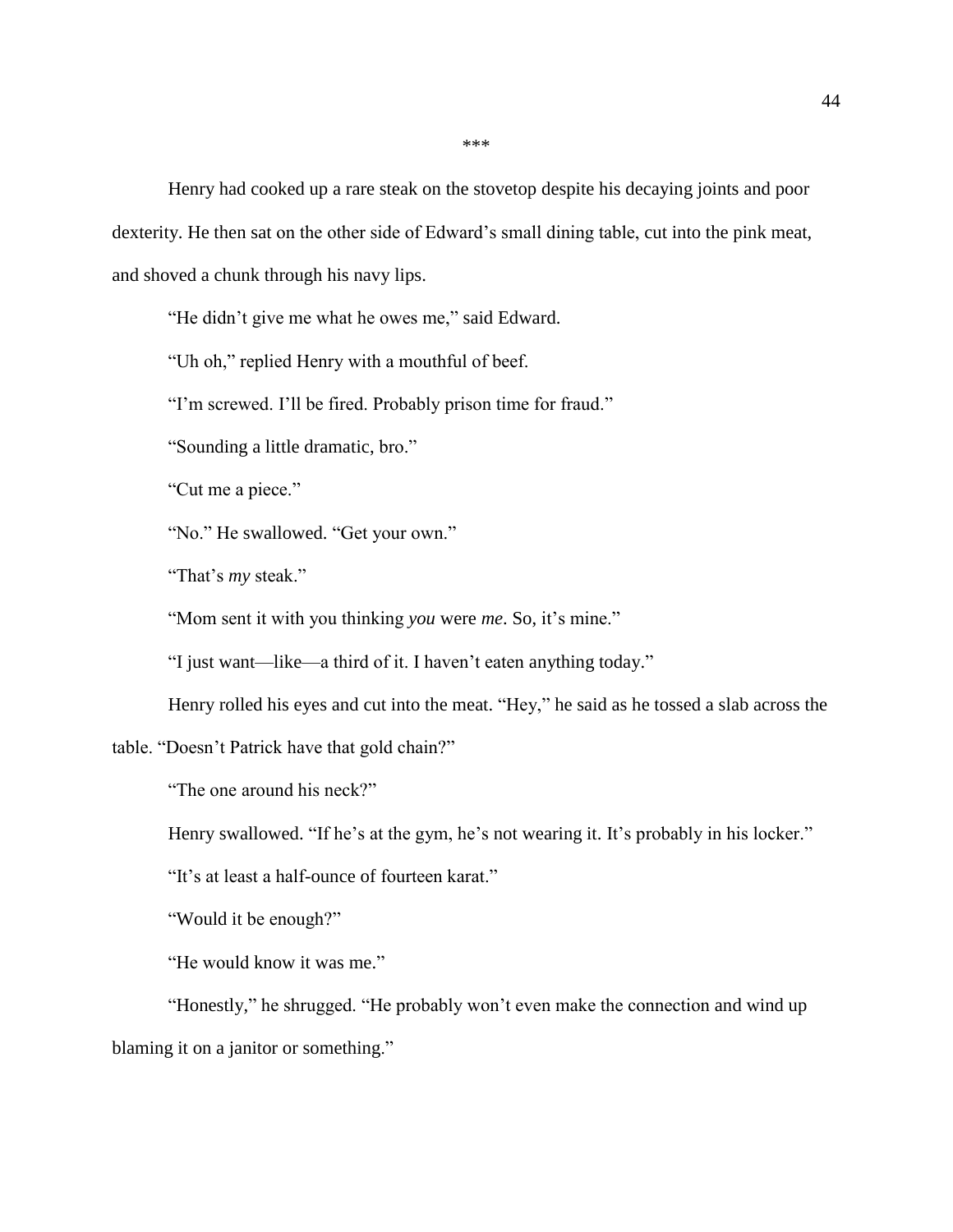On the wall behind Henry, a mutant beetle the size of a toddler scuttled about. Edward tried to ignore it. It moved to the ceiling and became idle above Henry's head.

"What?" said Henry, looking back at the wall. "You okay, man?"

"Yeah. Fine."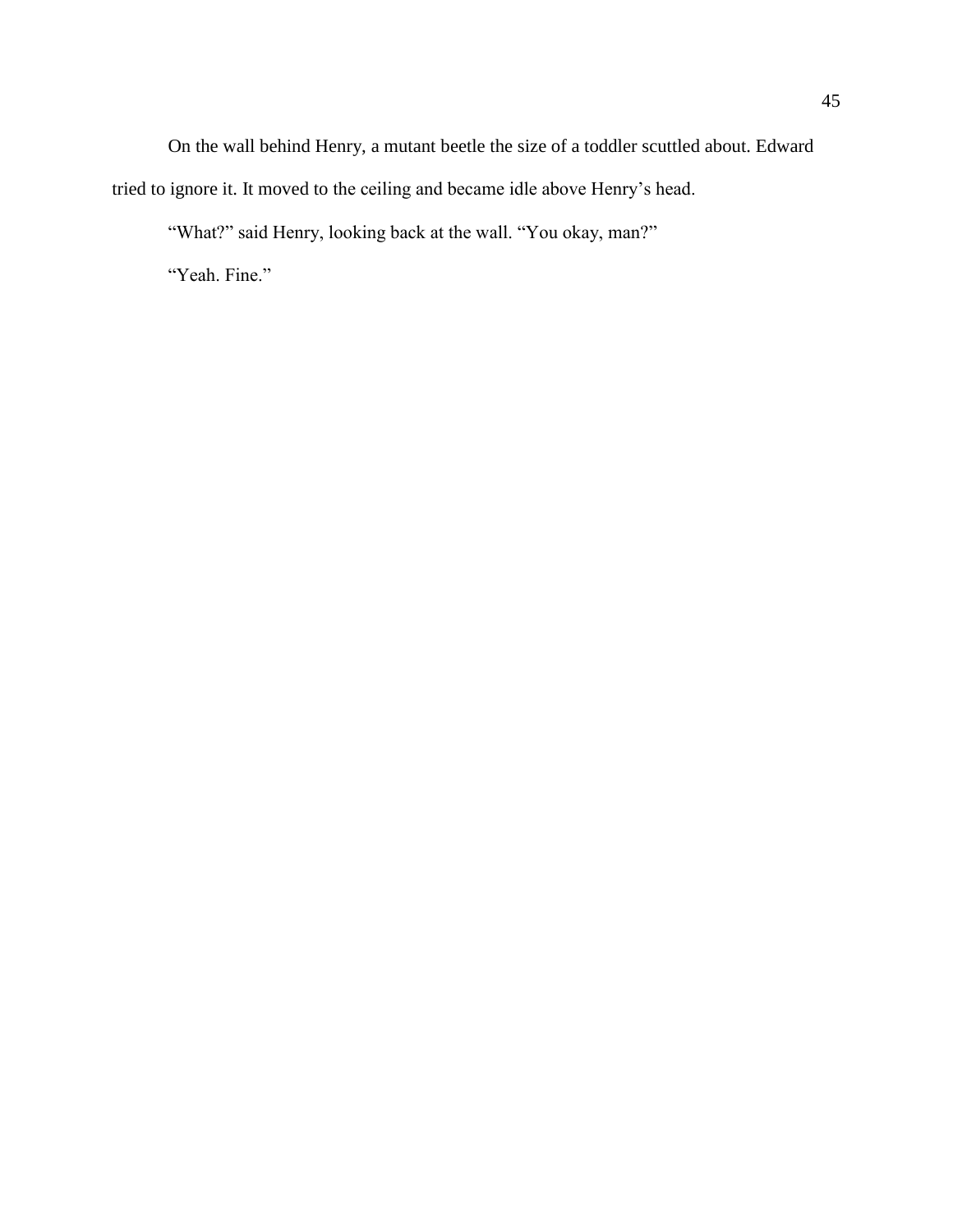# **Chapter 7**

Heather's office smelled like a blend of peppermint and turds. It was as if a dog had dumped on the carpet and then Heather tried to cover the scent with a cheap Christmas candle. Zoning out on the office guest chair while his boss paced around, Edward imagined the dog turd scenario and wondered if it happened on a weekly basis. To keep this kind of scent upkeep, he reasoned, it would have to happen somewhat regularly.

"So," she said. "Your Freddy sale."

"Freddy?" said Edward.

"Newmann and Sons." Her boss-voice was activated. "You know what Freddy I'm talking about, Ed."

"Right."

"Anything to confess?"

"Yeah. The truck's a little messy. Sorry about that."

"I know you took a check written in your own name."

"Right. Jazz club."

"That's right—saw him at jazz club."

"What does that guy drink, anyway?"

"He doesn't."

"He goes just for the jazz."

"Apparently."

"Somehow that doesn't surprise me."

"I should fire you."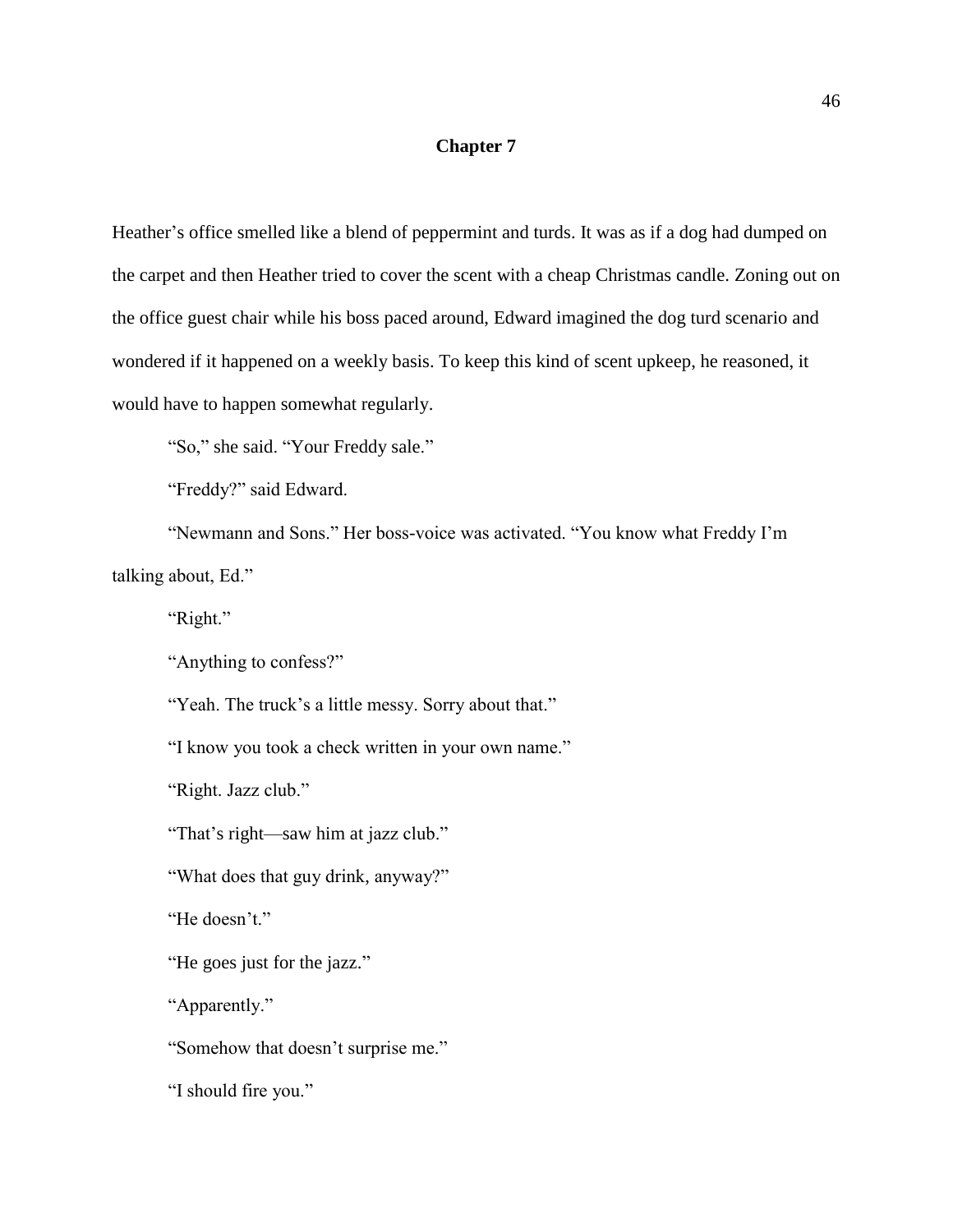"Yeah."

"Really, Ed, I should."

"You won't?"

"The payment was made on time." Heather sat in her chair. "No money is missing." She took a sip of her coffee. "I don't know what you were up to. Not sure I wanna know. Something's off. You hardly talk. You trudge around the building with your eyes at the floor. And apart from Newmann, you haven't made a large sale this quarter. To be frank, I'm tired of looking at you." She opened her laptop and swiped the screen. Heather continued after her pause. "Take three weeks to get your head straight."

"Three weeks?"

"You're suspended without pay."

"Hm." Edward stood nonchalantly and flicked a ball of lint from his shoulder. "Well, this was anti-climactic."

"Would you prefer me to yell?"

"Guess not," he said as he turned to leave.

\*\*\*

Edward spent forty minutes staring at the blank wall of his living room before he descended the stairs. Henry's mouth tended to freeze, so his exit from the ice chest was often followed by Edward grabbing the back of his brother's head and shoving a pocket blade into his mouth, splitting the fused lips.

"I was suspended today."

"Are you surprised?" said Henry as he placed his right heel on the chest and stretched his hamstring.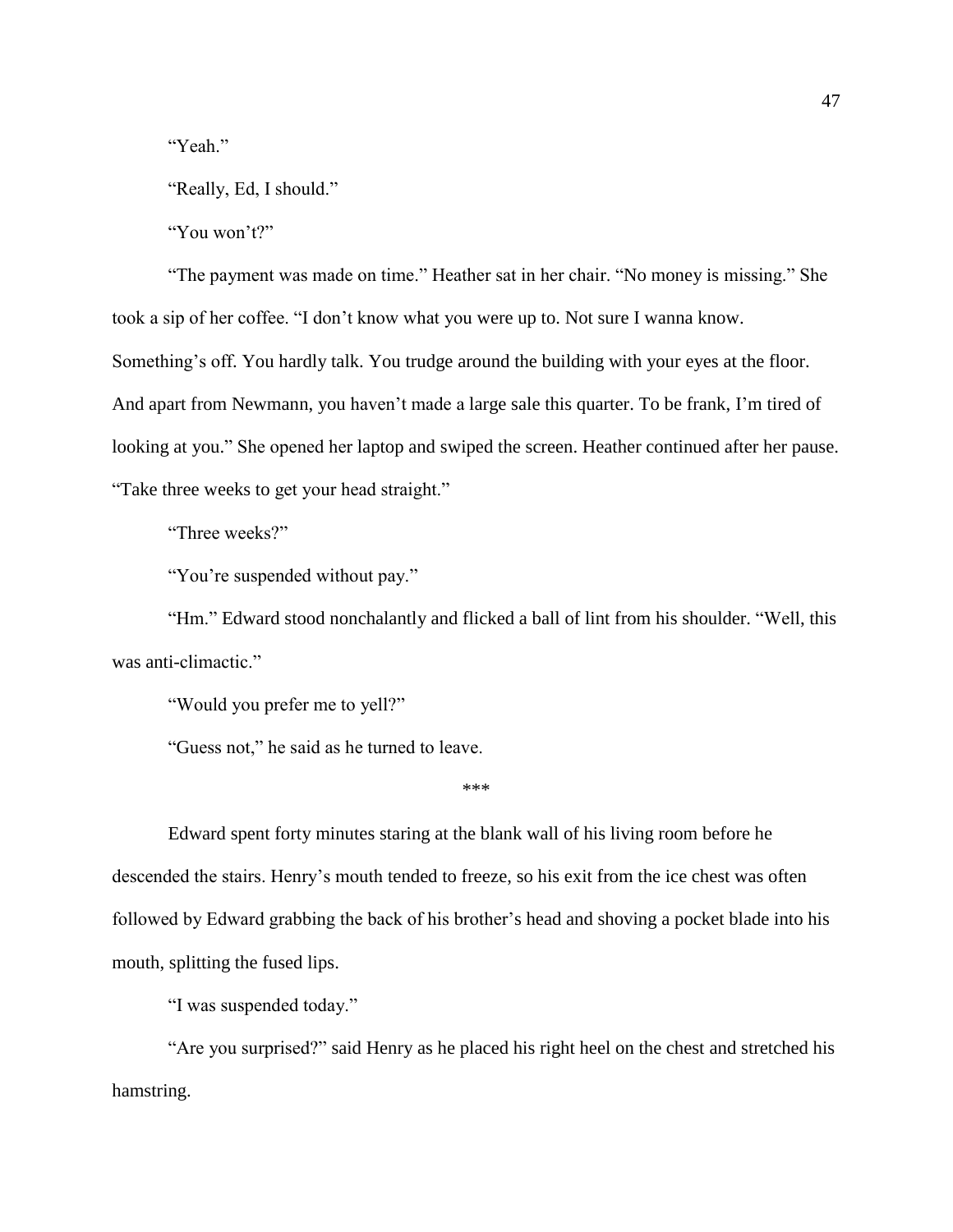"No. Good thing, I guess. I'm—tired these days." Edward started to pace. He thought of Patrick and the woman with breast cancer, and then Freddy and his condescending tone. "Why are people the way that they are?"

Henry laughed. "Do I look like a minister?"

"Just—thinking out loud."

"Ah."

"The other day I saw Wendal."

"What—like a drawing of him?"

"No." A heavy knot in his throat. "He was squatting upstairs, staring at me. Then he brought me down here and disappeared."

"Should I be psychoanalyzing you?"

"Shut up."

"Well, I dunno what you want from me." Henry jumped and grabbed a pull-up bar. "Is this the first time you've seen—things?"

"No." The two of them digressed. *Henry grunting from his pull-ups, and the subtle hum of the ice chest.* And the image of the obscure figure at the lake home came to mind. "Remember my train set?" He asked his brother.

"No."

"Got it from Grandpa Waters when he died."

"Nope."

"It was junk, but it was the *one thing* I had that I didn't have to share with you."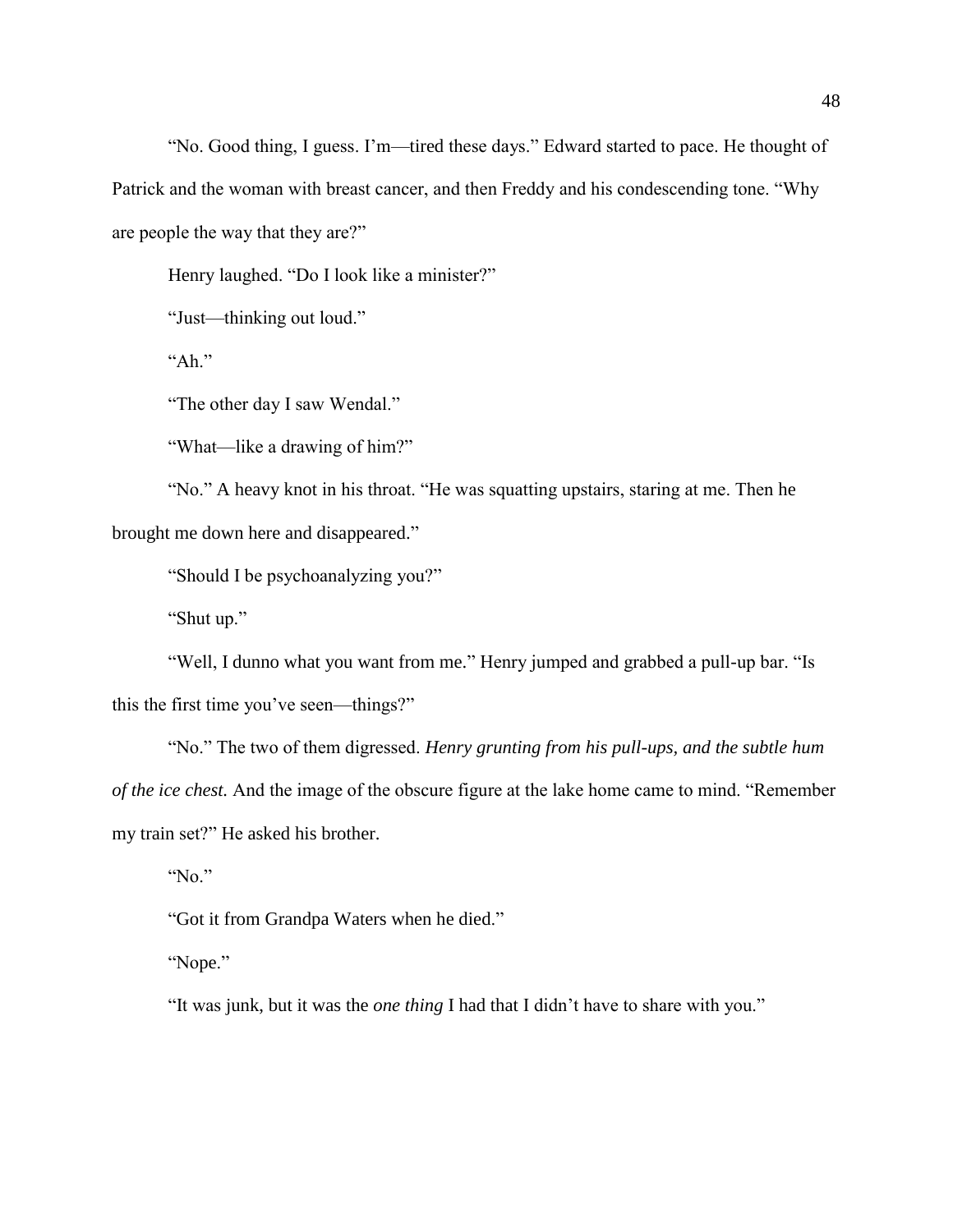"Real nice, Ed." Henry, now on the floor, stretched his back and yawned. "What I do remember about the old man is when you guys came home from the lake house. Mom and Dad fought about you all night; about how you needed to talk to someone. Like a professional."

"Talk to a professional, huh?" said Edward.

"Yep." His brother stood, his blue hue discolored by the pale lighting. New marks akin to bruising appeared about his body. Henry turned to ascend the stairs and said, "Imagine that."

\*\*\*

It was Saturday. Despite the temptation to fake Henry again, Edward was himself upon return to his mother's. They didn't speak more than a few words to one another—he, for the secret knowledge of her suspicions about his orientation was too much to bear and faking authenticity in conversation was not something his low energy would allow and, she, he surmised, had nothing to say due to her recently subsided concerns about his brother's location. Unless conversations about his brother arose, very little seemed to matter. So, she napped while he cleaned, a repeating whistle escaping her snores along with an occasional, distressed groan.

Edward started with the bathroom. One of the two florescent lights were out, making for a dim glow on the pale green bathroom décor. The brown hand towel stank of must and something off-putting.

He scrubbed the grout build-up in the cracks of the shower tiles.

There were miscellaneous hairs cluttered about the toilet and sink—

and smudges on the mirror—

and the faucet dripped. And dripped. And dripped. And he had the sense that something Dark hovered over his shoulder. And he wiped the bathtub and he plucked and he scrubbed and he wiped and the Dark put a hand on his shoulder and—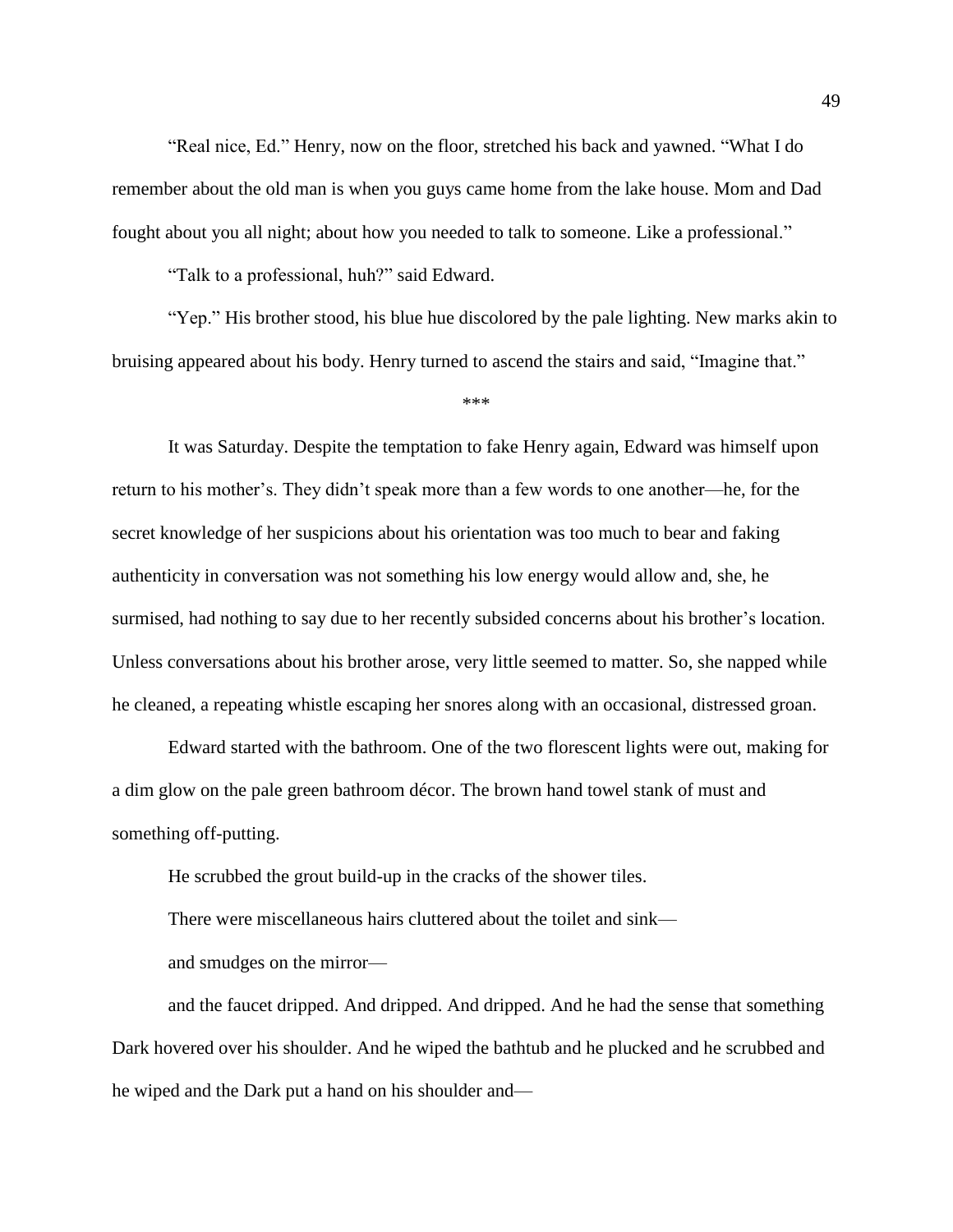Edward thought he heard the doorbell ring, and then the buzzer from Sara's intercom. He paused cleaning and hoped she would wake up and answer.

The *buzz* sounded again.

"Mom, you hear that?" he shouted from atop the staircase. "Mom?"

There was no movement from where she lay in the living room, only snoring and the subtle whistle.

Ed descended the stairs and reached for the door, but stopped when he saw through a window that no one stood on the other side. He assumed it was one of her neighbor kids playing a prank.

He was about to return to the staircase when he noticed, to the right of the door, the slow sway of three sets of keys which hung on small hooks. The keychain farthest right had a cheap, red bottle opener attached and, in faded marker on the handle were the words:

*lake house #1*

"Mom," said Edward.

No response.

"Mom!" he shouted down the hall.

"What? For cryin' out loud. Tryin' to sleep."

He strode down to the living room and peered around the corner. "I thought you sold the lake house."

"Ed." Sara's eyes were still closed. "Why the hell would I go and do a stupid thing like that in this economy?"

"Is the economy in a state in which selling real estate would have no benefit?"

"That's what I read."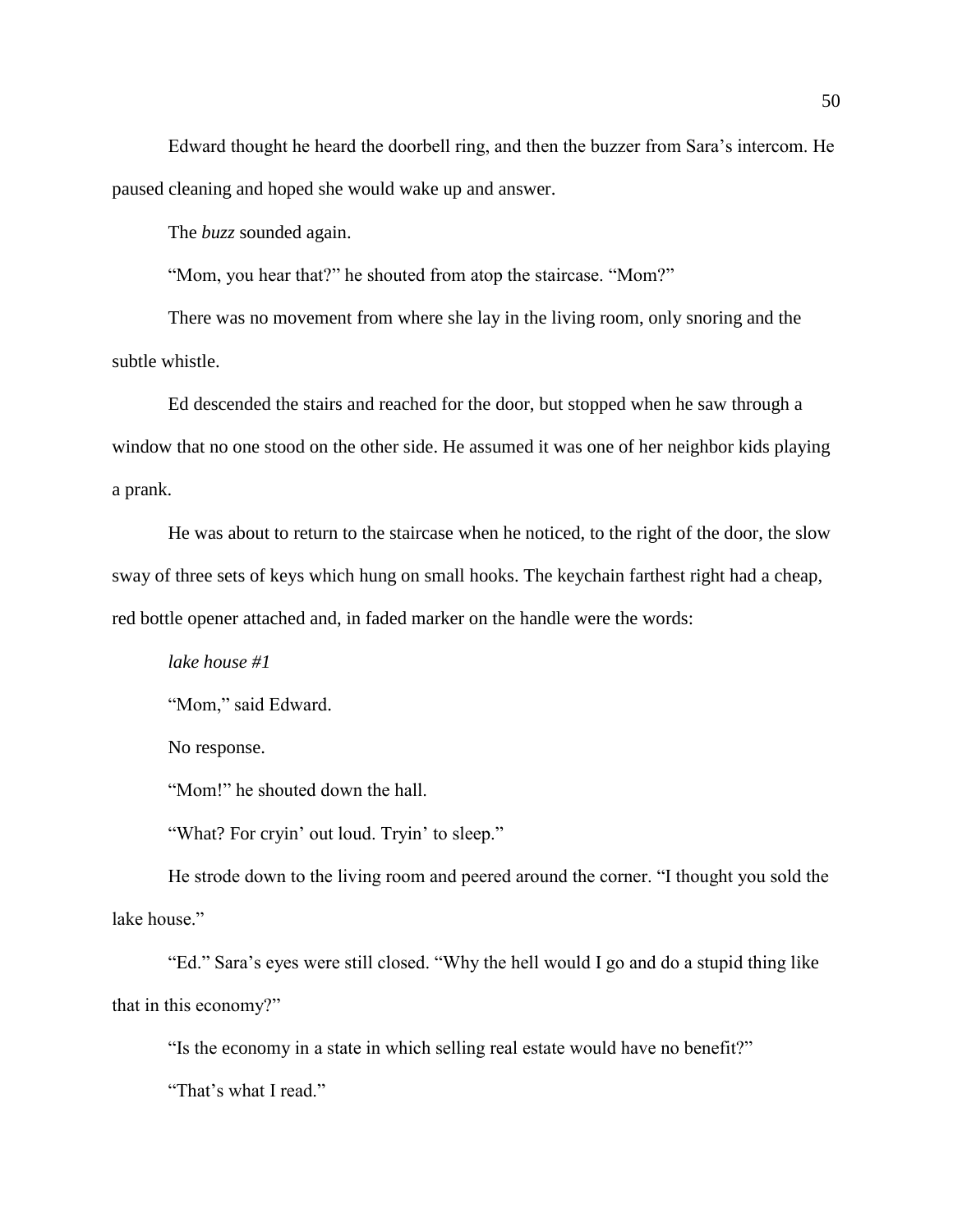"Right."

"Don't say *right* like that—

"Like what?"

"Like I don't know what I'm doing. I know what I'm doing with my property."

"Okay, okay. When was the last time anyone was up there?"

"Uncle Dale goes up to make sure the pipes don't freeze in the winter. But, otherwise, I

guess it's been a while. Couple years maybe since anyone stayed overnight."

"But it's still—usable?"

"Should be. Talk to Dale."

"I haven't talked to Dale since I was fifteen, when you invited him to our family

Christmas party and he asked if I had any blow."

"Dale doesn't do drugs."

"Maybe not. But it, still, it was weird."

"Why do you want to know about the lake house?"

"No reason." He was about to return to cleaning, but stopped and asked, "Does he ever try to come back for it?"

"Who? *Your father?*" She laughed. "That would require he talk to one of us. Changed the locks years ago. That place is as good as ours."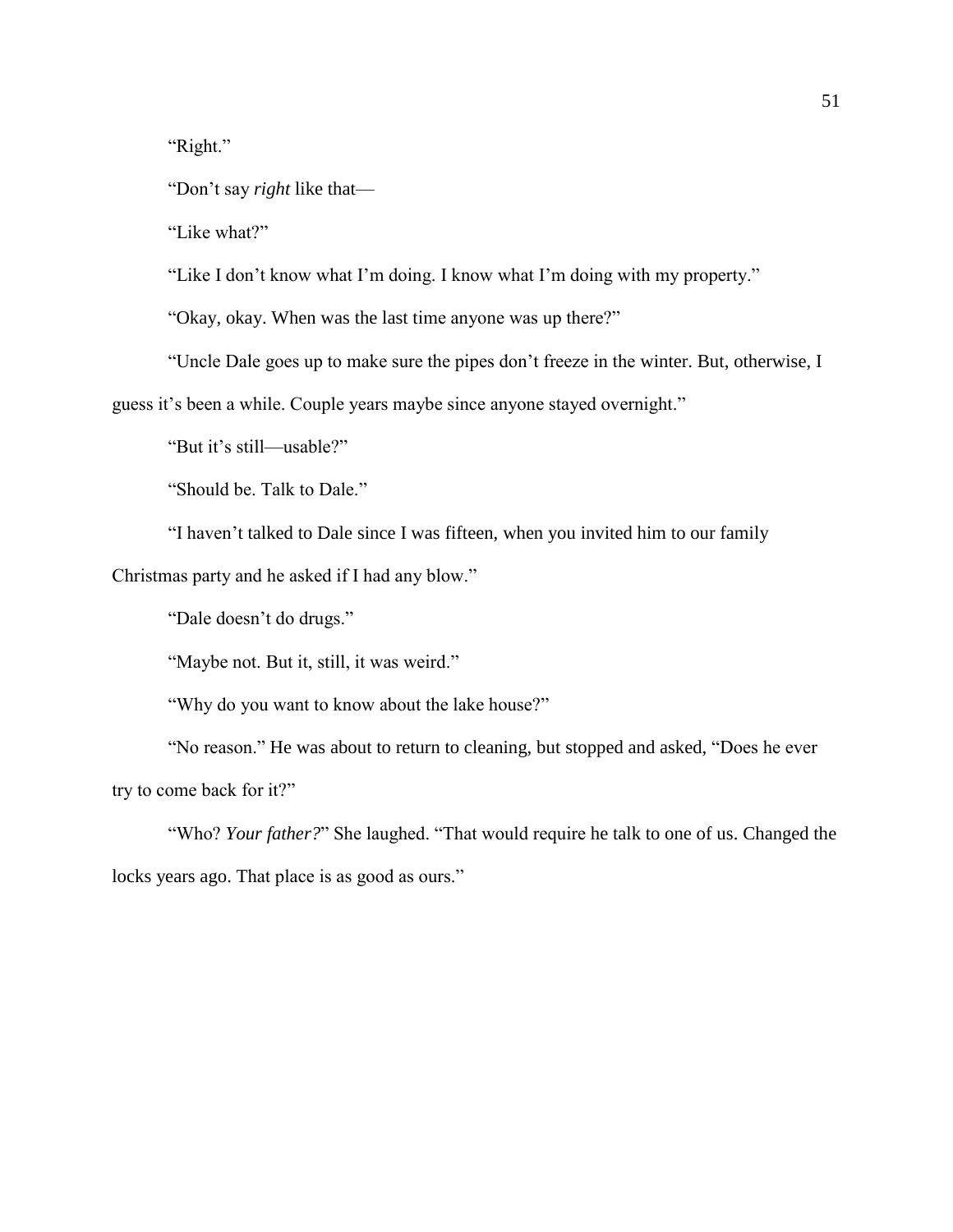#### **Chapter 8**

Henry was in the passenger's seat, singing some pop song from the nineties. They were approaching their second hour on Highway 61. Walls of oaks and pines in late September tones towered along the road. Ed's attention faded into the stretch of white strips and amber leaves above cracked tar. He imagined the truck spreading wings, catching air, hovering, and then abruptly soaring into the cosmos. His twin ran out of lyrics to sing and asked Edward what he hoped to accomplish by driving out to the old cabin. Before he could respond, Henry reminded him of the potential triggers; of watching Mom and Dad holler at each other; of the familiar sight of the shore where, their father once told them, an old neighbor had drowned due to a condition that incited random paralysis. They were so young, said Henry, too young to hear that story. He laughed. The kinda guy Brian was—total douche. Right, Ed? And they sat in silence until the tank was empty.

There was a young brunette woman fueling up an ATV at the station. She couldn't have been older than twenty-three. Dark blue jeans and a gray sweater. Pink baseball hat with the bill forward. She looked like she'd been crying. She *was* crying.

And Ed was caught staring as he attempted to screw the fuel cap. He averted his eyes and fumbled, and avoided her when they passed on his way to the restroom. Later, Henry would give him crap for not starting up a conversation.

"Yeah," replied Edward. "Hit on a crying girl. Real smooth."

*You've been single for too long.* Henry's voice, as though bodiless, carried on; an echo of Ed's very thoughts. *Way too long and you're a good guy, too good of a guy to be alone. You should have stayed with Tiffany. Tiffany was hot and wicked smart, and the best part about her was that she could hang with the guys without pretending—like those girls who act like they can*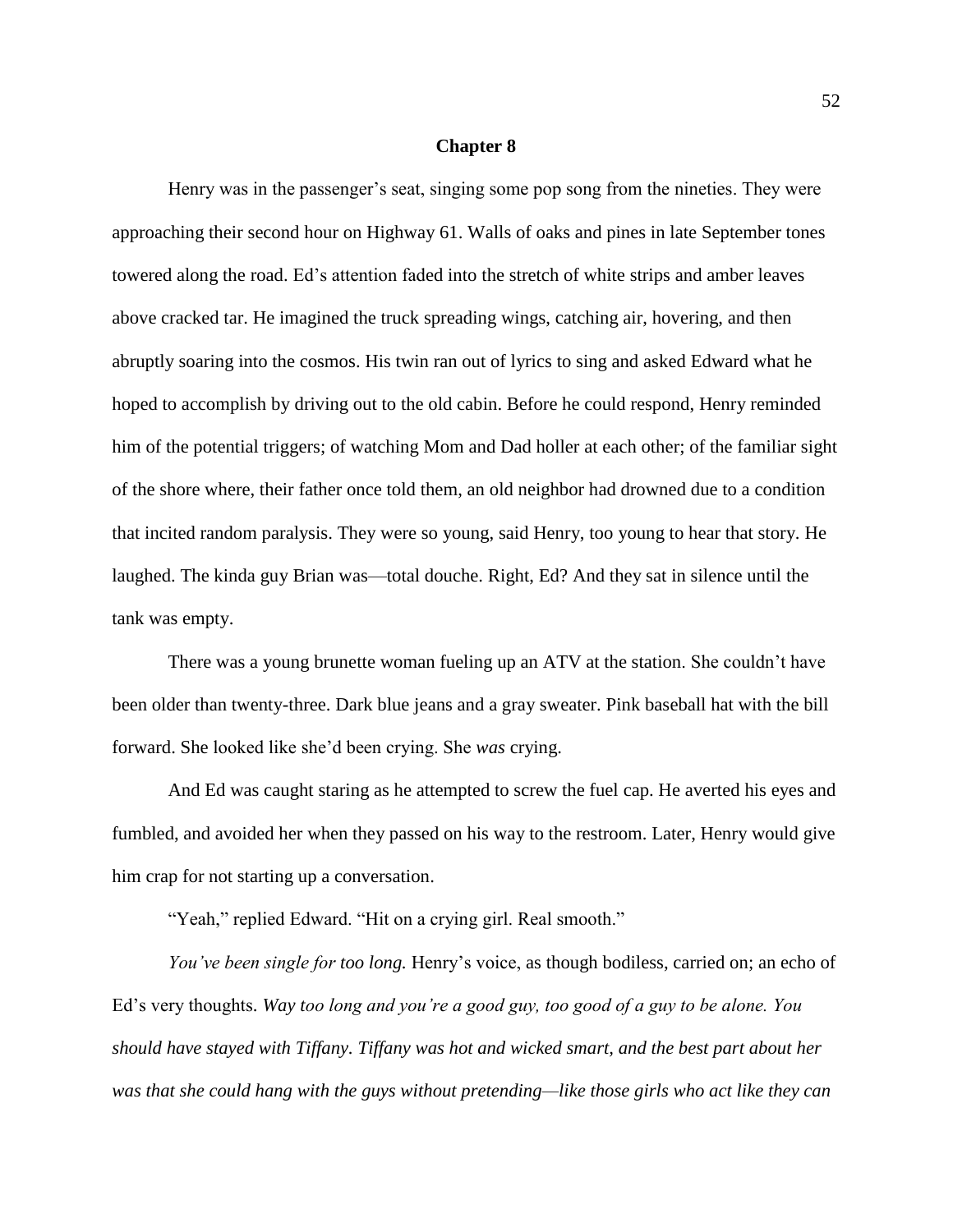*hang just for their image, just for the selfies with jerseys of men whose first names they don't know. Tiff could run circles around us and keep up when drinking. Yeah, you should have stayed with Tiffany. It's too late. She's married. Hell, they're all married.*

\*\*\*

It was a burgundy bungalow with white, weathered trim, built forty-five yards uphill from the lakeshore in 1960 by their grandfather and his brother. There were details Edward hadn't remembered, like the bomb shelter on the north side of the property and a worn tire swing hanging from a large maple in the front yard. The house was virtually empty of clutter and furniture except for an empty gun safe, a loveseat and rocking chair that faced the fireplace in the living room, a single twin bed in the study room he and Brian cleaned out when his grandfather passed, and a full-sized bed in the master bedroom with an adjacent dresser set and mirror.

Unable to get the freezer off the back of the truck, Edward ran an extension cord from the four-season front porch and triple checked that the motor for the chest had clicked-on. As he held an ear to the lid, listening for the hum of power, his eyes met the fire pit where Brian destroyed his grandfather's personal belongings and chopped up the family table.

That first night back, on the floor of the living room, heated and illuminated by the brick fireplace, Ed and Henry played a half-dozen games of cribbage and reminisced about the better times they'd spent in the bungalow. The times of better moods, grilled meat and corn on the cob, full moons and fireflies, sticky s'mores, bug spray. Though, the conversation often digressed as Ed became regularly distracted by the dull egg-white color of the walls, making mental plans to paint during his three-week stay.

Then, around midnight, Edward noticed a scent of rot coming from Henry. But driven by loyalty and complacency and a desire for peace, he kept the observation to himself. And, when it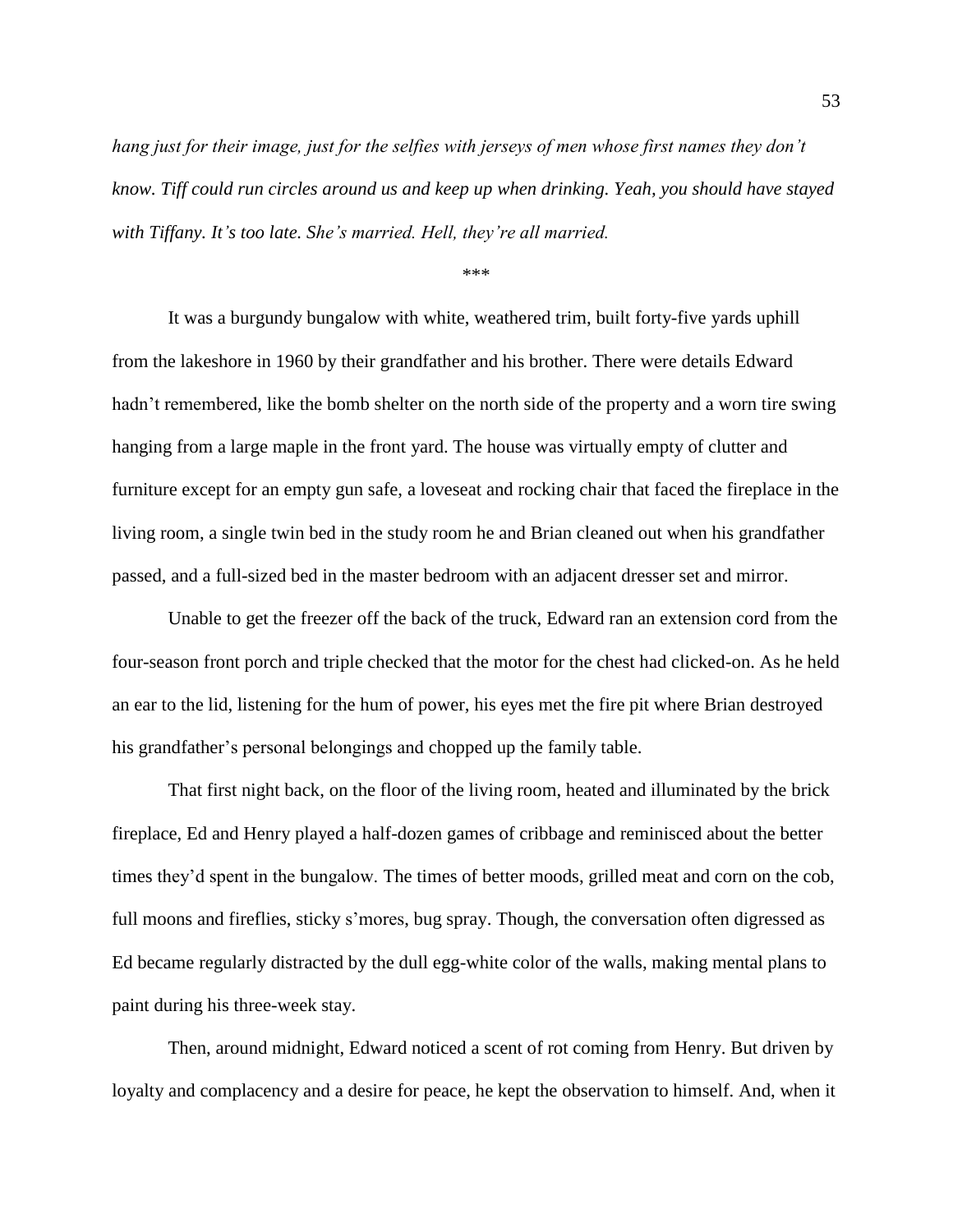came time for Henry to return to the chest, Ed sprayed deodorant over the spot on the floor his brother had been. It only served to help the living room. The haunt of the scent remained in his nostrils overnight and kept him from sleep.

\*\*\*

Early in the morning, Ed had a cup of stale coffee and a shower and then ventured out to the bomb shelter. As he unlocked the steel door, he wondered if something abominable would be under the surface, waiting on the stairs to pounce and annihilate him. He backed up as he let the door follow its hinge and bang on the concrete slab below; the sound caused his heart to jump and a few birds in a nearby bush dispersed. And he descended.

Ed pulled the string of a bulb that hung a yard from the base of the stairs. There were two sets of thin bunkbeds with Army green blankets across from a shelf of canned food and a small black safe sat atop a corner table next to a disconnected toilet and sink.

He sat on a bunk and sighed, and then pivoted and stretched across the bed. The springs above began to awkwardly shake as if someone occupying the bunk was having trouble getting comfortable.

Henry's pale gray face peered over the edge. "Why don't I remember this?"

"We weren't allowed down here."

"Makes sense." Henry disappeared, likely laying prone with his arms up and hands crossed beneath his head. "Man, the early Cold War years must have been nuts," he said. "Especially at the beginning."

"I guess."

"What's your opinion? Like, do you think it actually ended?"

"That wall fell."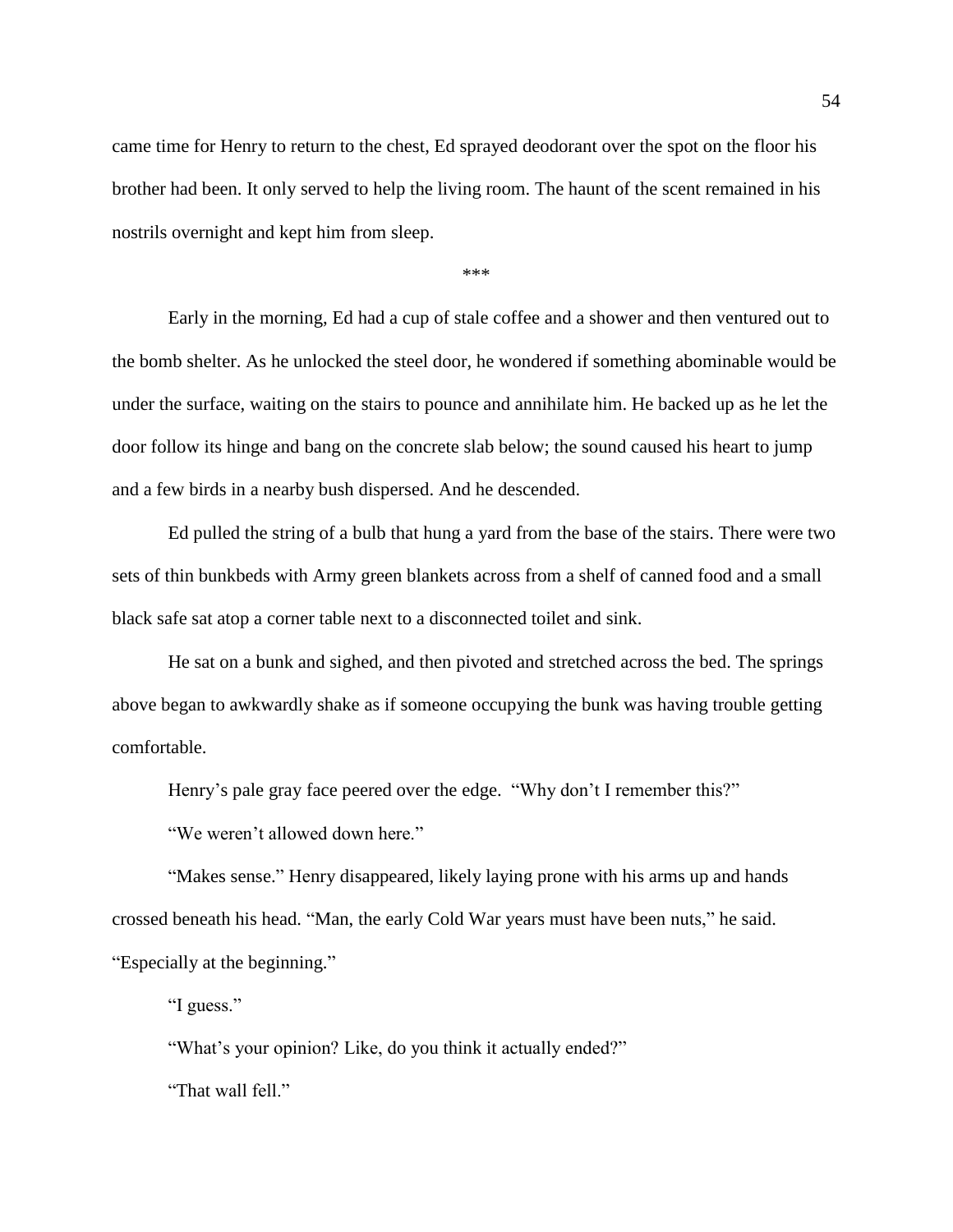"Doesn't mean the Cold War is suddenly over. Just because a wall fell."

"And the Soviets couldn't keep making nukes."

"But nukes still exist."

"I guess it depends on what you consider a war."

"I guess. Hey, we should decorate," said Henry. "Bring in some posters." He yawned again. "A beer fridge. Big screen—

Edward drifted, his brother's voice fading to a dim and incoherent hum. He slunk backwards as if into a dark hallway, crippled and contorted in half-conscious writhing, aware of a physical presence, of Being minus Body and the coherence of his thoughts gave way to abstraction and for a moment he felt solace, wrapped by sweet nothing—

*The echo of several knocks against hard metal*.

"Henry?" he called out, rubbing his eyes.

Edward sat upright, nearly bumping his head on the top bunk. On the cold floor below was a small pile of brown hairs. He stepped out of the bunk and saw that Henry was gone and in his place on the mattress was more hair.

He heard the knock again and ascended the stairs to find the door had been shut and locked from the inside at some point during his sleep. He unlocked the latch and pushed the door. Whoever was on the other side helped it open. The afternoon sun to the back of the stranger made a silhouette. The figure was hunched, but tall and stoic.

"Can I help you?" asked Edward.

"I should be asking you the same thing." The stranger's voice was hollow and direct, but unthreatening. "What are you doing at the Waters' place?"

"That's me. I mean, I'm a Waters."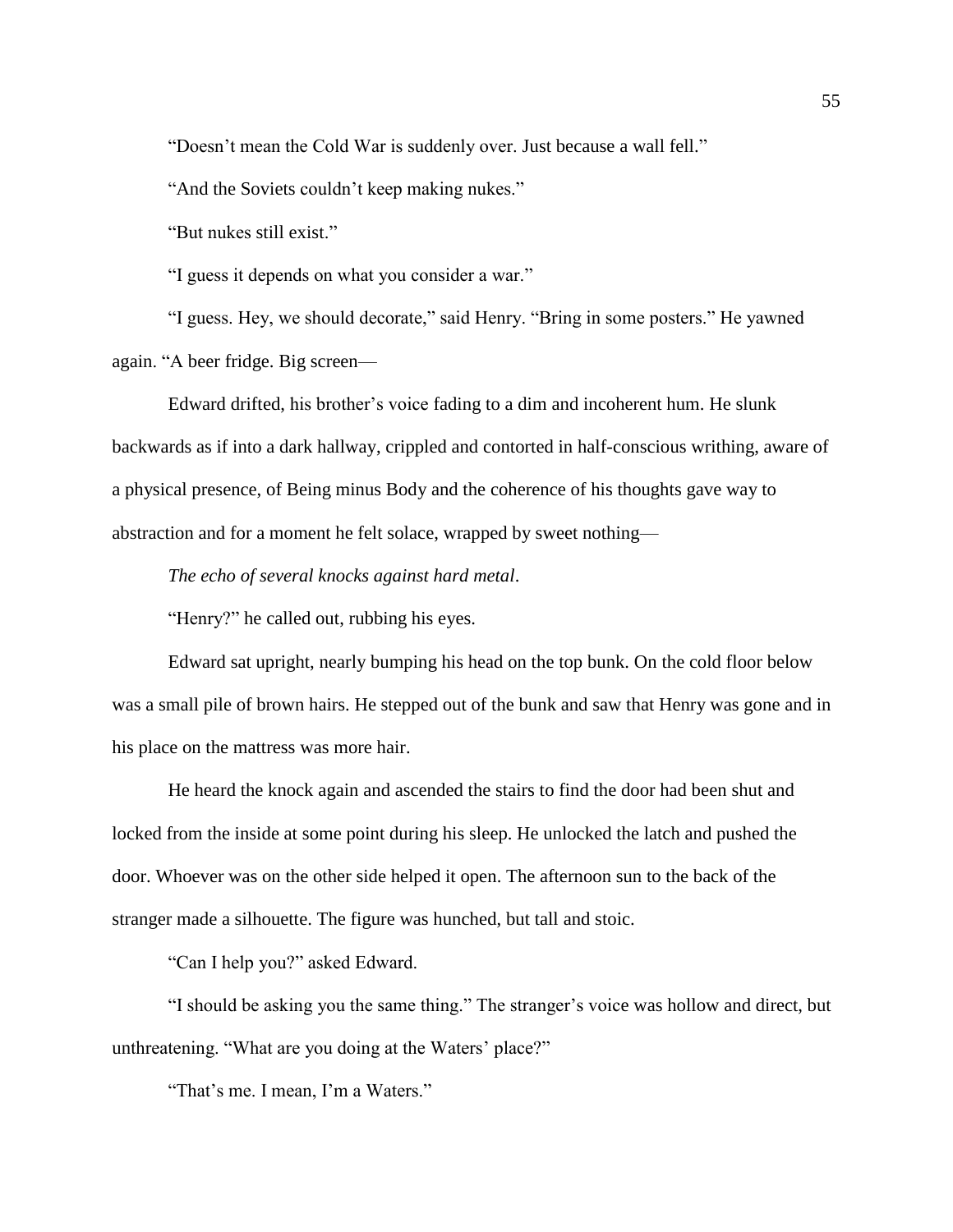"Oh yeah?"

The stranger backed away so Edward could climb out of the shelter. He looked to be in his late fifties, over six-feet with a goatee, wearing dirty jeans, and an open blue flannel over a plain white t-shirt.

"Heard something over here," said the man. "Figured I better check. I knew Dale wasn't coming around for another month or so." He stood with a thumb in each pocket and stared at Edward as if he were a foreign object. "Randy," he said, extending his hand. "Jacobs."

"Edward," he responded, completing the shake. He noticed a white ATV at the edge of the driveway.

"Don't think Dale's mentioned you," Randy said as he crossed his arms.

"Yeah?"

"Yeah." He cleared his throat. "So what brings you up?"

"Vacation, I guess."

"Good time of year for it. Teenagers are off the lake and back home, but the weather's still nice enough you usually don't need a coat."

"Yeah?"

"I'd say so." He coughed into his sleeve as they shared a silence. "You're a young guy.

Interested in making a few bucks while you're up?"

"Well, I would. But like I said, it's a vacation so—I mean—

"Say no more, figured why not offer. Suppose I'd better be off and leave ya to your vacation." He stopped, distracted by Ed's truck. "Say, that freezer—"

"What about it?"

"That a Fridgid or Arctic or what?"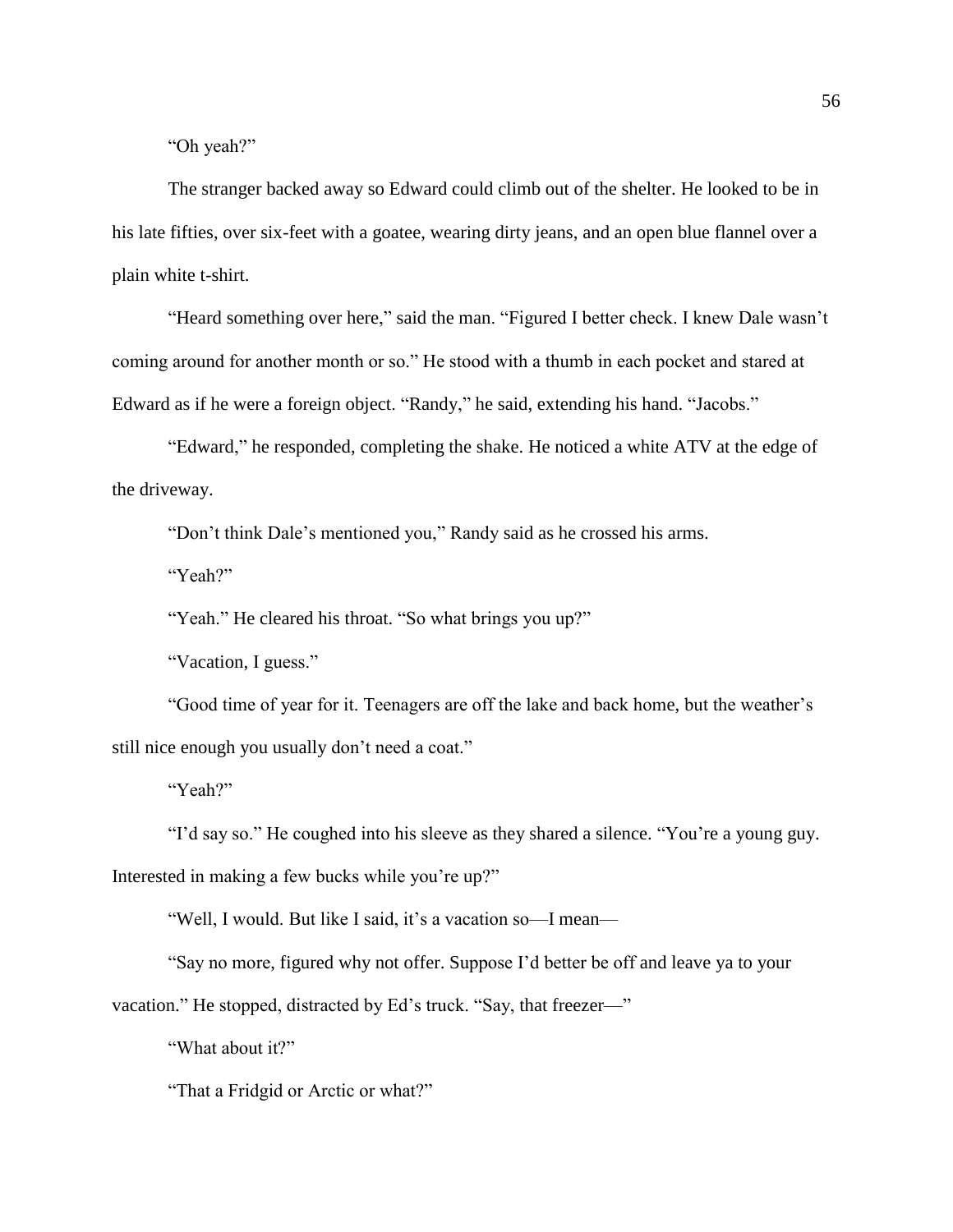"Not sure."

"I'm in the market. Mine's a P.O.S. How's she work?"

"Fine."

Randy took notice of the extension cord. "Need a hand getting it in the house?"

"It's not here to stay."

"I see. Well, hey, if you change your mind about makin' money," he stopped and pointed through the clearing just beyond the bomb shelter. "I'm north about a quarter-mile. Or, hell, even if you just wanna have a beer and shoot the shit."

"K."

"Have a good one."

"Bye."

When the ATV was nearly out of sight, Henry appeared alongside Edward with a stick of beef jerky. He bit a chunk and chewed as they watched Randy disappear beyond the trees. "What's with that guy?" Henry said, a whiff of rot and jerky breath permeating the air between them. "Looks like one of those retired UFC fighters or old bikers." Out of his peripheral, Ed could see most of Henry's hair was gone, and he made a point to avoid discussing it.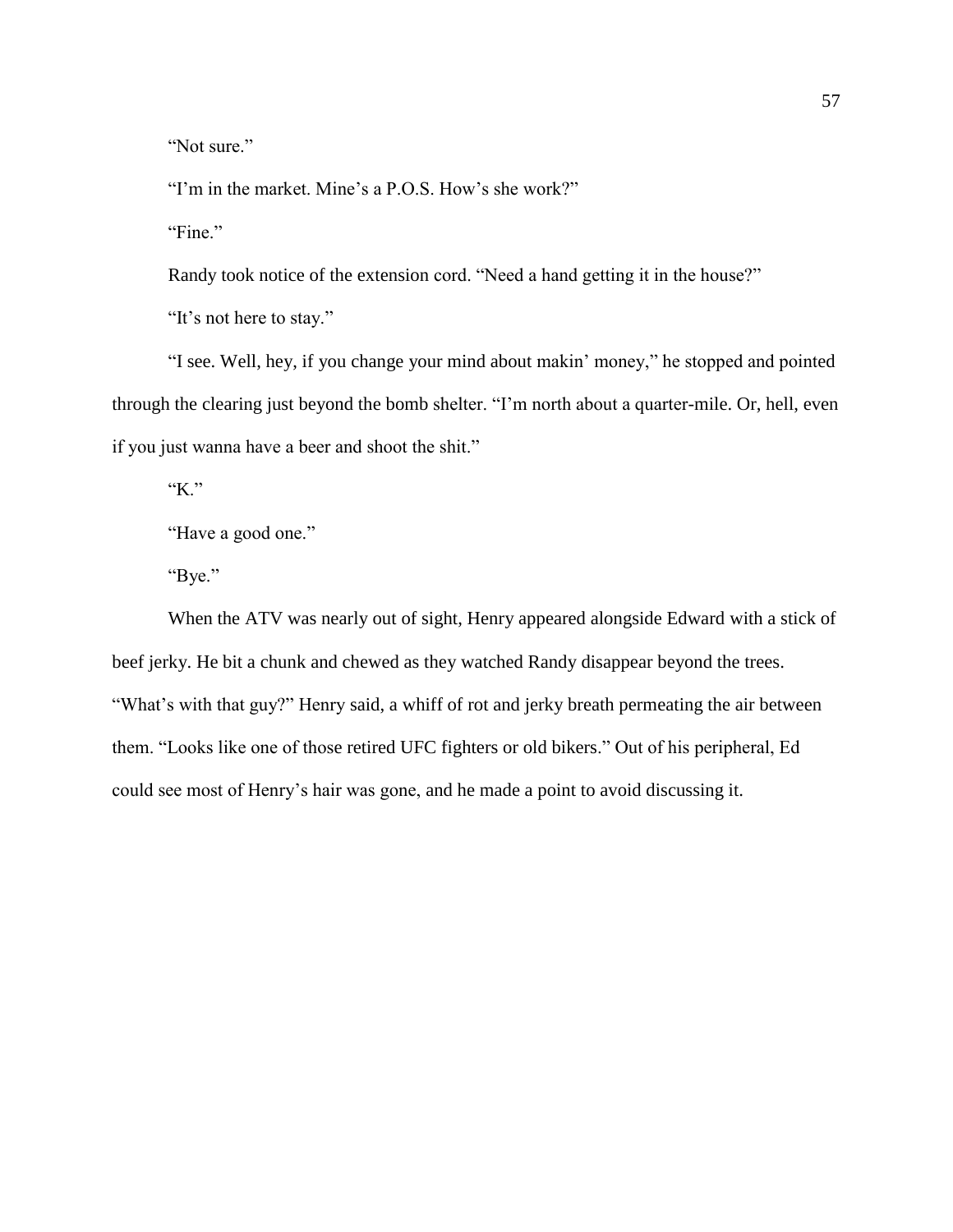## **Chapter 9**

They went to the only hardware store within reasonable driving distance from the lake house. As they searched for the paint aisle, upon passing the lanes, Ed would see the squatting frog-man from the previous week, the sight of it flickering like an old silent film. It seemed to be beckoning him again, mutely calling out for help or a conversation he refused to entertain.

Ed's decaying twin followed close behind, now completely bald.

"Let's go out," said Henry. "Find a diner or something."

They reached the paint aisle, where the frog-man disappeared, and then stopped and stared at the cans and spray and various brushes. "Stop whining about food," said Edward. "Help me pick out a color."

"I don't see why the living room needs new paint anyway." He plucked a candy wrapper that was wedged in a shelf, spread it, and licked it. "It's fine the way it is." Henry laughed. "Your obsessive hatred for plain white is borderline psychotic."

"Says the guy licking an old wrapper."

When they returned, Edward moved the furniture and laid plastic sheets along the floor, then taped them to the frame along the bottom of the walls and covered the fireplace. After he finished the first coat of forest green, they each cracked open a beer and dropped their butts on plastic lawn chairs in the four-season porch.

\*\*\*

In the morning, his mother called to ask where he'd been. He lied. She retorted by asking about Henry. Why hasn't he answered his phone? Did he leave again without telling her? She doesn't like what's going on, Edward. If something is happening to Henry, she ought to know about it.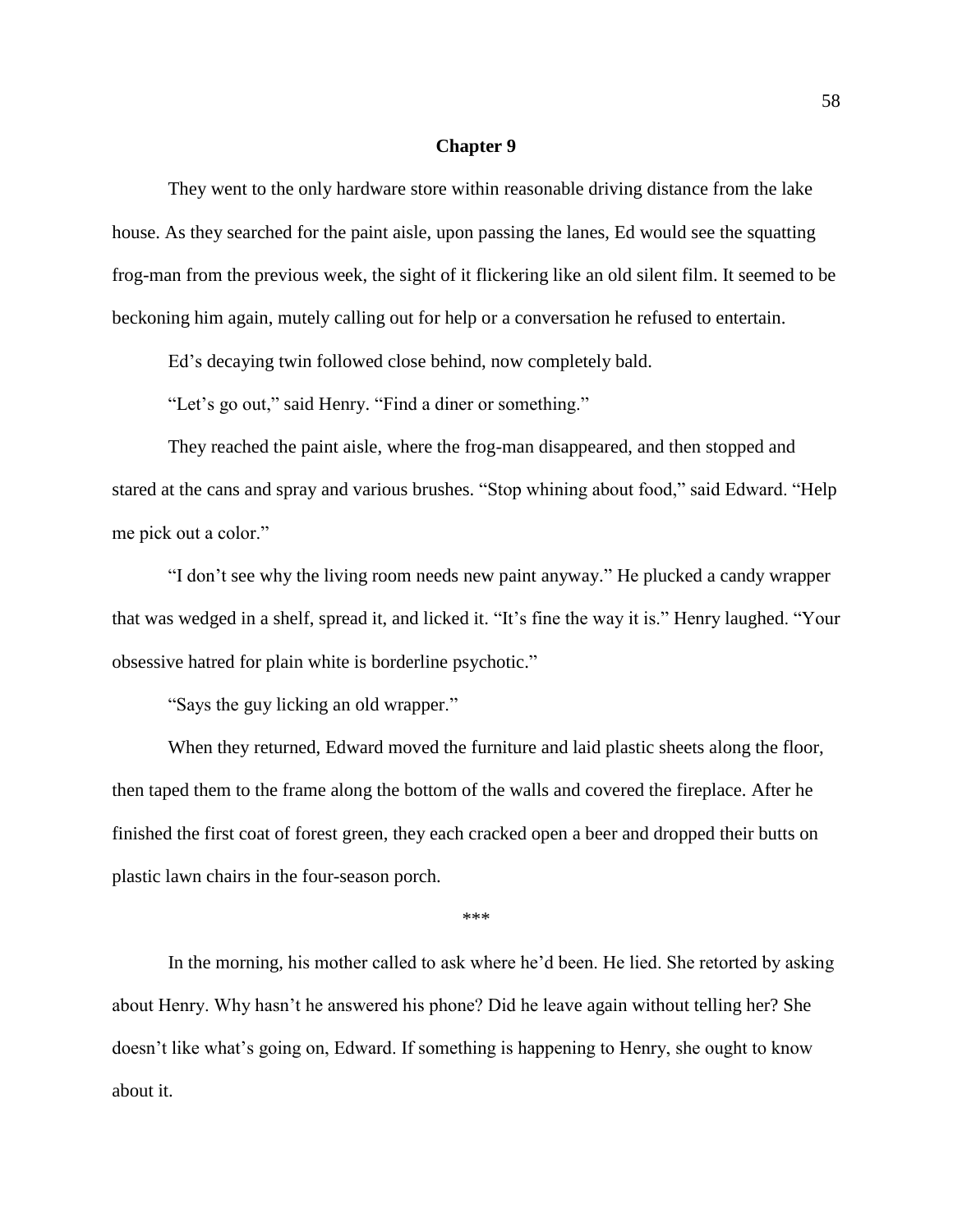He knew that his consistent assurance could only go so far. She didn't trust him. Henry was in the other room, he told her, and if she would calm down and wait one second, he would go and get him.

Edward did his best impression of his brother. Meanwhile, the bald, foul-smelling Henry looked on with a smirk as he sat on the countertop of the small kitchen. Edward was relieved to hear the panic in Sara's voice subside and normalcy return. He even found, for a moment, that he enjoyed being Henry. He felt he could tell her anything and she would respond with affirmation and spikes of vicarious joy. As his acting continued, he nearly shared with her his cathartic experience of having painted the inside of the lake house. But, Henry wouldn't share anything like that. Henry would continue to ask her how her days have been, he would ask about the health of her friends, or if she'd read anything inspirational recently. So, that's what he did. And when it was time to say goodbye and the warm blanket of "I love you" entered his right ear, Edward wondered if—perhaps even unconsciously—a part of Sara knew he was lying to her, and hoped he would continue to do so.

\*\*\*

In the years following Brian's departure, Sara had attended a nearby community college and worked part-time at a salon, thriving under the schedule of bedlam and the challenge of the stacked responsibilities handed by Fate.

On her better days, the boys would come home from school and often find her dancing in the living room, eyes closed and hips swaying to Neil Young, notebooks and textbooks stacked crooked on the coffee table.

Though, a night in which the twins cooked their own meals was not uncommon. Sara was prone to locking herself in her room and grumbling incoherent obscenities, falling asleep in the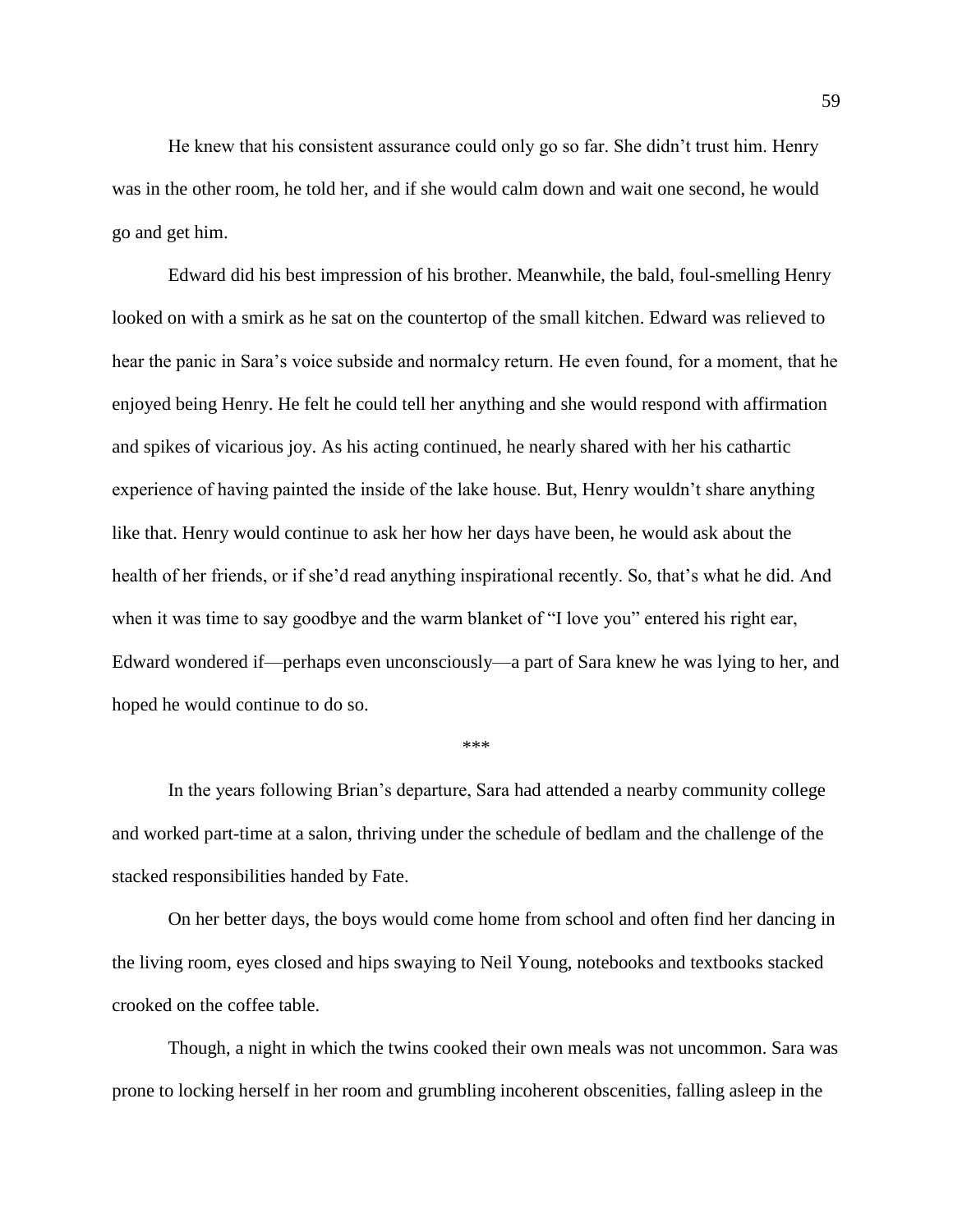early evening to the artificial sounds of nature she played to rouse peace. The boys would do the family chores—fold laundry or scrub the bathroom. Henry was always quick to volunteer for oven duties, the only bit of the house they'd seen their father clean.

The twins were often absent on weekends during their junior high summers, attending church conferences or camping with a friend's family. The thought often struck Edward that his mother desired to join on the trips. But, because of her homework and overtime, he reasoned, it wasn't possible.

On the weekend of July  $4<sup>th</sup>$ , Edward opted to stay back and spend time with Sara while his brother went to a retreat with their neighbors. Sara returned home from a night class that Friday and, before setting down her bag, crossed her arms and asked why Ed was still home.

"I paid for you to go to that camp place."

"I'll pay you back," he replied, his eyes to the floor.

"With what money?" Sara dropped her stuff on the dining room table and walked to the

fridge. She sighed as she opened the door. "I was really looking forward to a quiet weekend."

"Sorry."

"What are you gonna do?"

"Iunno. Play video games or something."

Sara pulled a leftover rotisserie chicken from the fridge. "What about your homework?" "It's July, Mom."

"Don't talk to me like that."

"Like what?"

"*It's July.* Like that."

She dropped the chicken on the counter.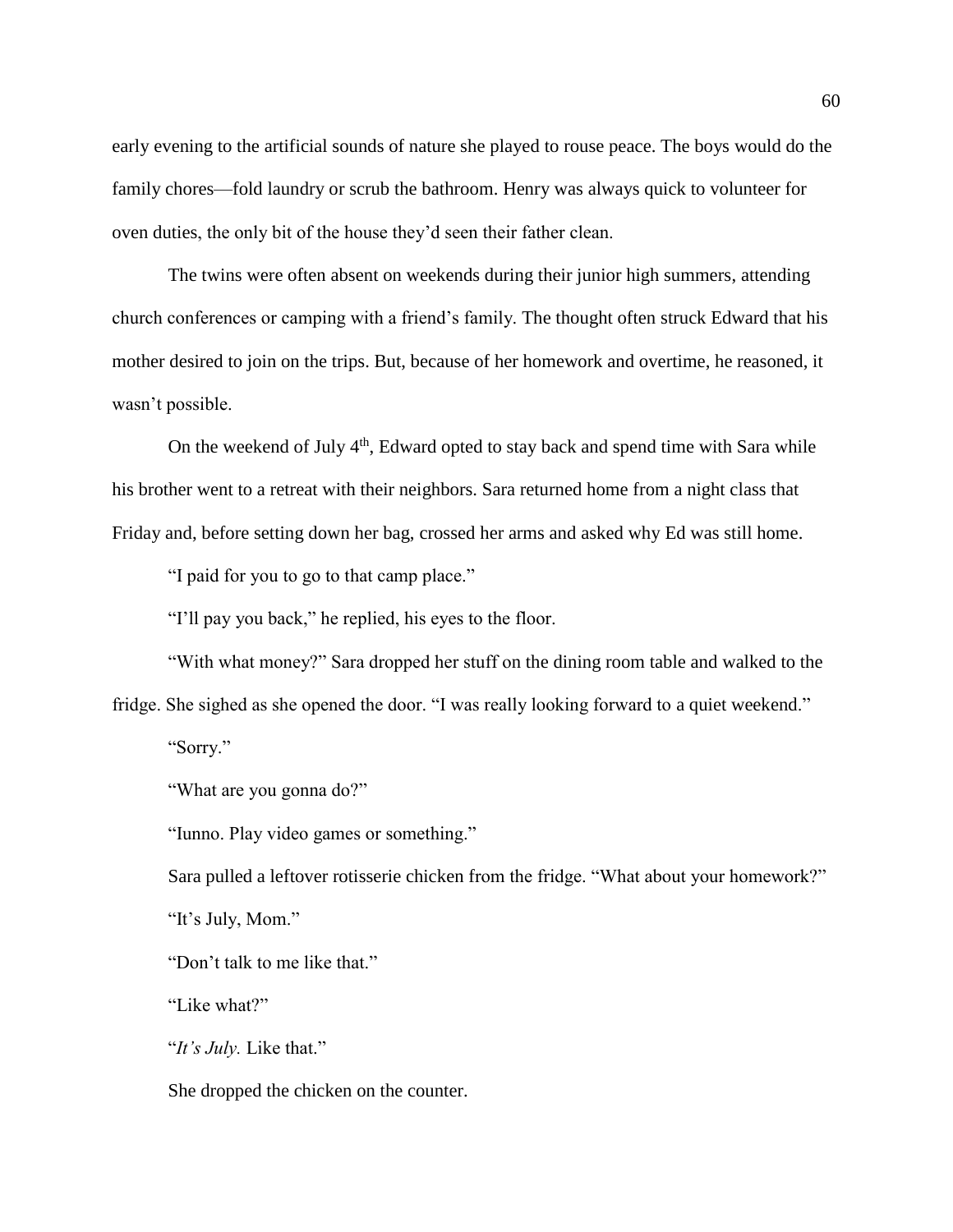They ate the microwaved poultry opposite one another underneath the yellow light of the small dining room. The song "Monday, Monday" echoed from a small stereo in the corner. And outside, children's voices, muffled firecrackers, laughter.

After a long silence, she asked, "Where's Henry?"

Edward chuckled.

"Is something funny?" she looked up, biting into the leg and wiping her mouth with a greasy napkin.

"Sorry. I thought you were joking. He's in Alexandria."

"Stop the bullshit. Where's your brother?"

"Mom. He's at a retreat. You paid for us to go. We were *just* talking about this like ten minutes ago."

She let the chicken leg fall to her plate, cleared her throat, and slammed a fist on the table. Her eyes were foreign and a vein protruded from her temple. The music seemed to Edward to be increasing in volume. And he suddenly wished he was with Henry. An icy wad clung to his throat. Henry was in the country, thought Ed, staring at a starlit sky and sharing stories and lighting firecrackers. What prompted him to stay with her, anyway? He'd forgotten…

Sara stared.

"Why are you freaking out?" he said, breaking the silence.

"Where's my son?"

"He is at a retreat," Edward said, as if to a child. "You signed the permission slip last week. You said it would be good for us."

"*Don't* talk to me that way." She slammed her fist again as she stood. "And do not bullshit me you little fucker." She picked up her plate. With one downward stroke, shattered it on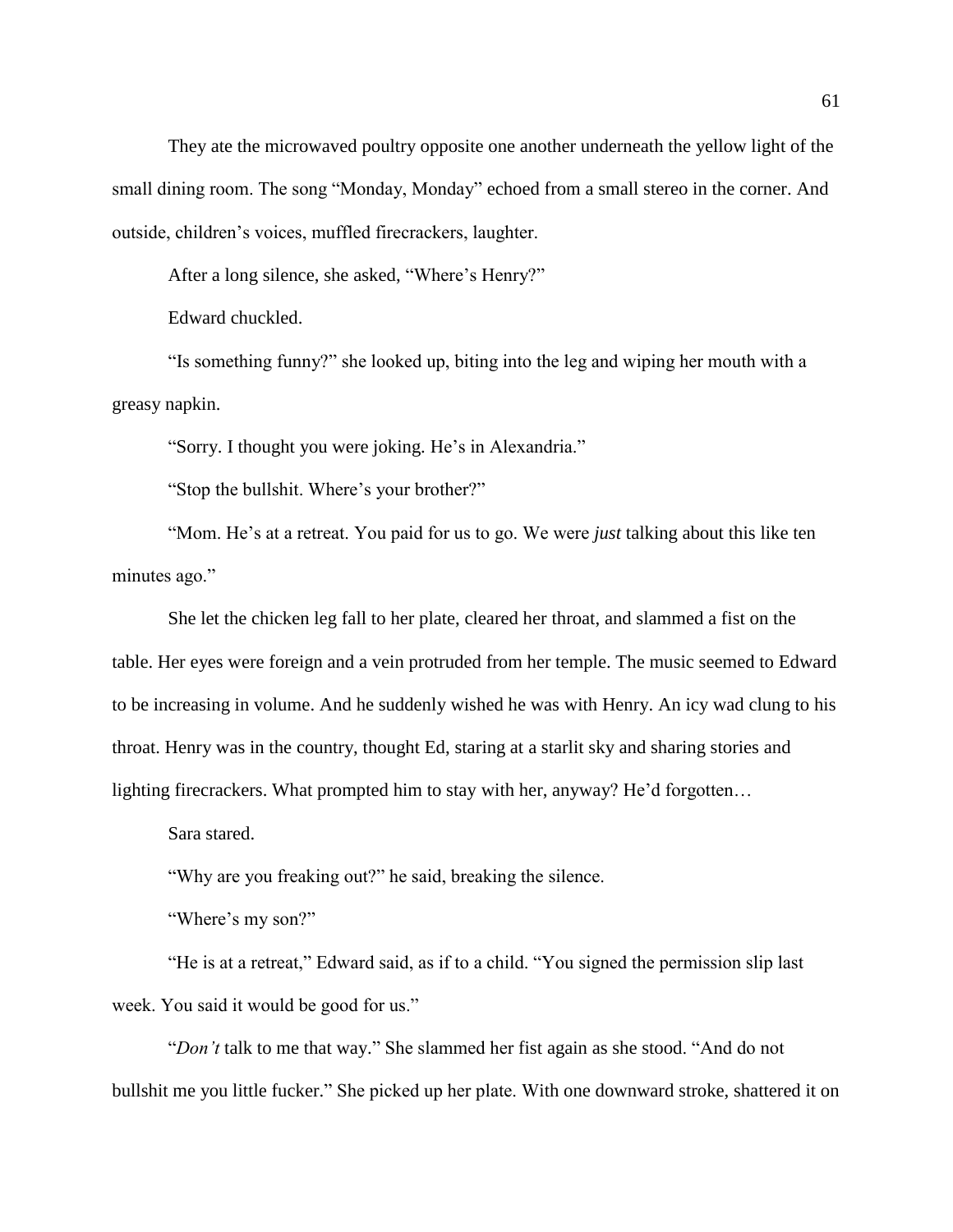the edge of the table. Chicken chunks and brown skin flung. She held a shard of ceramic glass. A crack of blood funneled in her palm. The red droplets fell to the floor. She let go of the ceramic, collected herself, and casually slid her fingers through her hair. "Where is he, Ed? Please just tell me, honey. Please just tell me where your brother is. I need him, you know? He can't just leave like that. Not like that."

Edward carefully pushed himself away from the table, stood from the chair, and walked out of the dining room. He heard her footsteps follow as he fled, but they stopped as he left through the front door. She said something he couldn't make out. And he walked to a nearby park, where he curled up in a plastic tube among the cacophony of distant fireworks and party laughter. And he laid there until daybreak.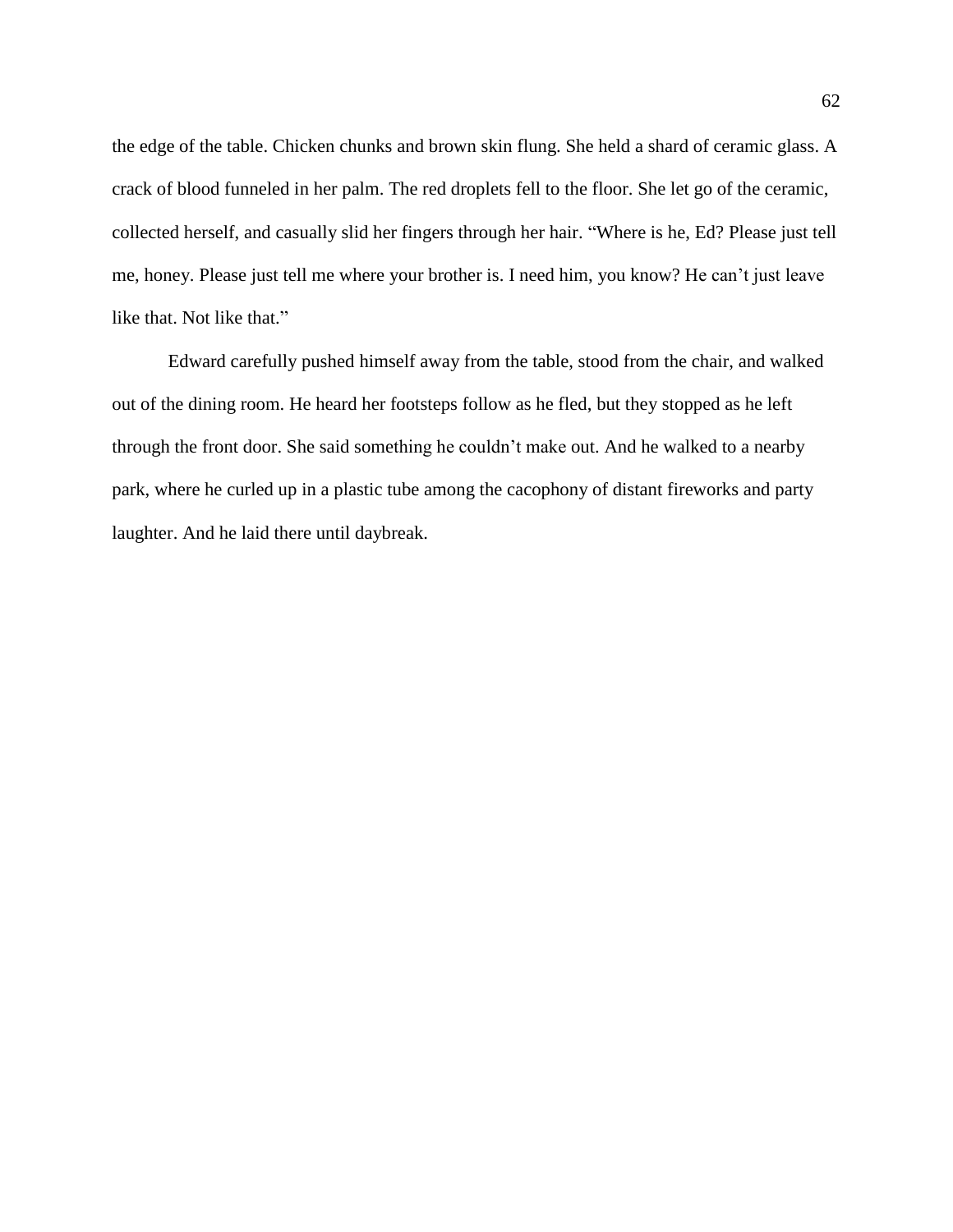## **Chapter 10**

The spark of inspiration to paint hadn't subsided, despite completing the living room. Ed and Henry returned to the hardware store in search of navy blue. When they reached the checkout line, a familiar voice came from behind Edward.

It was Randy, the lake house neighbor. He stood beside a woman who looked to be a few years younger than Ed. Randy asked what he planned to paint.

"Yesterday was the living room." He began thinking of ways to escape the small talk.

"Today I was thinking one of the bedrooms. Haven't decided which."

Randy said how rude it was of him that he hadn't introduced Ed to his daughter, despite her being right next to them.

Her name was Dakota. Ed shook her hand.

He realized, then, as Randy started to rant about being unhappy with the color tone of his shed, that Dakota resembled the woman with the pink hat he'd seen at the gas station on the way to the lake house.

*Is it—*

*Yes,* said Henry over his shoulder.

*Coincidence.*

*Or fate.*

# *No such thing.*

The inner dialogue was interrupted by the store clerk giving one of those "I'm clearing my throat just to get your attention" things. And Edward noticed he'd been holding up the line. He apologized and paid for his paint. When he was about to leave, Randy invited him over for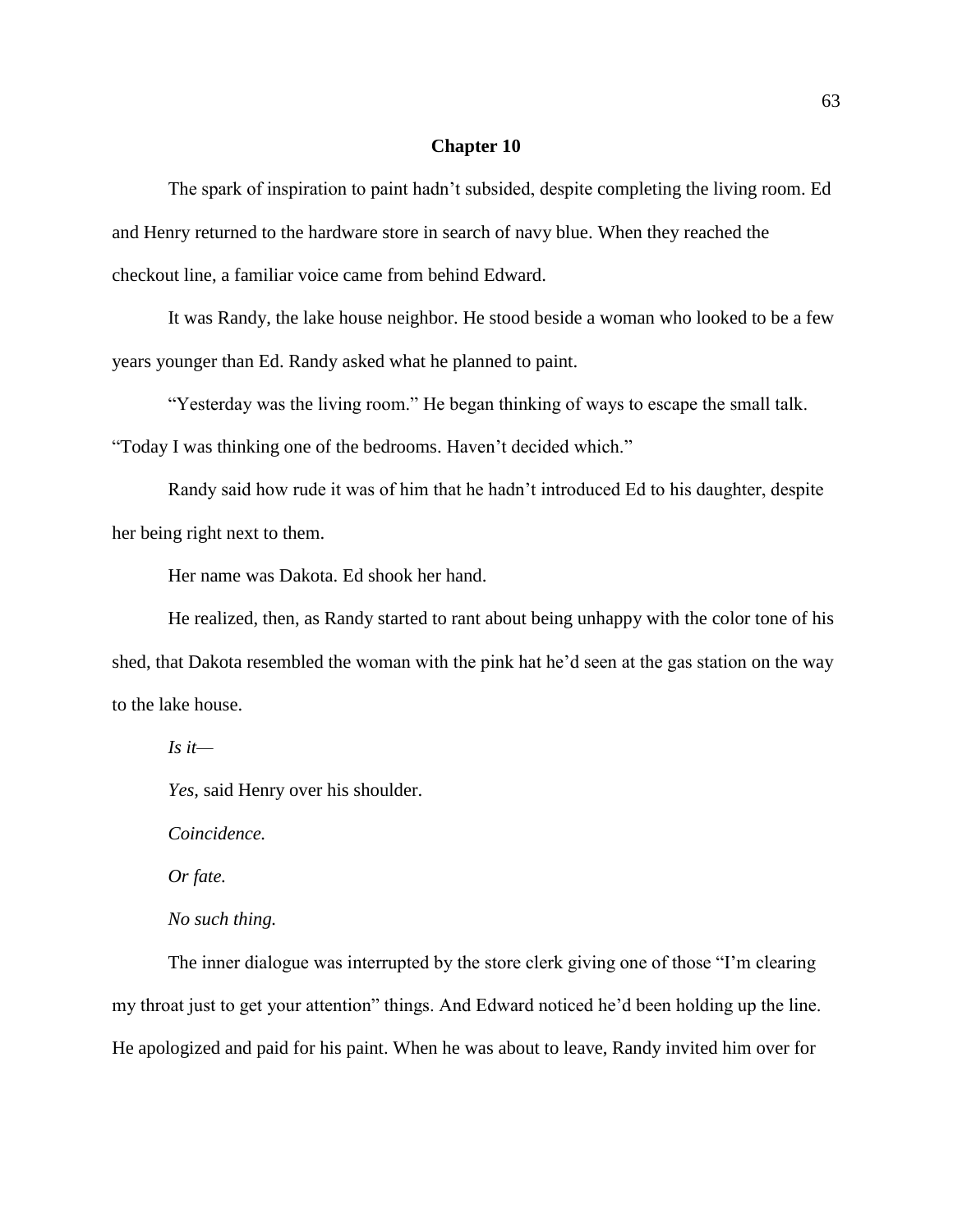supper. Edward tried to politely decline, claiming there was painting to do, but was coaxed into it regardless.

Henry was driving a customer-use-only electric wheelchair as they ventured to the parking lot.

"Wish these things had bells," he said, "like bikes do."

When they reached Edward's truck, a German Shepard in a nearby Ford was barking and snarling at the ice chest on the back. Ed backed up, put his truck in *drive*, and locked eyes with the dog.

\*\*\*

They were in the master bedroom, naturally lit by two partially open windows. Ed rolled thick strips of wet blue across the egg white wall. Portraits and cheap paintings wrapped in plastic were stacked in the opposite corner. And Henry laid on the floor, exercising his fake burps and humming to himself.

"When was the last time you tried to call Brian?" Ed asked his brother.

There was a long pause.

"I haven't," he said. "You?"

"A few years ago."

"And you didn't tell me?"

Ed tried to scratch an itch on his forehead without getting paint on himself. "It was stupid. I mean, it was a waste of time." He glided the roller. "You'd think he would at least try to call the golden boy."

"He did. I never answered."

"Oh."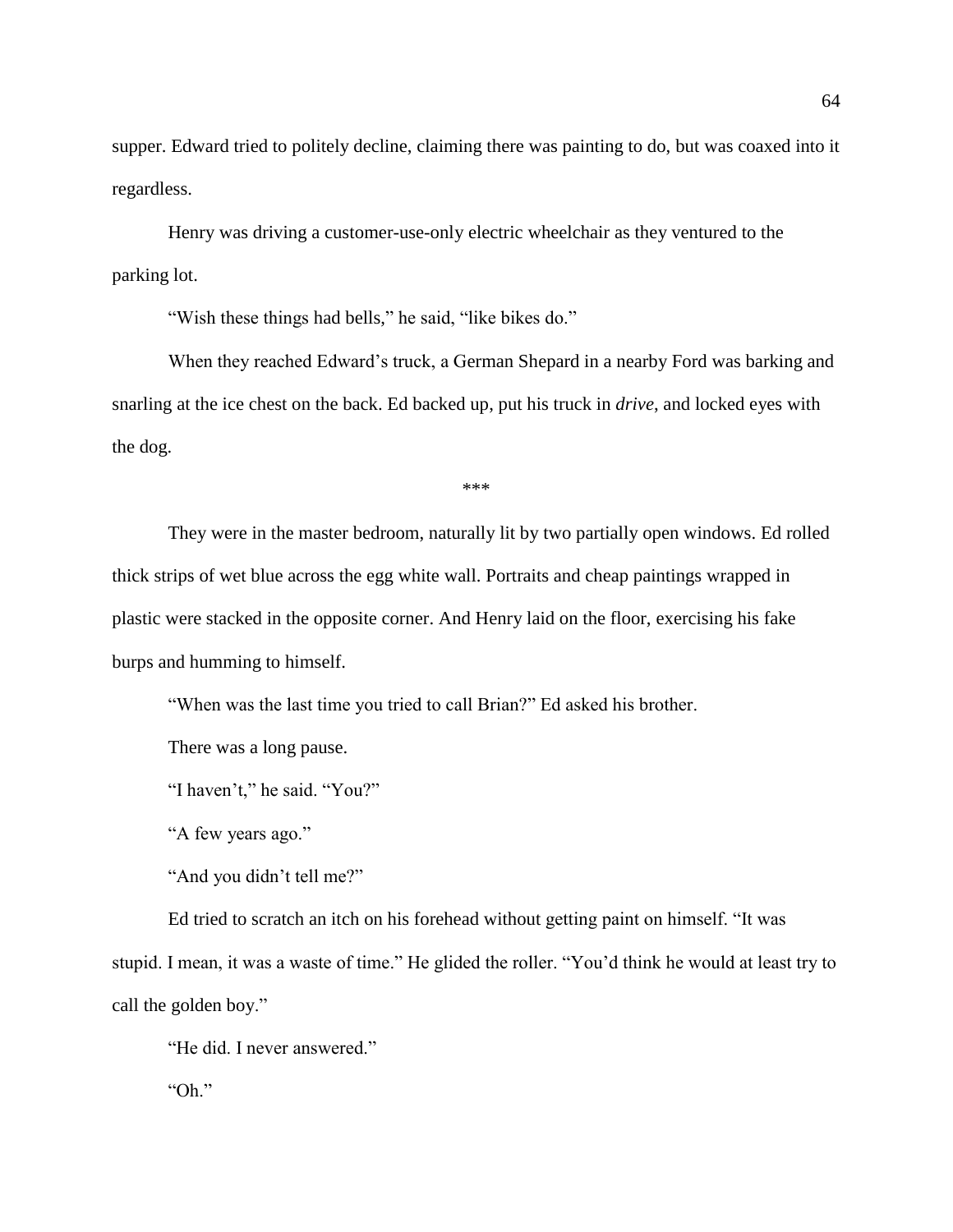Henry laughed, quietly. "His voicemails were so *sad*."

Edward moved to one of the windows and pushed it up so it was completely open.

"You could hear the booze in his words," Henry continued. "Practically smell it through the speaker. 'Henry James, how the hell are ya? Miss you, my son, my son. How's work? Any ladies in your life?' It was like he gave off this needy energy about him—this idea that, if only he could reconnect with me, he would have his fill of validation for the year; if only Henry James would bear his heart and soul, then Brian could convince himself that his life of selfish pursuits had true purpose."

Edward switched to the medium brush and dipped it into the blue puddle of the pan.

"You never called him back?"

"No. He doesn't deserve forgiveness."

"Forgiveness requires deservedness?"

"I'd like to see you try. You have more a reason to hate him than I do."

Edward turned. "What?"

"You know what I mean. You might as well have been a piece of furniture—"

"I guess so."

"—the carbon copy, discolored and harder to read."

"You've made your point."

"Or the holiday sweater he didn't ask for but was forced to wear."

"That's enough. Seriously."

Henry now stood behind Edward. "What about the time he took us to his work, but made you sit in the car?"

"Mom was no better when we were kids."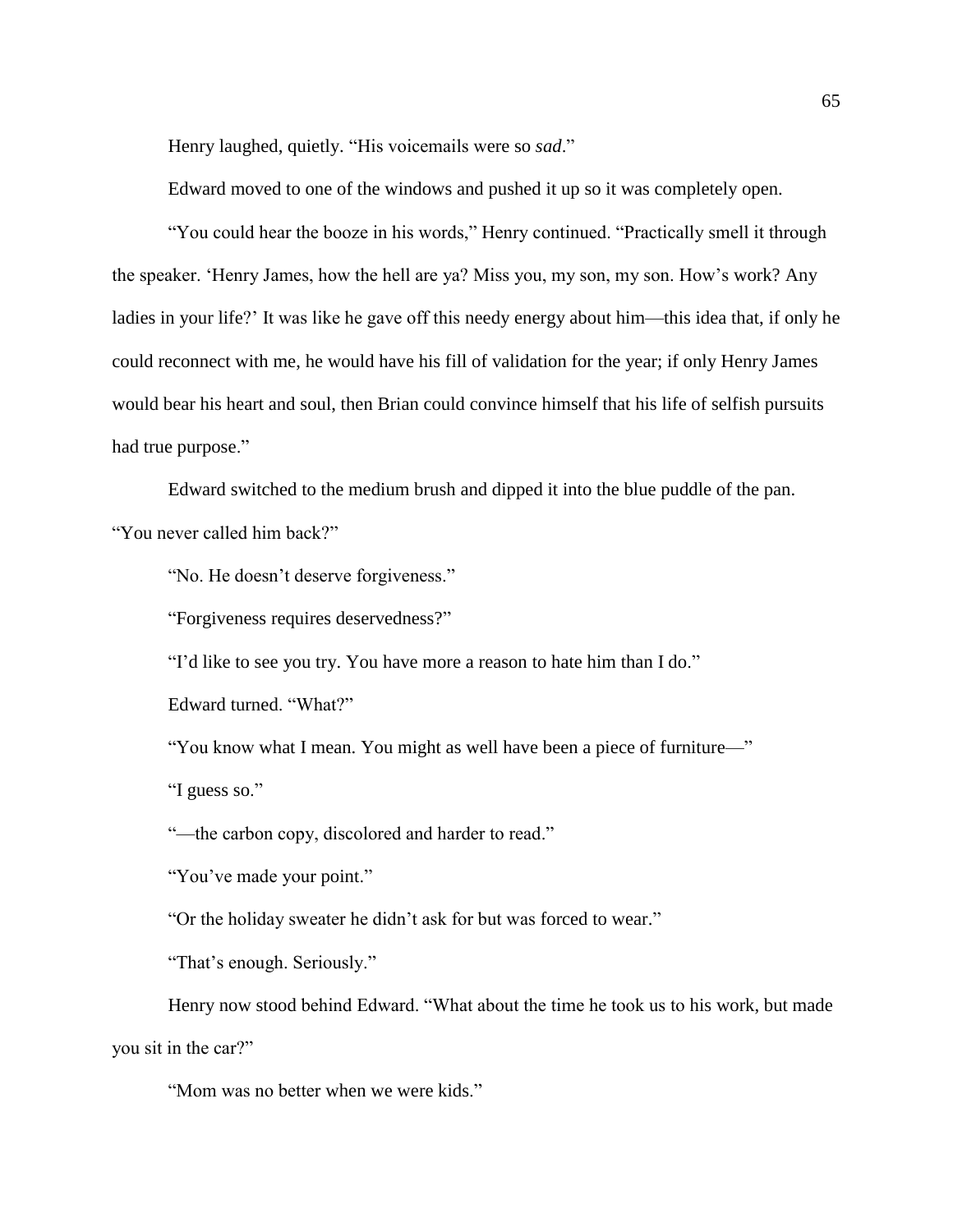"Mom was a saint compared to that douche."

"You never saw the Mom that I saw."

"The difference between the two of them is that mom's insanity was leveled by pharmaceuticals and Dad's was self-influenced, self-involved, and wrapped in negligence."

"Alcoholism is a disease, Henry."

"Bullshit. Human beings are addicted to the Self—to what numbs pain, helps us forget, brings us into a place of existential aggrandizement. Dad drank for the same reason he left, to get away from that which he was convinced destroyed his happiness—you and Sara."

"Mom was psychologically abusive."

"And Dad wasn't? He did far more hurt in his absence than she ever did with her presence—"

A knock at the door prompted a welcomed end to their conversation.

Ed descended to the entryway and carefully peered through the curtains. Dakota stood on the porch, arms crossed, wearing the same pink hat she wore when he saw her at the gas station.

He waited a moment, collecting himself and half-hoping she would leave, an eye still through the curtain. She knocked again, quick and aggressive.

He jumped and moved to open the door.

"Are you still planning on coming to dinner tonight?" she asked.

"Hi," he said, trying to avoid eye contact.

"Hi. Are you still planning on coming?"

 $T^{\prime}$ 

"Has Dad offered you any sort of work?" "Yeah."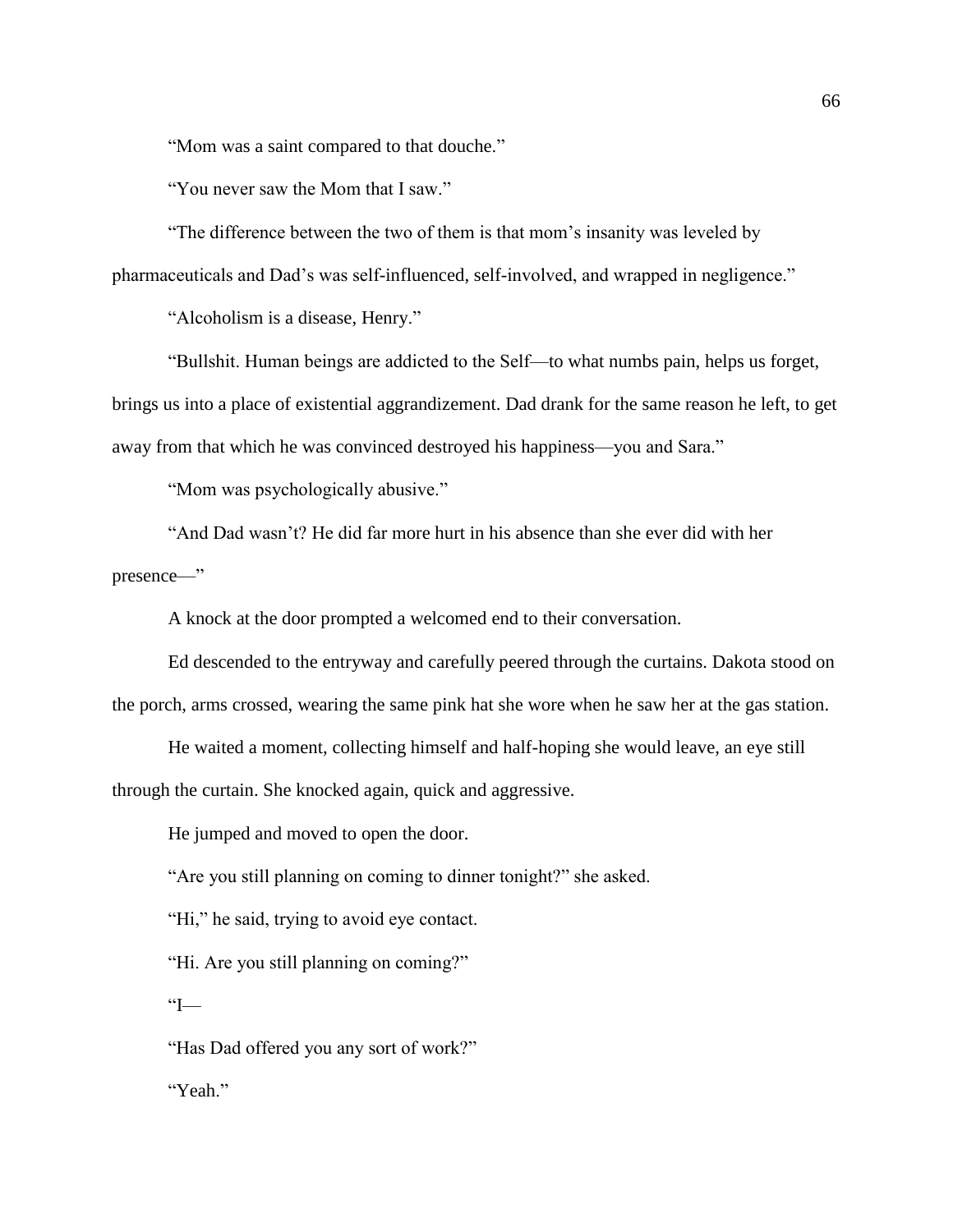"What did you say?"

Dakota's resilience and boldness caught Edward off-guard. And something about her, an unexpected tender energy, warmed his chest.

"I told him I was on vacation," Ed collected himself. "Wasn't really looking for work."

"Is that actually true? Or are you just avoiding us because we're strangers?"

"Excuse me?"

"Because it looks like you're working to me," she pointed to a stripe of paint on his forearm. "He needs a guy to give him a hand. His hip is bad and he won't let me do anything other than care of Truman. He's old school like that. Too much pride."

"Truman?"

"My horse."

A quiet breeze made its way through the porch.

"So?" said Dakota. The wind moved the hair under her hat. "Will you help him?"

"Sure."

"Good. Bring it up tonight when you come over for dinner."

She turned and left without a goodbye.

\*\*\*

Edward looked down at his plate of fried chicken, corn, and biscuits. It'd been a few days since he'd had a complete meal. In part, because of the stench of his brother putting him off from any idea of food—but also due to the intimidating level of commitment a complete meal required of him. He'd been surviving the last few days on beer and nuts and microwavable pizza bites. "This looks great," he said to Dakota.

She shook her head and pointed to Randy.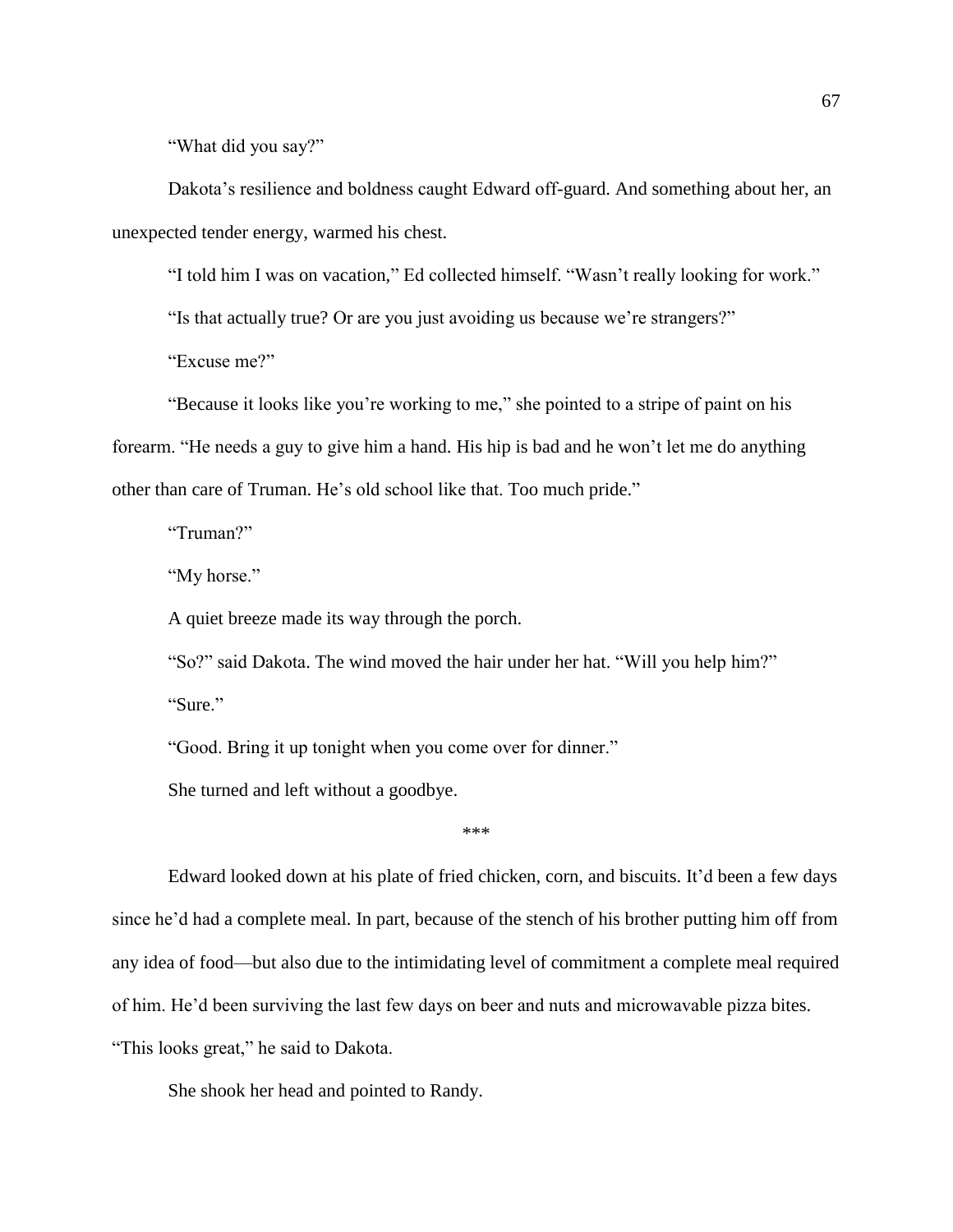"Appreciate it," said Randy. "'Kota would be lucky to put together a grilled cheese without burnin' the house down. Gets that from her mother."

Randy offered to pray. And for a while they ate in silence.

Their cabin was single-storied. There were a few bedrooms down the adjacent hall, and most of the place had hardwood flooring except for the carpeted den on the east side of the house. It reminded Edward of the first family home without Brian, a rambler in the suburbs.

Dakota spoke, "Not much of a talker, Ed?"

"No." He stared at his chicken. "I mean, of course I talk. Just—kinda tired." He thought of his mother and her moment of madness and the way her chicken dropped to the plate, limp and pathetic. And her protruding veins. And the drops of blood falling from the ceramic cut on her palm. And the flies in Freddy's office. "Sorry. I'm sorry."

"Why are you sorry?" said Dakota. "Do you owe us something?"

"Guess not."

The silence continued.

"Ed," said Randy, wiping his mouth with a napkin. "What do you do?"

"For work?"

"Sure."

"I sell batteries." He arbitrarily moved his pile of corn around with his fork. "They're organic, or environmentally friendly—or whatever."

"Lotta money in that?"

"No." Ed picked at a drumstick, and then became distracted by the sight of Henry and a stranger at the window. Henry's dark eyes locked-in on the food. Standing behind him was a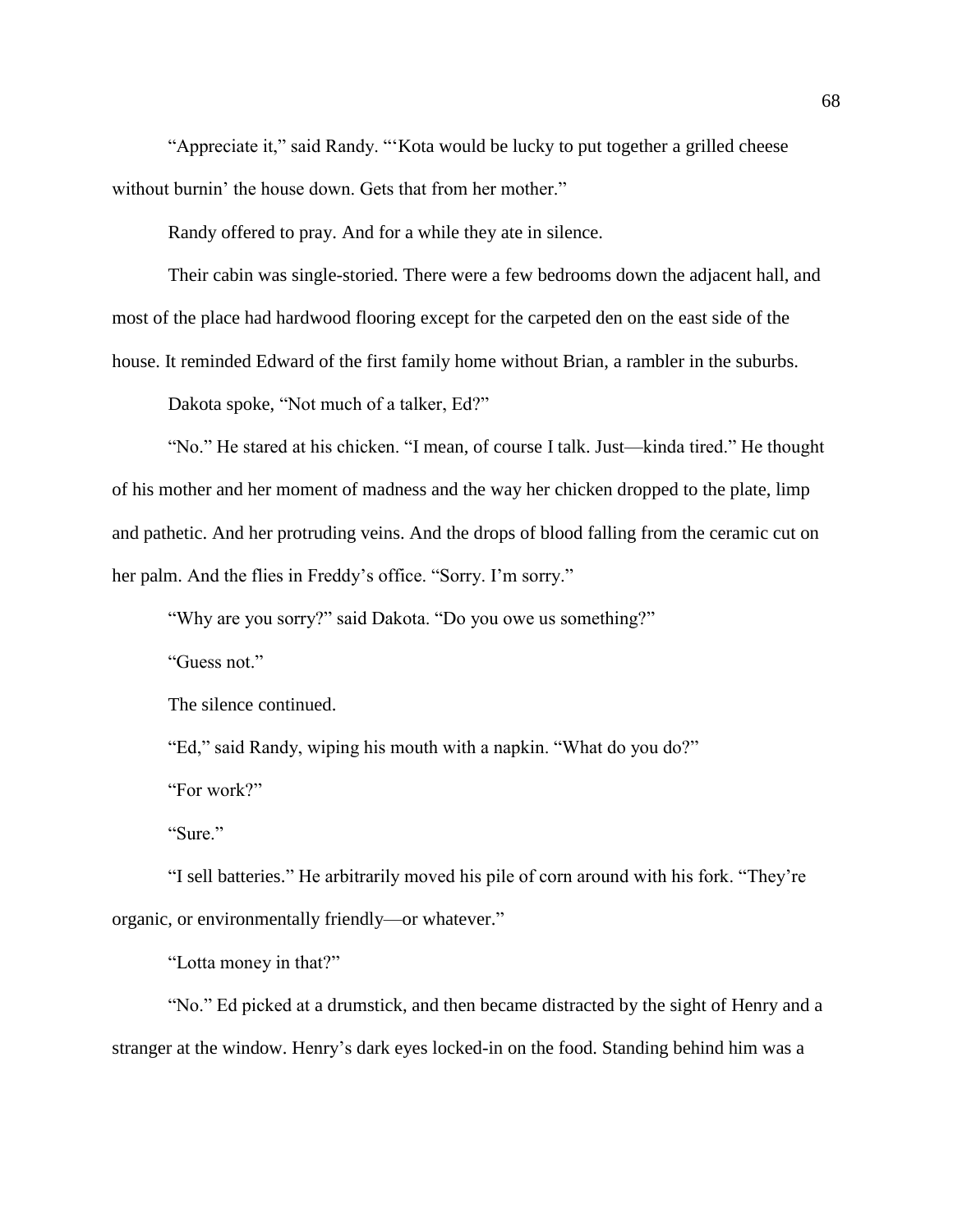violet skinned man in an all-black cloak, what looked like a white bandage or rag on his mouth. The slender figure slowly put its arm around Henry and nuzzled him with its forehead.

Randy mentioned something about having been a cop or detective.

Henry placed his palm on the glass and slid it around, leaving smudges. The Violet Man brought his head closer to the window and ran its fingers through Henry's hair. And there were *drips and drips and buzzes* and—

And Edward put his head in his hands when Randy abruptly began to share stories from when he was still on the force.

Ed made it a point to focus on Randy's words; to imagine the man as a young cop, to play out the coming stories in his mind. Not a lot happened in the suburbs, Randy shared. But, when it did, it wasn't the petty theft and occasional assault he'd encountered in his younger days. The suburbs, when they weren't quiet, gave way to a deeper darkness. The occasional meth bust; *speechless grandparents look on with grandchildren as Randy walks the cadaverous parents to a squad car.* Or the child killer on the rural end of town. *A large, balding, pale man with blank stare. Detectives perplexed by a wall of photographs*—*the taped-off scene of the kidnapping, a school portrait of the missing twelve-year-old girl, a single pink shoe in a ditch.* And, it seemed every week there was a suicide—

Randy stared off, away from the other two. Edward could have been anyone, he realized, and Randy would have approached the soap box with the same grave tone in his voice.

"Don't get me wrong," he went on. "There's murder in the city and all that—hell, a buddy of mine who transferred some years back works in human trafficking. But there's a different darkness out here, in the burbs and farms. Not any better, not any worse. Just *different*.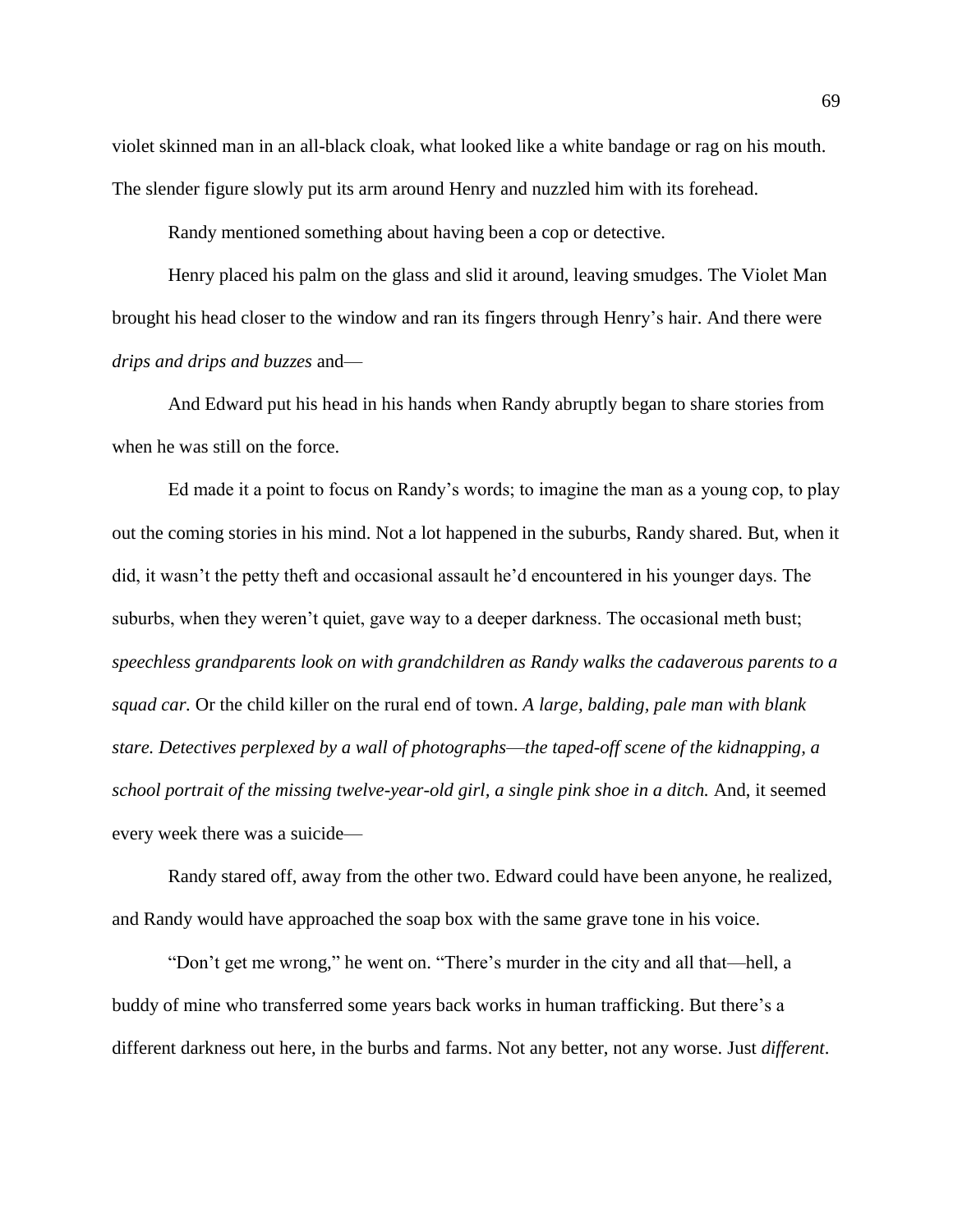People close off when they aren't around other people, you know? Let badness take over or something. Then again, sometimes people *are* the problem. Sorry, I'm babbling."

Edward looked toward the window and saw that his brother and the Violet Man had disappeared.

There was another silence. Ed locked eyes with Dakota and recalled what she'd asked him earlier. Work would be good, he thought, it would be good for him. He couldn't say why. But, surely, it would.

"Still looking for help?" Edward asked Randy.

"Wouldn't say I need it," he replied. "But, sure, if you're willing." He stretched and yawned and picked at his teeth. "Be here at six tomorrow?"

The night at the Jacobs' ended relatively soon after.

When Edward returned to the lake house, a chill climbed his spine at the sight of a dark figure sitting on the rocking chair by the fireplace. Henry's voice came from it. It questioned Edward's intentions with Randy and Dakota and, if he meant to make friends with them.

He flicked on the living room corner lamp, which illuminated half of Henry's face. A blackened burn covered his forearm, a new addition to his brother's appearance. And his skin had reached a new level of gray.

"Did you agree to help him?" asked Henry.

"Yes."

"This can't last forever."

"I know."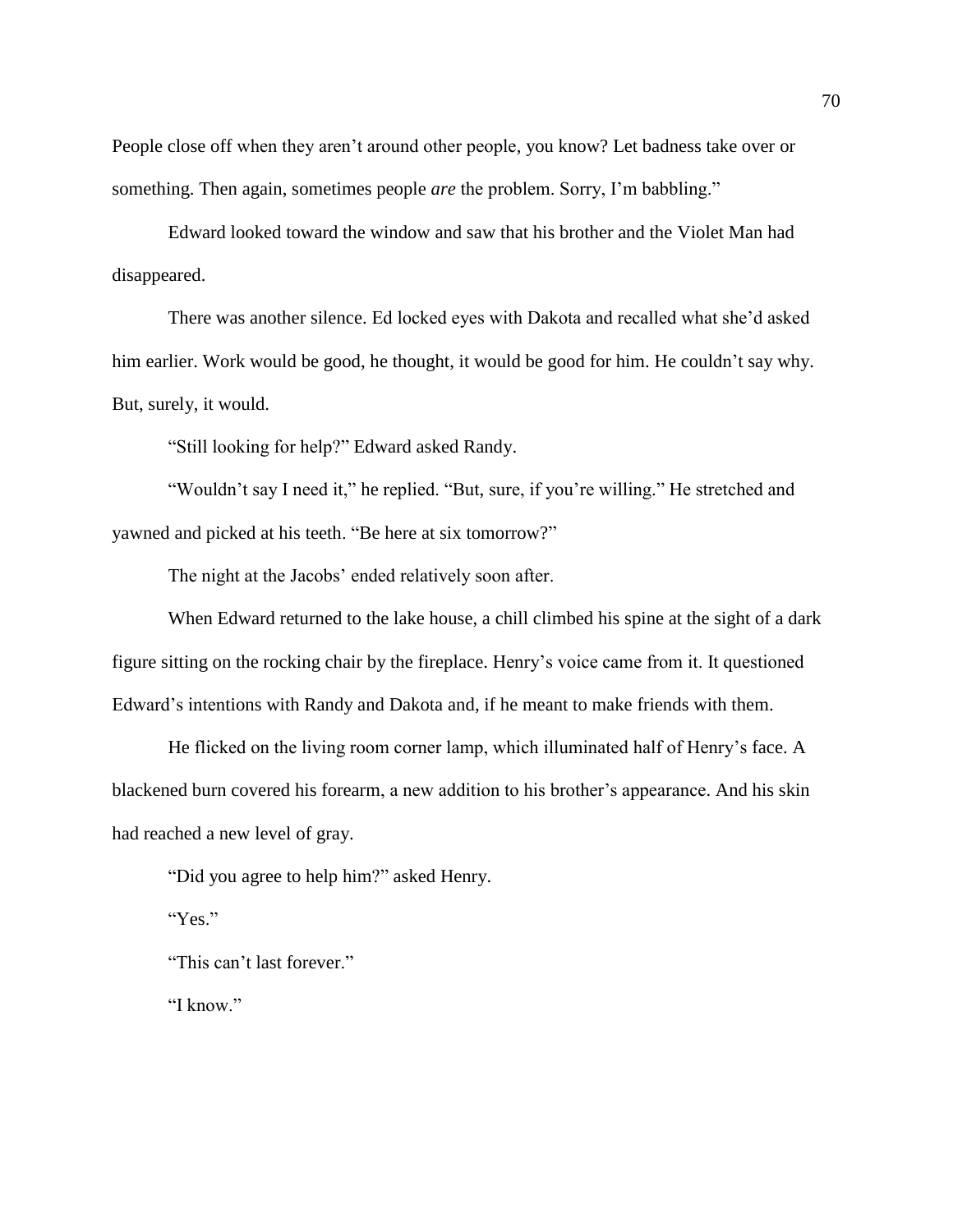### **Chapter 11**

It was the August following the night he'd slept in the park tube. Henry was in the basement, building a model racecar track and whistling the theme of an 80s sitcom. Sara came home from work to find her school materials scattered about the living room floor. And Edward, standing a few feet from her and picking at his nails, imagined a life of sticks and bindles, harmonicas and tattered clothes, and sucking down brown-bagged drinks through bad teeth.

"What are The Elements?" said Sara. She held up her sketchpad with lists of first and last names, heights, weights, skin and hair color. "Who are all these people?"

"I made them up a long time ago," Edward looked down at his bare feet. "It's for when me and Henry go outside. It's like a character list."

"Oh."

She glanced up and down the paper. He waited for Sara to tear the page and rip it to shreds, to break something, to swear, to turn mean— "What is it called?" she asked—or, at the very least she would tell him to go to his room.

"What is *what* called?" he said.

"Your story."

"It's not a story, it's a universe."

"I see," she read aloud from the page. "Theo, Lee, Brutus, Maria—

"They're space mercenaries."

Stick figures were grouped near a semi-circle on the bottom half of the page. Written on the inside of the curve was the word, "Avali." One figure held out an envelope and a perplexed expression. A rough sketch of a ship lay a few inches behind.

"What's happening here?" she asked, pointing to Avali.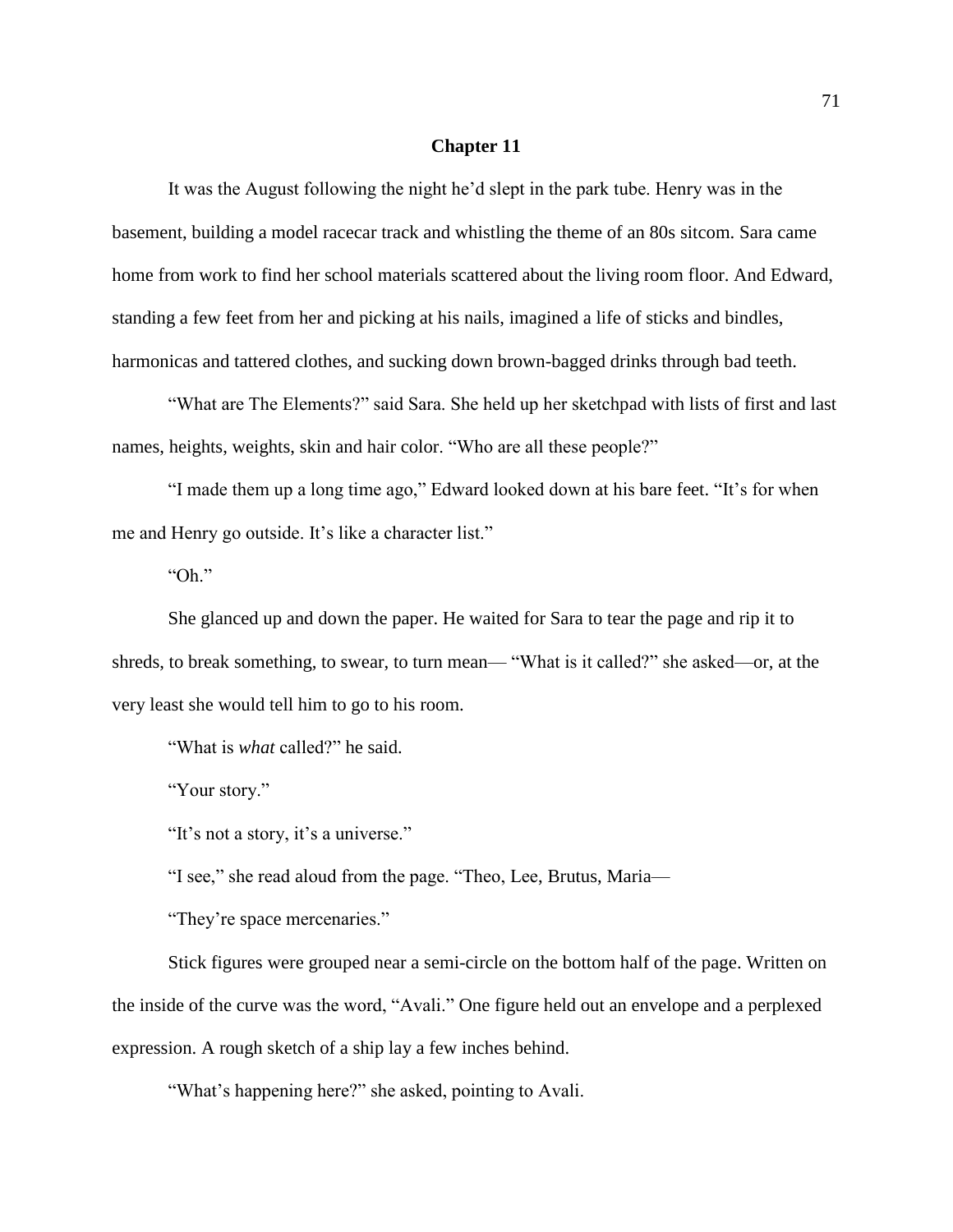"You don't care," Edward replied.

"Of course I care."

"Avali is another universe." He pointed his small finger at the curve. "The mercenaries were adventuring and found it by accident—only, there's no way to get to Avali without help from the aliens on the other side. They can only write microscopic letters to each other and send them through a wormhole."

"Hm."

"Me and Henry play it."

"That's nice."

His mother smiled. Perhaps it was a real smile.

"The Elements," he continued, excited. "That's the name of the mercenaries—they dedicate the rest of their lives trying to get to Avali, but they never do. It's impossible for them to enter the door of the universe with their technology, no matter how advanced."

"Why not?"

"They don't listen to the alien's letters. The aliens tell them how, but they're too focused on other things to pay attention. Can I have the paper, please?"

She carefully removed his drawing and handed it to him.

"Sorry I used your sketchpad. I know it's only for your school stuff."

She grazed his hair with her fingertips, "It's okay."

A moment later, Henry came into the living room wearing a frog costume and asked if Ed was ready to leave. Alexandra IX was fueled up and cleared for takeoff. But he should know that rations are slim this go-around, so excess physical activity is discouraged for the sake of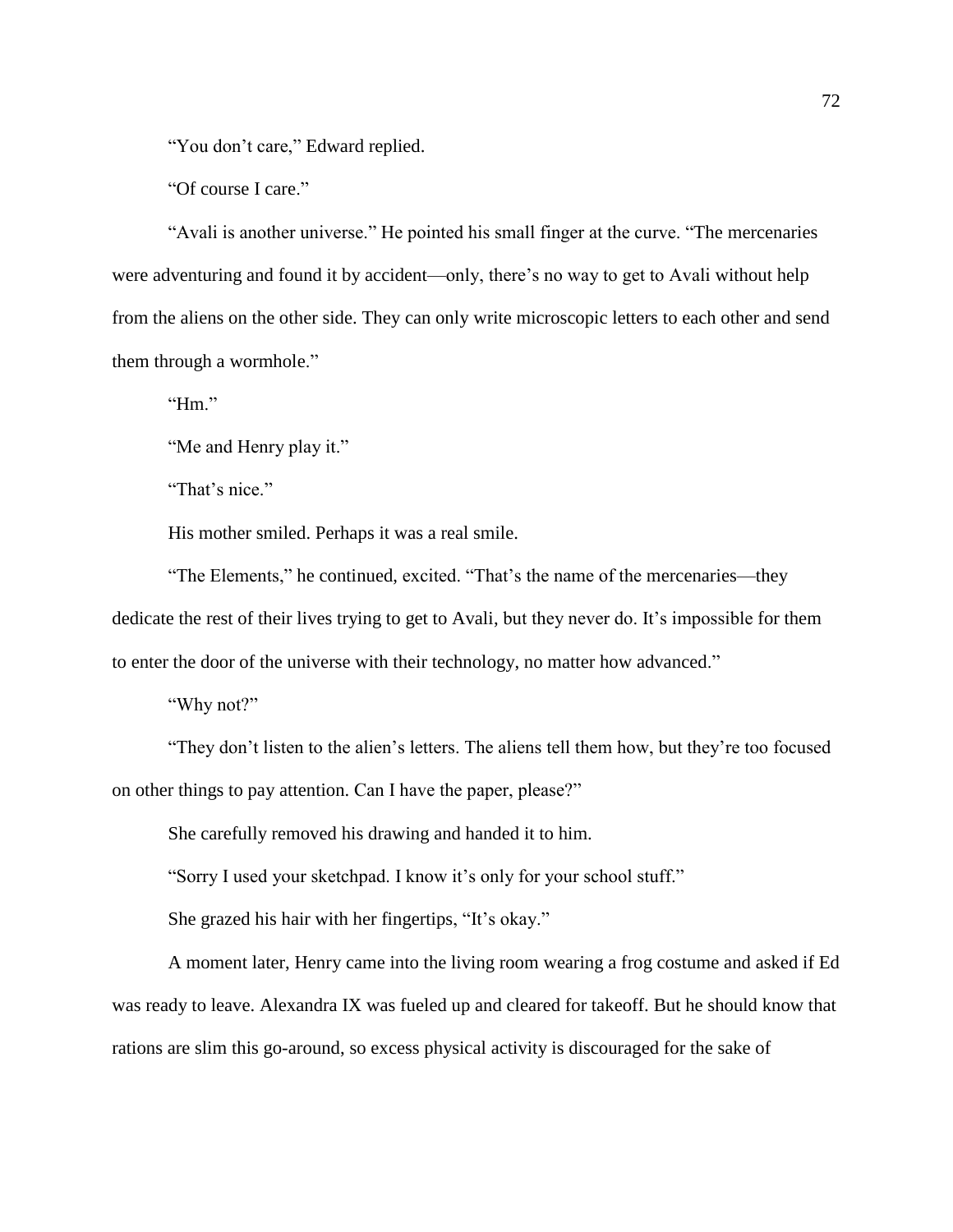preserving energy. The time for chatter with loved ones can wait, he'd said to Sara through the mouth of the frog, Captain Theo has work to do. The universe isn't going to save itself.

\*\*\*

An itch in his mind kept him from sleep for another night. Edward saw the alertness as an opportunity to add the second coat of blue to the master bedroom. When he was finished, he folded up the plastic sheets and brought them to the large closet at the front of the lake house. He entered and flicked the light switch, illuminating a dim bulb. As he lifted the plastic sheet to an empty shelf adjacent the closet door, an eight-by-ten portrait fell and landed face down.

He picked up the frame. A few bits of glass remained on the hardwood floor.

It was an elementary school portrait of his father. The child version of Brian had lighter hair, a thick neck, and a small dimple on his chin shared by Henry and Edward. Brian's resemblance to them was closer to a reality than Ed wanted to acknowledge.

An alarm rang on his phone, informing Edward it was ten minutes until six AM, and that it was time to head to the Jacobs.' He returned the portrait to the top shelf and, with his foot, he pushed the broken glass to the far corner of the closet.

\*\*\*

"You're on time," said Randy at his doorway. "Surprised. Figured you'd be a little late, a young guy like you on vacation."

Randy helped Ed get the motor of the leaf blower on his back, adjusting the shoulder straps for security and comfort. He asked Edward if he need a walkthrough on how to use it. Edward lied, assuming it wouldn't be difficult to push leaves into a pile. Randy rambled on about having a broken rake as a kid. The pinecones, he'd said, always slipped through the spokes.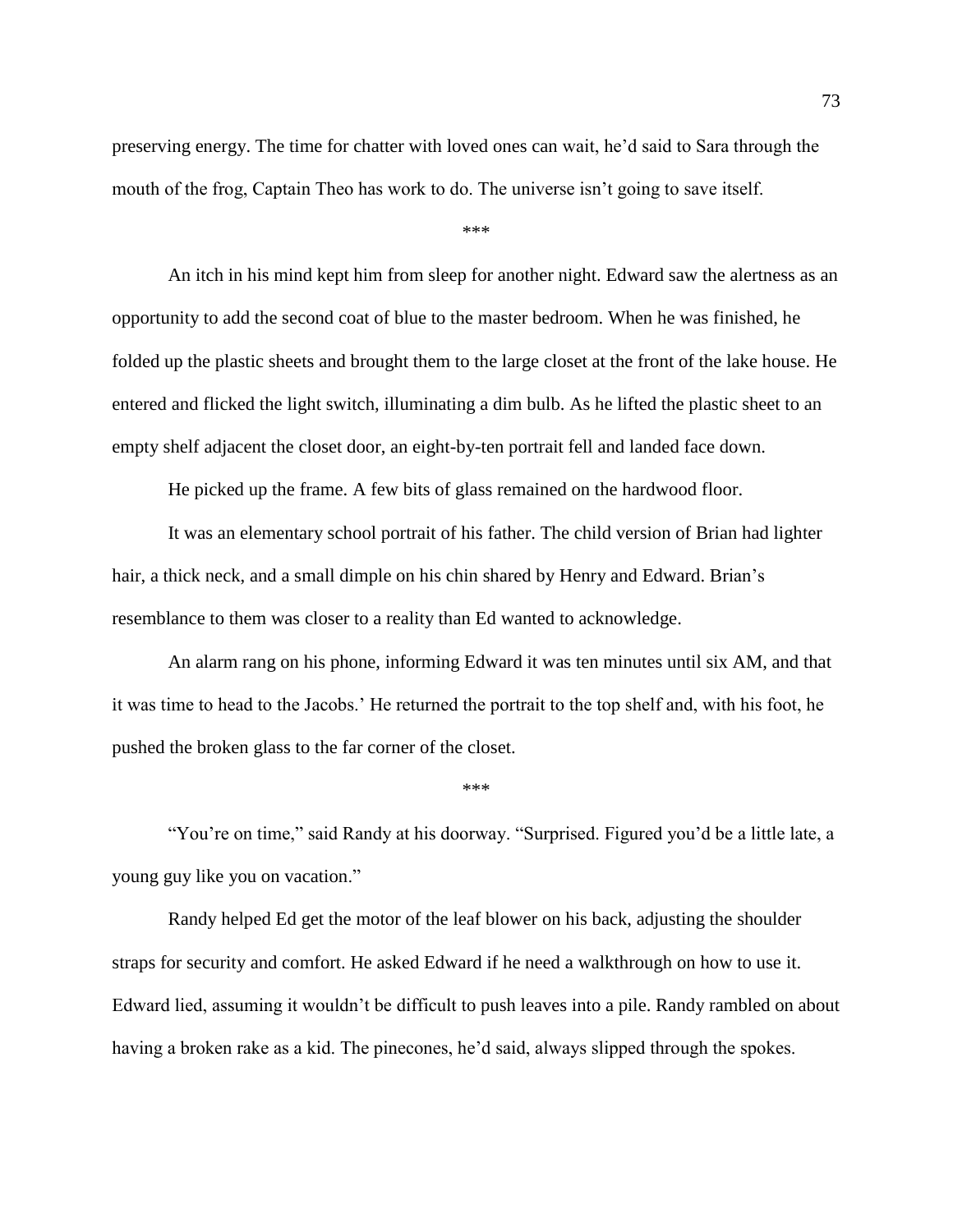Avoid raking pinecones at all costs, Ed, *a raspy chuckle,* it's just not worth the effort. Randy pulled the string of the motor and slapped Edward's shoulder when it was time to begin.

He was a few dozen yards away from the house, swaying the nose of the tube back and forth, the leaves rolling ahead and dancing out of synch. Every few moments Edward would look up toward the front of the house, where Randy—apparently unaware Ed was watching—moved a wheel barrow, bringing mulch to a large pile behind the shed and quite obviously in pain.

Ed turned and found large gray nostrils an arm's length from his forehead. He hadn't noticed how close to Truman's fence he'd wandered. It was the first time he'd caught a glimpse of the horse.

He clicked off the blower motor and put a hand to Truman's broad snout.

The horse neighed and shook its head.

\*\*\*

Dakota had coffee and thick turkey sandwiches ready on a short table in the den. Randy, caked in sweat and mulch, jumped to hug her. She pushed him away, laughing.

"Sit," Randy said to Edward. "Eat. Drink. I'm gonna shower." And he went out of sight. "So you can't cook dinner but you can make lunch?" said Edward, unsure if it was right of him to say, wondering if perhaps he was too awkward, if she didn't find the joke funny, if it was even a joke, if—

"I do what I can," replied Dakota, sitting on a nearby couch. "Saw you met Truman."

Ed picked at the bread crust. "I did."

"He had to make the first move."

"I guess."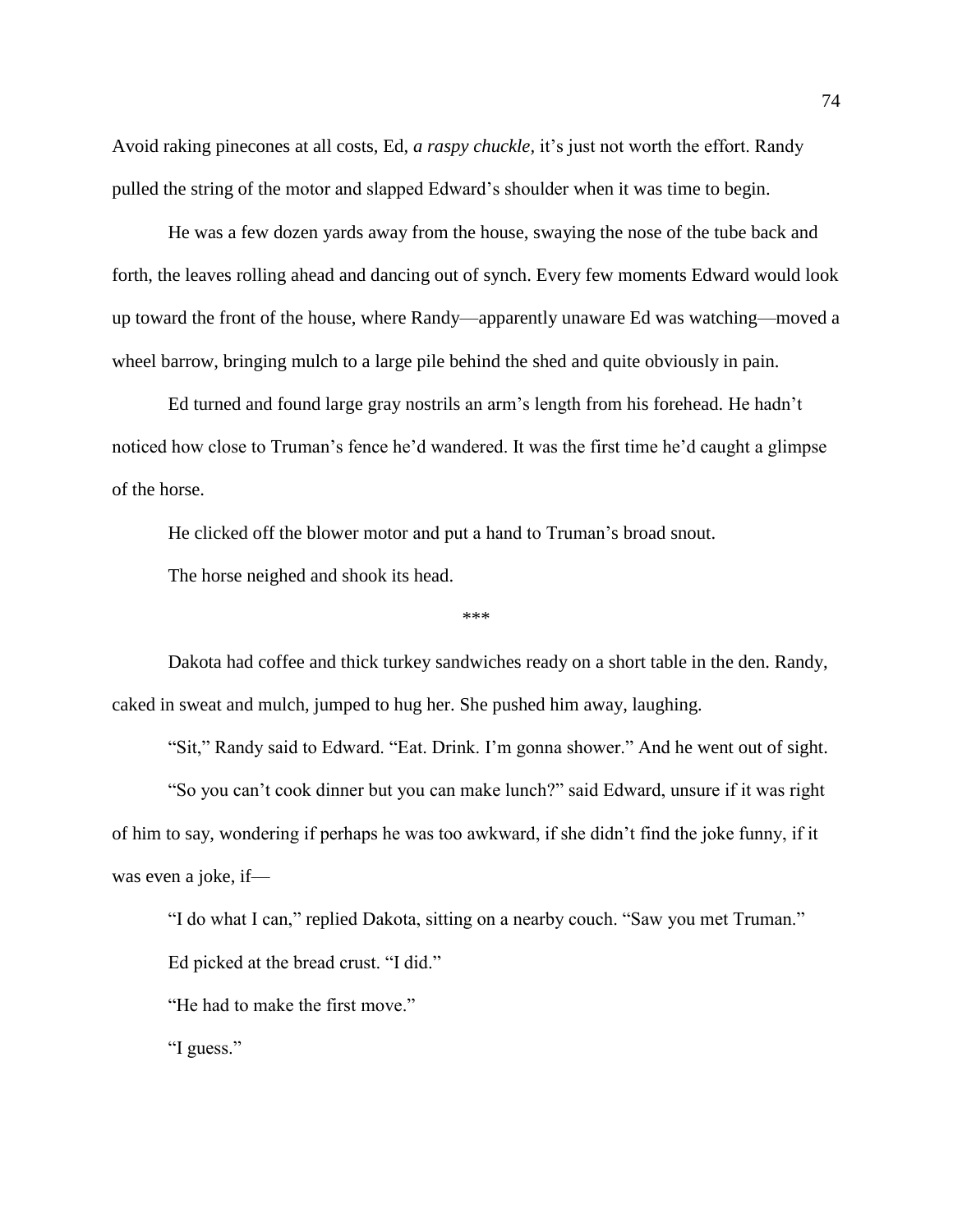She pulled a magazine from under the table and leafed through it. After a few moments, she stopped and asked, "Why haven't I seen you before now? We've had this place for a decade."

"It's my dad's cabin, technically. Well, it might be Mom's now. I don't know how that worked out."

"So?"

"So, after he split we never wanted to come up. Or, Mom never did. And when I became an adult I guess it didn't cross my mind."

Ed expected her to attempt to console him for his parents' divorce, as was the custom of many when delivery of the fact would disrupt shallow conversation. Instead, she replied, "Ever stop at the overlook?"

"We barely left the yard."

"Sad." She tossed the magazine to the end of the couch. "Let's go. After you're done picking at my peace offering."

\*\*\*

Twigs and dried leaves cracked under their feet. The late September sun beat on their backs as they walked in silence on a thin, dirt path. Ed hadn't seen the Violet Man since the previous night at the Jacobs,' or Henry for that matter. His attention was drawn to every rustle and movement in the surrounding woods, a paranoia he hoped Dakota didn't notice.

When they reached the overlook, a single grimy bench occupied a clearing before a short fence. The spot was the highest on the lake. But apart from its geographical standing, there was nothing special about it.

"Bored up here?"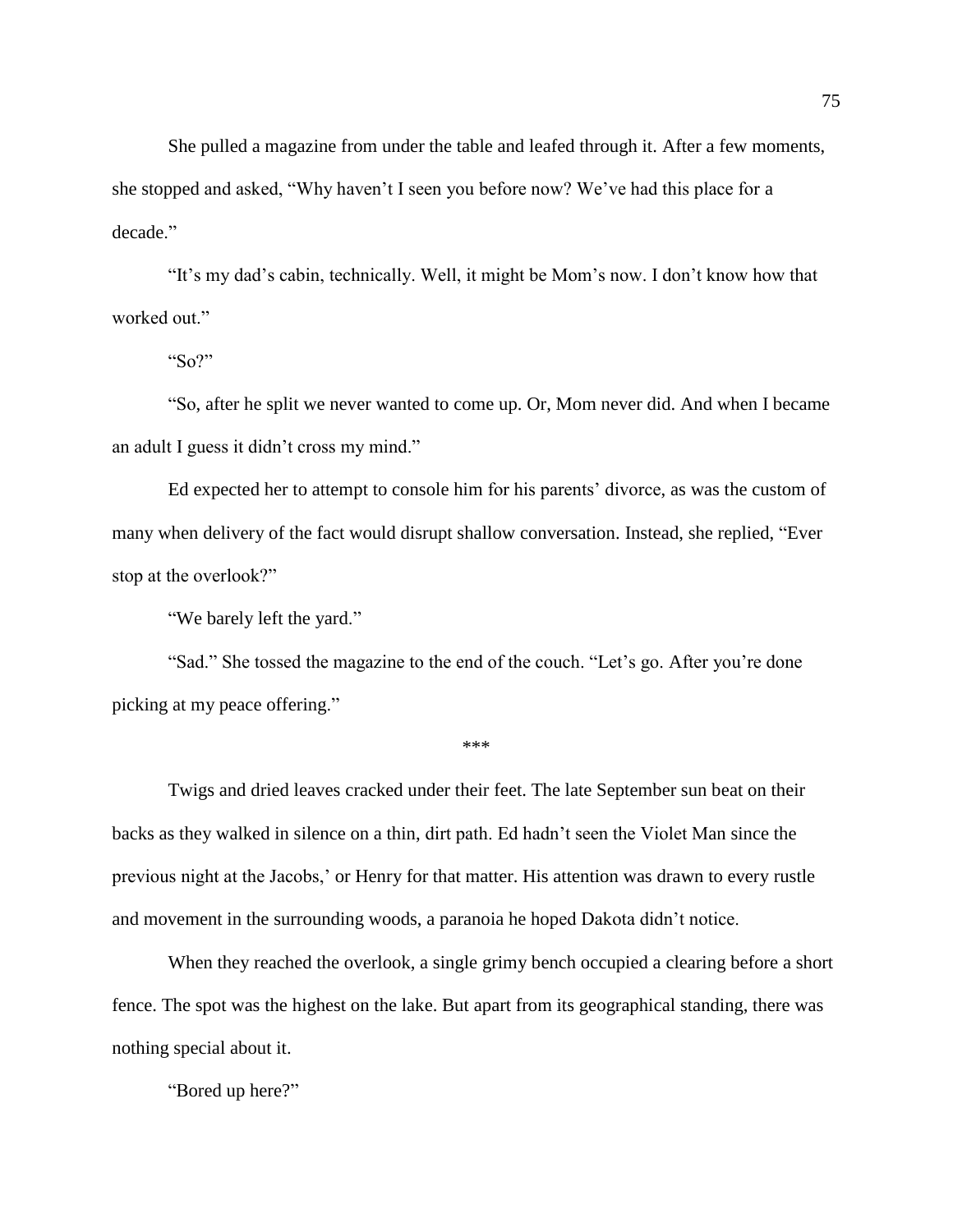"Maybe," she laughed and picked up a handful of small rocks. "But it's better than being in the burbs with Mom. I love her. But, it's just better here." She pressed her finger into the stones in her palm and pushed them around, flicking a blob of mud from her index finger. With a tone of playful mockery, she asked, "So, Ed, *who are you*?"

"I dunno if I wanna have that conversation," he said. "I'm kinda tired."

"*Tired?*"

Edward told her it was a bad idea for him to have followed her to the other side of the lake; that he barely had the physical energy to stand, let alone the intellectual energy to maintain a conversation.

"Fine," Dakota said. "I'll share."

She was an only child. If anyone was a sibling to her it was Truman, who was heading into his nineteenth year. She and her father hunted. They argued over sports. They enjoyed the same buddy comedy movies and played the same games. *Ed noticed a shift in the tone of her voice.* But, at the end of the day, she'd said, she desired to be more like her mother, who would rather stay in and read with a glass of wine, whose best quality has always been a strong sort of silence. "Mom can do more with a look, or three or four words," said Dakota, "than a lawyer can do with a thousand." She often wondered if Randy could tell; if he ever felt left out or jealous, despite the amount of time they spent together. She expected so.

The sun on her face. Her eyes squinted.

"You should hear Dad talk about *science,*" she said. "He's into that pseudo stuff, the documentaries you only hear about from a friend-of-a-friend or the guy at work no one wants to take seriously."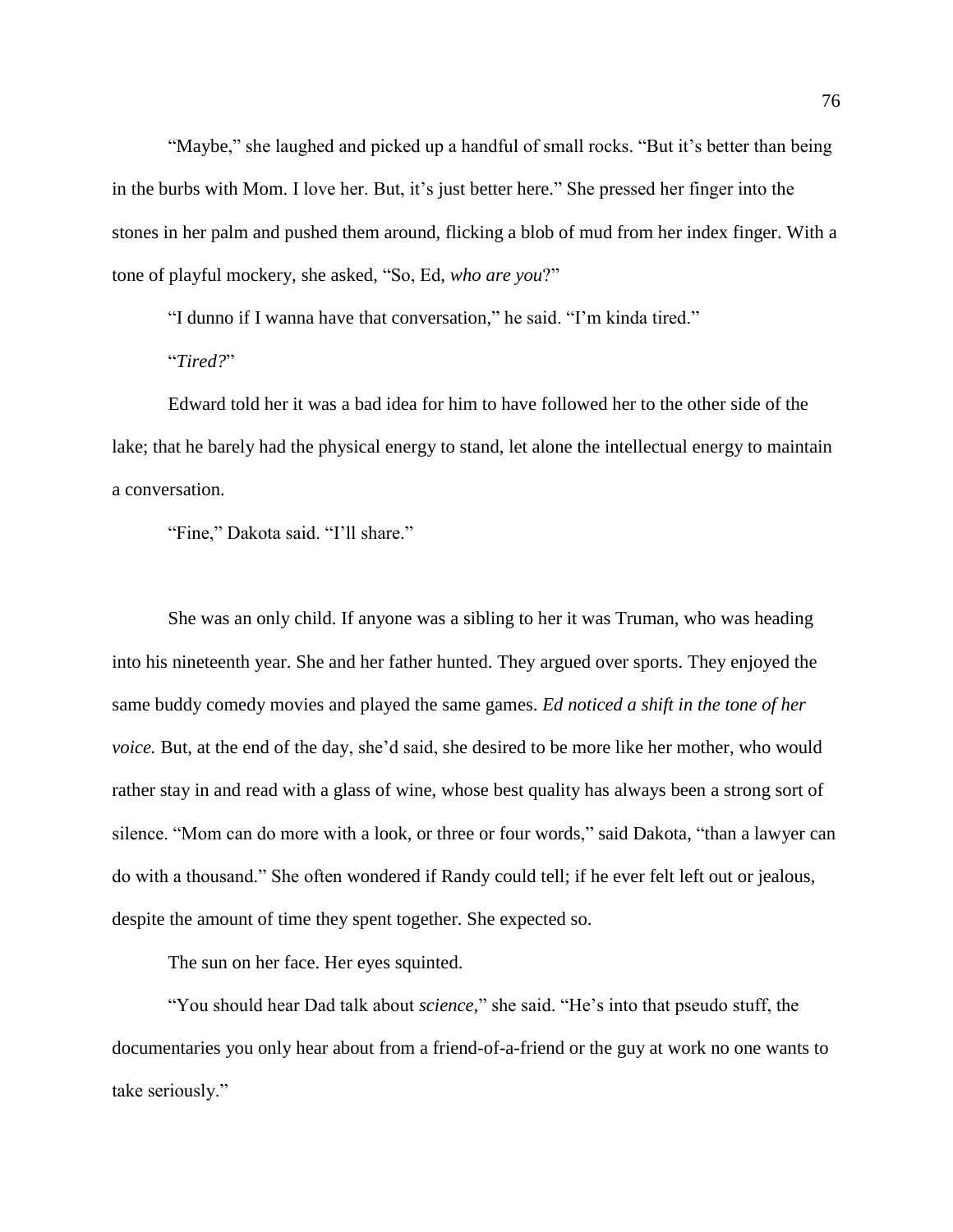"Yeah?"

"Yeah. He's getting weird. Maybe bored with retirement already."

When Edward asked about her closest friends, she digressed and shared a story about Truman getting through the fence and running away the previous Halloween. She wasn't superstitious, she assured him, but why Halloween? "Plus," she went on. "We had a harvest moon that night. I dunno if that makes a difference. But animals are nuts during full moons." She blew strands of hair away from her face. "Your turn, amigo. Share."

He rejected her. And he would continue to do so for the following days while at the same time accepting her invitations for walks on other trails, and yard games with Randy. And supper and breakfast. They ate burgers and steak, egg bake and hash browns. And, on the third night, after several hours of board games and more food, he fell asleep on their couch.

On the fourth day, they returned to the overlook. Dakota sat cross-legged in the dirt, looking through the cracks in the fence. Edward zoned out at the sight of the lake while the memory of his mother holding the Avali sketch echoed in his mind. He felt naked. Exposed. And then he said, "I remember one time—watching my mom through the living room window as she chased down some scrawny kids after my brother came home with a black eye. She was wearing a faded Def Leppard shirt and holding a TV remote like a dagger. The kids were terrified." He paused. "And Dad got his fourth DUI that night." He noticed Dakota was now standing next to him. "It was embarrassing. It was like we were a reality show family; people who make other people glad they aren't them. The people who become memes." He kicked at the dirt. "I was ten. Now, I'm twenty-nine and there are stains on most of my shirts and I sell batteries for a living. My mom is still crazy and my brother Henry is—well, my brother."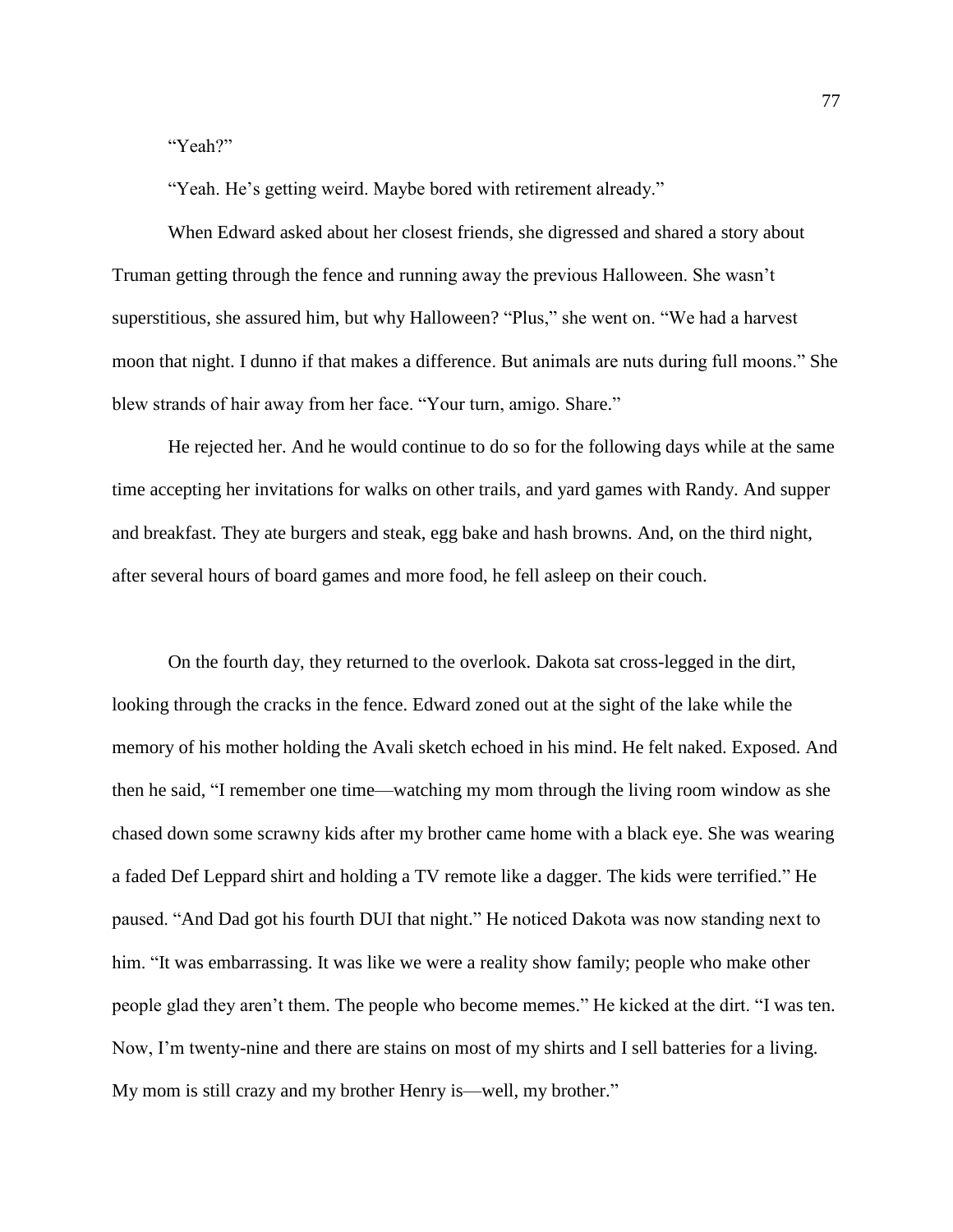Dakota tossed the handful of rocks into the lake. "Wow."

"What?"

"I didn't peg you for a whiner."

"I'm not, just—the other day you asked about childhood so there it is."

"Did I?" She rolled her eyes. "Anyway, that's not your childhood."

"No?"

"No. That's you taking a memory of a single night and, from that, wrapping up the entirety of your family life into a cynic burrito and eating it in front of a stranger. *So* poetic, Ed." She bent and grabbed rocks. "Surprised you didn't cry."

Something made a splash a few yards from the overlook. It was a duck. Aimless. Squawking.

"Sorry," said Dakota. "I mean, you're sharing stuff and I'm making fun of you. Sorry."

"It's fine." He laughed. "Your illustration was too elaborate to be offensive. Besides, I grew up with a twin. I can handle it."

"Where is he?"

"Moved away." Edward joined her in tossing rocks.

"Where?"

"What?"

"Where did he move?"

Henry sat on a nearby rock, smirking. Gray skin hung loosely above his collar bone, flapping in the wind. And his eyes were—pale, and they were glossed. And the smirk seemed malicious and purpose-driven and—

"Alaska," Edward replied. "He went to Alaska for work."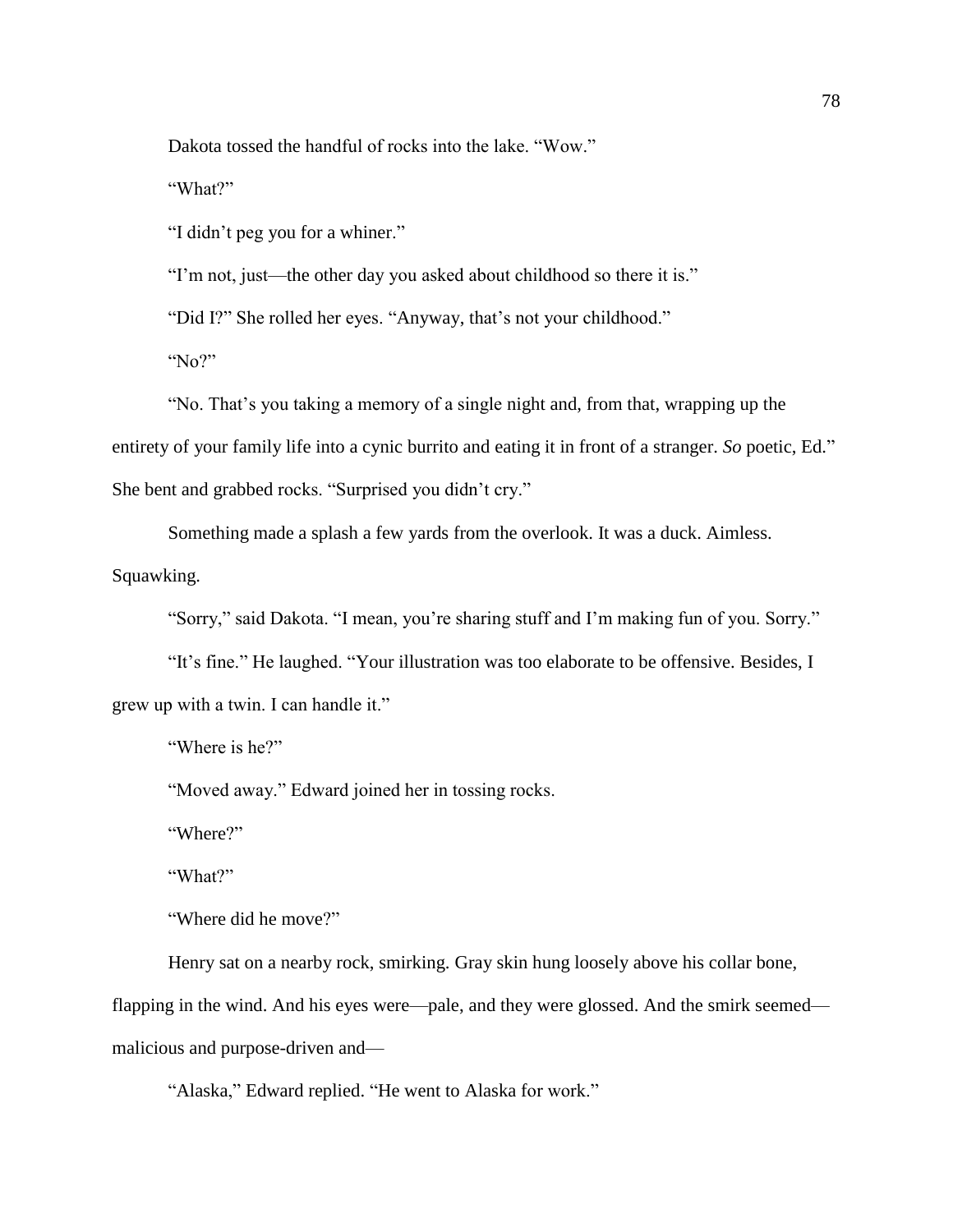It was dark. At some point during the night he'd fallen unconscious. Or, at least, that was the feeling he'd had until a cold rush came upon him—

followed by a strong grip on each of his ankles.

And something yanked him from the mattress.

Edward's head hit the wooden floor, and he was dragged through the bedroom door and down the hall. He clawed at the floor, pounded on the walls, wondered if he'd be taken down the stairs and become paralyzed.

He was brought past the open bathroom, through a ray of moonlight. It happened too fast for Ed to get a glimpse of the captor. And then the master bedroom approached, and the moonlight came again. Time seemed to stop in the revelation. The one who'd had him by the ankles was the Violet Man; the thing he'd seen with Henry the other night at the Jacobs.' Its face was long and its eyes were narrow and it wore a rag over its mouth.

He thought of screaming, protesting, kicking his legs. But a lifelessness overtook him, perhaps a leftover haze from sleep, and made Edward apathetic. And something in him *wanted* this to be happening; a warm, twisted, almost-anger under his rib cage beckoned for the thing to do its worst to him. He closed his eyes. His arms went limp. And he let the stranger take him down the stairs.

\*\*\*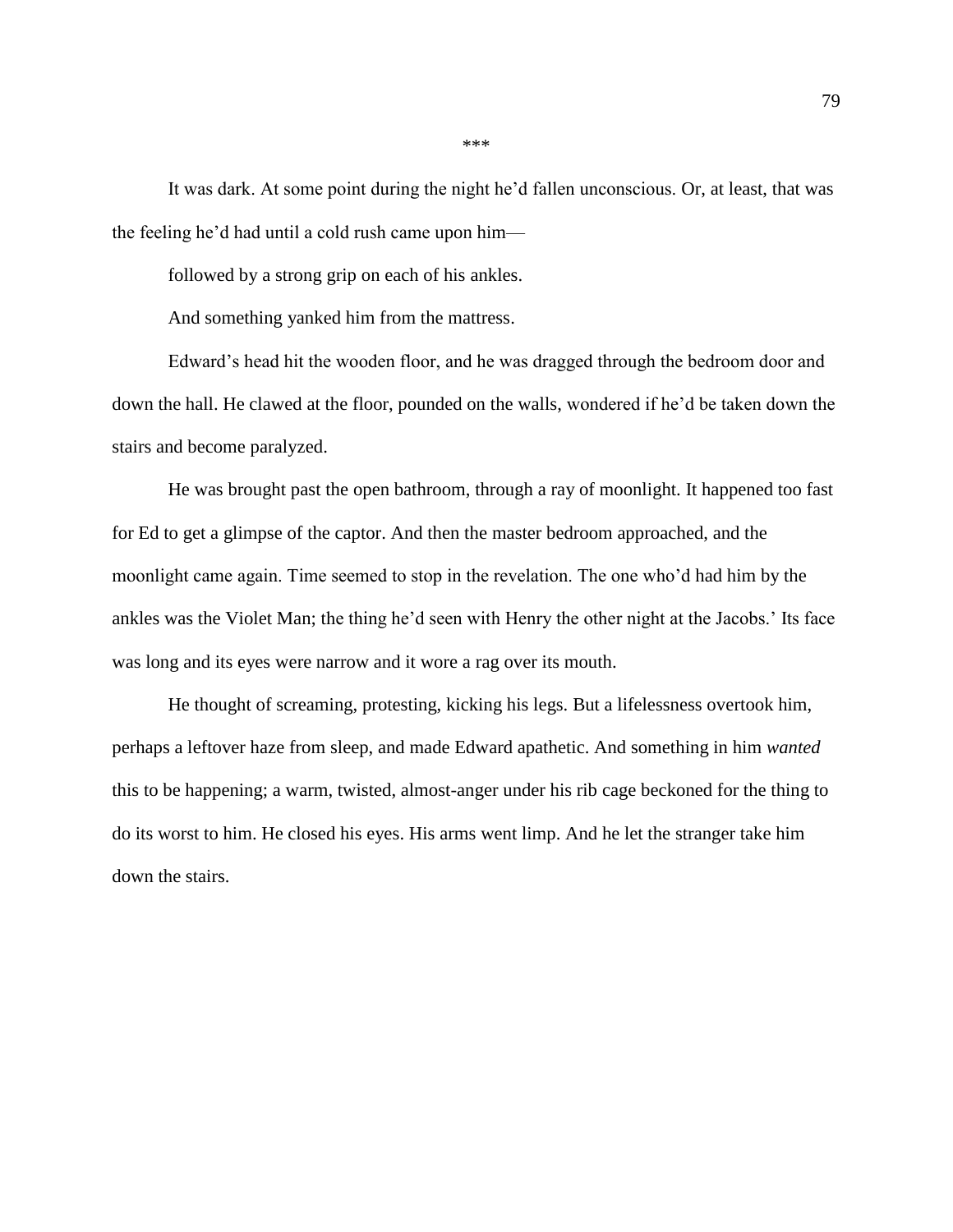#### **Chapter 12**

Ed wakes to a heavy, hollow knock. A *throbbing* with the consistency of a leaky faucet *drips—drips—drips* in sync with the knocks. And the electricity of hurt—

He takes a deep breath and opens his eyes. He's curled up on the floor, facing the gap under the loveseat, and shivering. Another knock. And Randy's muffled voice follows. Edward remains in the fetal position. He stares at a layer of floor dust, bits of food, and a single playing card. Subtle wafts from the nearby vent drift underneath the furniture and graze his face. *Sharpness. Drone. Sharpness* —the back of his skull and right shoulder. He attempts to close his eyes and drown them out, drown it all out. And Randy knocks again. And again. And it throbs and throbs and throbs and—

*It breaks.*

*Footsteps. Foot. Steps. A hand on his side. A voice in his ear.* 

\*\*\*

Nameless hospital help shave the back of his head and stitch the wound. There are beeps, and shoes clicking against tile, and scents of disinfectants, and instructions for Ed to remain still, and to follow a small flashlight with his eyes.

In the parking ramp, Edward sits in the passenger's seat of the Jacobs' SUV and wonders why he drove two-hundred miles from home to begin with. *Heather at her computer. Freddy writes out a check. Sara throws her ashtray.*

Suddenly, his twin, gray and bald, stands on the other side of the car window with a decrepit hand pressed flat against the glass. "Edward?" Henry says. "You okay?" Ed rubs his temples with the tips of his fingers, suppressing the macabre image, ignoring the question. Henry pounds on the window—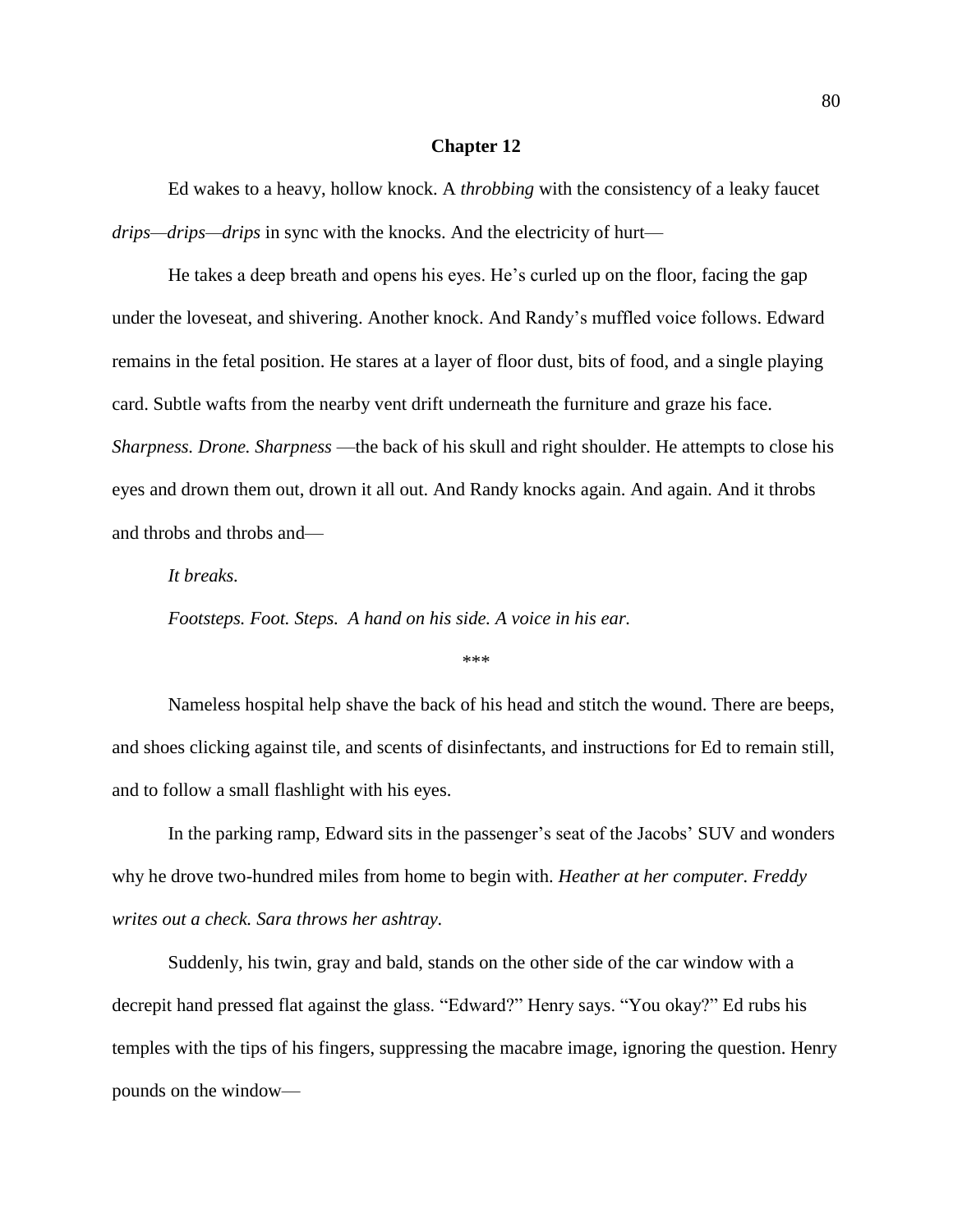Randy jumps into the driver's seat and shivers, and says something about winter coming early. And, dammit, why doesn't Ed have an emergency contact? Don't worry, though, they'll be home in no time. It's an hour drive doing eighty. If the situation calls for it, he could always pull the "retired cop" card to get out of a ticket. He'd done it before. But—speeding wasn't something he liked to do, he assures Edward, only if the occasion calls for it and he's sure no one is in harm's way. After all, they're in a small town just off the interstate, the only signs of life on the way to the lake would be roadkill and maybe some turkeys.

Henry hits the window with his palm. Edward twitches.

"You okay?" Randy asks.

"Fine."

Again, Henry knocks.

"It's no problem to go back," Randy says. "How's the pain?"

"The meds help. It's fine."

"Whatever you say, bud." Randy glances out Edward's window. "Got Dakota worried sick. She won't stop calling." The vehicle backs up.

"She hardly knows me."

"What?"

"You hardly know me."

"The hell does *that* mean?"

Edward hears a muffled "stop" from his brother as they exit the ramp. The most recent dose of painkillers sets in, wrapping him like a warm blanket and filling the space between his thoughts and fingers with mellow static and—

Randy clears his throat, then, "Ed…"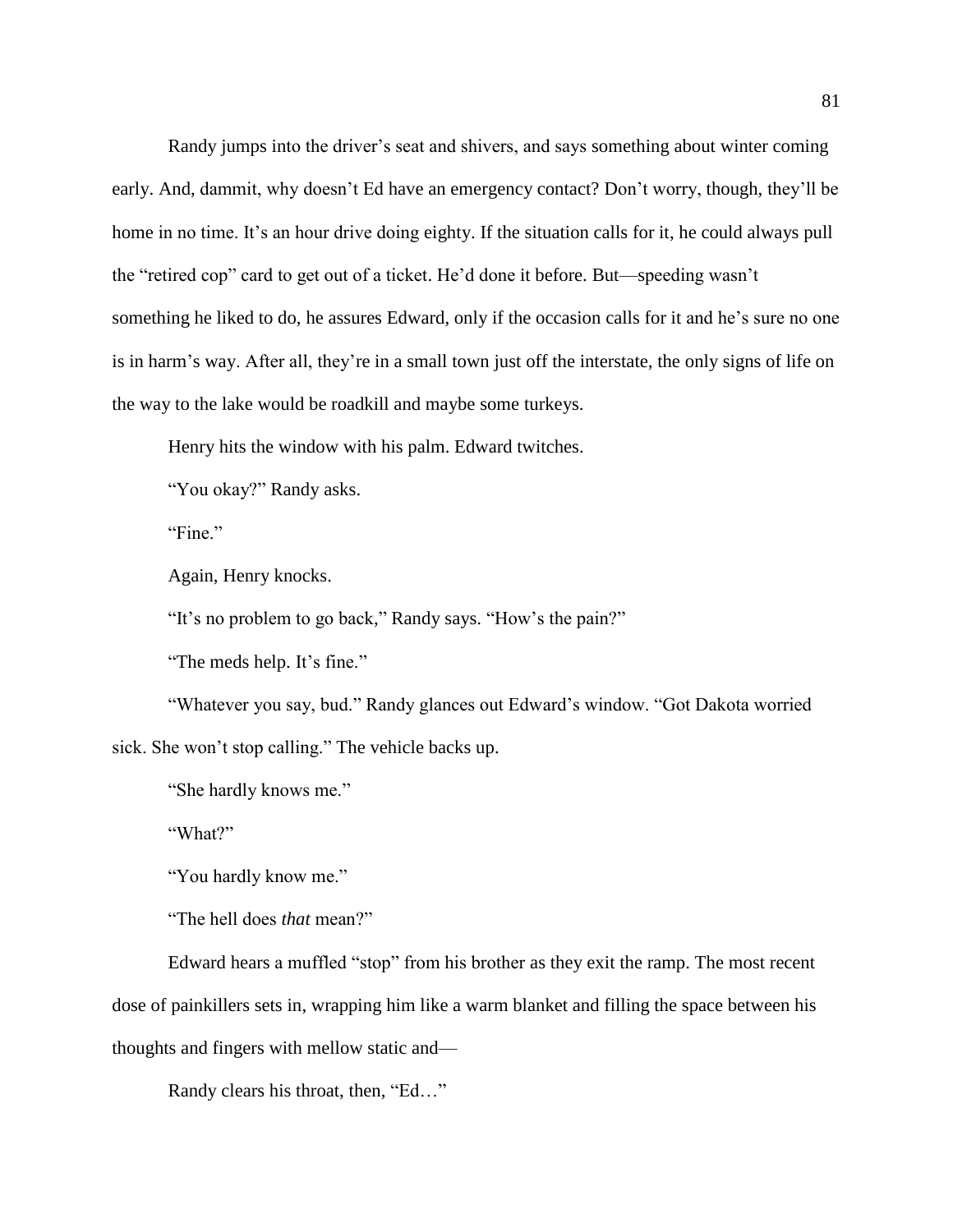"*What?*"

"Try to get some sleep."

Edward watches Henry in the side mirror as Randy pulls the vehicle onto a dead street. He calls out. Incoherent. Something is happening, something about Henry. And, he can't— *Something* turns to numbness and the numbness turns to—

\*\*\*

He spends the next day and a half at the Jacobs.' Every now and then, when the pain meds wear off, Ed thinks about the chest. He'd forgotten why he brought it with him the first place.

# Maybe because *bump on head*—maybe amnesia—

He considers asking Randy to check on it, to make sure it was still plugged in and running, but something like instinct pierces the numb curtain in his heart and begs him to remain quiet. It informs Edward of the stupidity of allowing Randy, an ex-cop, to root around his personal things—that the man, however trustworthy, wouldn't understand what was happening to him. He wouldn't understand what the ice chest means. So, he keeps the worry himself and he lets the worry fester in the back of his throat between naps and distractions and bowls of soup.

The hospital people instructed Edward stay away from overly exciting activities; no exercising, no TV, minimal sun. So, Dakota reads to him. She burns through a National Geographic magazine the afternoon of the first day, and moves onto an old Goosebumps book. It's her childhood favorite, about a werewolf and a swamp and a little boy. Ed will forget most of the story, in part due to his condition, but in larger part due to the soft allure of Dakota's voice. Since coming back from the hospital, her demeanor has shifted from the sassy, energetic Dakota to a motherly one. She's almost saint-like apart from the occasional outbursts and dark jokes. It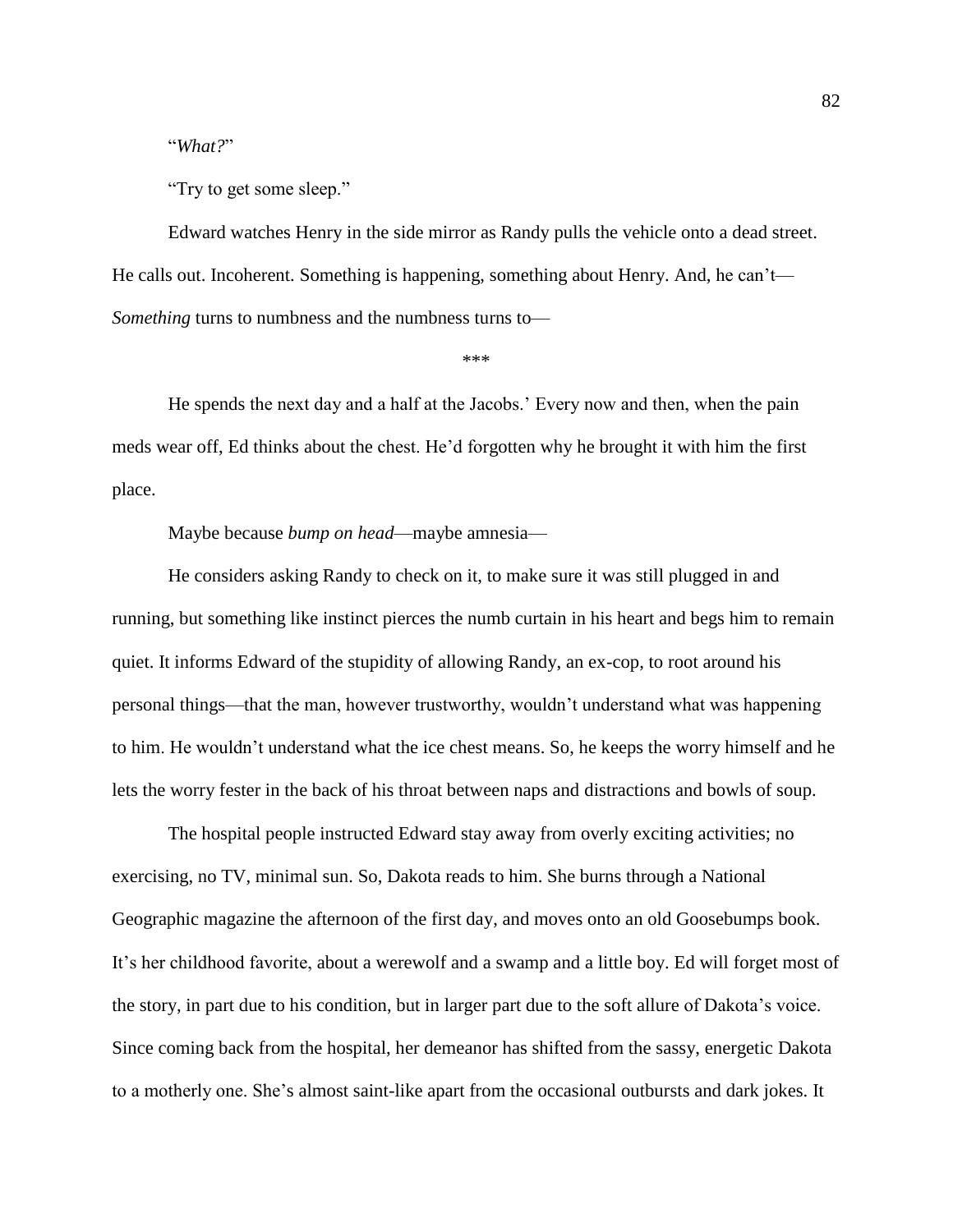doesn't matter what was going on with the werewolf or the little boy and if there was a swamp or not. It doesn't matter that national parks are losing funds. The ice chest doesn't matter, nor the dull pain in the back of his cranium or the fact he had an image of his mother, at home, pacing and biting her nails.

As his mind clears, he remembers that his twin—or what must have been a hallucination of him—had stood outside the SUV in the parking ramp of the hospital. And Ed wonders how he wound up in this situation to begin with; what series of events led to the injury. He occasionally asks Dakota and—"I already told you" she replies. "We just found you that way." When she isn't around, he asks Randy, and Randy— "Just the way we found you. Curled up and cold. I looked for evidence of assault but couldn't find anything. The only break-in was *me* busting your deadbolt to come get ya." They confer that the likeliest of scenarios is that he awoke to use the restroom and, on the way back, took a wrong turn and tumbled down the stairs. Then, disoriented, he crawled into the living room just shy of the love seat where he fell unconscious.

"I guess," Ed says. "That makes sense." Though, he feels, somehow, that agreement with their conjecture is a lie to himself. So, he lets the mystery of the accident embed itself among his other concerns; the Henry hallucination, Mom stuck at home, and whatever the ice chest means.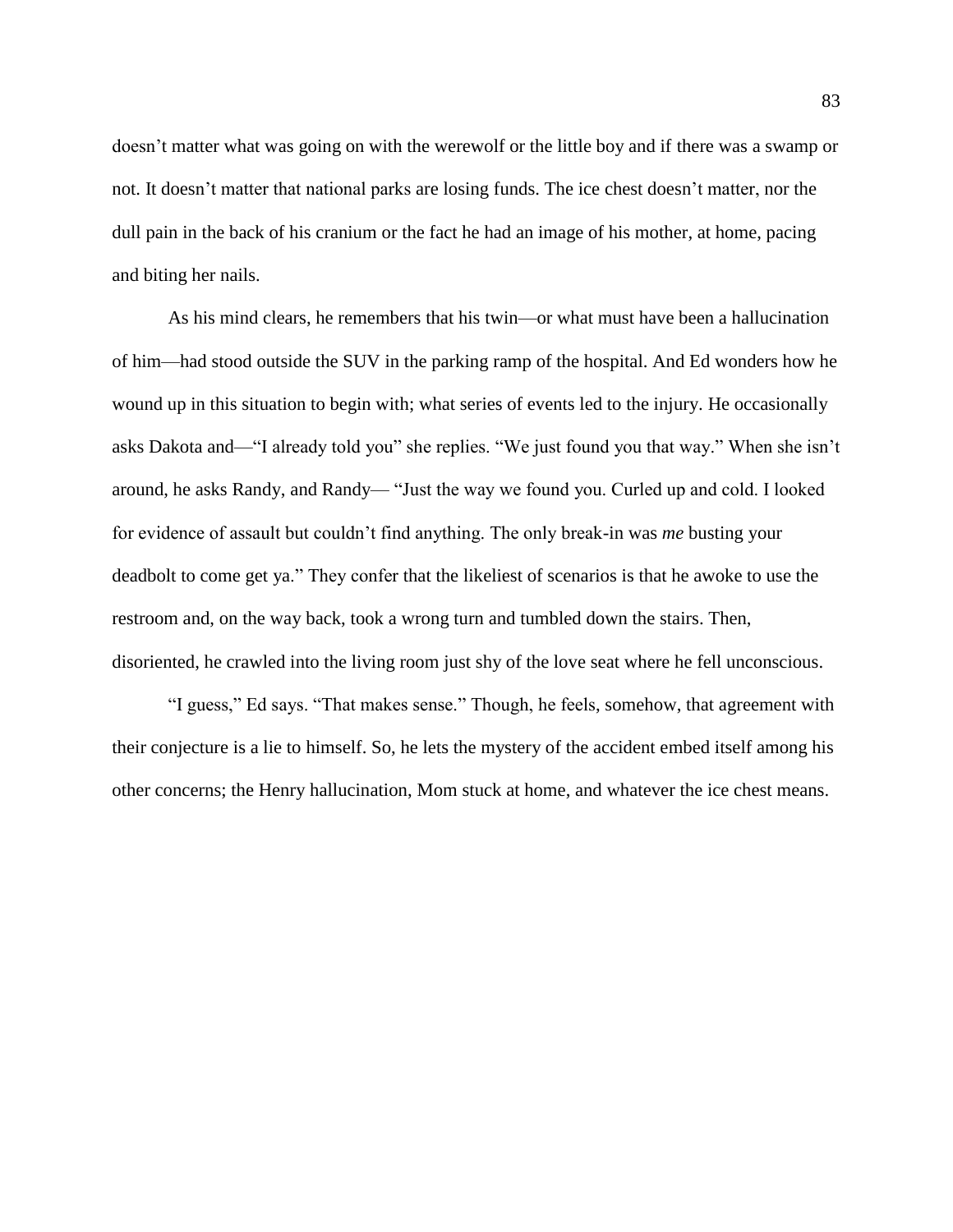## **Chapter 13**

The lake home isn't the same. The house no longer stirs comfort. It's as if the nostalgia, what little nostalgia Ed experienced of it, was ripped out of his memory and replaced with an empty chill, a *nothingness*.

He feels inclined to call a friend to appease an immediate sense of isolation, a compulsion he buries as he approaches the kitchen counter.

Edward sways in the thick silence, holding a paper bag of pills and clothes. There is duct tape over the busted frame from when Randy had kicked down the door. Streaks of blood have stained the floor from the bottom of the stairs to the living room. Ed pulls his bottle of pain killers from the bag and drops the rest of his things on the counter. He pops a couple pills, runs the tap water, and puts his mouth under the facet.

As if she'd become a part of his conscience, he feels Dakota's absent influence inform him to eat something with the painkillers. Her voice tells him his liver is at stake. He rips a chunk of dry bread and chews it while he paces around the house.

He wonders if something will pop out of a closet or bedroom and nab him, if he will turn the corner at the end of the hall and be tackled by a—a—something or another.

Ed heads for the stairs, but he feels the need to *stop* as he approaches the first step. The impulse is stern, as a parent who scolds a child for running out into traffic. Upstairs, he's certain, is a realm that he cannot not enter. And he spends the afternoon cleaning the floor and looking for a better way to fix the door frame.

That night he uses the sink of the first floor's half-bathroom to bathe, and then curls up on the loveseat with a small fire dying out next to him.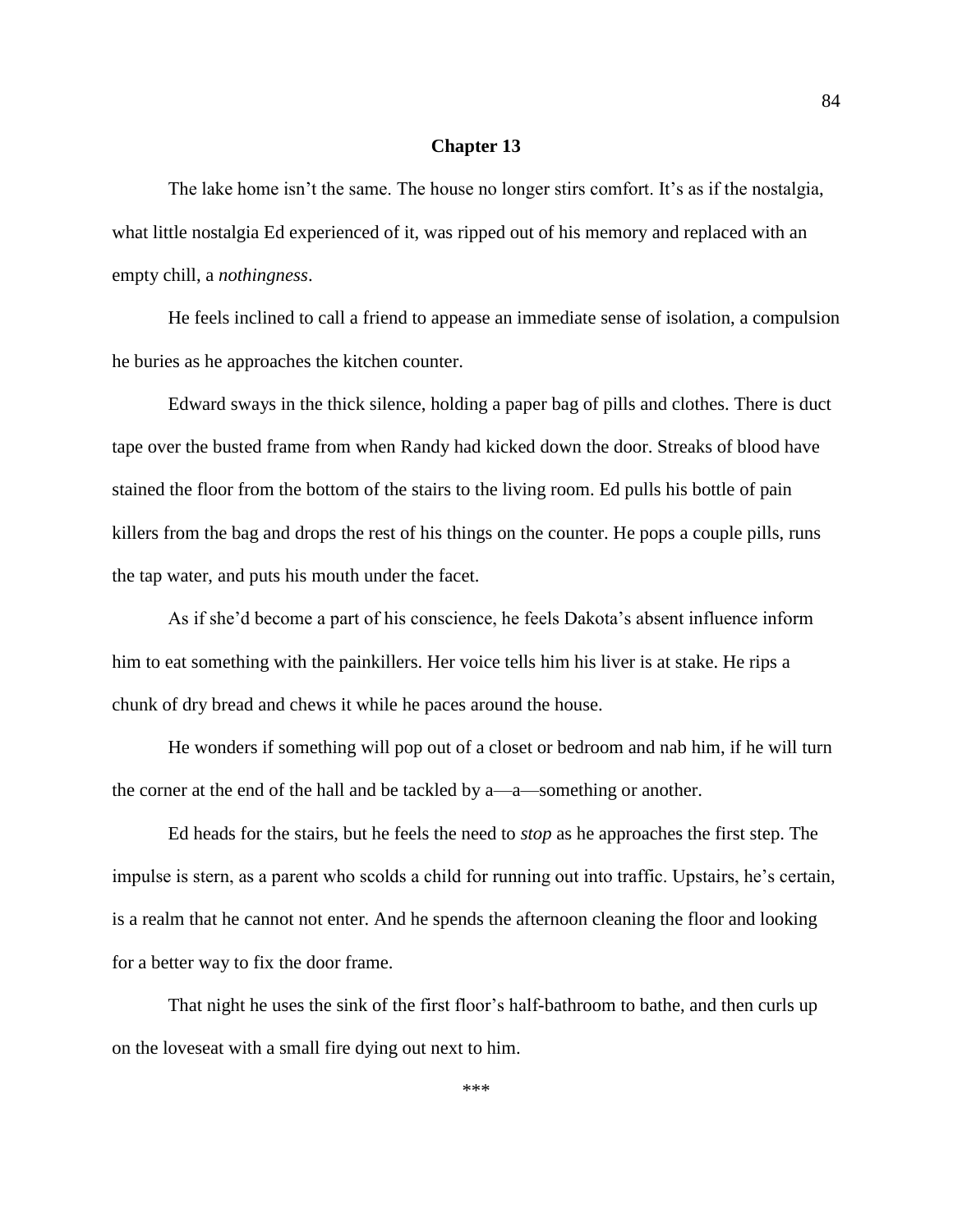He realizes it's been a few days since he's heard from Sara, something akin to guilt provokes the call.

"Henry's not picking up again. Is he still with you?"

"No."

"Well, dammit. I went out to go to church this morning and my car was gone. I knew one of those foreigners got ahold of your copy of the house key. I just knew it."

"No one stole your car."

"*What?*"

"I got a loan with it," says Ed, scratching his neck. A dull pain arrives as his fingers graze his bandage. "Or, I think I did anyway."

"The hell you mean you *think* you got a loan with it?"

"Well—" *Ed stands in Patrick's gym locker room. He holds Patrick's gold chain.* 

*Someone—an old man—walks in. He returns the chain to Patrick's locker.* "I took the car to a

guy and he gave me—enough." *Ed stands at the locked entrance of a junkyard at sunset,* 

*checking an address on his phone.* "I'll pay him back soon. It's fine. You hardly drive anyway."

"Ed. What the hell? Is that even legal?"

"Probably not—

"Why didn't you talk to Kyu? I'm sure he would have given me a couple days. He's a nice guy."

"I *did* talk to him and he *did* give us a few days. Don't worry about your car. I'll get it back. What about October's rent?"

"This is why I need to talk to your brother. He would know what to do. He probably has money hidden away."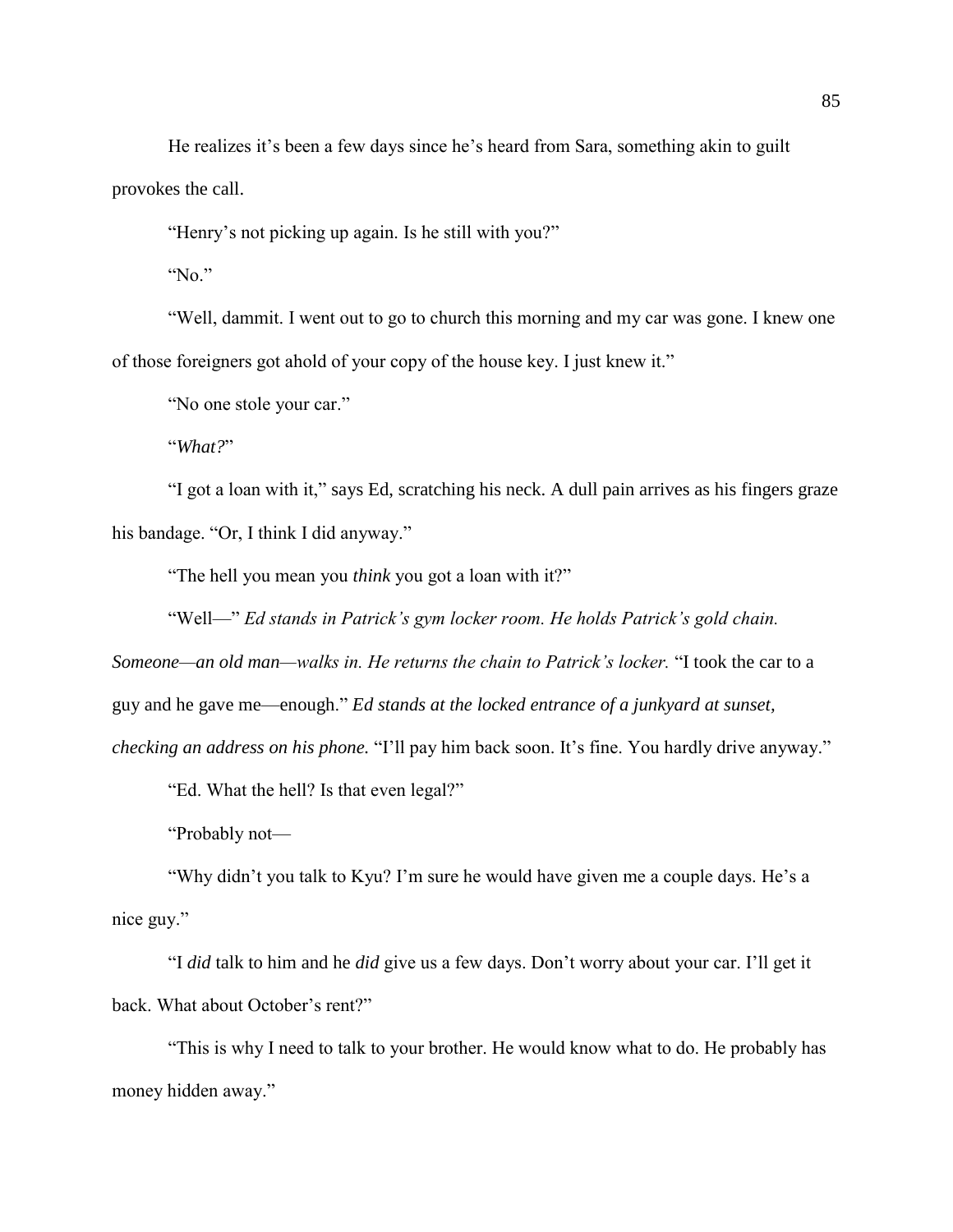"Henry hasn't talked to you?"

"What? Why are you saying it like that? You sound—different."

"Henry isn't around?"

*Henry in the side view mirror at the hospital parking ramp.* 

"Of course he's not around," Sara says. "He hasn't been for weeks. Last I talked to him, he was with you. Edward, what's going on?"

"He's just *gone*?"

Through the window of the kitchen, Ed sees Dakota riding Truman. She wears a tight flannel and her dark hair is heaped about her shoulders. She strokes Truman's mane and smiles, speaking into his ear.

"Wait," says Sara, her voice is choppy through the phone. "Henry left for work again and didn't tell me. *Again.*"

Dakota turns her horse toward the lake house.

Ed, frantic, replies, "Guess so. You know how his job is. Gotta go, Mom. Call you later."

Dakota is tying Truman to the porch when Ed approaches her. Light rain falls in rhythmic waves, as if breathing on his neck. Dakota asks how his head feels, and if he needs anything. He lies and tells her he feels fine, and then mentions that he has only another week and a half left before he's expected back at work. She scratches her nose and crosses her arms, as if waiting for something. And then—

"What's with the ice chest?"

"What?"

"You always do that. You always say 'What?' when I know your hearing is just fine. I asked about the giant box on the back of your truck."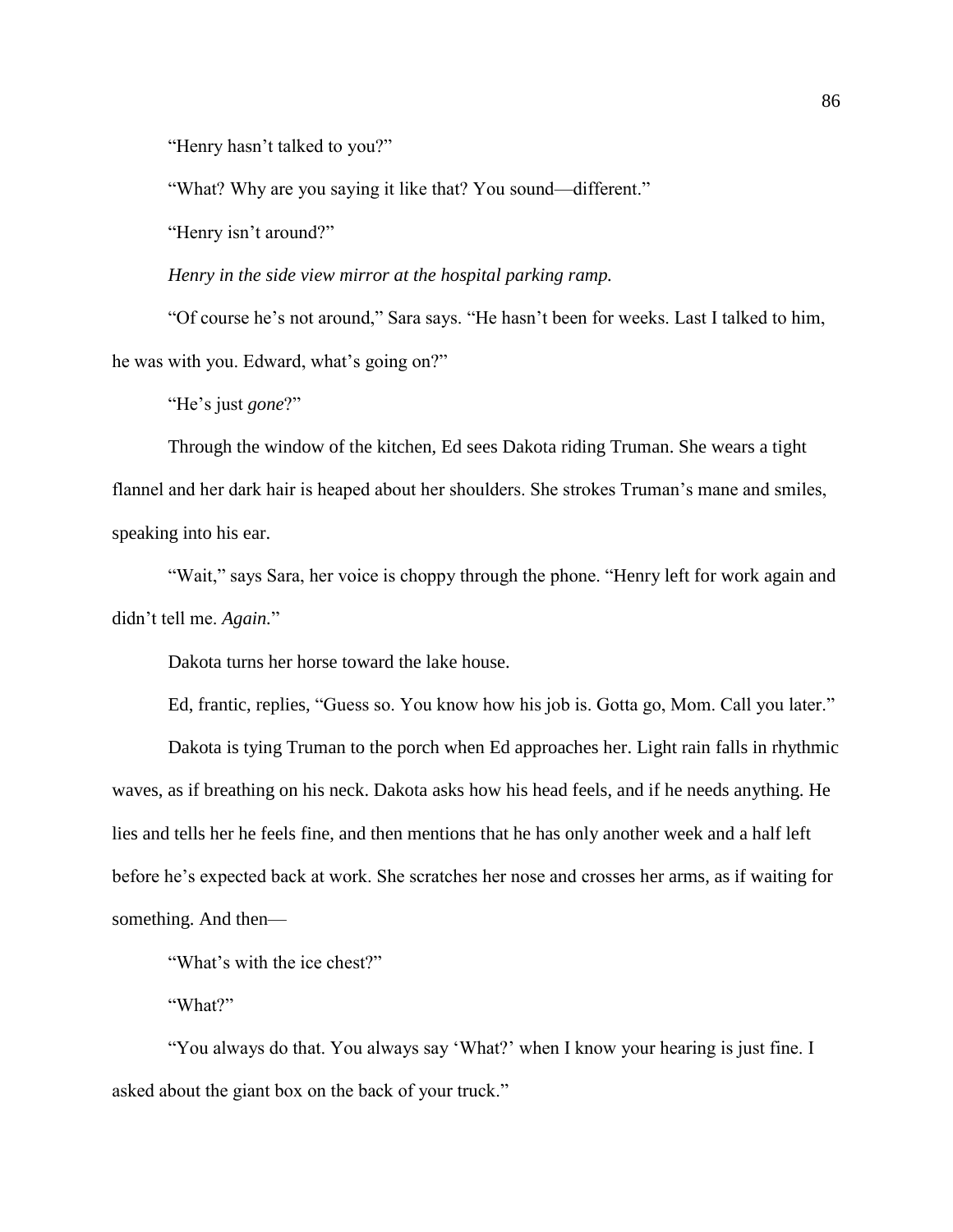Something has its fingers pressed into his brain, it's the same something that warned him to keep Randy away from the house and to remain downstairs the previous night. It warns him that if he lifts the lid and peers inside, his world will *implode—collapse—die*—*destroy*—

"I didn't know what food storage was gonna be like up here," he responds. "Brought it with just in case."

"You brought an entire freezer *just in case*?"

"Yes."

She sniffs. "We have to re-dress your wound."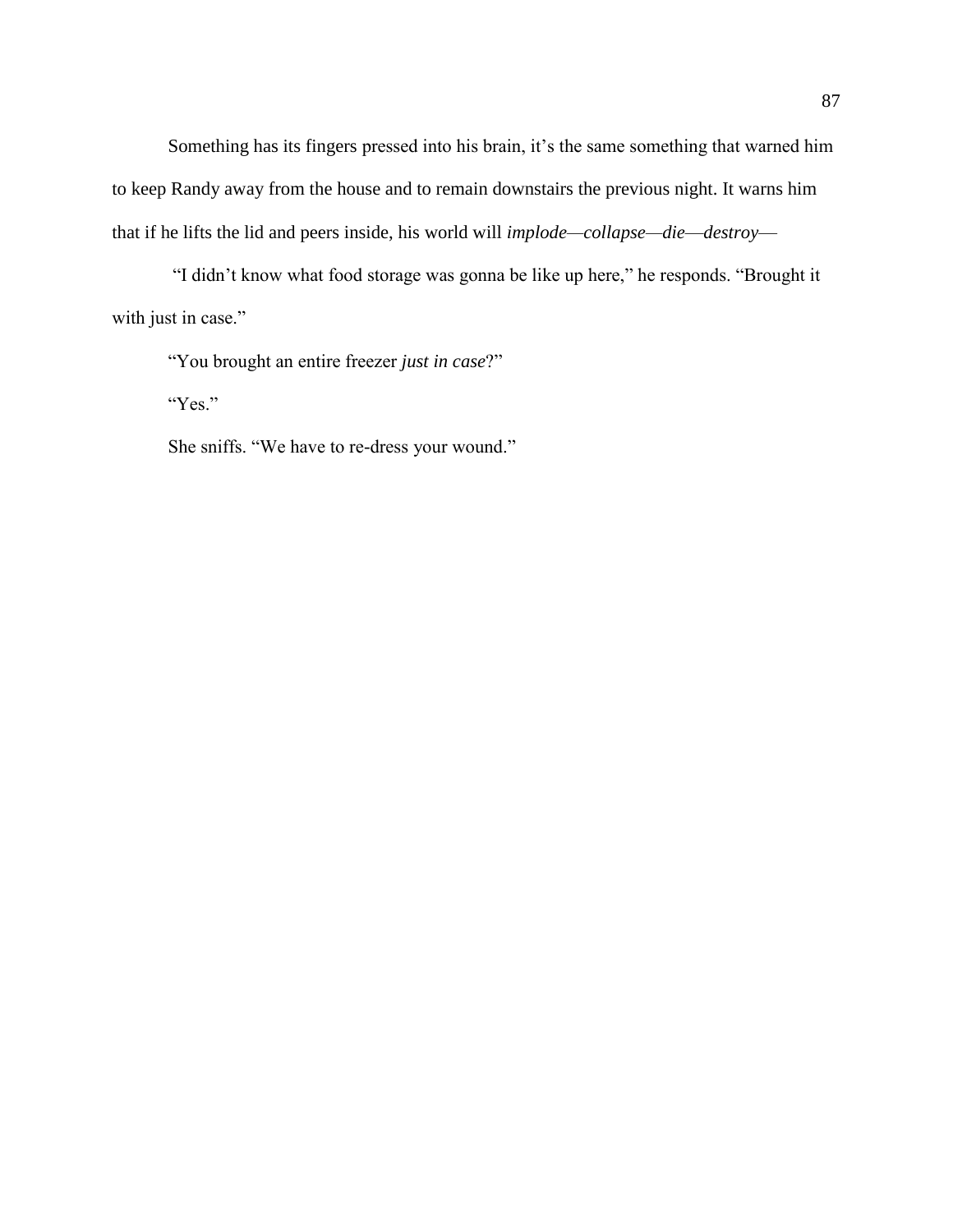## **Chapter 14**

She notices his eyes darting back and forth. And a subtle tremor in his hands. As he guides her from the front door to the bathroom at the end of the hall, Dakota makes a mental note to, if the opportunity presents itself, check the pill count in his bottle of pain killers to see if he's taking too many—or, not enough.

The bathroom is small, a half-bath. Barely room for the two to stand comfortably, let alone change the bandage on Edward's head. A brown paper bag is rolled up on the edge of the sink.

"Ed," says Dakota. "Is there a full bath upstairs?"

"Yeah." He unrolls the bag and removes a packet of gauze and tape. "Why?"

"This isn't gonna work."

He protests using the upstairs bath. He says something about the water being off up there—and some tiles are removed. Dale must have been in the middle of fixing the pipes or remodeling. It would disrupt the work to use it. She suggests asking her father about the pipes, but Ed distracts from the conversation and leads them to the kitchen. He jumps on the counter, makes a funny face toward the rocking chair in the other room, and turns his head away.

The patch of hair around his wound is sprouting new life. Dakota, hesitant, plucks at the corner of the old bandage and slowly peels it off. She drops a dab of disinfectant on a cotton swab and brushes it along the pink valley of his stitching. He shivers.

"So, your uncle. Dale."

"What about him?" asks Ed.

"What's he like?"

"I don't remember."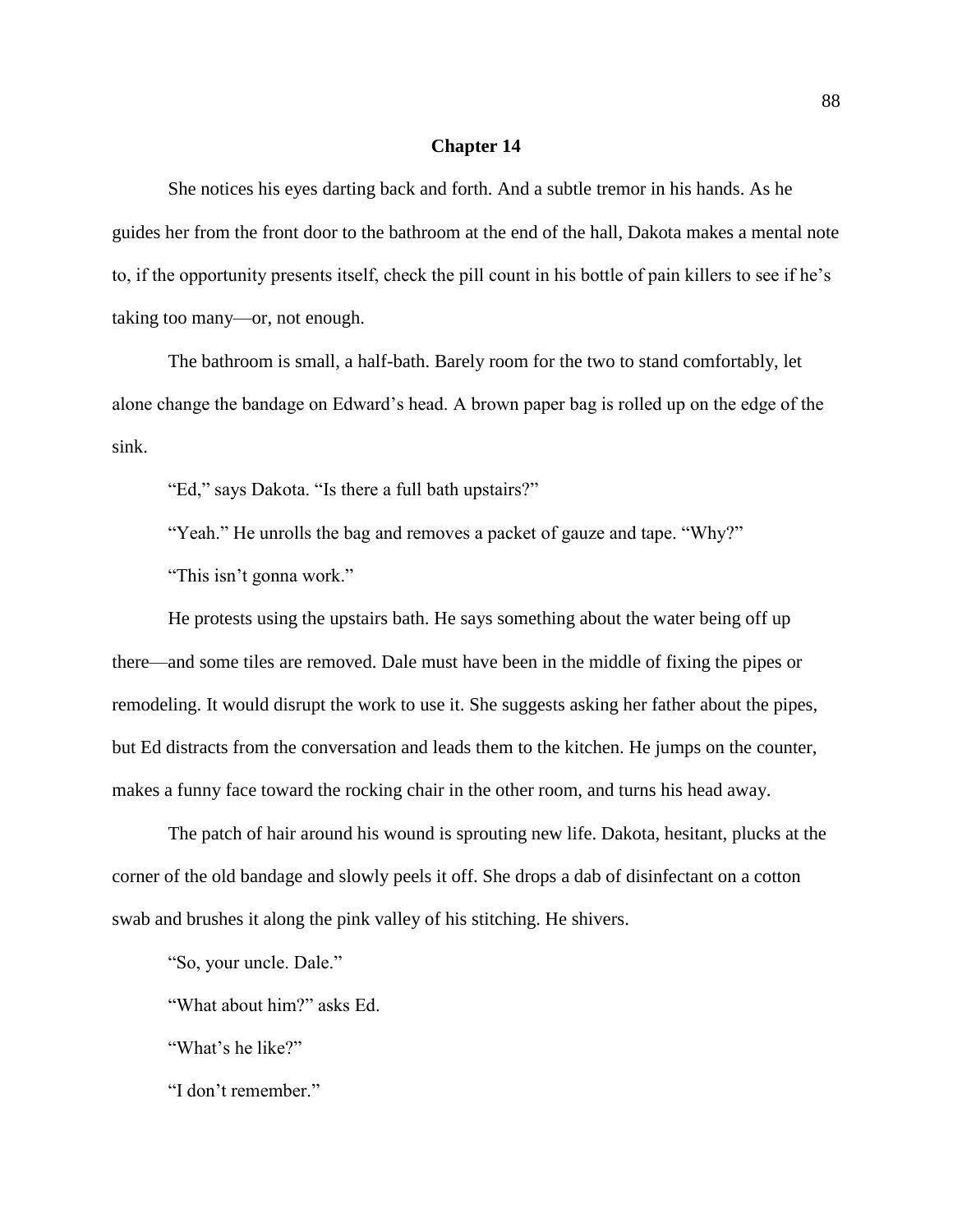She removes the gauze from its box and creates a makeshift bandage with the medical tape. She notices his prescription bottle is within arm's reach.

"He's your dad's brother?"

"Yeah," says Edward.

Dakota reaches for the pill bottle. "And where's your dad?" She picks up the bottle and peeks through the orange plastic, focusing on the mound of cylindrical tablets. The bottle is mostly full—where it should be if he's been taking the standard dose.

Edward whispers something incoherent. Dakota, as she places the bandage on his head, tries to ignore it. "Where's your dad, Ed?" She repeats.

"Hard to say."

She tosses the used bandage into the nearby trash can. "All set," she pats his shoulder.

"Busy tonight? Dad's making casserole."

Edward's gaze is fixed on the empty rocking chair. "I think I'll stay home." He clears his throat. "I mean, I think I need to sleep for a while. Maybe the whole night."

\*\*\*

"He's acting weird," Dakota says to Randy as she butters a roll.

"He's always kinda weird." Randy dries a mason jar with a hand towel. "I like that about him. He's, you know, interesting." Randy fills the mason jar with milk and takes a long swig.

"No, I mean, a different kind of weird. It's like a piece of him that was around before the accident is gone."

"Yeah. He's all—doped up."

"Is he? I'm pretty sure they gave him non-drowsy stuff because of his concussion, so I don't think it affects his mood."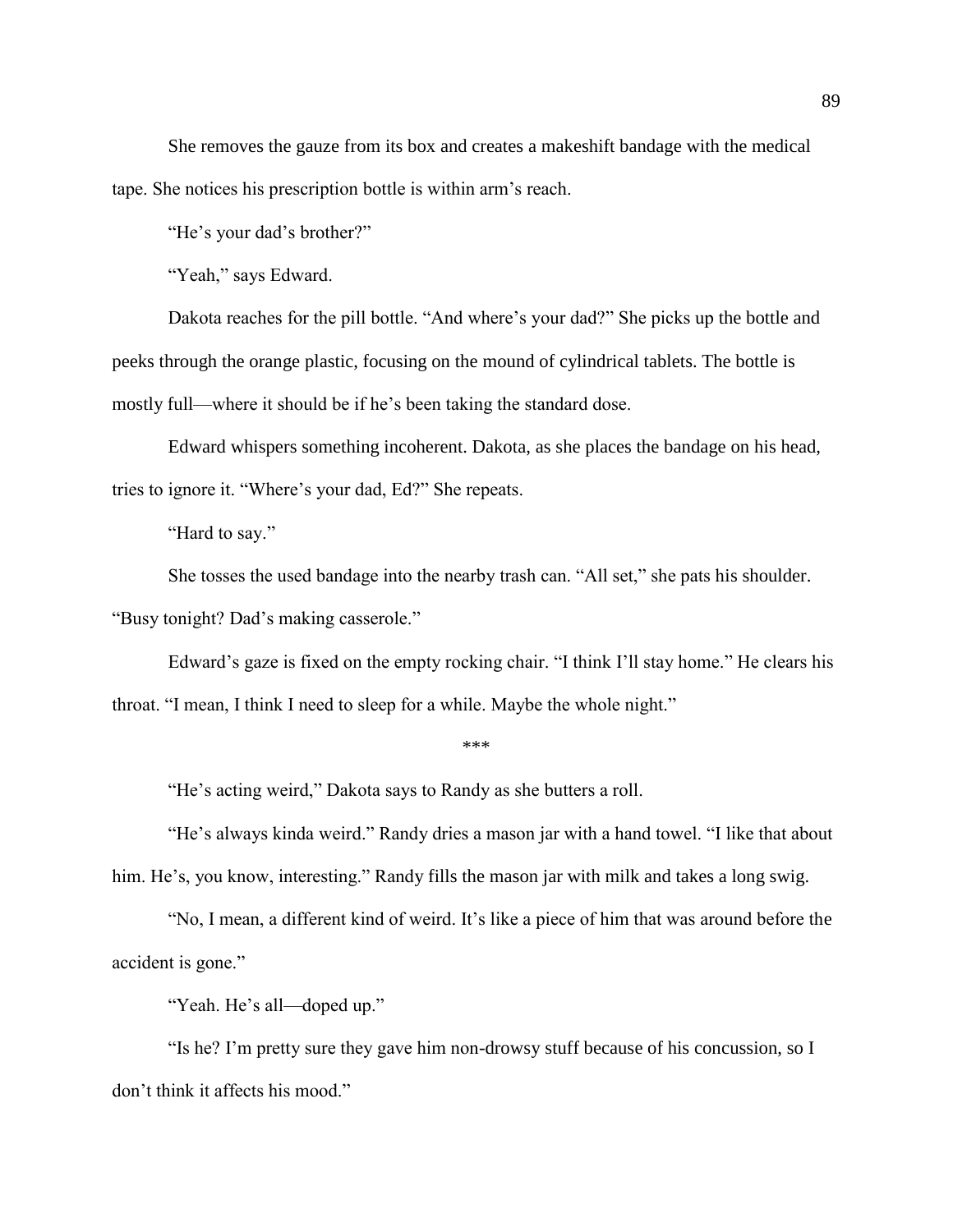Randy sits at the table and picks up his fork. "Well, what are you trying to say?" He loads his mouth with a scoop of noodles. "You think when he fell down the stairs a couple screws came loose?"

"It's more complicated than that."

"You're overthinking."

"I'm not. I have this feeling—he's hiding something."

"Waters are a private people. Hell, Dale only ever talks about the weather and pro wrestling. And, from what I've heard from people in town, the old man wasn't exactly well liked. It's probably genetic." He laughs, softly, and scrunches up his sleeves. "You know what Ed said to me when I took him home from the hospital? Said 'you hardly know me.' Like I have no business helping—no business being, you know, a concerned neighbor." He pushes his noodles around with the fork. "I guess, thinking about it more, he was a little odd. Kept looking out the window like it was a matter of life and death. Then he passed out."

"What if we call Dale?"

"Slow down." He wipes his face with a napkin. "No need to get up in his business. I'm sure he'll be back to normal in a few days."

"Hm."

Randy swallows another mouthful of casserole. "Well," he said. "Tomorrow I take him to the clinic to get the stitches out. I'll press-in about something or another and see what I see, and we'll go from there."

"Dad."

"What?"

"Don't be weird about it."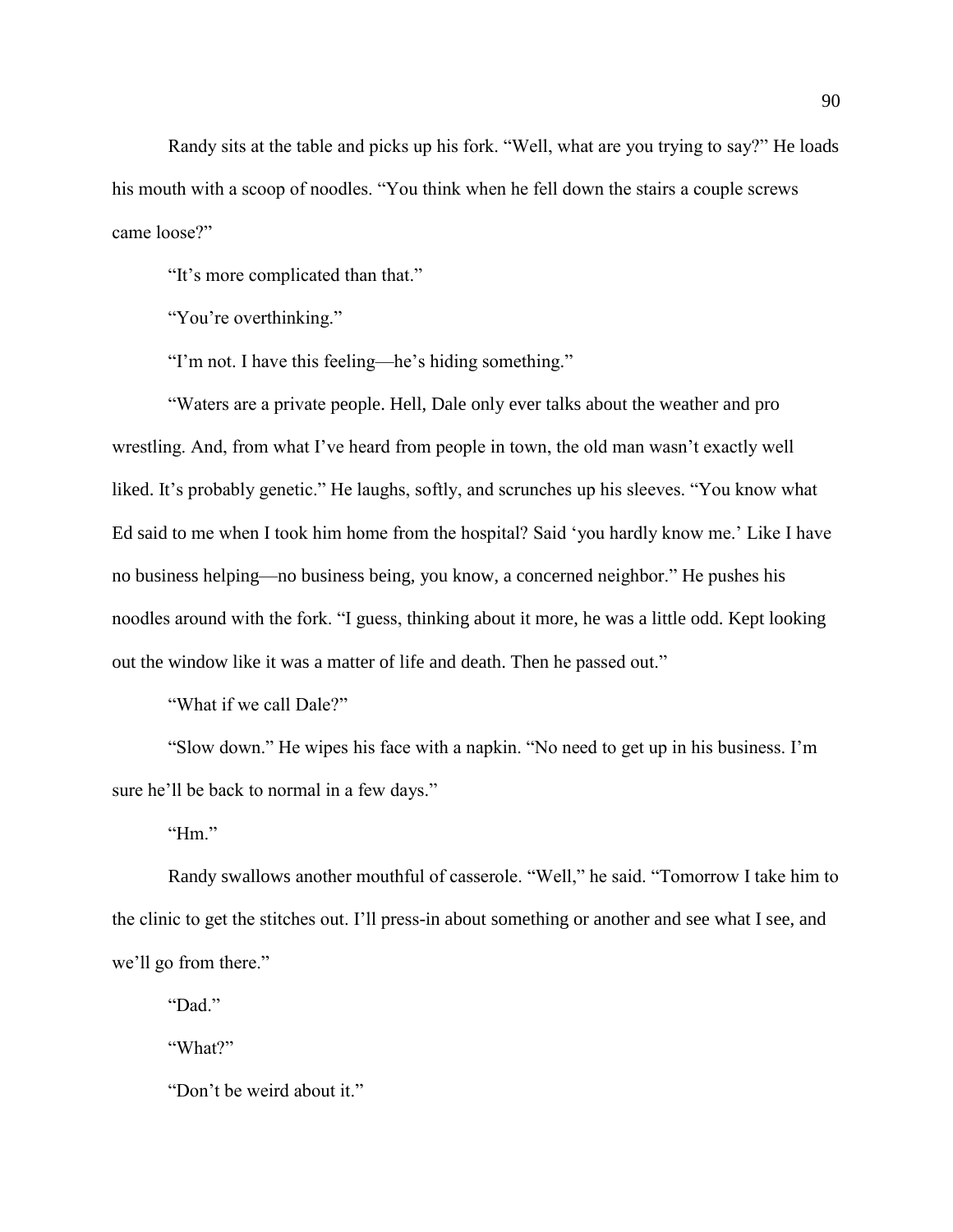## "Weird?"

"You get weird when you try to be sentimental."

```
***
```
That night, unable to get the suspicion out of her head, Dakota opens her laptop and looks for Edward's social media profiles to get more information, and finds that his accounts are all in private mode.

She recalls his brother's name and enters *Henry Waters* into the search bar. A young man, identical to Ed, appears on screen. She clicks his face. A feed of images and posts. Henry fishes with a friend. He complains about a football game. He stands in the back row of a group, a photo taken at a restaurant. Abruptly, the posts have stopped at about a month prior to today's date. The last photo, posted in late August, is of Henry taking a selfie with a fifty-something woman wearing a tight, black shirt and messy brown hair. Her name is *Sara Decker-Waters.* 

Dakota follows the link to Sara's profile and learns that Sara is Edward's mother. Like Henry, she hasn't made a post in weeks. Though, in general, her account shows little sign of use. There are old links to obscure websites that compare the current presidential cabinet to the Third Reich, warning its readers of the uncertainty of freedom, of the likely removal of basic human rights. The last personal post by Sara is:

*only a matter of time people! Get your heads straight* 

The post directly below reads—

*Nineteen years since Brian took his baggage and ran! Never felt better about it!* 

—it has twenty-three likes and several comments affirming her for her courage and strength as a single mother.

Dakota returns to the search bar and types *Brian Waters.*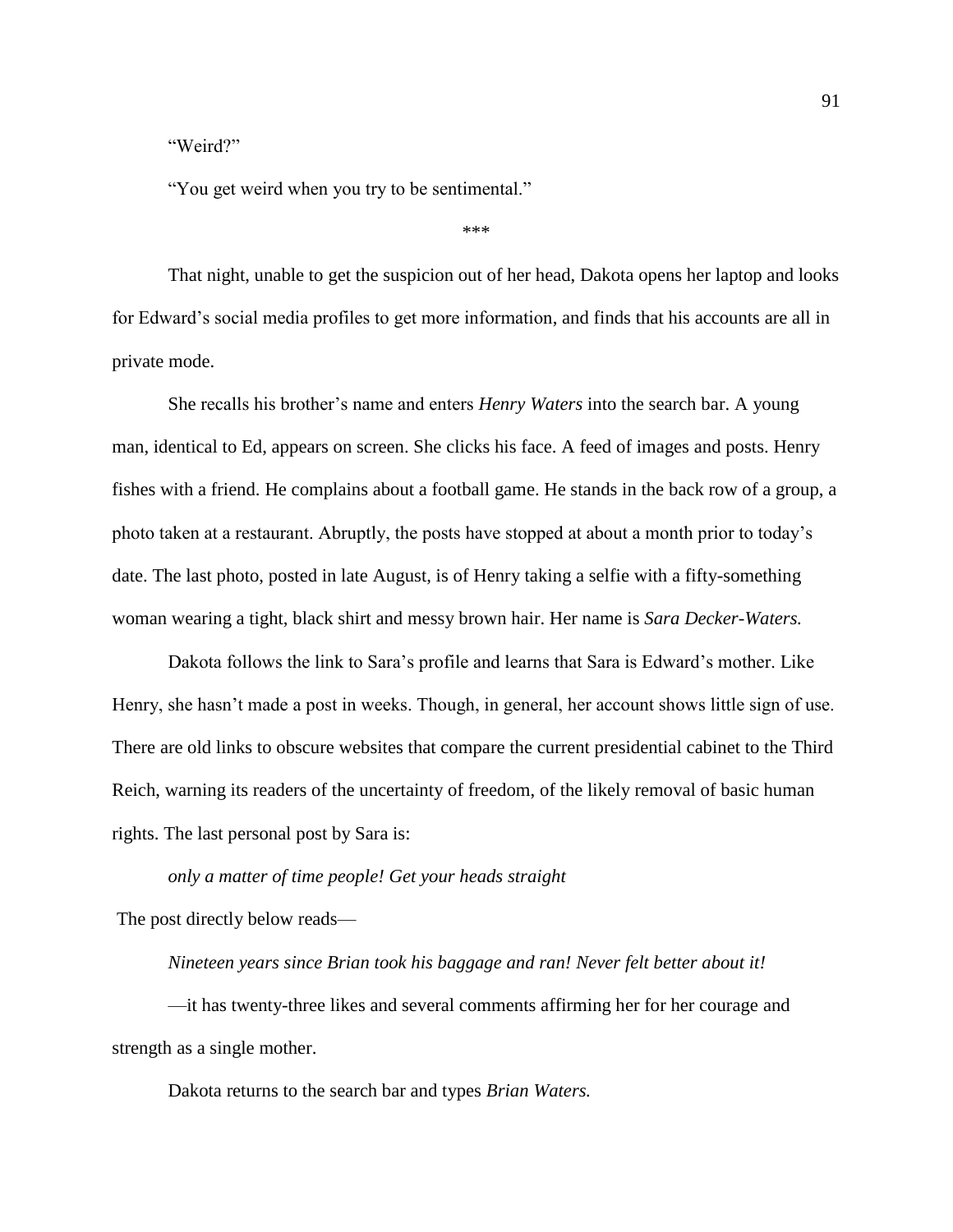She finds a man from the same area as Sara. This Brian is bald, tan, and fit. He wears a bright polo in several photographs. He smiles with straight teeth. And his profile is filled with group photos and status updates with exclamation points and words of encouragement. He has a wife, Tina, and a nineteen-year-old son, Brent.

August  $21<sup>st</sup>$  —

*Happy anniversary, sweetheart!* 

September  $1<sup>st</sup>$  —

*Can anyone help me out with some car troubles!? I'd greatly appreciate it!*

October  $9<sup>th</sup>$  —

*So much arguing politics on these sites. Come on guys and gals, can't we all just get along???*

Dakota writes Brian—

*Hey Brian. Random message, sorry. But I was wondering if you were the same Brian Waters who owns the red lake home at 148 Pinewood.*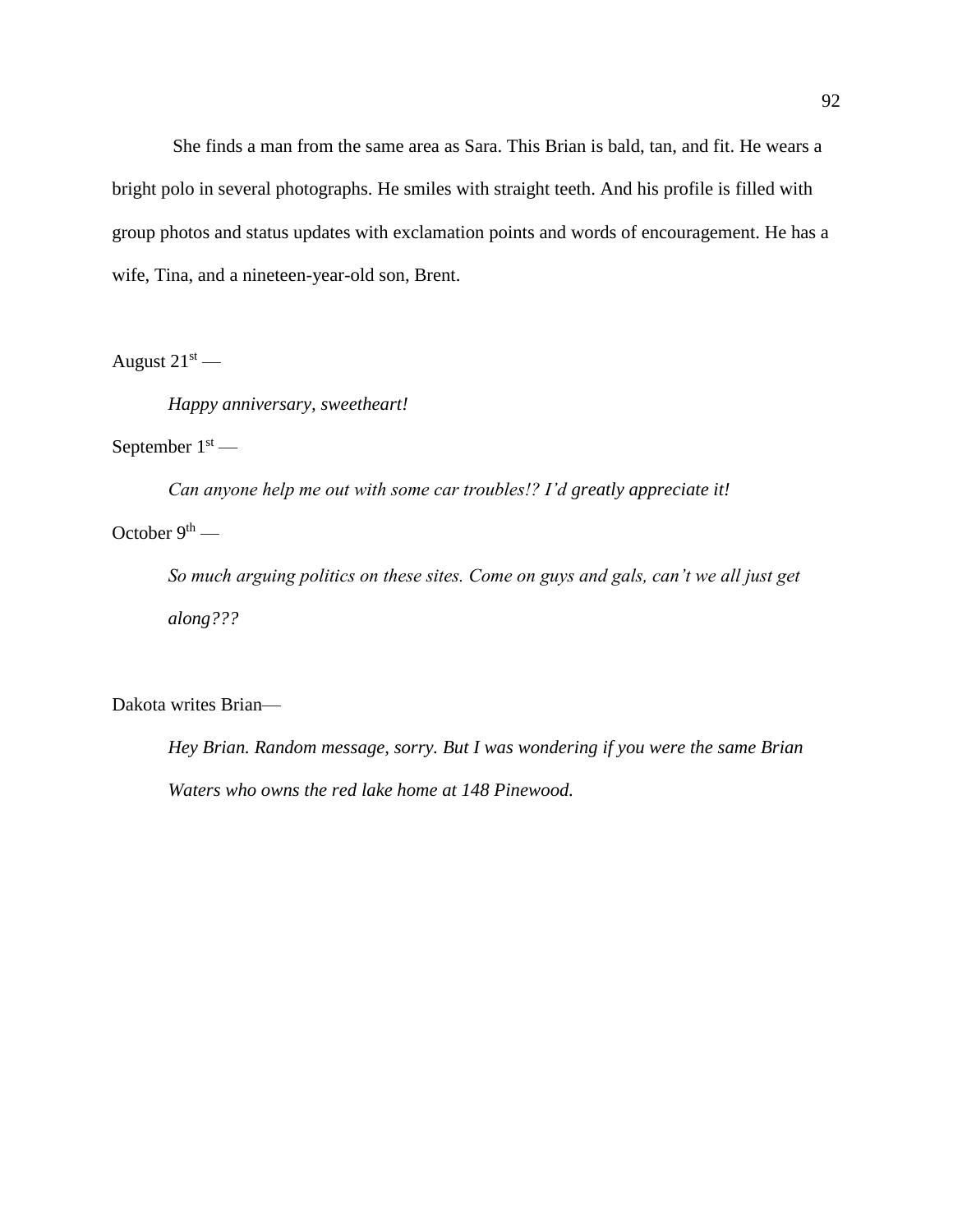## **Chapter 15**

They were thirteen. Brian and the twins were at a batting cage. Henry, on the inside of the fencing, wore a red helmet and swung at the neon yellow balls that shot from a tube at the end of the entrapment. Edward watched the conveyer as it recycled the balls from a gutter on the side. And Brian, quiet, sat on a nearby bench with a bouncing knee.

"You finish registering?" asked Henry as he swung.

"Yeah," said Edward he grabbed the cage, his fingers curling through the fencing as Henry readied his stance for another pitch. "Physical science, P.E., German, and something else. Can't remember what."

Between the *tink!* of each hit, Ed awaited the inevitable with a pang in his heart; the knowledge that, as always, Henry had found him out and it was only a matter of time; the true reason his brother wanted to talk about their coming classes—

"Mom found it, didn't she?" He swung, making contact.

"Yes," Ed replied. "You're a sharp one, you know?"

"Whaddya mean?"

"Talking about next year's classes just to *casually* bring up my report card."

For a moment, Henry remained silent, and then, "Well?"

"She didn't say anything."

Henry laughed. "First time he gets all A's and he throws the proof in the trash. What was she supposed to say? I guess…"

A man wearing a blue uniform scolded Edward for hanging on the cage. Ed backed away, apologizing. Henry rolled his eyes at the employee and swung again, missing the ball.

"Choke up, son," said Brian from the bench. "Your swing's too slow."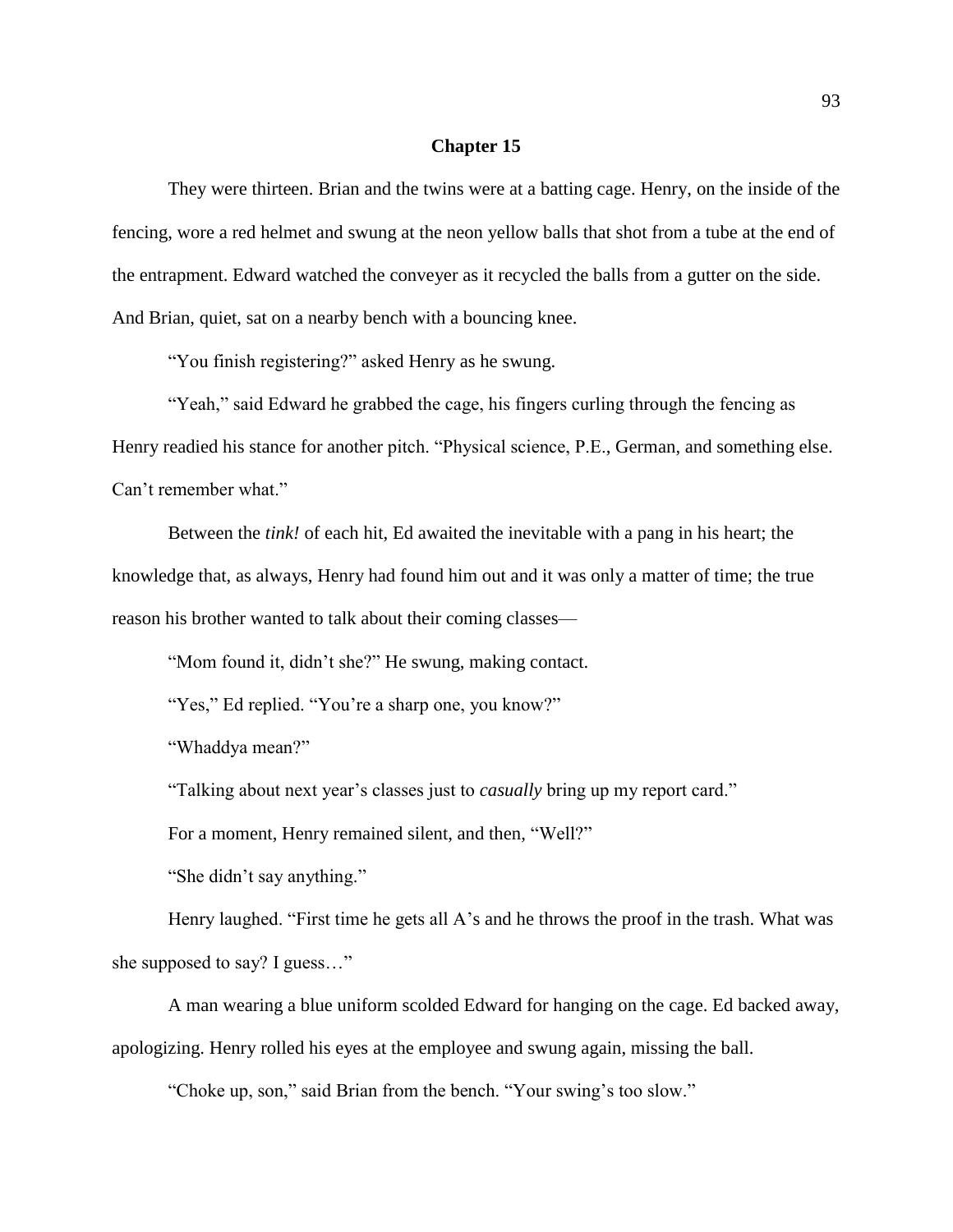Henry moved to where only Ed could see him and silently mocked his father's words. Edward laughed.

Brian cracked open a newspaper.

They were parked on Sara's driveway, ready to be dropped off two hours earlier than was planned. Henry sat in the front passenger's seat of the sedan, Edward in the back. Brian told them he was going away for a while. His job was taking him—somewhere else. Henry made a comment about the proximity of Brian's new job to his wife's family, and Brian changed the subject to Henry's baseball swing, giving him a friendly pat on the knee. Edward felt a yearning to run inside, grab his trash-stained report card, and give it to Brian as a keepsake—but he decided to hate the yearning, to bury it.

"Guys," Brian glanced back at Ed, and then at Henry. "It's not anything I can control, you know?"

Henry climbed out and slammed the door behind him. The vibration caused the keys in the ignition to jingle and sway. Edward noticed that Brian had been staring out the opposite window. Something was there, on the other side—the thing that was floating at the lake home four years prior. It could only be seen by the corner of Ed's eye, as one sees more of the sun without looking directly into it. It seemed to be calling Brian, beckoning him.

Trying to distract his father from the thing, Edward said, "I was mad at first when you and Mom broke up. But I'm over it now. Want me to talk to Henry?"

Brian looked forward and sighed. "Go home, Ed."

"Dad—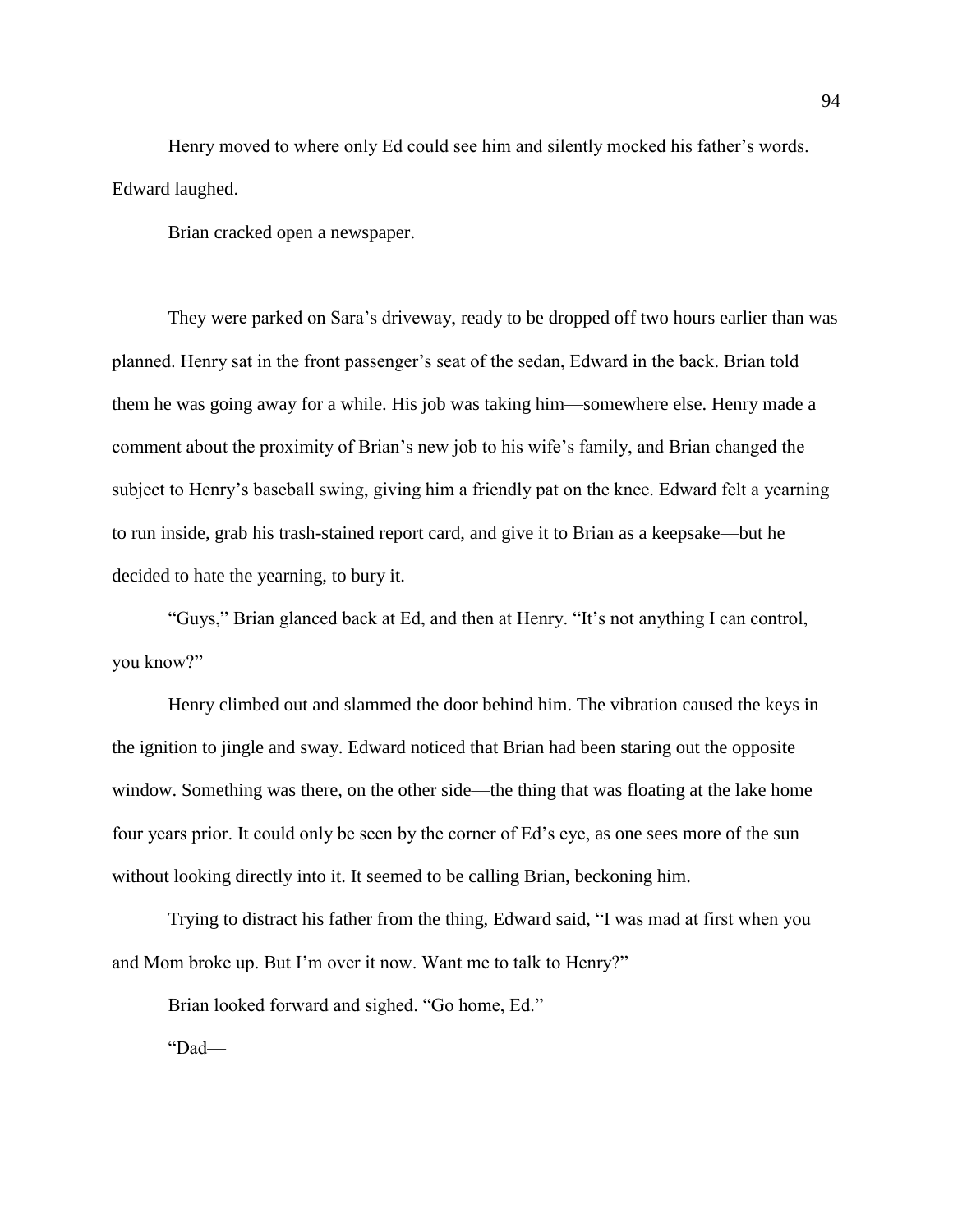Brian laughed, distressed, and rubbed his face in his hands. Then: "Please—just—get the hell out of my car."

\*\*\*

Their mother was passed out on the couch. Ed heard his brother's footsteps stomp around their room at the end of the hall. When he approached, he noticed a shrill in Henry's voice as he mumbled something incoherent. The door was cracked open. Ed slowly pushed it open.

Henry had a piece of notebook paper and a mechanical pencil and was pacing around in the dark.

Ed flipped on the light. His brother's face was wet and puffy.

"Turn the light off and go."

"But—

"Turn it off!" Henry threw the pencil, and sat on his twin bed. He crumpled the paper in his fist.

Ed flipped the switch and carefully crossed the room, then sat with his brother in the dark. He pulled the paper from Henry's hand. "Avali's closed, blocked off by the coalition. No letters for the time being."

Henry chuckled between soft whimpers.

Ed balled up the paper and tossed it behind them. "Wendal can't write anyway, not in English."

"No?"

"No. Amphibian cloudstalkers have webbed hands. Makes their written language way different."

"Cloudstalkers?"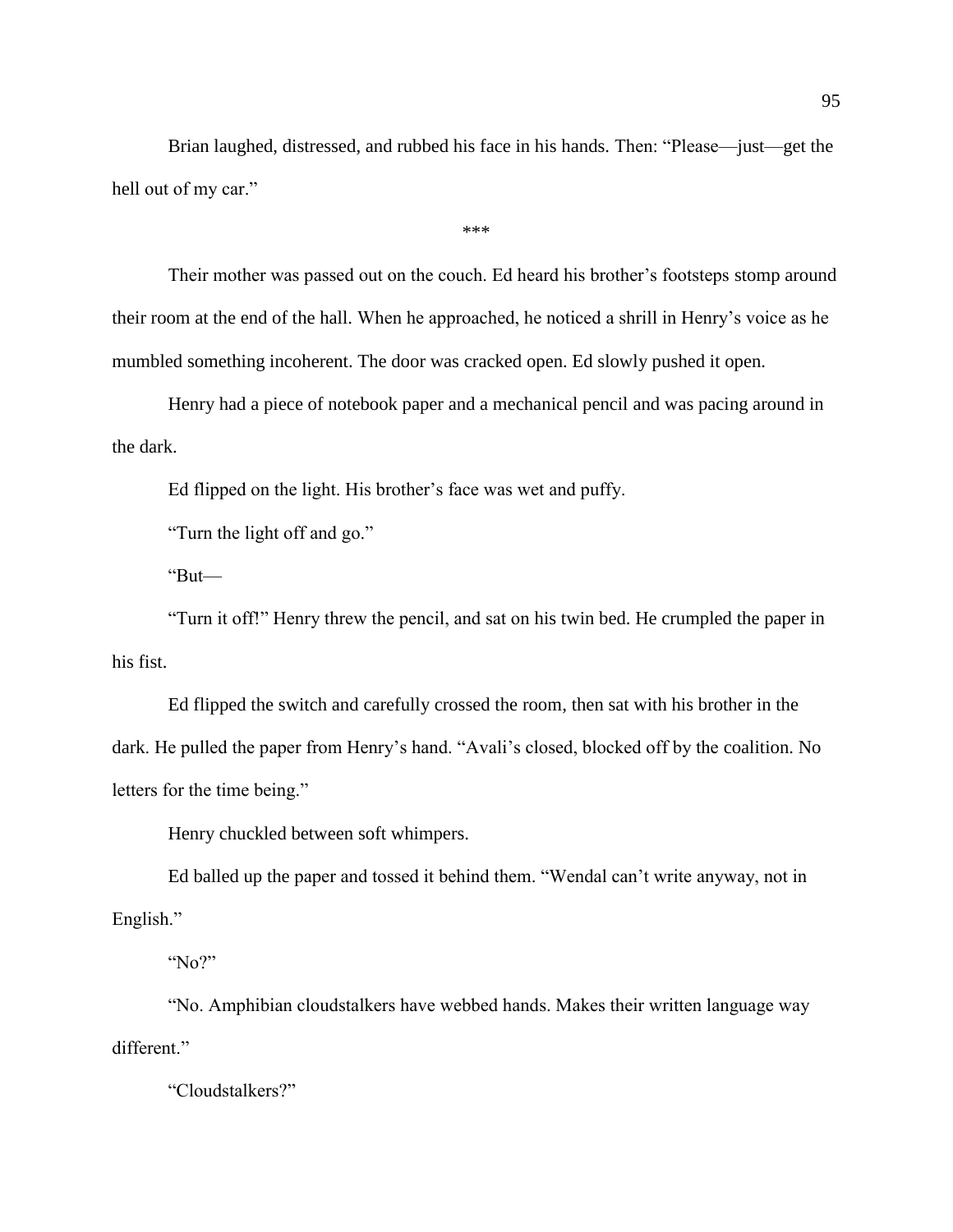"It's what I've been calling non-human intelligent species."

"Why?"

Edward shrugged. "Seems appropriate."

"Can I be Captain Theo?" asked Henry. "Next time."

"I dunno if we should keep playing like that. It's probably a waste of time. High school soon. You know?"

"Yeah."

"But, if we did, I would let you be Theo."

Henry wiped his face.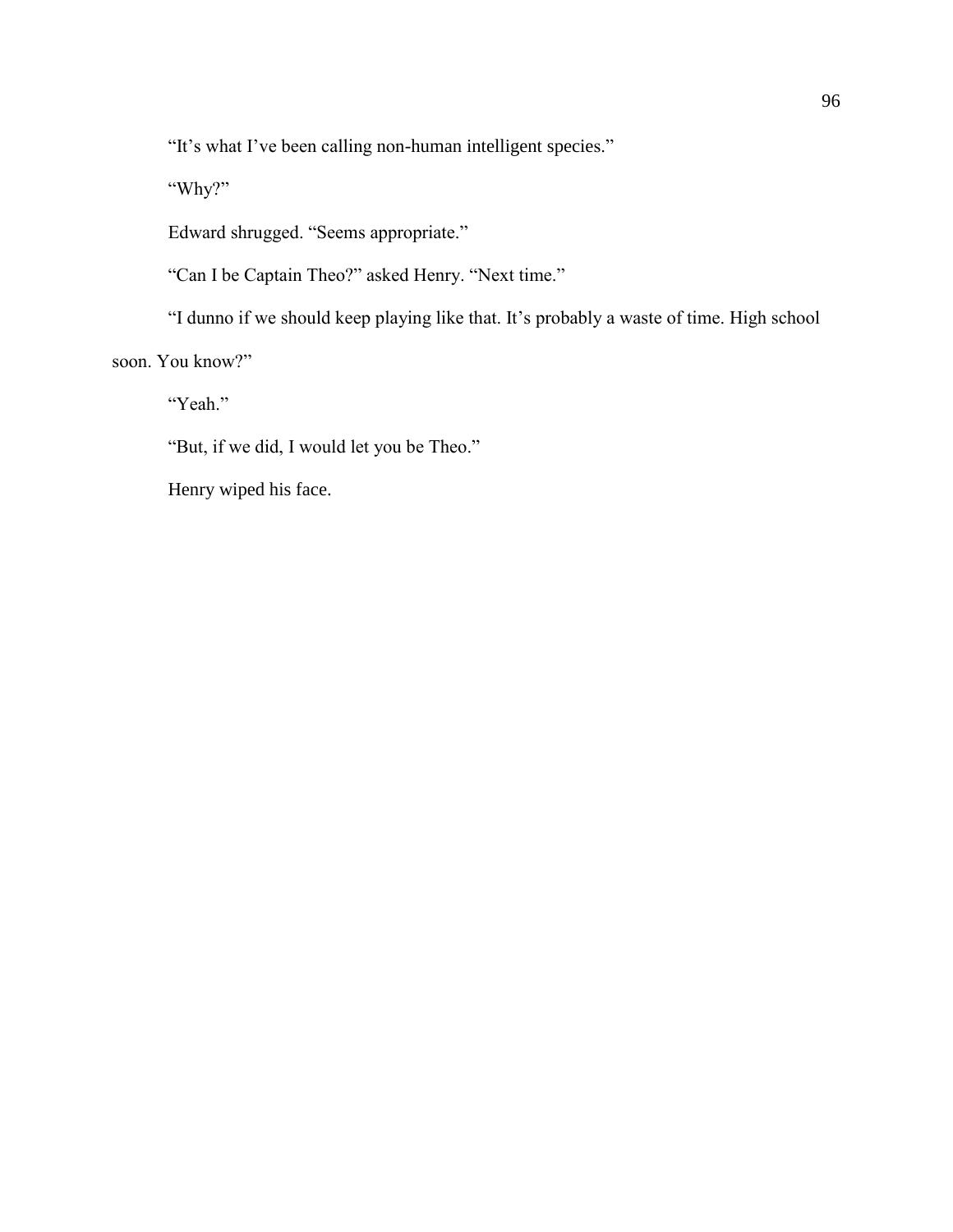#### **Henry**

[*undated entry*] So, I've been going to school part time for like seven years. In my PHIL 202 class, the professor told this story to start the course. I'll do my best not to butcher it.

There's this guy, say his name is Wilbur. Thirty-three. He comes to realize that his "glory days" of partying—and in general, doing what he wants—are at an end. This revelation doesn't hit him while he's face down at the end of a bar, it doesn't hit him with the dispersal of his halffriends into their various family lives, and it doesn't hit him by way of a sit down with his parents.

Instead, the revelation comes to Wilbur in a parking lot by way of a piece of scrapped notebook paper—a torn little triangle—that lands in his grocery bag.

He pauses as he's about to enter the car, looks around for someone who might have ripped the paper and flicked the pieces into the wind. But, the parking lot is empty. Wilbur considers the probability that a chunk of grocery list had been dropped earlier in the day, by a previous patron and, thanks to a breeze, has found a home in his bag.

When he climbs in his car, he flips on the dome light, pulls the paper from the bag, and reads:

## *wash time*

In that moment, though the words came from a customer in search of a certain brand of detergent or anti-bacterial soap or sponges, the words echo in Wilbur's mind as though they were speaking directly to him.

Of course, Wilbur is sane and recognizes that this note's origin was as a part of a grocery list—

But, is it *still* part of a grocery list?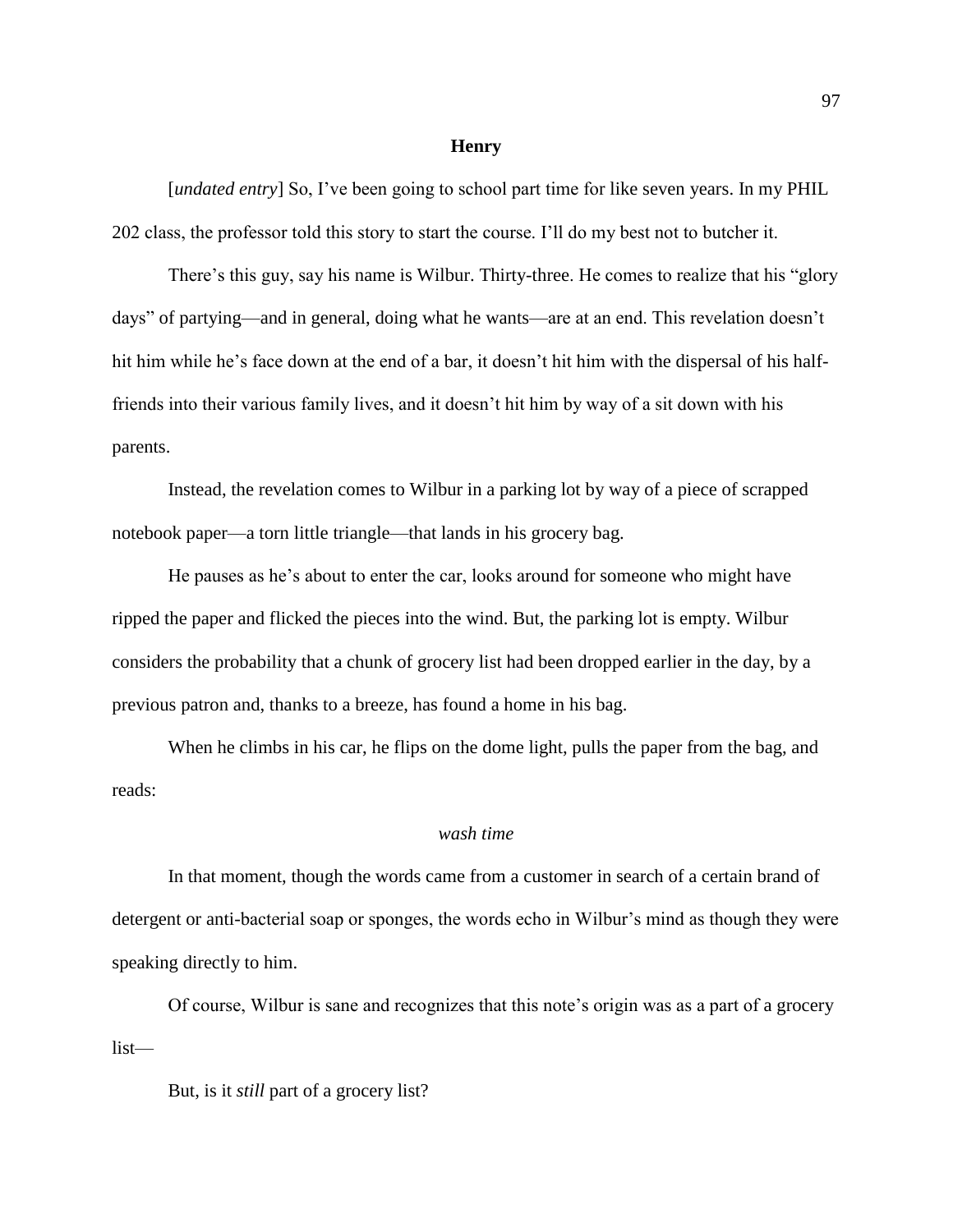Or, has it now become a cosmic message meant just for him? To clean his conscience. To clean his life. The partying days—that is, those considered to be "acceptable" in his culture they are—What? Ages eighteen to twenty-five? After that, time to grow up. And here he was, early thirties, nothing of worth attached to his name apart from an associate's degree and a studio apartment. It's the partying, the seeking of the cheap and immediate, costly pleasures—surely *that* has paralyzed him, Wilbur concludes. If only he can rid himself of the toxins of whiskey and cigarettes and the occasional bong hit, *then* he will be made right. *Then* he will find himself clean.

It is, indeed, wash time for Wilbur.

After all, what are the odds that this piece of paper, this piece of trash, with these exact words—words that apply to *his* life—would fall into his grocery bag? Think, also, of the implications of a grocery bag:

It is the vessel that holds the things that nourish and cleanse your body.

Ah, another layer added to solidify the certainty of the message as a personal one! Surely this note was a sign from—from—something.

"It's time," says Wilbur aloud. "It's time." He then folds the cosmic message and sticks it in his wallet where he hopes, from time to time, to gaze at the words in awe and find his fuel to move forward with his new, clean life.

That was where the story ended. A few of us in the class raised our hands, all inquiring as to Wilbur's future. The professor, in a cliché moment in which she removed her glasses and looked around the room with an expression that implied she was about to blow our minds with her wisdom, said, "Does it matter?"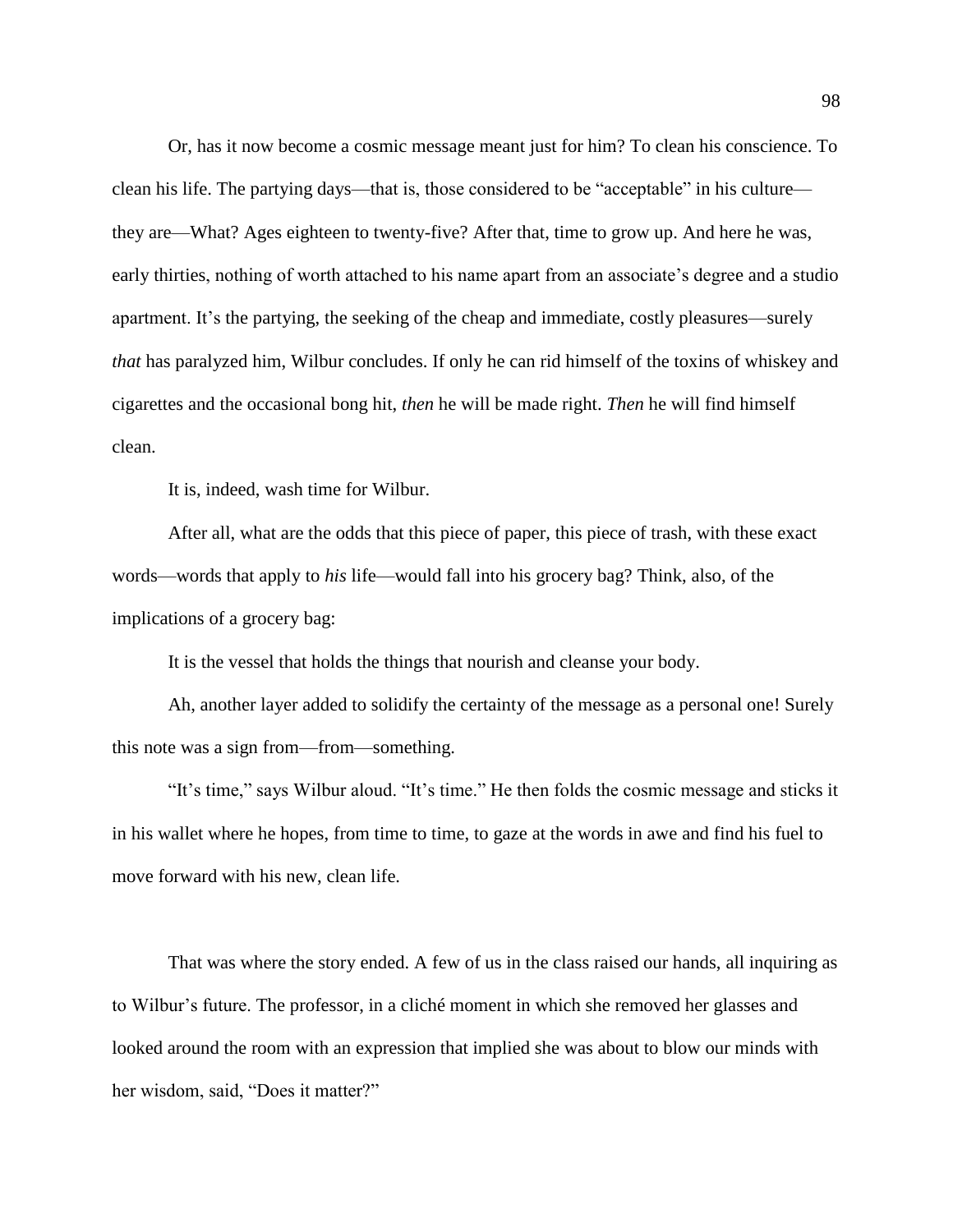A young woman down in front, before I could have the chance to, asked "So is this one of those stories where we're meant to have our own interpretation?"

"What do you mean when you say your 'own interpretation'?" asked the professor.

"Suppose I wanted to believe Wilbur did improve his life…"

"Is that what life is about? Coming up with your 'own interpretation?'"

"Well, we're not talking about life. We're talking about a story."

"In this class, we mean both/and."

"But—

"What's your name?" the professor asked the young woman.

"Bri."

"Where's your manifesto?"

"Excuse me?"

"If you, Brianna, have the answers to life's questions, the answers to the end of Wilbur's tale, why are you not sharing them with the rest of the world?"

"Well, that's extreme. Other people should have their interpretations too."

"Ah," said the professor. "So, we're all truth bearers? It doesn't matter if our truths contradict? Suppose this gentleman," she points to a guy with a backwards hat, "believes the scientific method, in its practice, is not conducive to reality. And perhaps she," the professor points to the girl next to him, "has staked her entire livelihood on the certainty of *hard evidence* in making meaning in life; in making everyday decisions. No trust in in the unknown, no faith. Now, suppose the two of them are paired together, as Wilbur and his note—by cosmic chance to make diplomatic decisions for the most powerful country in the world. Is it viable, their working together, despite their different ideas of truth?"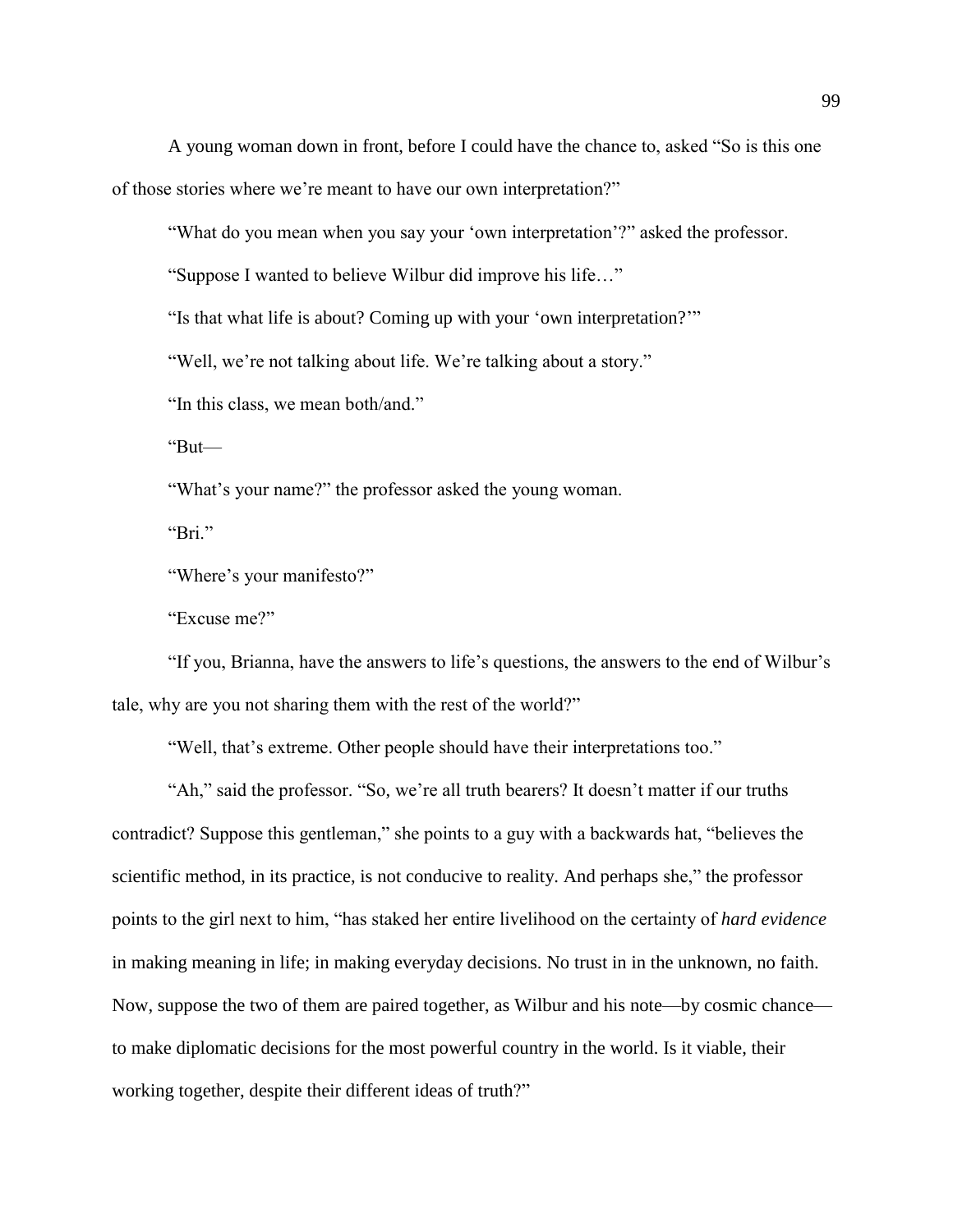"Well, I'm sure they could come to an agreement."

"They have completely opposite viewpoints. How could they *possibly* come to an agreement?"

"I just believe that if we're nice and respectful, everything will come out fine in— "Nice and respectful has absolutely *nothing* to do with this scenario, Brianna." "Bri."

"Excuse me?"

"I prefer to be called Bri."

"And I prefer to call you Brianna. Does that bother you?"

"You've made your point. I just think that the story means that we all find our own 'wash time' notes one way or another and how that happens for everyone is different."

"And what if someone has a 'wash time' note that leads them to commit ethnic cleansing? To genocide? It's easy, here in the fruitful west, to disagree with our neighbors and go about our business—but these things, our ideas about life, they shape our thinking. That is why religious wars are fought—the ones that last, anyway. Not out of revenge for an assassination or for land or oil. They're fought because we don't know what the hell we're doing on this planet, and that widespread ignorance, that *chaos* in our equilibrium comes to a futile head. And then we stake it all—our lives, the lives of our children," she continued. "On a random grocery note.

"Of course, it's only futile if you believe the note *was* random, and not a cosmic message. But, that's what we're here for—to debate the 'wash time' note and what it means for Wilbur."

\*\*\*

[*undated entry* 2] I called Ed at four this morning. He had this raspy sigh to his voice. Must have been in one of his moods.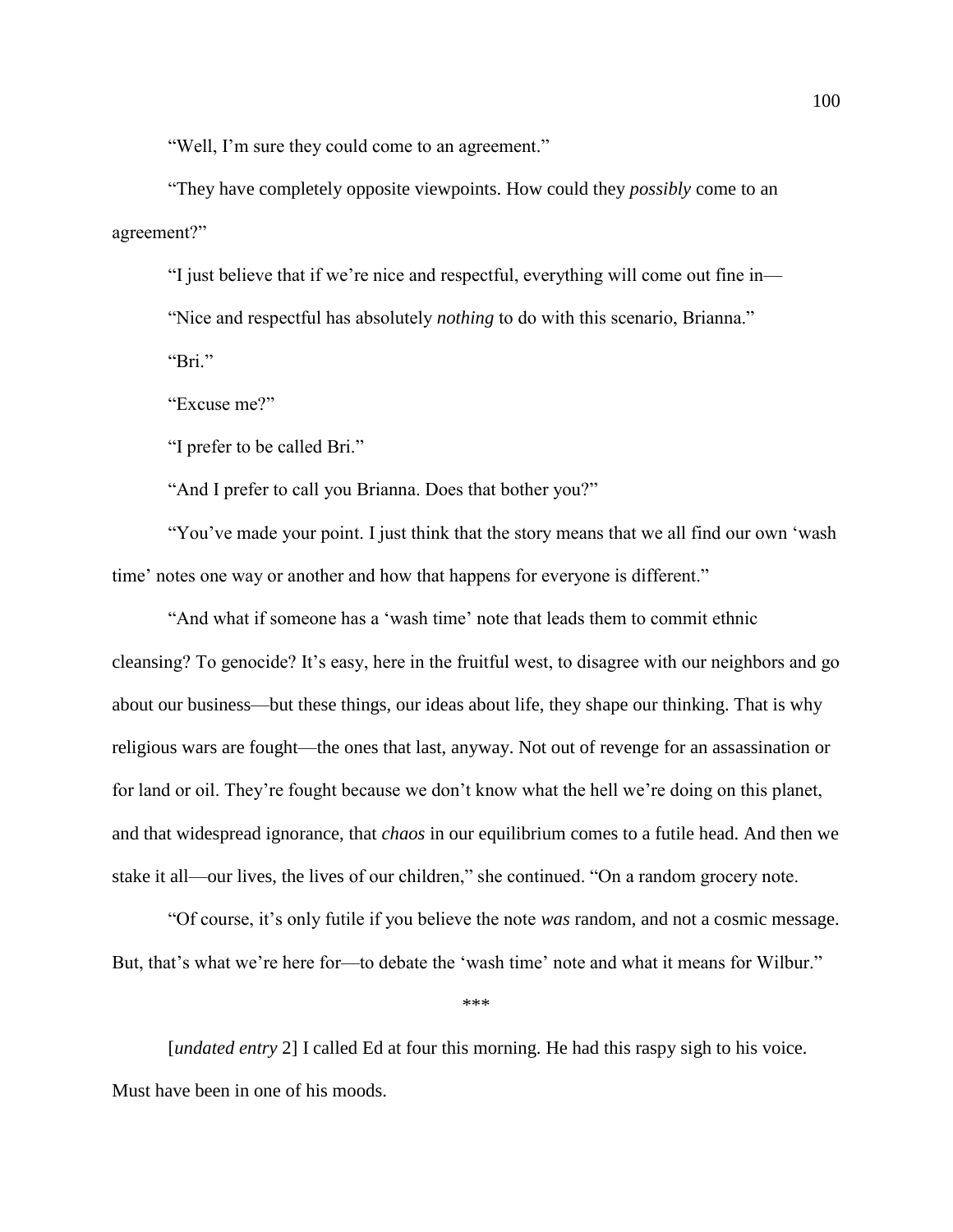"Yeah?"

"Havin' issues man."

"Yeah?"

"Today I was at the market where all those Chinese people are," I said. "The ones who who knows if they're legal, you know?"

"I think they're from Mongolia. And I'm pretty sure they're legal."

"I was digging around a used movie bin when this old woman came up next to me with a little white dog—like a Pomeranian or something. She was carrying it under her arm. The thing was yipping. *Yip yip yip yip*! And, I forgot I was awake—

"What?"

"Yeah. Forgot I was awake. I started thinking I was in a dream. I got mad, the thing wouldn't stop. It even snarled at me. Then I started to think she was gonna grab the movie I was looking for. *Then* I started *acting* like I would in a dream. I got mad— the dog wouldn't stop. It snarled again. *Yip yip yip!*"

Ed sighed, "Dude…"

"Let me finish. So I grabbed the thing right from under the woman's arm and wrapped my hand around its neck and started squeezing and—

"Are you high?"

"Shut up and *listen* to me. I was squeezing the life out of this little dog—just to get it to stop that nasty yip sound. Part of me on the inside, my conscience or whatever, was screaming for me to stop. But I couldn't. I *wanted* to do it. The pup interrupted me, interrupted my day, got under my skin. I started thinking—there's no point for it to exist. It's small and hardly cute and even had that nasty eye leakage, where that brown gutter sort of clings to the bridge of their nose.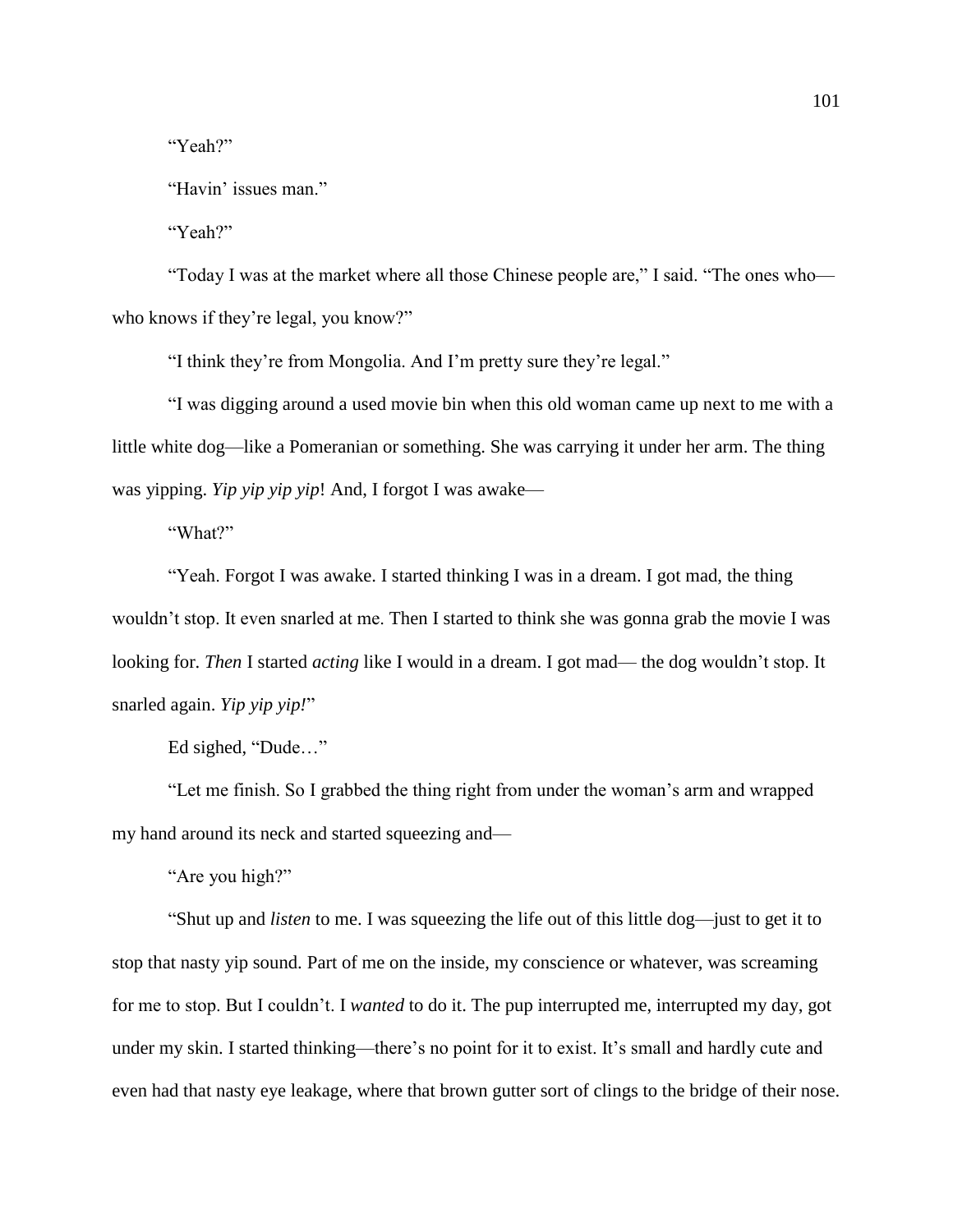What did she love it for? What could this thing possibly provide to this old broad that it needed to continue living? And that *yip.* I mean, come on… Anyway, I didn't kill it. She started hitting me with her purse, so I dropped the thing and ran off.

"I was just journaling and I started to think—is this how I live my life? When I'm not confusing dreams with reality... And I thought of that Wilbur guy, from that story I told you about. Doesn't everyone, in some way, live like they're in a dream? Like their actions aren't important, like they don't matter. Why can't we figure out our lives until we're at a time when it's practically too late? Why are we so—*stubborn*?"

"I have to get up for work soon."

"I don't wanna live that way, Ed, like everything is meaningless and—anyway, I guess maybe I just feel guilty about the dog. But, you know, I was dreaming—or thought I was—and I guess I wanted to hurt it. So, I dunno, maybe I'm not even sorry, you know?"

"Henry…"

"I'm trying to say—Ed—I'm trying to tell you—

"Really, I'm not in the mood."

"Am I turning into Mom?"

"I'm not a doctor, Henry."

\*\*\*

[*undated entry* 3] today is my birthday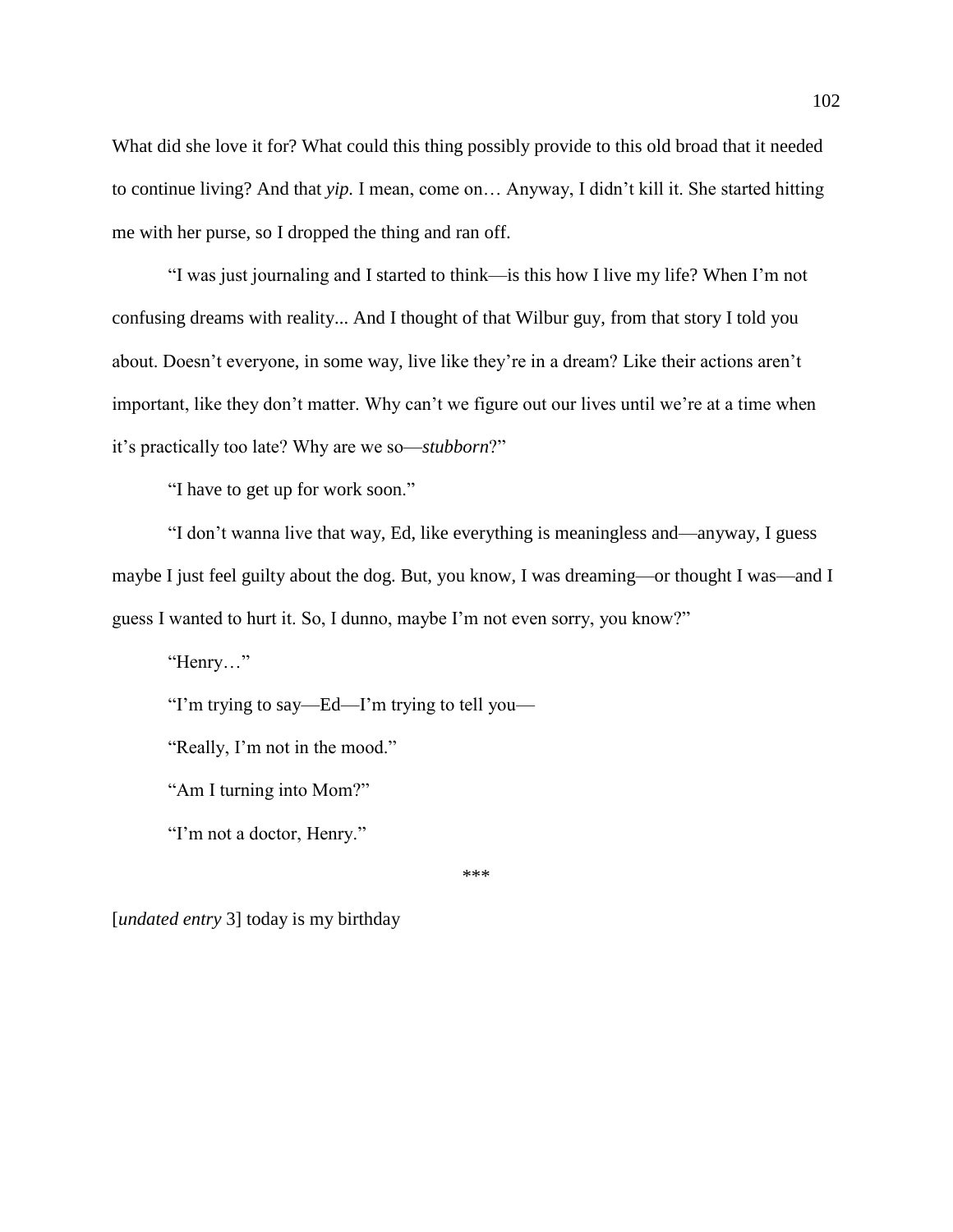## **Chapter 16**

It's a bleak morning. There's an overcast above and a chill in the wind. After eating, Randy goes in search of a science magazine. He then grabs his favorite hat, checks the fluids in his SUV, and drives to the Waters' lake home. He pulls onto the end of the driveway and nearly hits Ed who sits cross-legged in the dirt. Edward approaches the passenger's side and climbs in.

"Hey bud," says Randy.

"Hey."

"No jacket?"

"Didn't pack one." Edward pulls the seatbelt over his torso. Flecks of dark paint are revealed on his hand. "I'll be fine."

Randy backs up the SUV. A few miles separate them from their respective homes when he knocks open the glove compartment. The science magazine falls out and lands in his palm. He hands it to Ed.

"It's about dark matter and dark energy," Randy says. "Well, this one is. Figured maybe you wanted something to read on the way—better than me chatting your ear off."

"*Dark matter*?"

"I love that stuff. Such a mystery."

Edward is silent.

"It makes up so much of the universe," Randy continues. "And they hardly know a thing about it."

"They..."

"Science. Or, you know, scientists."

"I'm not supposed to read."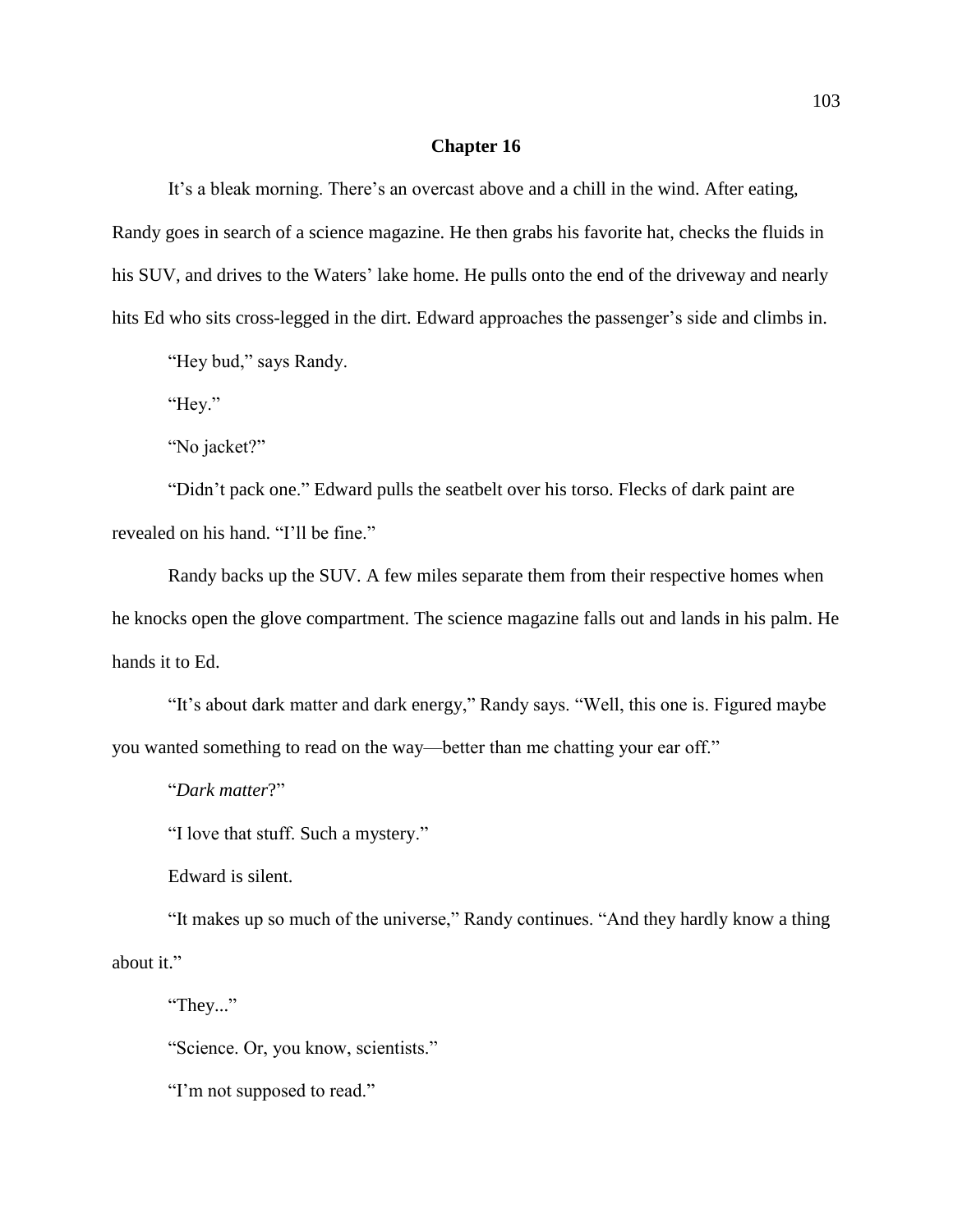"That's right, I forgot. Your—head thing." Randy reached over and returned the magazine to the glovebox. "Interesting articles, anyway. Sometimes I wonder if dark matter is the thing separating us from other forces, or if it's the closest thing we have to proof of them."

"I see."

"Like the supernatural. If dark matter is their channel or something like that. I mean, if it's a thing and it *makes up* the universe, why not? You believe in supernatural stuff?"

"You mean God."

Randy shrugs. "Or aliens or whatever."

"I dunno," says Edward. "Doesn't really matter. Plus, aliens would be natural, if they exist. Not *super*natural."

Randy clears his throat. The awkwardness between he and Ed seemed to spike. He checks the speedometer, the temp gauge, the gas gauge. He looks to the gray sky and hums as he taps his fingers on the steering wheel. And then, "Well, what about the—you know—bad stuff? Like evil. Is the way people treat other people—is that *natural?*"

Edward remains silent.

"So much garbage in the world," says Randy. "Hard to deny there's something wrong with it. I think a lot about evil and all that."

"I see."

Randy notices Ed's eyes are distracted by something outside the vehicle and he begins to consider the conversation he'd had with Dakota, how he told her he would press-in. Try to get Edward talking.

"The way I see it," he continues after a silence. "*If* there's something living in dark matter, and dark matter and energy make up—you know—most of the universe. And, supposing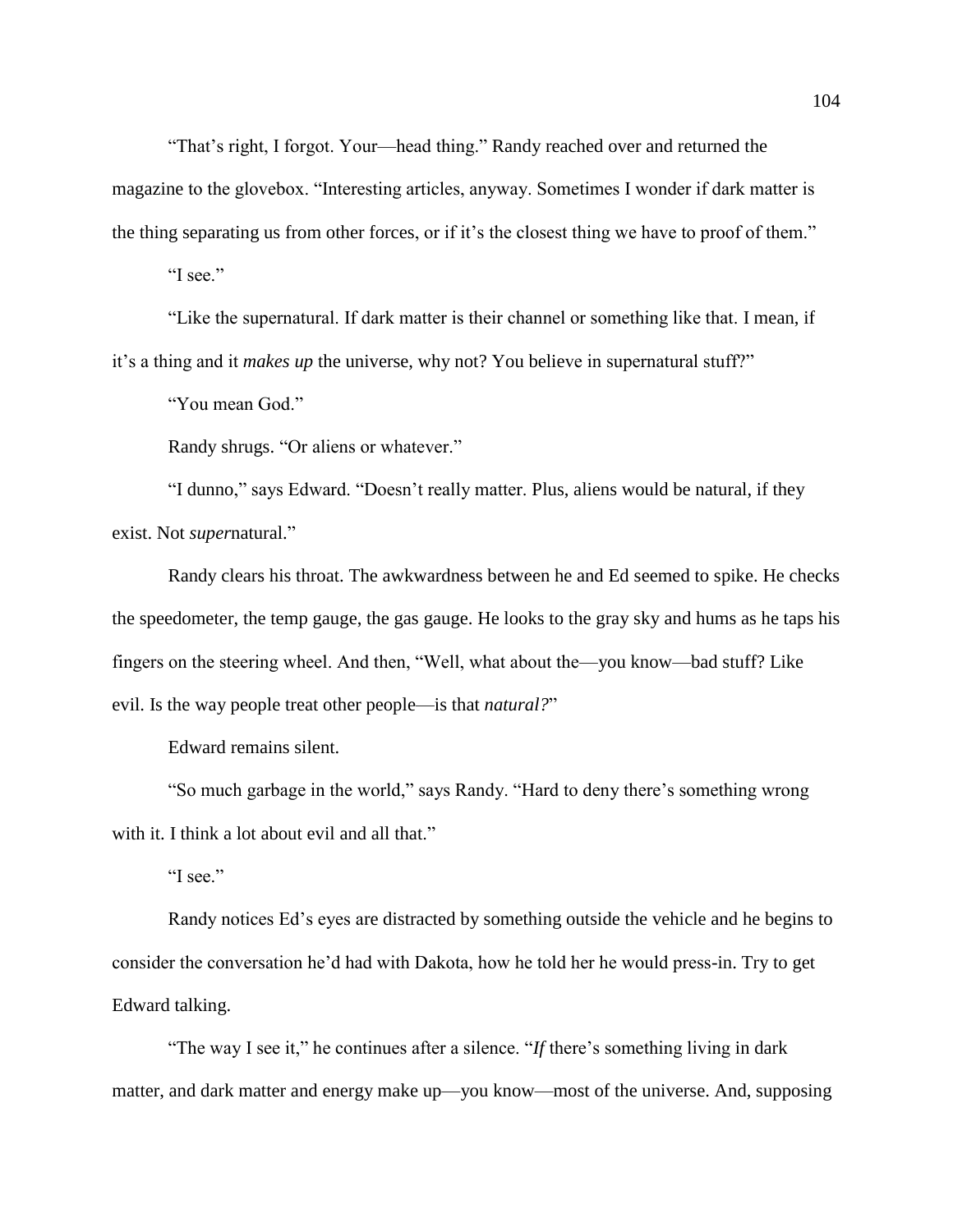dark matter has something to do with action. Then, it's gotta operate in a way that they make your ideas seem like good ideas, you know? I mean, if dark matter orchestrates what goes on around us, why wouldn't it have a hand in what *we do*? Gets me thinking about being young and doing dumb things—things some people don't come back from. The bad things. Things like addiction and denial and the way that people justify their actions—like, the way we use *demons*  in that expression about our past might be more literal than we think. Follow me?"

"Denial is part of grief."

"Does that make it okay?"

"Maybe it's necessary."

"Just spit-ballin' about it," Randy shrugs. "Who's to say?"

"Isn't that the nature of debating this stuff? You wind up going in circles. Say one thing, mean another. Say another thing, get back to what you thought you meant about the thing neither party is really sure of. It's like back in the day when sci-fi and fantasy used to be all about Mars and Venus and other planets—it was a playground for mystery and people could put whatever idea they wanted into them, like you're doing now. But now that we know there's *nothing* out there but rocks and gasses, the magic is gone. Venus is *just gas.* The same thing will happen with dark matter. At the end of the day, living dark matter or angels and demons or whatever you're talking about, is all too abstract to entertain as a reality."

"Not if we're talking the lies they influence. Lies aren't abstract. They're rejected or suppressed truth by way of—of—imagination, and distraction, nonsense. And they come from a skewed kinda self-preservation. They gotta have their footing in rotten roots; their source being maliciousness and maliciousness being—just—wrong."

"You're losing me, Randy."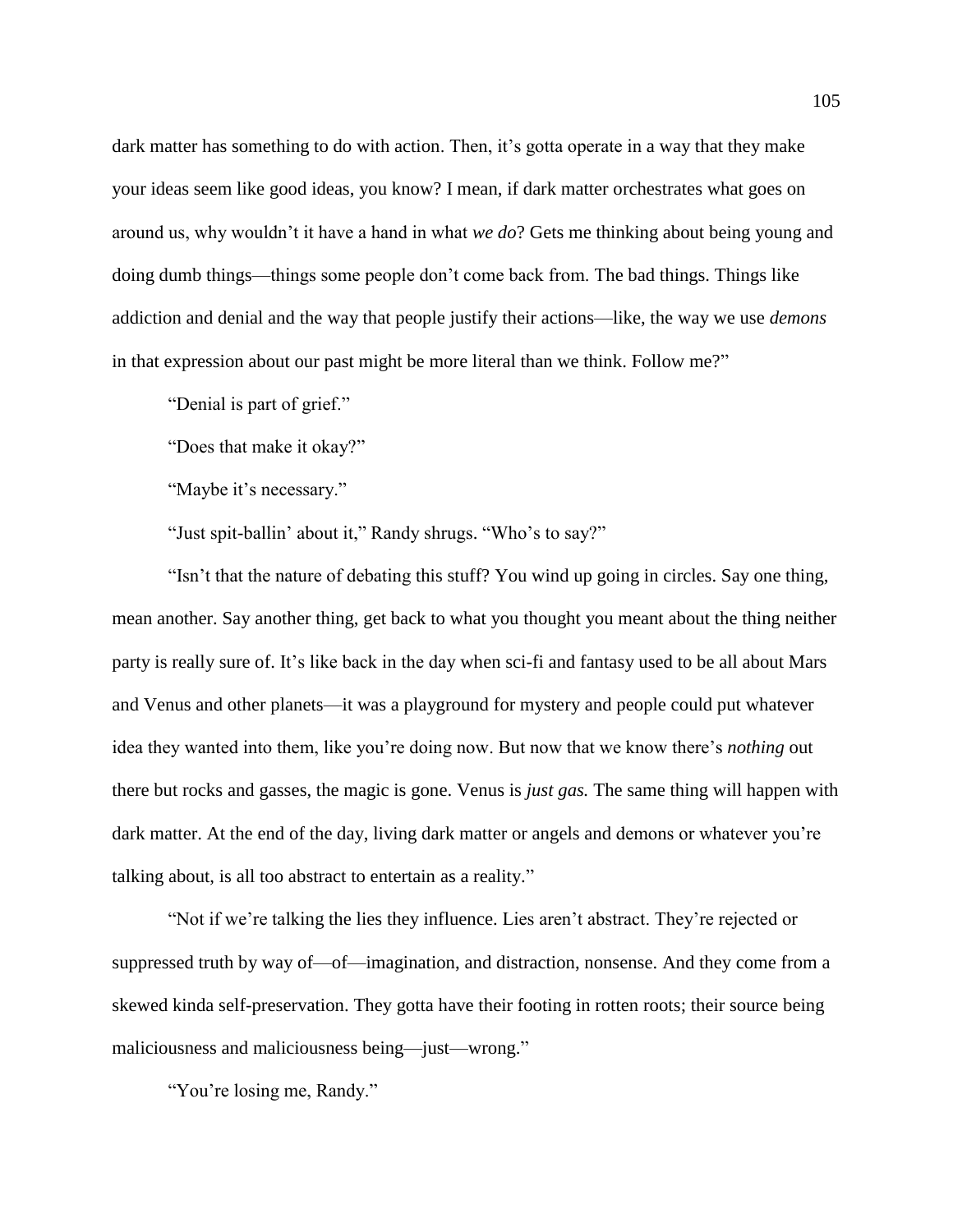"Sorry. Just so much of it all doesn't make sense. The things that happens to us, I mean, the things we do to other people. Genocide, drugs. Makes me wonder if there's not more to the story, that's all."

"Is it hard for you to reconcile an earth that falls short of perfection?" Ed says, distressed. "Or, are you upset that *you* fall short of perfection?"

"Well, no, but—

"It wasn't me!" Ed's voice mockingly hysterical. "It was the demons! The dark matter!" "Thought it might interest you. Sorry."

"Honestly, I didn't expect a philosophy conversation, today." Ed again leans his head on the window. "With my concussion and all, it's probably not a good idea."

Randy pulls onto a state highway. "We'll be there soon," he says.

\*\*\*

Dakota is in the kitchen, talking to her mother on the phone when Randy returns from the clinic. He enters through the side door, nearly knocking her over. Dakota abruptly tells her mother she loves her and ends the conversation. Randy leans against the counter and slaps a rolled-up magazine against his palm.

"How is she?"

"Fine," she says, coldly. "Did you talk to him?"

"Yeah, sorta." He drops the magazine in the nearest drawer. He removes his hat and coat and hangs them on a nearby rack. "Hard to say what's going on with him when he doesn't seem to wanna talk about anything of—importance." Randy moves to the fridge and pulls a carton of milk. He fills his mason jar and takes a swing. "How's your mother?"

"You already asked. She's fine."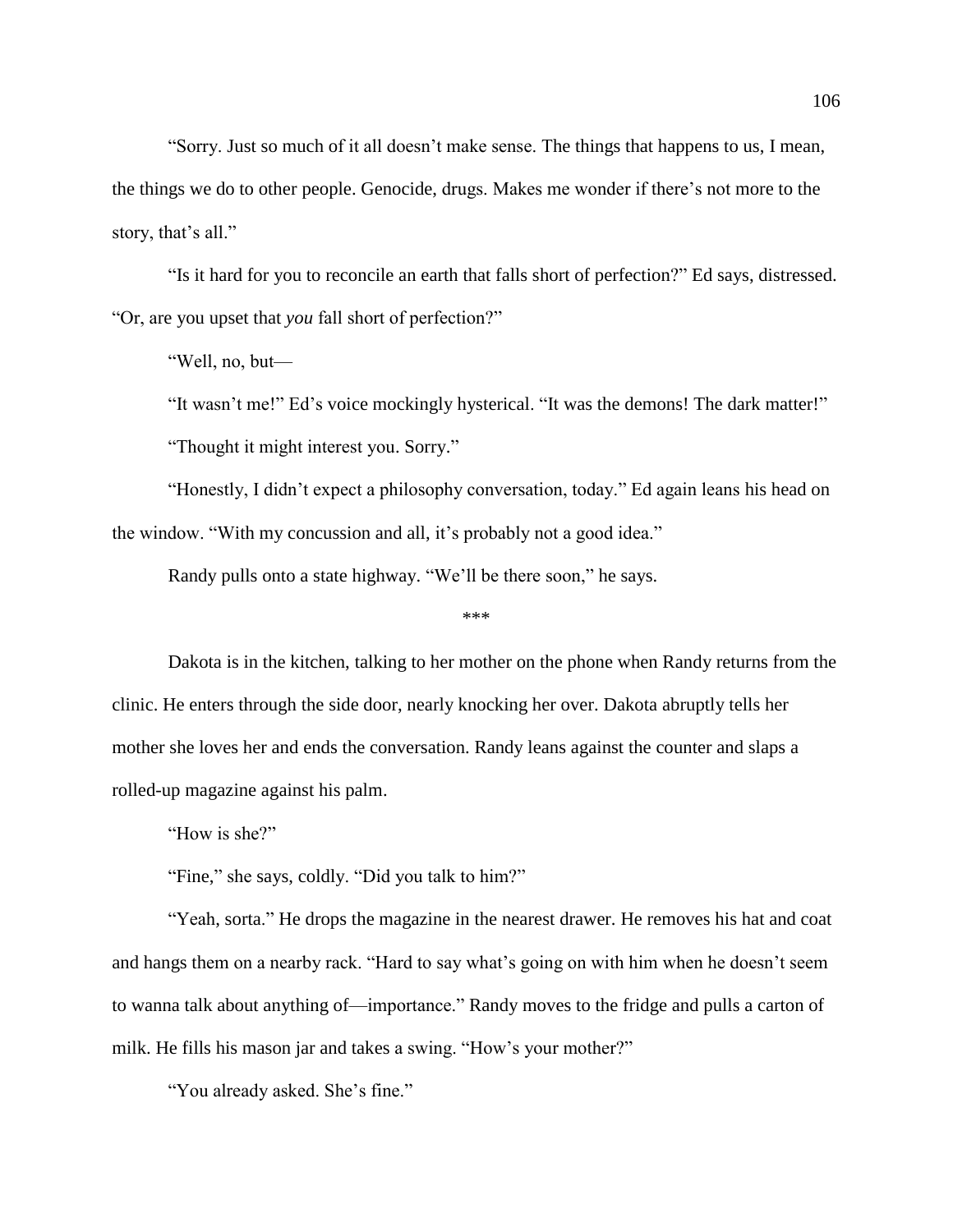"Is she?"

"Yes."

Dakota sits at the table. Randy puts a leg on a nearby chair.

"Why are you so invested in this kid, anyway?" he asks.

She pulls her phone and swipes around.

"Dakota…" He clears his throat. "Honey."

…

"Fine, we won't go there."

"I checked out the place," she says, "while you guys were gone."

He joins her at the table, "You broke in?"

Randy finishes his glass of milk.

"*No,*" she replies. "I stayed in the yard. Glanced through the windows. Couldn't see

much." She runs her fingers through her hair and pulls a stray. She stares at it a moment and lets

it drop to the floor. "Tried to look in that freezer—the one on the back of his truck."

Randy leans backward. "And?"

"He added a lock to it."

"Well, bears aren't super common up here these days. But I've heard a few stories. Never hurts to be safe."

"Bears?"

"What? They get into food and all that."

She moves to the kitchen window and cracks it open while making a comment under her breath about the stuffiness of the cabin. Outside, Truman stands under a tree. He neighs and shakes his head. Dakota crosses her arms and smiles.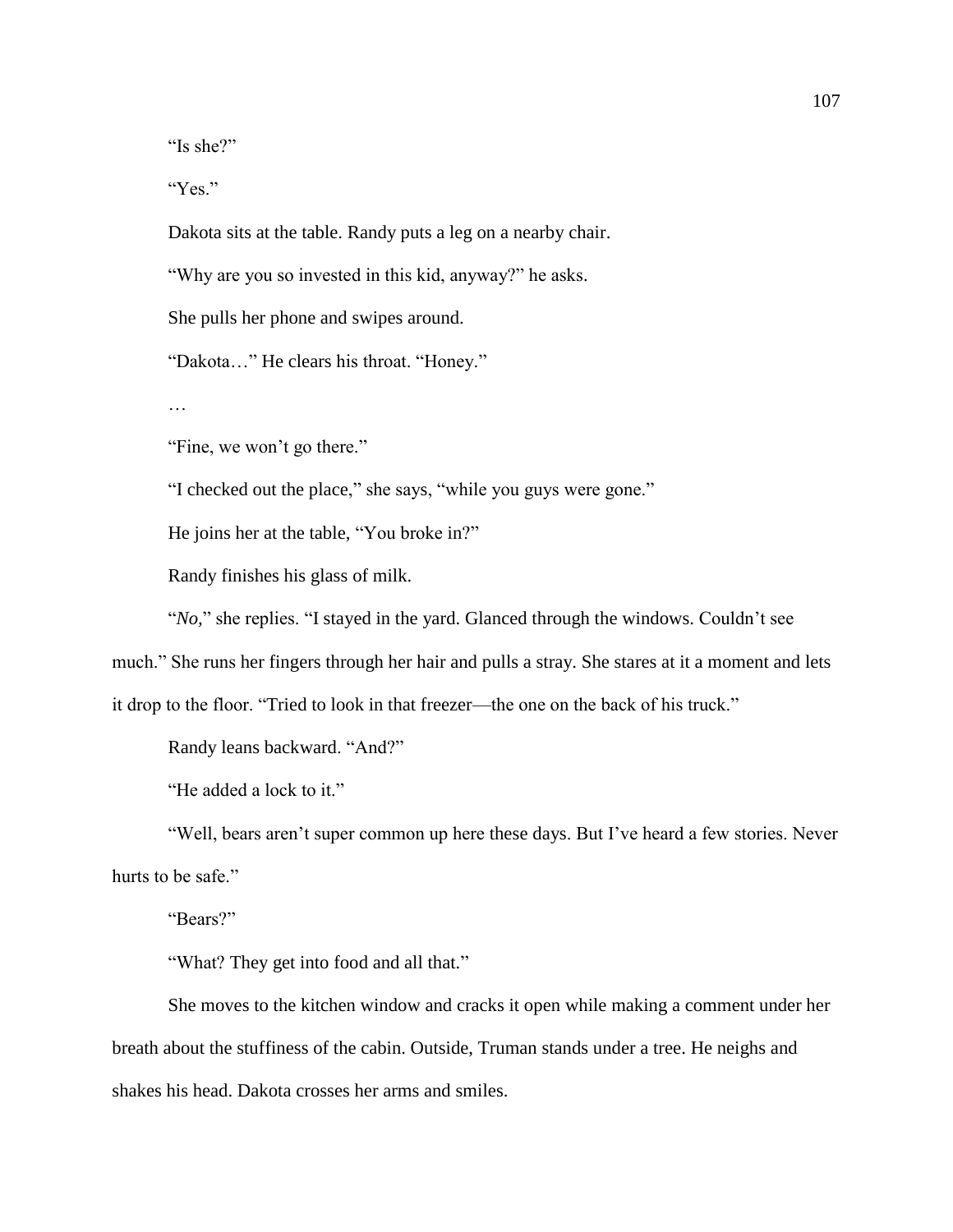"Invite him over," says Randy.

Still looking out the window, she replies, "I've tried that."

"So—be persistent."

She turns to Randy. "Why don't you try?"

"Nah."

"I think I intimidate him."

Randy smirks.

"You're not funny," says Dakota.

"I'll head over tomorrow morning. He's had a long enough day—going to the clinic and me badgering him."

\*\*\*

Randy presses the doorbell and waits. He hears muffled movement on the other side of the door but no affirming response. He thinks of calling out to Ed, knocks instead.

Randy presses his ear against the door. Between the scattered pops of rain dropping on the porch roof above, he hears Edward mumble something about stalkers and liars. And his voice grows faint.

"Ed," his ear still pressed against the door. "Can I come in, buddy?"

He moves to the knob. It doesn't budge.

## *The sound of footsteps moving away from the front door.*

Randy heads from the porch to the west of the building and attempts to glance through the kitchen window. But it's too high to get a good view, and something like a black curtain has been placed over the other side.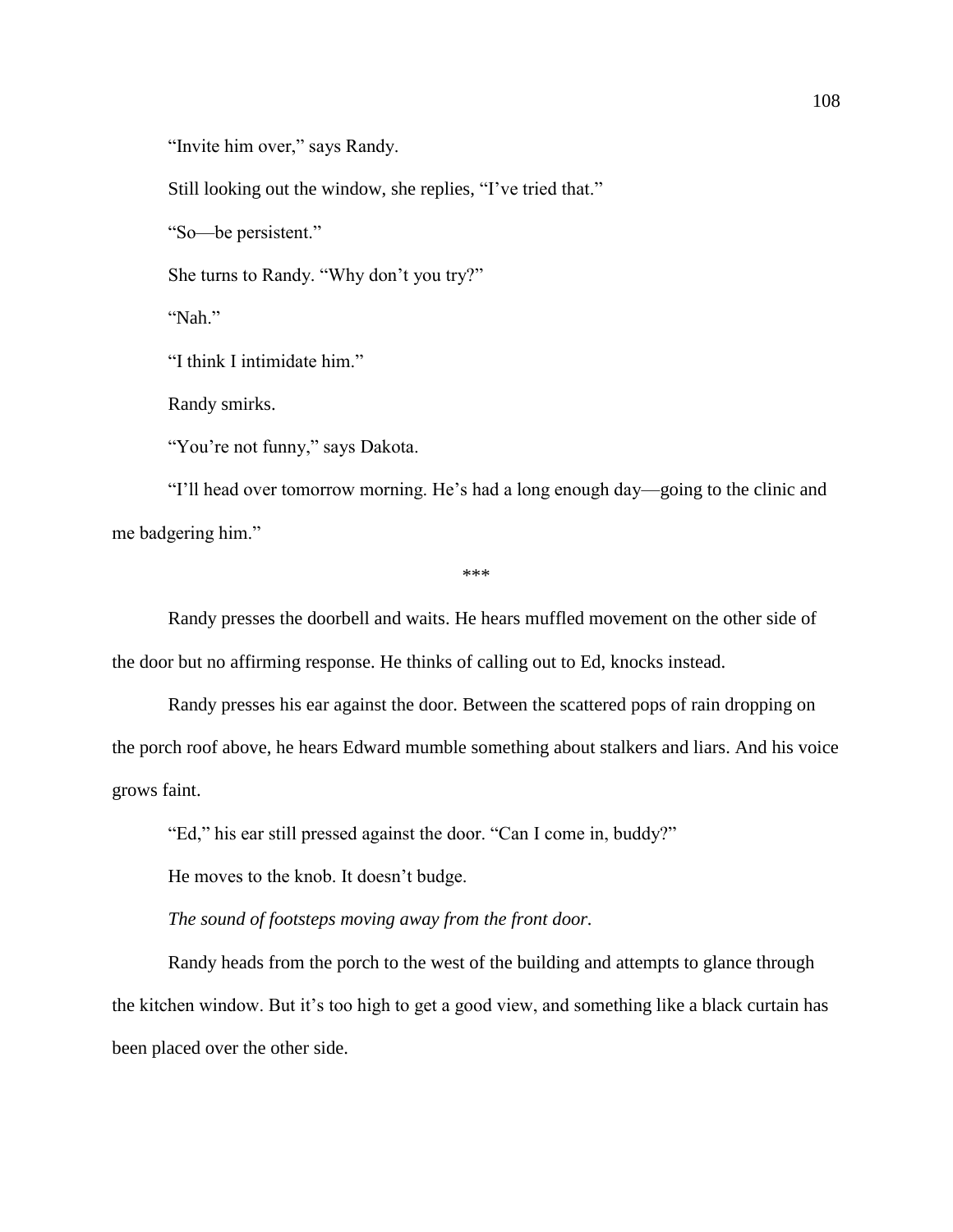A half page of notebook paper flies out and flutters by Randy's outreached hand. It lands near a weed-infested fire pit, wedging between two stones.

He plucks it.

A rough sketch of what looks like a spaceship has been scribbled out, with the words written below:

## *t she nows knows th*

The rest of the sketch is cut off by a tear.

—provoked by a sharp *wallop* from inside, he runs to the back of the house to try and gain entrance, stuffing the sketch in his back pocket.

The lake water slaps against the rocks at the foot of the hill. Birds chirp. Randy catches a whiff of rotten fish as he approaches a window. It's blacked out, along with the other three windows facing the lake.

He places his palms to the first window and pushes. It's stuck. He moves to the third, on the northeast side. The bottom is cracked open. He sinks his fingers into the crack and lifts. The window raises with moderate ease and Randy, despite his hip, slips into the dark house.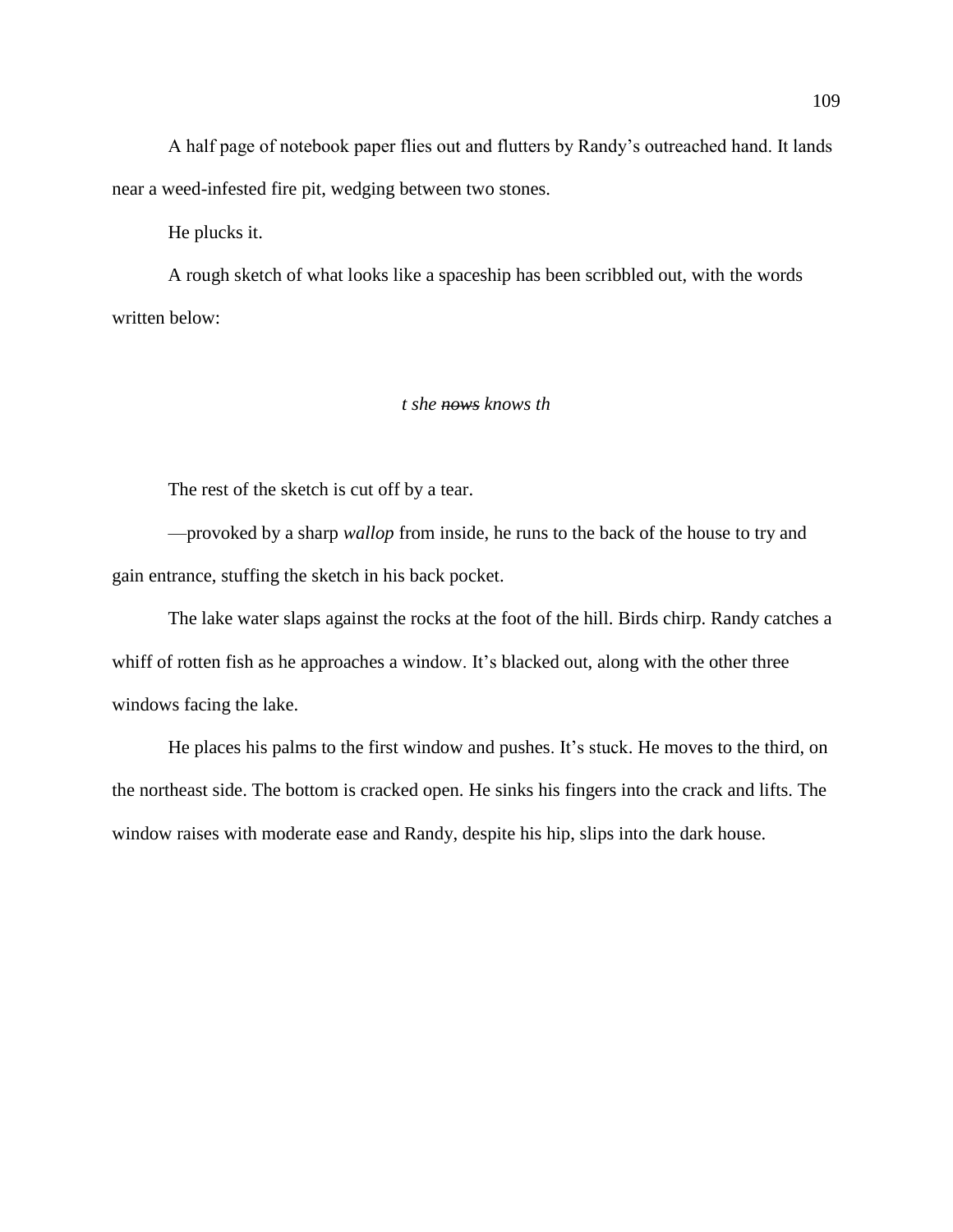## **Alexandra IX**

*From the data drive of Captain Theo Woodbury—*

*March 27th, 2072*

Had it always been this way? This air of swamp and indistinct garbage. If I had the time, if it wasn't so wet and my feet weren't trudging through this *sticky*, dark mire, I would spend more time observing, analyzing, gathering minerals. Then again, the idea that I would one day return to A9 to report the findings seems farfetched. It's day three on this planet and I'm losing hope. I also fear I'm losing grip on my psyche.

I've made a hammock out of some large vegetation and thin rope I managed to dig out of the sunken pod. It's not great, but it's comfortable enough for sleep. That is, if I can get over this smell.

Today is Lee's birthday.

If you hear this, Lee, happy fortieth. We don't share name nor blood, but you're my brother.

I'd like to keep this transmission open, to be always on record, so that my entire time down here is documented should someone find me. The battery life of the suit is of more importance.

Goodnight to—whoever.

## *Dawn, March 28th, 2072*

I hate March. Back home it's a bipolar season. That ebb and flow of dry and dull, wet and windy. This planet seems stuck in a cyclical Midwest March temperament. Makes a man wanna stay in his hammock.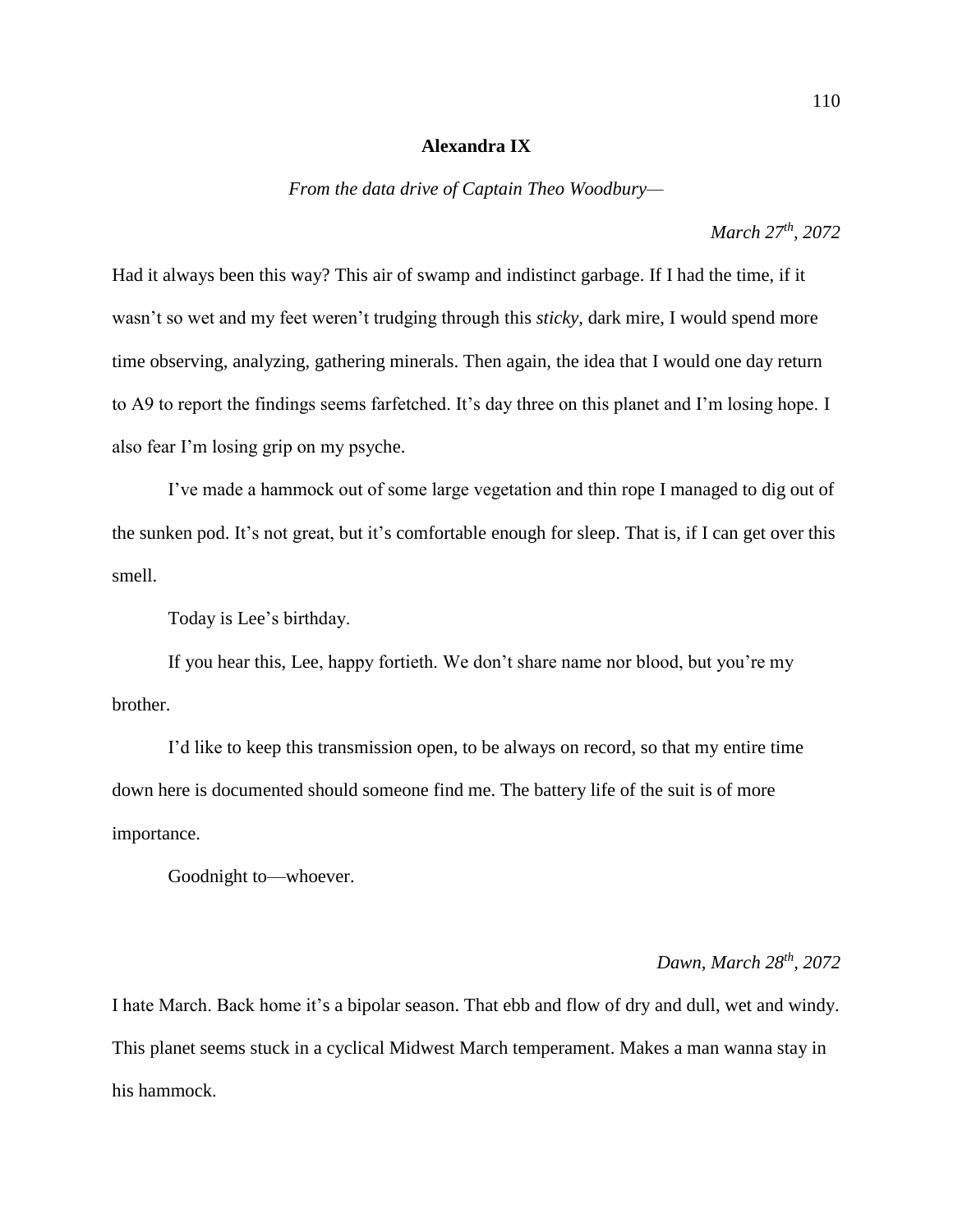Night time isn't as dark as it is on Earth. Here, it seems, the sun never completely sets. Or, if it does, some kind of residual illumination emits from the perpetual overcast until it rises again. Last night, after I turned down power, I saw the first sign of a lifeform that wasn't squidlike or plantae. It was about fifty yards out. Possibly bipedal. Though, it was squatting, digging into the marsh. Hard to say how tall. I contemplated calling out to it—to see if it was intelligent—

—but despite my isolation, I heeded to wisdom. Today, with a fresh mind and body, I intend to seek it out.

## *Late Morning…*

I've sat down to eat a quarter-ration. It's been three hours and I have yet to find the creature. It seems whenever I find something close to a sign, whenever a phantom blur appears just outside my direct vision, it turns out to be—well, nothing. Can't explain it. Wendal would know.

…

I miss my mother.

Haven't seen her in years. Now, in this loneliness, there's a yearning where, before, there was nothing. And that yearning is yoked with the regret that I never found a wife, never had a family of my own. Talk about a phantom blur*.* Sure, there's my crew and my ship—my ship, but—

*My ship.*

For the life of me, I can't remember her name.

…

Best to continue without harboring. I can't see the thing that I stalk, but it must be near.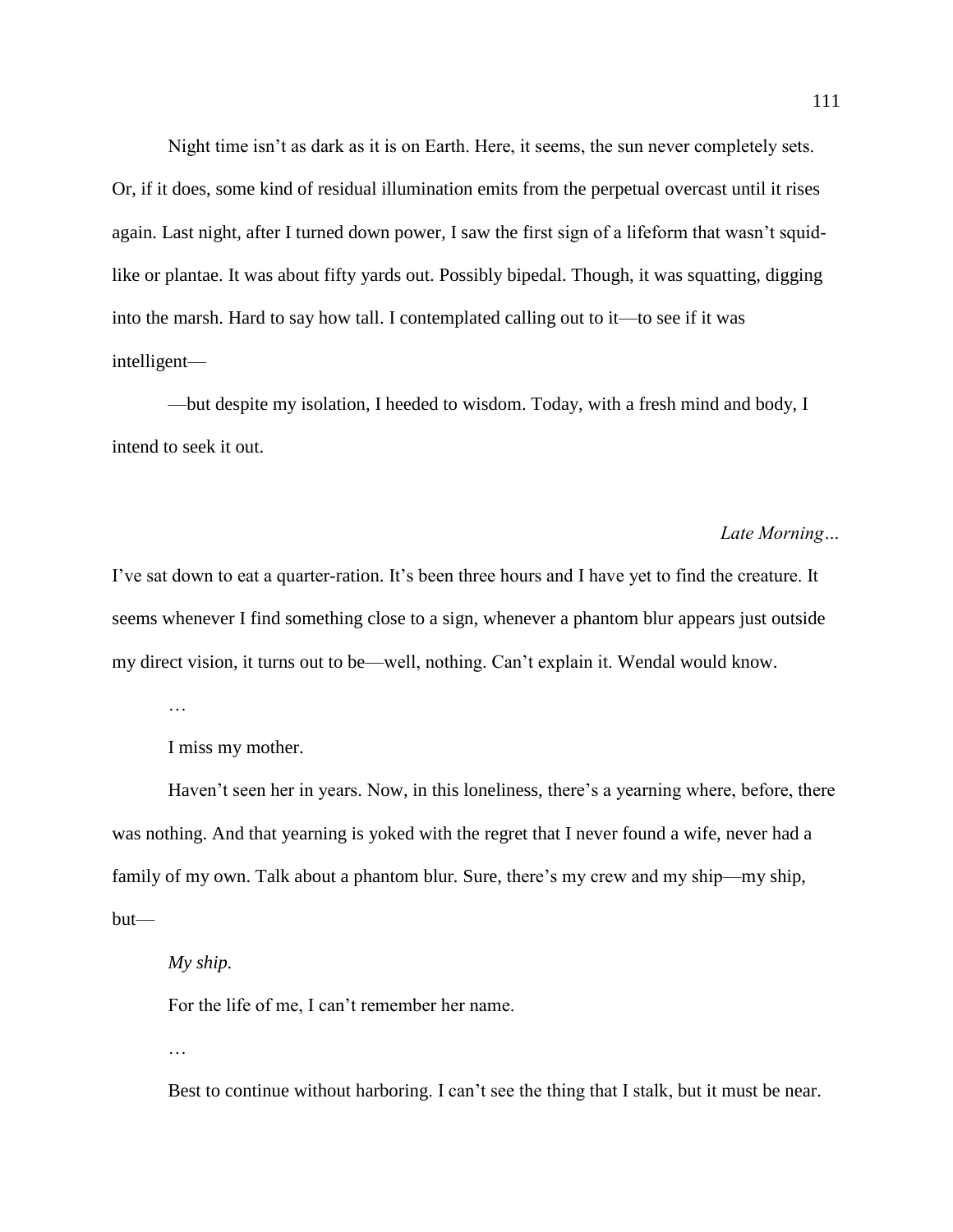## *Afternoon, March 29th, 2072*

I'm running out of food. It was expected, of course, but upsetting nonetheless. It's especially cold in the suit today. Not sure if I should attribute that to the weather—I've now made my way to a harder surface, something akin to tundra though not as harsh—or malnutrition.

I'm still holding onto the hope that I can find that creature. Now that I'm on day five without having seen anything else like it, I'm more convinced of its importance. Something so rare, surviving these conditions without a pack, is likely to be of a special breed. Make no mistake, my excitement to meet the thing is still mixed with apprehension. After all, I'm vulnerable here in this place. This place of malevolent environments. This place absent of hope.

## *Early Evening*

# I've found it.

It's—right here—in front of me. It's of material, but the material has an obvious brittleness to it, as if made of a soft, rotten black wood. And moss has gathered about its arms and torso… This likely won't make sense to whomever is listening, but I'll do my best to explain it as I experience it—it—

*Clickclickclick—hisssss—*

It has no mouth. Not one I can see. And yet—

*Hite sa hite sa—*

—yet it makes sound.

Its height varies. When first I approached, it was digging around a pile of—some material, and it seemed a few inches shorter than myself at six feet. But now an easy eight, possibly nine.

It's turned its back, as if uninterested in me, and begun to head northeast.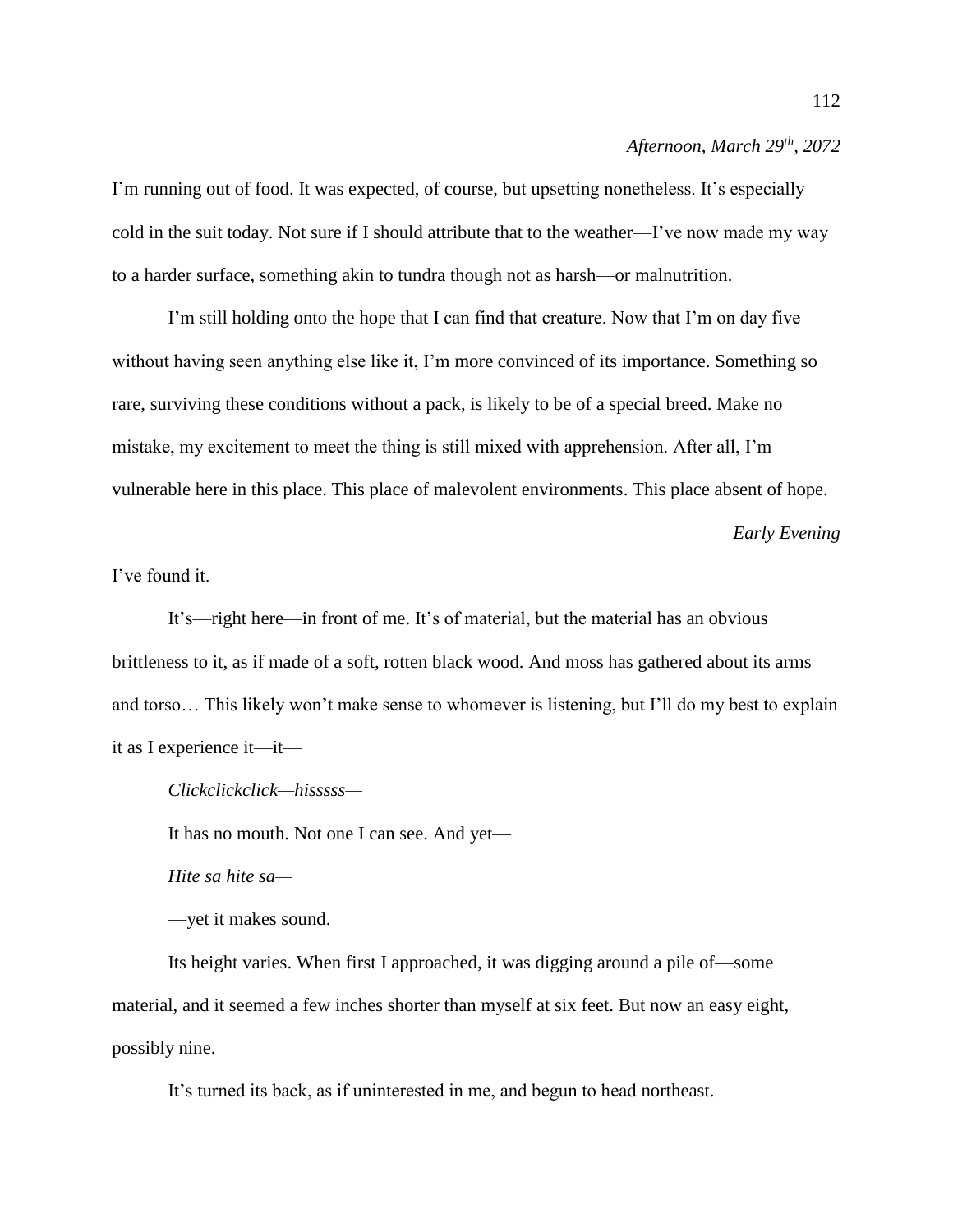113

I can't recall the year.

I would replay transmission for reminder, but—the battery—

Eleven percent.

My legs are sore, and I'm officially out of rations.

I wonder if it's—this—if, following this thing, I don't know—is in vain. If I'd stayed where I first made camp, I might not have gone through sustenance so quickly. Might still be energized.

Only a minute ago, before I first began this record, the thing stopped at a large plateau that protrudes from a drier land. The first time it's stopped moving since it continued its migration last night.

I haven't stopped my feet for fear that my knees would buckle.

And, so, I come closer to it.

It's speaking, now facing me in what appears to be defensive stance. As I approach, I feel—somehow—calmer.

As I relax, it relaxes.

I've stopped six or seven yards from it. Its black eyes are, are—

*Why are you here, Theo?*

I don't know. Lost maybe.

*What happened to make you lost?*

I was with someone and now they're—gone.

*With whom?*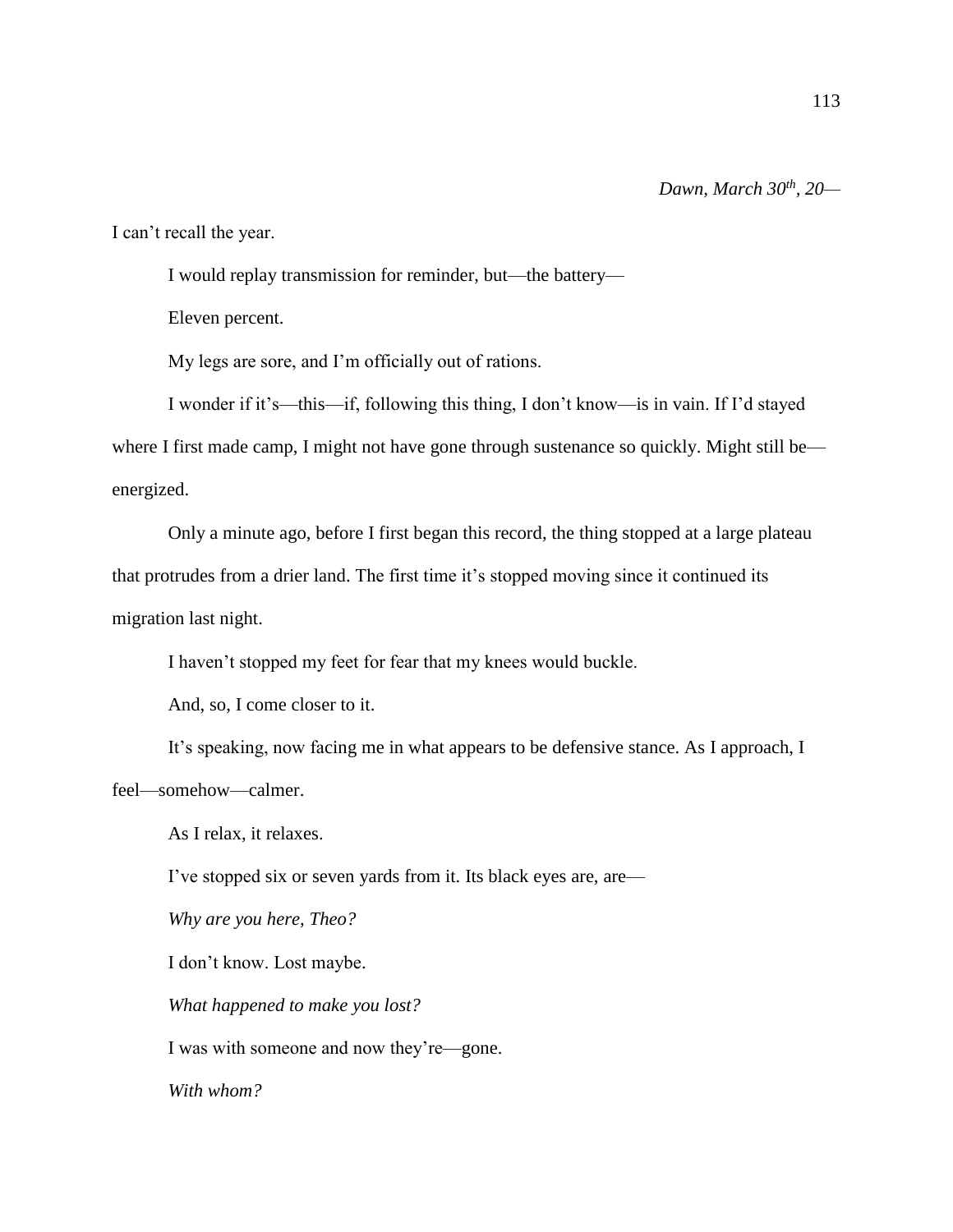People, I think. People that I care about. Somewhere else. Up there.

*In the sky?*

I think so. How do you know my name? How do you know—English?

*I am more than this body.* 

Why?

*I am here for you. To lead you. Don't you see, that's what I've been doing.* [the creature points to the tip of the plateau]

But, I followed you unprovoked.

*No one follows unprovoked.* 

I think it's time for me to leave.

*And go where?* 

But—

*Surely your people would have found you by now. It's clear—and, trust me, I can see* 

*them from here—that they have given up. They're exhausted to the point of resentment.* 

They resent me?

*Surely at least one resents you. Simple logic would dictate it.* 

Who?

*That's for you to surmise.* 

I know who you're talking about. It's the—well, I don't recall his name. But I believe he wronged me before our separation.

*And now, he's up there in the sky, telling the others that their search for you is not worth the time nor effort.* 

The bastard… To hell with him. To hell with *them!*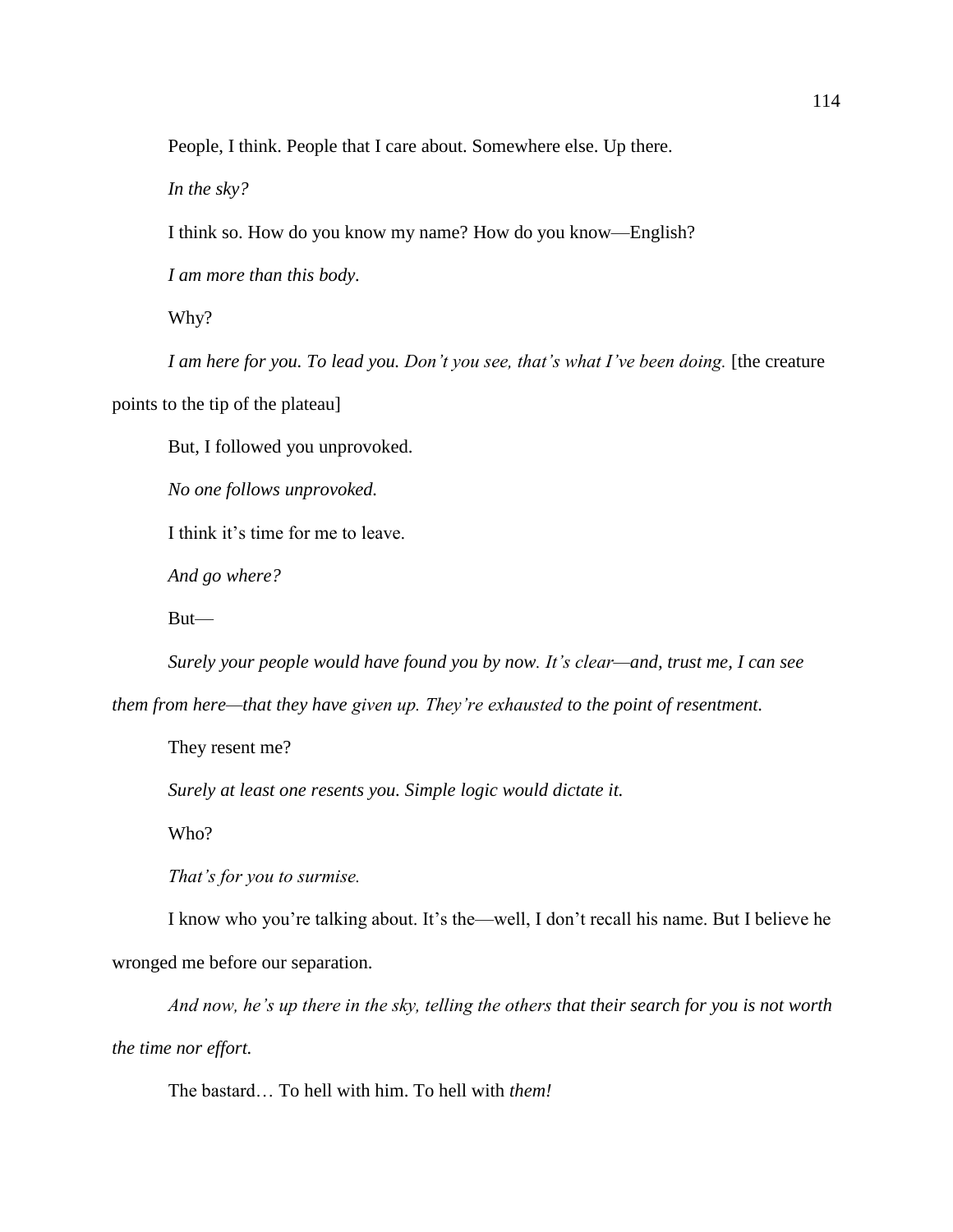*Theo, listen to your tone.*

You're right. I shouldn't be so upset. After all, it's likely…

*Go on.*

It's likely I'm the one at fault for this separation.

*Hm.*

Do you think it's *my* fault?

*Weigh what you believe to be the facts, Theo.* 

There was an argument. An argument about a place. I don't remember the place. And now I'm broken off from him—from them. It might be the case that— yes—yes, when I think more on it, this whole ordeal is my own fault.

*Ah…*

Goodness! It's my fault!

*There, there, Theo. Come closer… Yes, that's it.* 

By my own wrongdoing, I've—marooned *myself.* 

*I know that place. Come—even closer.*

The place?

*Your destination.* 

I don't remember its name.

*Of course you don't. You're merely flesh. Forgetfulness is in your weak nature. Do you want me to take you there?*

Where?

*The place, Theo. Avali.*

But, I don't know—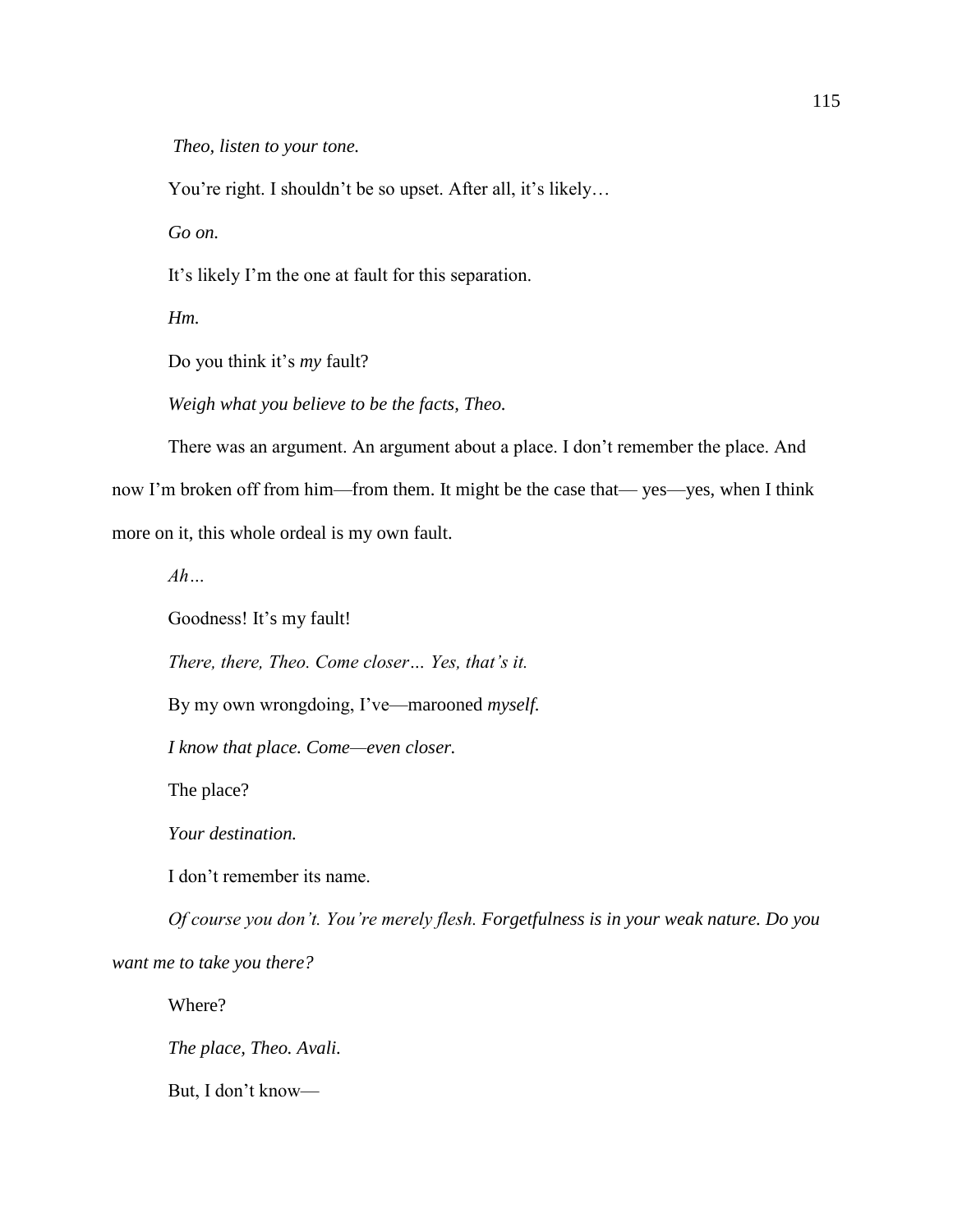*If you don't want to go, I will not force you. I have other things I can be doing, helping* 

*those who actually desire it.* 

Please don't. I just—I—

*In this place, Theo, you will no longer be at fault.* 

No?

*You will find solace.* 

Solace.

*The one who wronged you. He will not be there. He will be far from you. Do you want* 

# *solace?*

Of course, yes, but how?

*Just a few more steps. That's it. Do you know it? That cold. That empty. That—thing.* 

That empty...

*Feel my embrace.*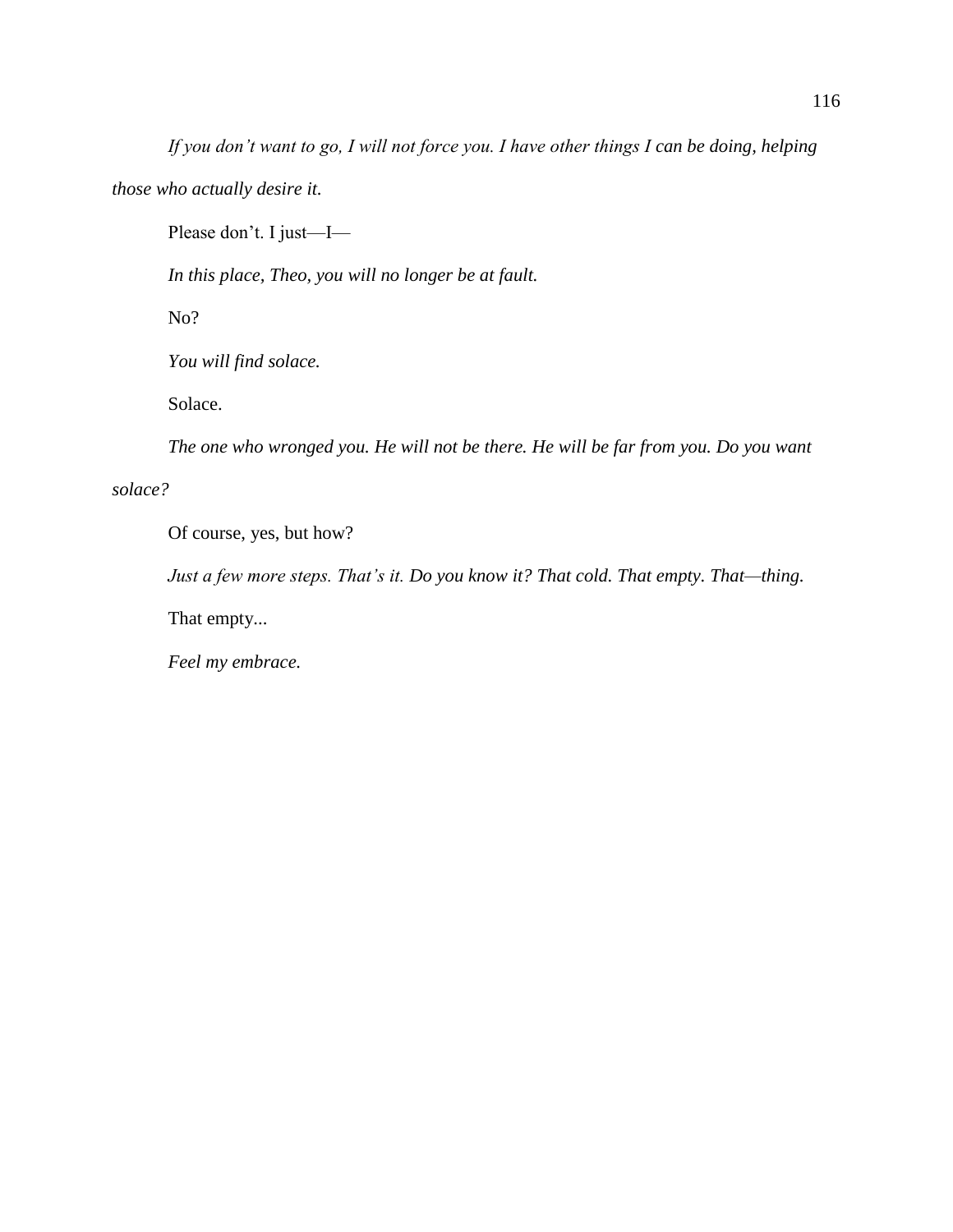The scent of paint lingers in the dark of the Waters' lake home. Randy attributes the absence of light, initially, to the newly added black curtains. But, after fumbling around for the switch—

—fresh, black coats on every wall, the floor, the ceiling, on the large, cracked-open safe in the corner. The whir of a fan in another room, the *click, click, hiss* of its repeating oscillation. Randy's heels stick to tiles below and make a *smacking* as he steps forward.

He cracks open the door.

—something like a dark hallway, barely illuminated by the light behind him.

Randy recalls a drug bust that occurred ten years prior. Bullet proof vest. Broken lamp and the stink of rot. He led a team through the negligence—animal feces, candy wrappers, ants, crumbs. He held up a fist, stopping the train of armed men, when he heard a slow, quiet whining akin to that of a hurt child. It was revealed upon kicking in the nearest door, that the sound was the sexual assault of a young adult male on an elderly woman who'd been drugged to oblivion. When they busted down the door, the man, without moving from his position, reached for a model samurai sword on the nearest wall. Though, it was useless. It was decided he would be shot before his attempt was made. It didn't matter, Randy had thought in retrospect, that he might've been mentally sick or taken over by the drugs. Someone that far gone, to do something like that. Well, he'd known his men would fudge the report—put the assailant by the door with the sword, pants around his ankles and ready to pounce on the nearest intruder, especially if that intruder was a state policeman.

Randy stops after his first step into the dark hall.

A compulsion to call Dakota is buried.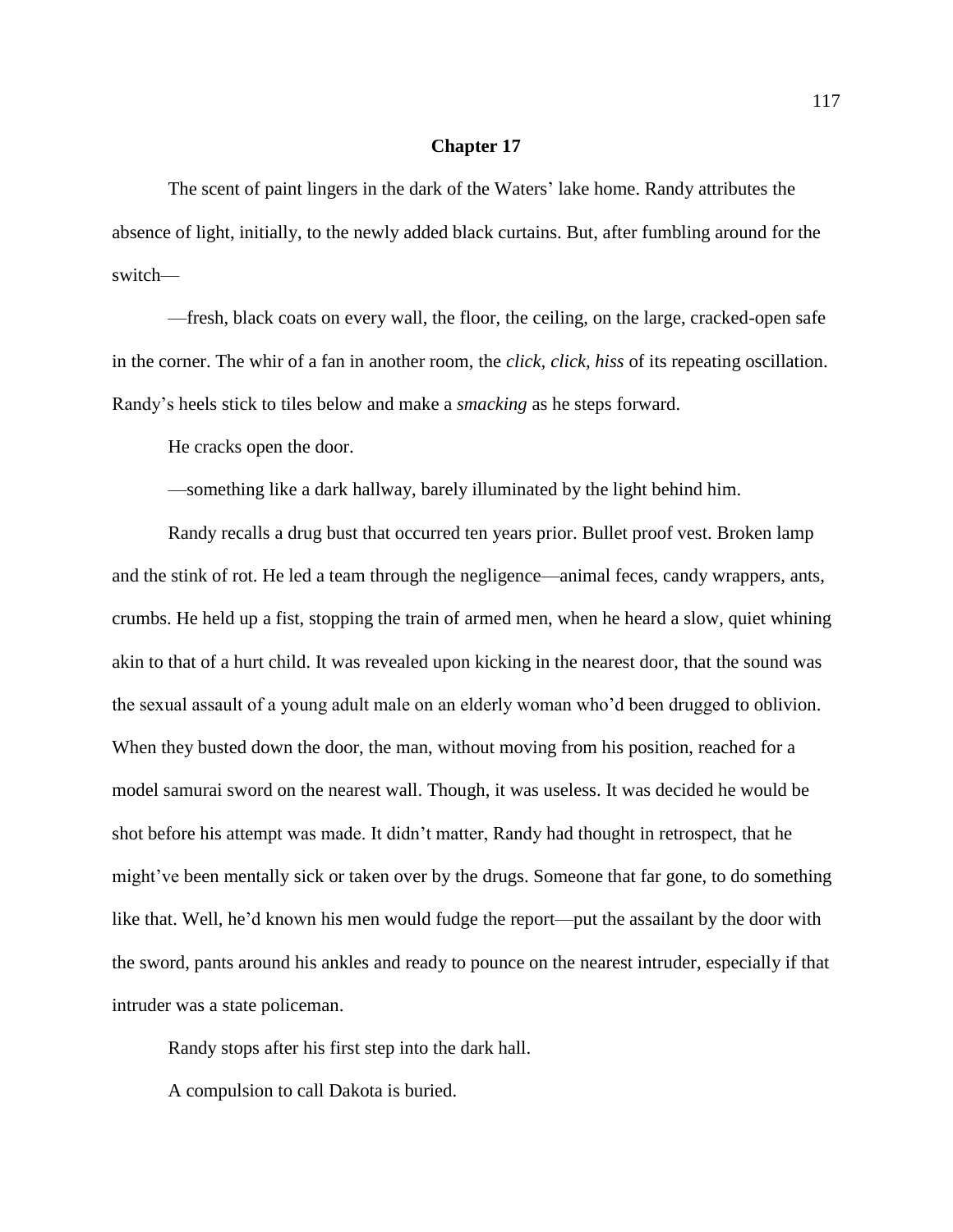A compulsion to move forward is adhered to.

He shuts the door, entering the black, moving slowly to keep from the *smacking.* And he recalls the pale and empty look in the assailant's eyes—a look that desired demise.

Randy feels around, using the walls on either side as guidance.

A sound down the way. Something is being dragged. Someone—Ed, is talking to himself.

He tries to remember the layout of the first floor. *You enter in front and, immediately to your left is a small kitchen, to the right is the living room where he found Ed hurt the other day. There's a hall—by the stairs. The stairs are to the right of the kitchen. From this side, the opposite side, if Randy is in the same hall, he's coming to the living room.* A faint glow, which he hadn't seen due to the light of the previous room, is now visible.

A fire place?

He listens for the crackle.

Randy pulls his phone's light and points it forward. He sees half the living room or, what used to be the living room, also painted black.

And he turns the corner.

Lit by glow of the fire, Edward sits cross-legged in his underwear, wide-eyed as if he'd heard Randy coming, with a rifle in his lap and pieces of notebook paper scattered about the black floor.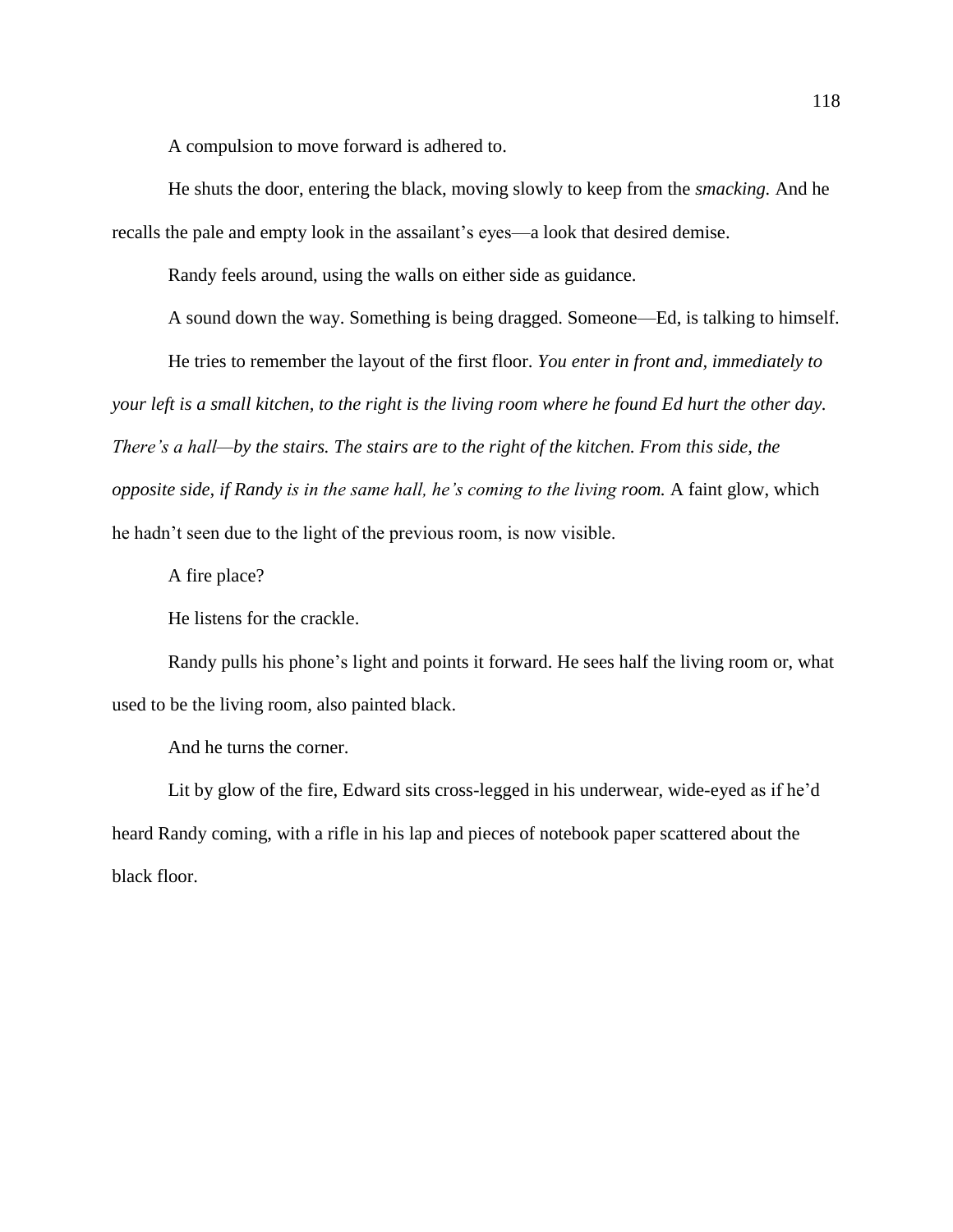She'd given Edward her grandmother's quilt. He sits, cloaked in patches of miniature horses, American flags, gray-brown jumping rabbits, and suns. And there's a softness to his voice, Dakota notices, that wasn't there before. Some kind of catharsis. A beam of sun rests just past his left ear, hitting the beige carpet of the Jacobs' living room like an oval spotlight. And his eyes remain in avoidance of hers.

"My mother used to steal from families whose kids she babysat," Ed says. He adjusts his place on the love seat and leans back against the cushion as he crosses his arms. "One day one of the dads of the family saw her and blackmailed her, manipulated her. Well, you get the picture." He cleared his throat. "She never told me. Dad did, last I saw him."

# "Yeah?"

"He came to our grad ceremony and then took us out to this sports bar." He chuckles, distressed. "Congratulations on the accomplishment boys, here's some of your mother's dark past that's not my place to tell you about. I think he did it to make himself look better. Somehow in his warped head, you know, he was trying to prove to us she was damaged goods and it was okay to leave her."

Dakota cautiously makes her way to Ed and sits on the other end of the couch.

"Guess she spent a lot of time hiding," he continues. "Closets. Cupboards. In the woods out back. Then, when she was—I dunno—sixteen or seventeen, she took off for Vegas. She must have thought she was a genius." He shakes his head. "Didn't get past Missouri. A trucker recognized her from one of those missing child alerts.

"She tried to hide it for a long time—the past abuse. Then one day it just sorta came out in her actions and in small things she would say around my grandma. She hadn't even realized it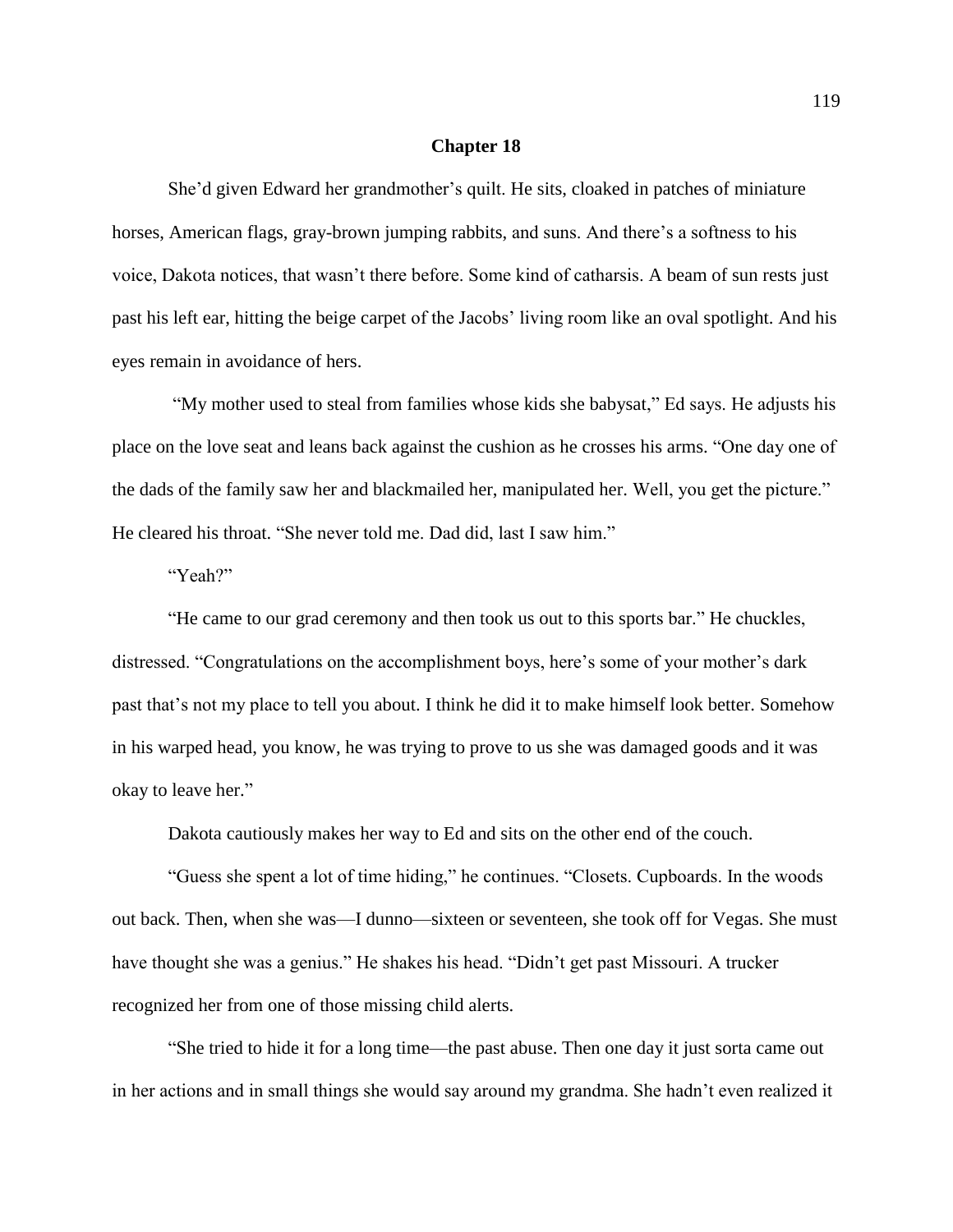happened until it was too late. It was like—bit by bit—this underneath part of her, wouldn't let it be. It tortured her. The more she buried the truth, the more power it had on her."

Dakota scoots closer to him.

"Ed?"

"Yeah?"

"What are you saying?"

\*\*\*

The question rings in his head. His heart thumps. He's numb to her, about her, about Dakota. What does she care—really? She doesn't care. Right?

"Right," says Henry, whose eyes are missing, whose body is all but a skeleton with saggy gray skin, who lays sprawled on the carpet with an arm hugging a bag of potato chips. Above him, on the recliner, sits the rag-mouthed Violet Man in a black cloak with eyes closed. "Ed buddy," continues Henry. "Eddy, Ed, Ed. Time to drop this one. She's boring. There's nothing in her worth keeping, you know?"

"Stop," he whispers, hoping Dakota doesn't hear.

Henry stands up and begins a series of leg stretches. The Violet Man now plays the violin, humming along to his own tune. "Honestly," says Henry. "Not sure why the old man hasn't just offed her. Tossed her in the woods. Am I right?"

In his mind, Edward moves from the living room, taking the two phantoms with him and away from Dakota—

Brown-red rock surrounds them. They're at the shore of a river, in the bottom of a canyon. The sun is either setting or rising, Edward can't tell the difference. And there's a desert chill in the air.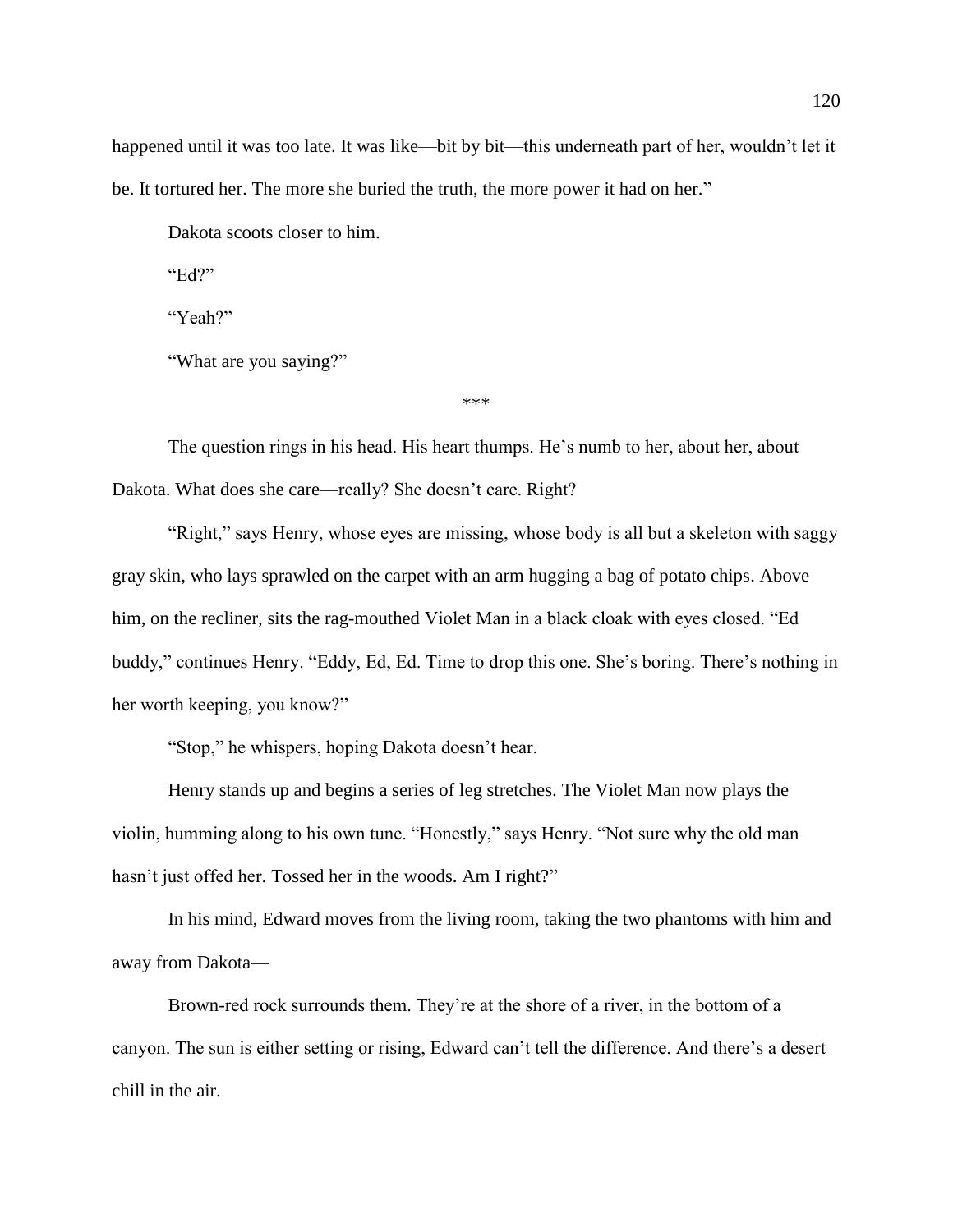"Why'd you go and do that?" asks Henry. "I was only kidding."

"You won't stay," says Edward. "You won't stay anywhere I put you. I have to take you everywhere I go. It's killing me." He tries to avoid looking Henry in his empty eye sockets.

The Violet Man continues playing violin. He circles the twins. His humming crawls under Edward's chest.

"What did you think would happen? Come on." Henry looks around. "Your imagination leaves something to be desired. Of course I won't stay put. Look at this place. It's like a generic Grand Canyon—half the price, half the view. You should start taking us to—somewhere with more lights, with music, somewhere to have a drink or something." He shoves a handful of chips in his mouth and munches, he then balls up the chip bag and tosses it in the river. "Know what I was thinking?"

"I'd rather not know, Henry. I have to get back to Dakota before she takes me—takes us—to the hospital."

"Yeah. Who needs that crap?" He slips his black tongue through purple lips and makes a loud, long fart noise. "Hospitals are for people who can't hack it, for the needy. We're not needy."

"Well?"

"Well what?"

"Were you gonna tell me what you were thinking?"

"I don't remember. Forget I said anything."

His self-induced vision is interrupted by Dakota—

"Maybe I shouldn't be asking," she says. "Sorry."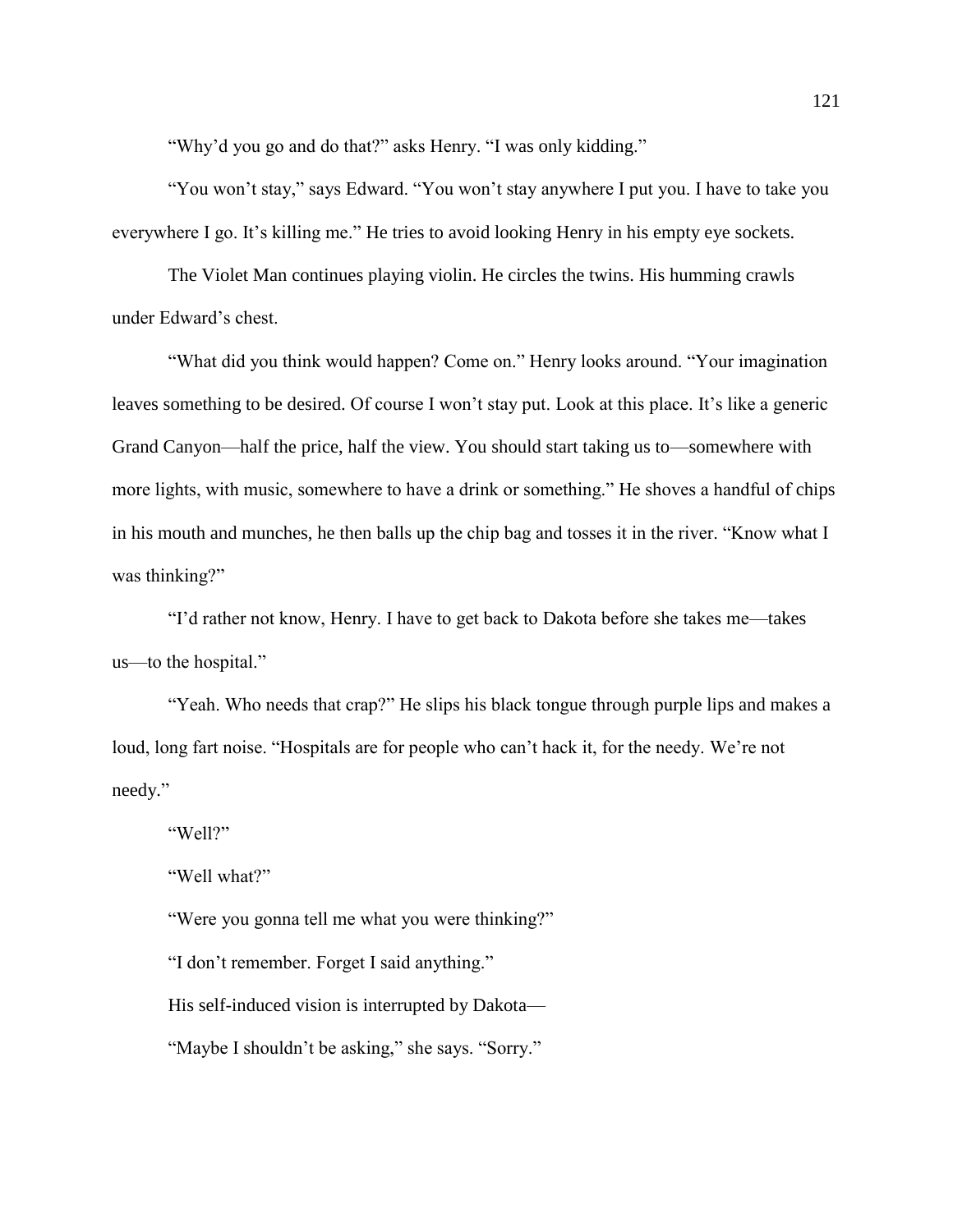Edward pivots to her, and replies, "Sorry, it's fine. Sorry." He clears his throat. "Uh.

Yeah," he continues. "It's just—

The Violet Man is six inches from Ed's face, scratching the violin to the point of—

*shriek-shriek-shriek*—stab his ears, stab his ears, stab his heart, stab his ears—there are buzzing

flies now, buzzing on the walls, buzzing on the TV, buzzing on Dakota—

Edward closes his eyes.

"It's just difficult."

"What is?" she asks.

"This—thing."

"What *thing*, Edward?"

"Can we just—

"Yeah." She gently strokes his head. He jumps. "Sorry."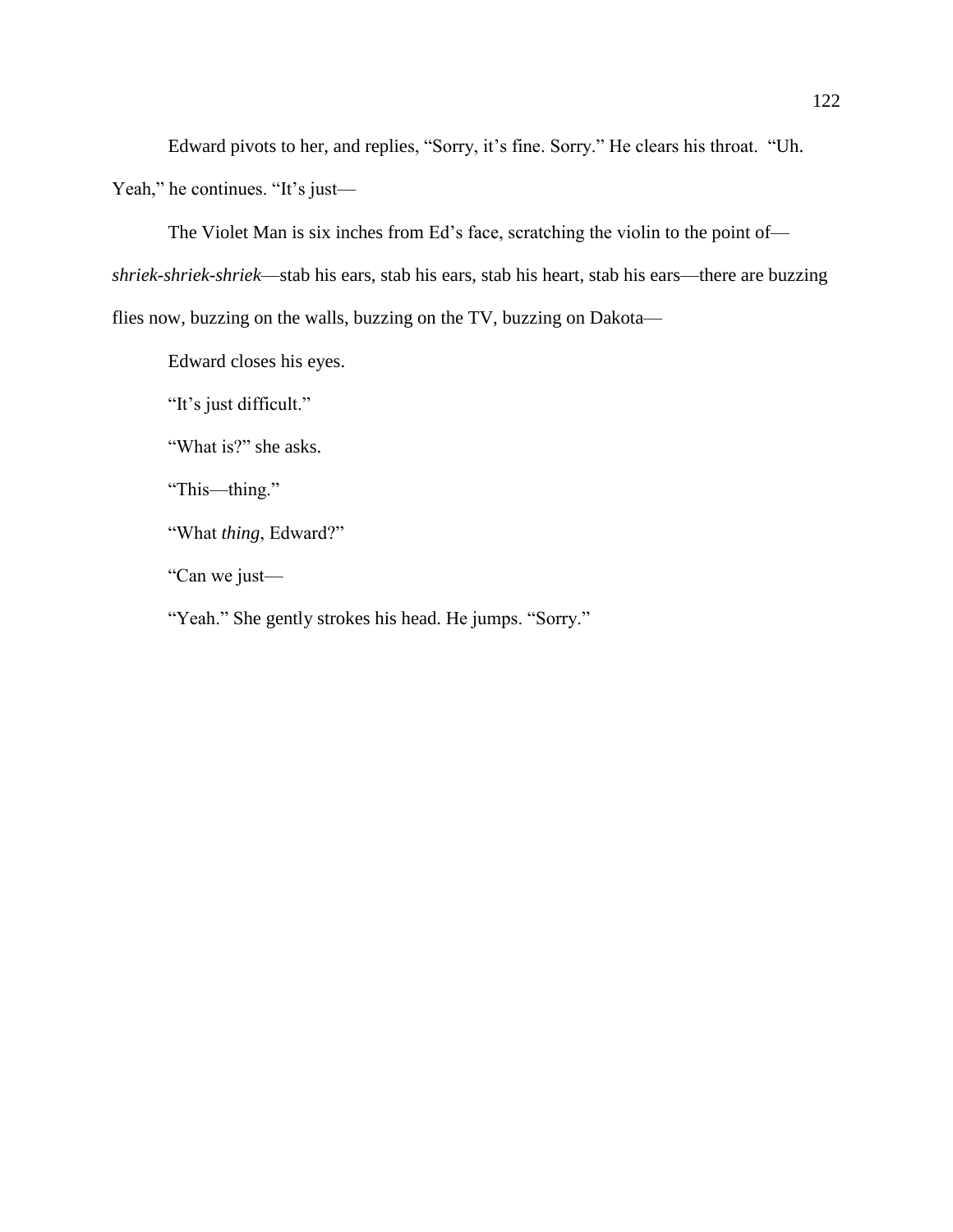Edward, in a two-way agreement which entailed the Jacobs' not forcing him to go to the hospital, agreed to stay at their house for the last few days of his suspension and to, upon his return, make an appointment with a counselor and call Dakota periodically throughout the following week.

Currently, they walk over to the Waters' cabin to grab Ed's luggage and amenities.

Randy and Edward walk first, Dakota close behind.

Fifty degrees and partly cloudy.

Off in the distance, a neighbor uses what sounds like a band saw.

As they approach the house, Edward stops.

"Want one of us to go in with you?" Dakota asks.

"No."

"Too damn bad," says Randy as he charges the steps.

Edward, red in the face, asks that Dakota stay in the yard.

"But—

"Please. I don't want you to see."

"See what?"

"It's—not me in there, in the house. It's someone else. Please, please just don't come inside."

"Okay…"

"I don't want you to see."

"Fine," she says. "Yeah. I got it."

The two men enter through the porch.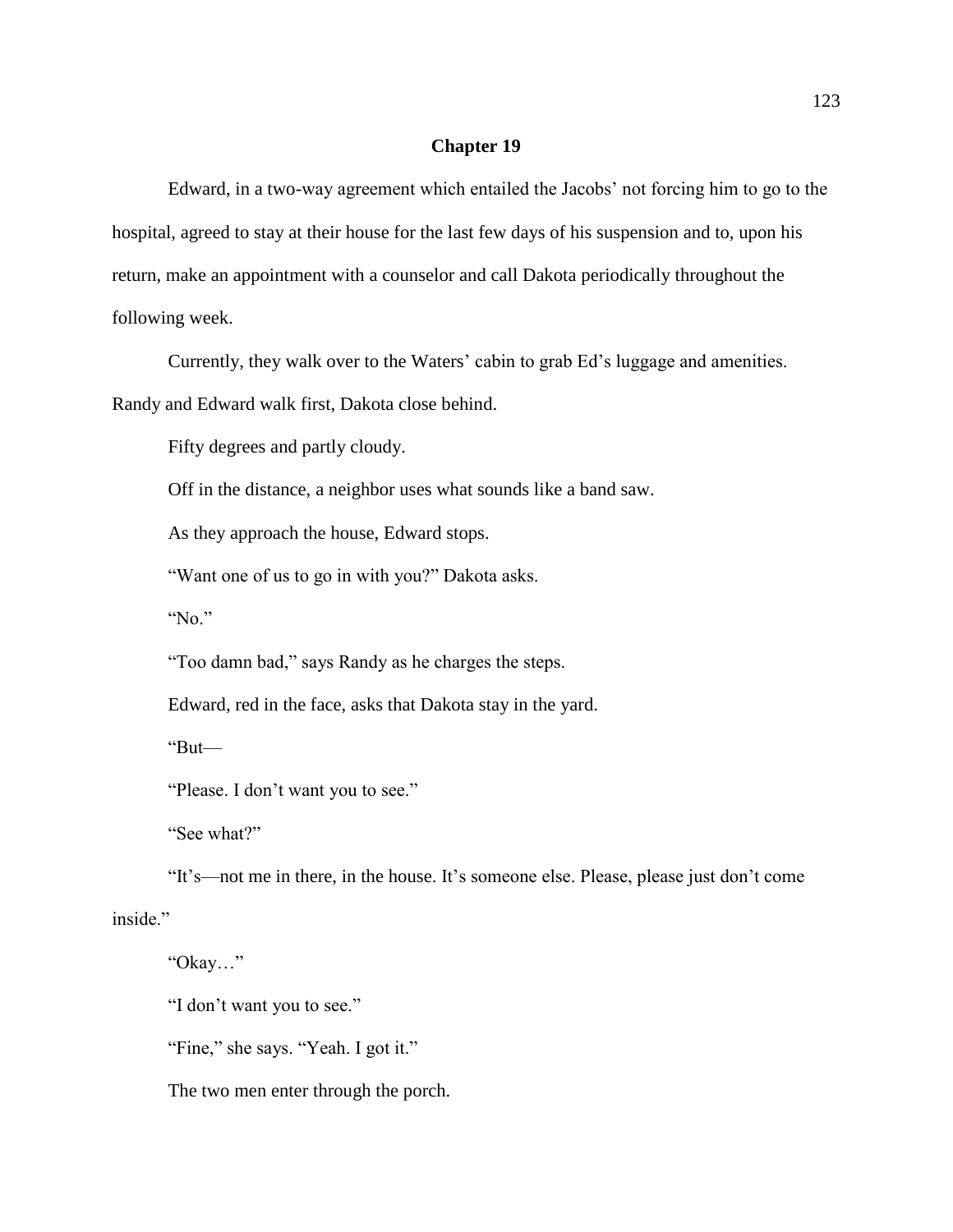Dakota leans up against Ed's truck and stares into the sky. She shudders in the cold,

crossing her arms and making an audible protest of winter's certain arrival. She then yawns and turns her head where, out of the side of her vision, she notices a key at eye level, hanging from the padlock on the freezer chest behind her.

She turns, peers at the lake home to her left, and then to the barren dirt road on her right. Birds sing. A breeze hits the back of her neck.

She puts her hand to the key and turns. The arch of the steel lock jumps out of its locked position, Dakota jumps with it and briefly laughs at herself.

The sound of the front door slams from inside the four-season porch. She pushes the lock down partway and turns from the chest as if she hadn't moved since they entered.

Edward approaches his truck, and says, "Almost forgot." He pulls the key from the lock.

"Bears," she says. "Never hurts."

"We'll only be a minute," he heads back to the lake home. "Please stay. I don't want you to see what's in there."

"You mentioned that," Dakota says under her breath.

"Not that it's terrible or whatever. It's just—I'm embarrassed."

"Yeah."

"Everything is, well, black."

"I know."

Shaken and embarrassed by her suspicions, Dakota steps away from the truck and climbs into the nearby tire swing.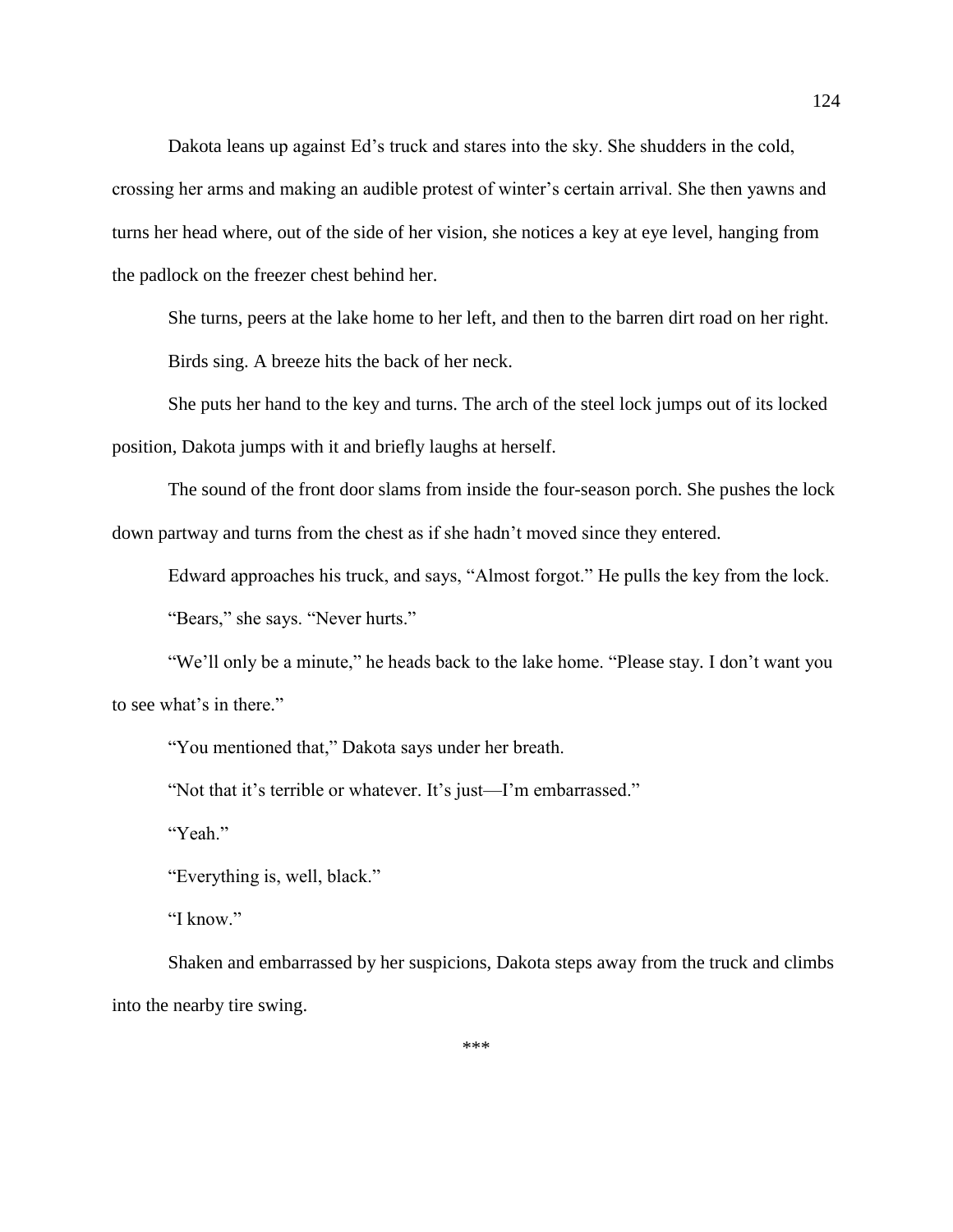Ed is sprawled on the Jacobs' floor, reading an old western novel, content—possibly for the first time since she'd met him.

There's a nagging knowledge in Dakota's throat, like a big, pulsating nerve or an ignored cyst. The e-mail she'd sent to Brian Waters the previous week; his ambiguous reply and surface concern for Edward.

"What's wrong with you?" Edward looks up from the book.

"Nothing, just tired."

Her father comes in, sweating with a hand on his hip. He asks her for help with the wheelbarrow. As they leave the house, she notices the wheelbarrow is empty and leaning upright, against the shed. Two lawn chairs are set up nearby, overlooking the east side of Truman's field and a split in a line of trees, giving a window to the Waters property. Randy drops on one of the chairs and points to the other, telling Dakota to have a seat.

For a while, they're silent.

Then, Randy starts:

"Well?"

"Well what?"

"Should we call someone?"

"I thought you wanted to preserve his dignity."

"No dignity there. Not in that place." Randy crosses his arms. He then pulls a pack of cigarettes from the side pocket of the chair, plucks a stick, and lights it.

"I knew it," she says, looking at the cigarette. "I smelled it on you."

"Hard to see the point in avoiding it."

"So dramatic." She runs her fingers through her hair.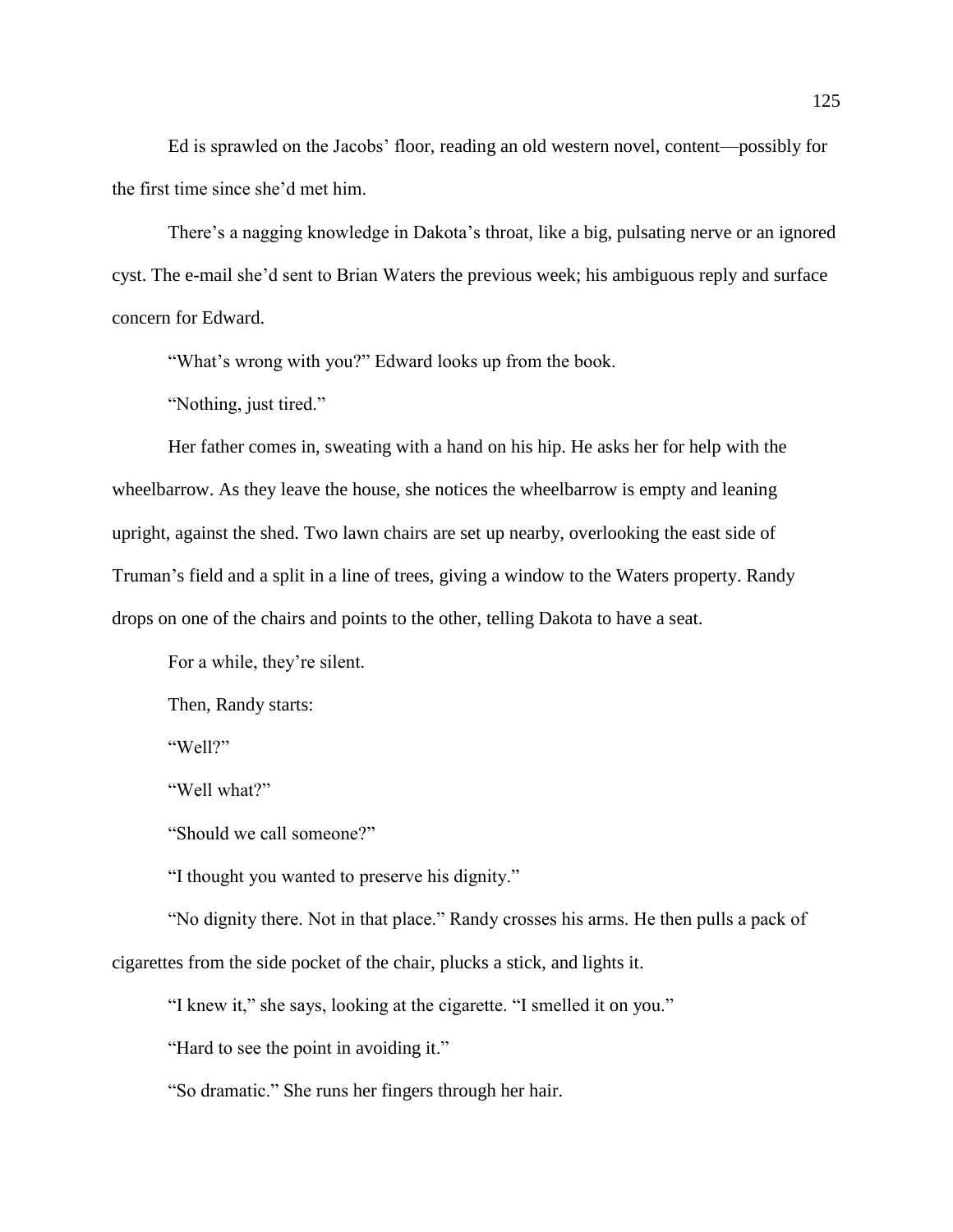He takes a puff and lets the smoke slowly seep from his lips.

Their conversation is cut short by the sight of a white sedan pulling into the bungalow driveway, parking perpendicularly to the left of Edward's truck.

\*\*\*

Dakota comes into the living room and pulls the book from his hands. Edward sits up and cocks an eyebrow.

"I'm sorry," Dakota says.

"For what?"

He hears the front door open and two sets of feet stepping into it. Ed stands and bends at the waist, peering around the corner and sees the hunched back of a bald man kicking off a pair of generic running shoes. The man turns. It's Brian. The missing hair and a tanned, wrinkled skin are the only differences in his appearance since their ceremonial dinner when Ed last saw him.

Randy takes a half-step in front of Brian and says, "Someone's here to see ya."

"Yeah," says Edward. "I guess so."

"Takin' care of the ole bungalow?" Brian asks as he steps toward Ed.

"Not exactly."

Brian reaches out his hand and links it with his son. He pulls him to his chest and wraps an arm around him. Edward's body is tense, awkward. Brian whispers an apology in his ear.

"Well let's go check it out," he suggests. "Haven't been there in years."

"No," says Ed. "Sorry. Just—not right now."

"What?"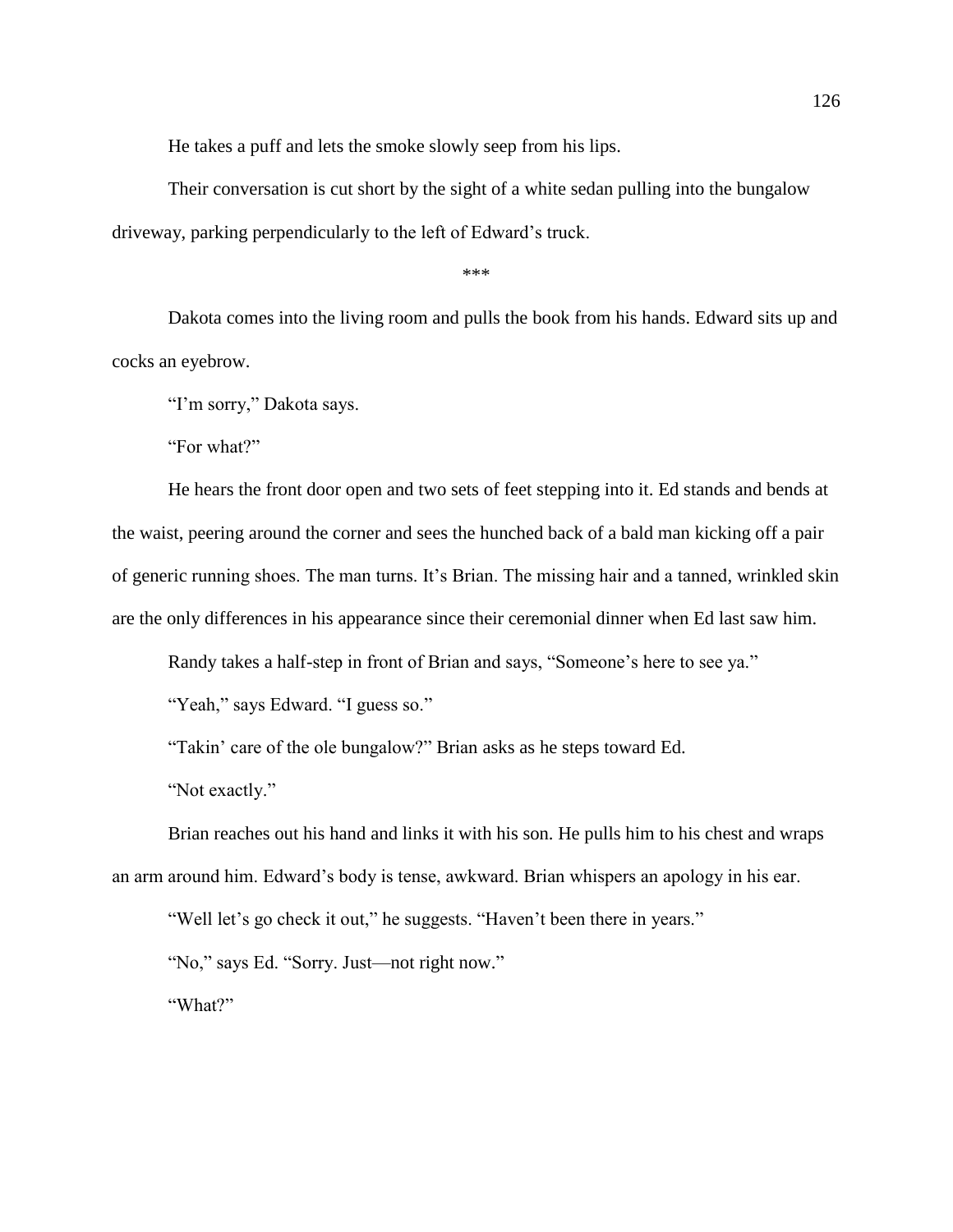Randy interrupts. Brian must have had a long drive, he says. The Jacobs were planning on having one last barbeque before the cold hits. Maybe he'd like to stay for that. Brian agrees, reluctantly.

\*\*\*

They're around the table. Burgers. Chicken. Corn on the cob. Green beans.

Eyeless Henry sits on a stool behind Brian, directing a decrepit middle finger to the back of his father's head. The Violet Man sits in the living room, completely still and barely visible out of Ed's peripheral.

"So," sighs Randy. "Brian. Tell us—what you do."

"I'm in sales." Brian stabs a green bean with his fork. "Food service. Great job, good benefits." He crunches. "They treat me well."

"Yeah?"

"Yeah. Let's see," Brian takes a sip of water. "Love to golf, ski, go to high school hockey

games." *A burst of excitement in his tone.* "My son. He's—well, different mother, his name is

Brent. Best forward in the state for two years. Ask anyone. Sad to see him graduate, you know?" "Of course," says Randy. "Bittersweet."

Brian locks eyes with Ed. "You should connect with him. Facebook or something. He's your little bro."

Dakota, who sits next to Ed, reaches over and grabs his hand under the table. She squeezes it tight and pets it with her thumb.

"Sure," says Ed to Brian. "One day."

"One day?" Brian repeats. "Hm."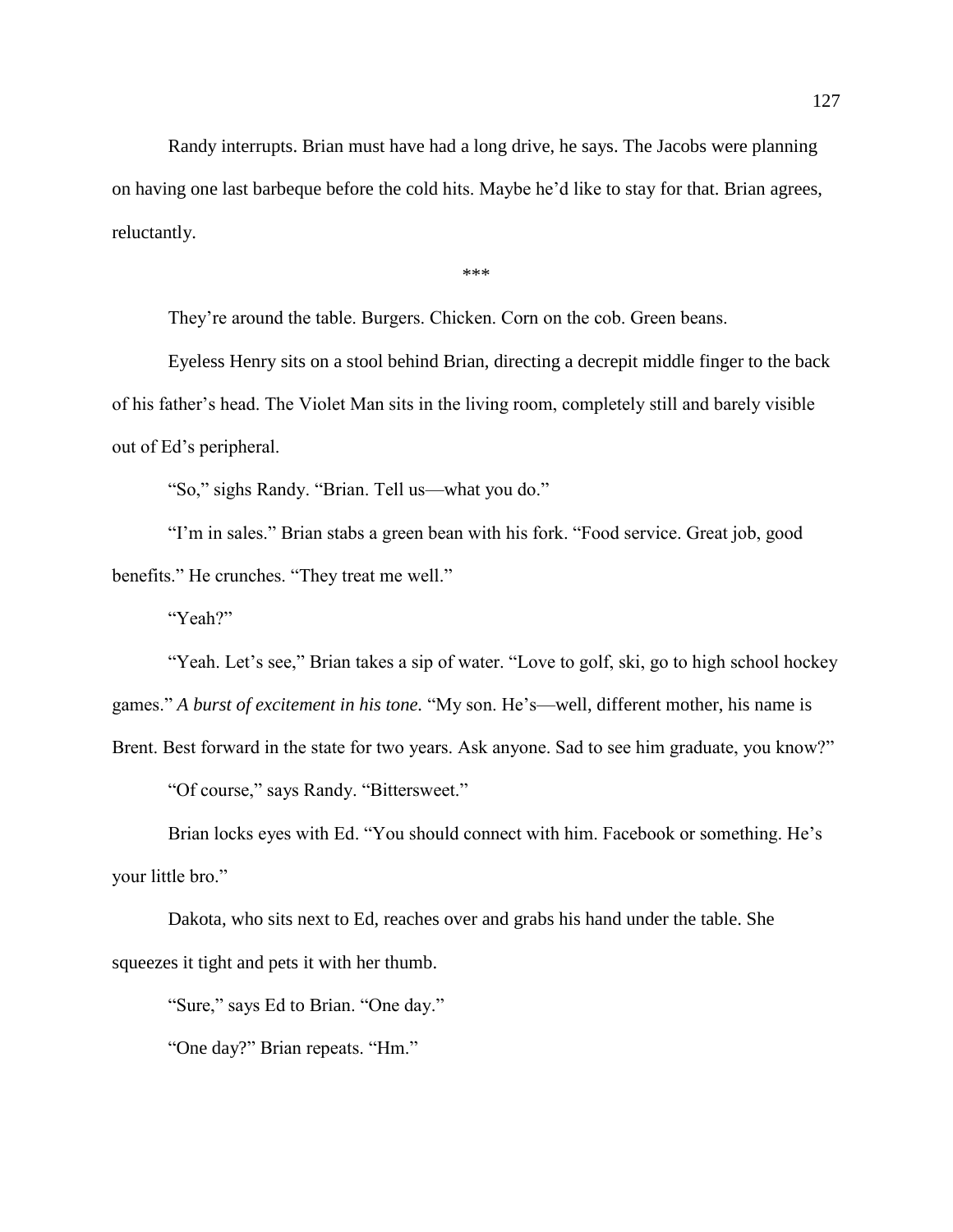Brian and Edward walk across the clearing that separates the Jacobs' from the Waters.' Brian asks how much longer until Ed returns home. He quietly replies. The two clear their throats as they approach the house.

"You know my dad built this place with his bare hands?" says Brian. "He and—was it, his brother?"

"Yeah, I know."

"Men," he chuckles. "Don't make 'em like they used to anymore."

"Guess not."

"Everyone's so sensitive. So—dainty. Like a bunch of girls. If you ask me, trade their iPads for some tools."

Dead leaves crunch under Ed's reluctant steps until he reaches the worn wood of the porch. He pulls the lake home key, reaches the door, and unlocks the deadbolt. He pushes it open and lets Brian enter first as he flips on the living room light.

The black walls and curtains are softly illuminated by the bulb on the ceiling. Except for a standing fan, kitchen stools, and a few boxes, the first level is empty.

Brian looks around at the newly painted walls, perplexed. He laughs to himself, sighs, and pulls a stool from the kitchen counter over to the middle of the living room. "Well, what the hell is going on here? What's with all the black?"

Edward doesn't have words.

"This some kind of message?" Brian says as he sits. "Some kind of—artist's statement?" "No."

Brian puts his face in his hands and laughs again.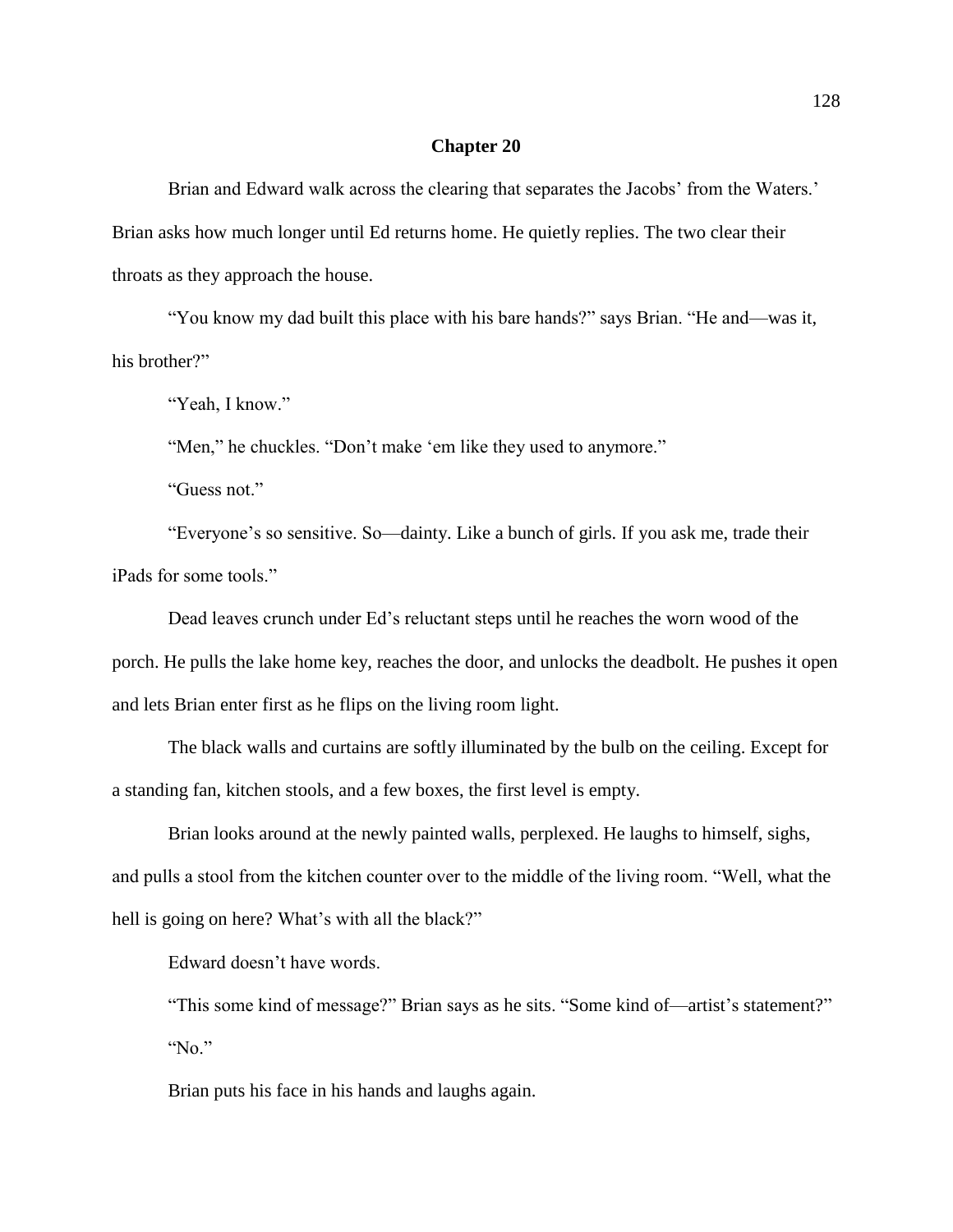"How's your mother?" He lifts his face.

"What?"

"It was only a matter of time."

"Matter of time..."

"Yeah." Brian stands and motions to the dark walls. "Before you, you know, turned into

her." He puts his hands in his pockets. "Though, I must say, this might be a *new* level of crazy."

"We're not the same."

"Edward, buddy. Look around you. You're better off admitting it now, getting that prescription, and saving us all some energy."

Soft music, heard only by Ed, plays from the staircase. Henry steps down it, looking like the Henry of old; looking like Edward. When he reaches the last step, he sits, resting his crossed arms on his knees and glaring at Brian.

"What?" says his father. "What are you looking at?" He snaps his fingers. "There's *nothing* there."

"When was the last time you talked to Henry?"

"Why?"

"Just wondering."

"Called him, I dunno, five or six weeks ago on you guys' birthday. Said he was busy, didn't have time for me."

"Is that all?"

"Well, no. He went off about him having anxiety and that it was worse when I call. As if all of life's problems are one man's fault." He chuckles, eyes darting around the room. "Then he started—he wasn't making sense, something about a dog and old woman at a market making him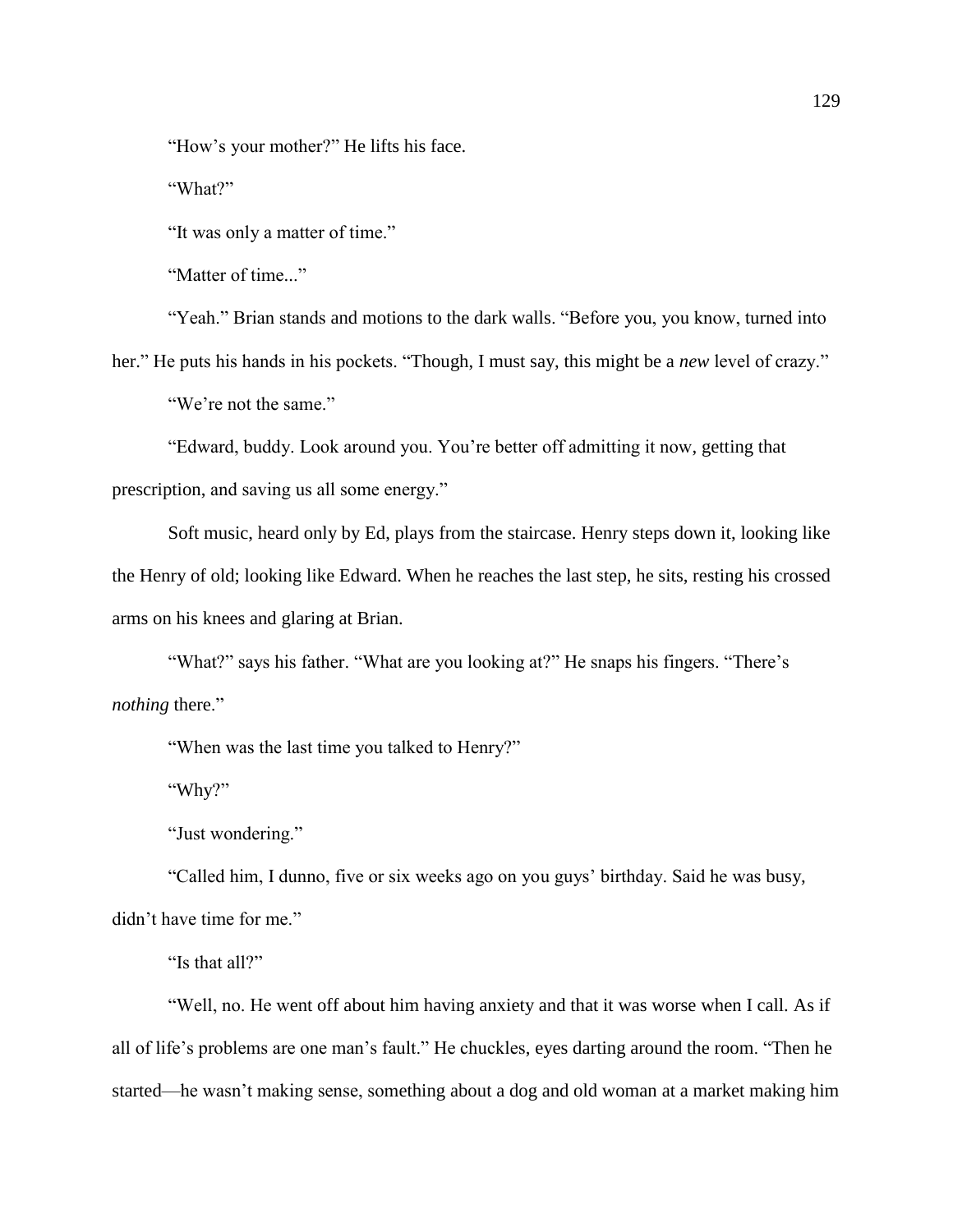crazy. I told him it was all in his head. He was always the sane one. Course, he never listens to me."

"Oh."

"Well," Brian cracks his neck. "Suppose we'd better head to the store. Take care of this mess before Dale sees it."

He turns to grab the knob of the front door.

Edward slams his father's head into the busted frame. Brian reaches behind him, trying to stop it. Ed swats his hands, and slams him again, this time into the black wall. A blotch of dark paint sticks to his cheek.

Edward punches his father's side once, twice, three times, and shoves him to the ground. Brian, disoriented, makes another attempt to stop him.

Ed climbs atop his father's torso and wraps his hands around his neck, pressing into his soft, brown throat with palms and thumbs.

The eyes, the veins, the cheeks bulge.

Decrepit Henry whispers into Edward's ear, "That's it…" He puts an arm around Ed's shoulder. "It's okay. Shh. It's okay. He doesn't matter. What has his life been? If not a complete waste of air. He needs this. You're doing him, and the world, a favor."

Brian's face is red. Spit escapes his lips.

Outside the bungalow— *the muffled saw of the distant neighbor, birds singing, the hum of a boat motor, children playing—*

Dread plasters Brian's face, as if he's realized some fate.

A small hand grabs Ed's wrist, and Edward makes eye contact with his younger self.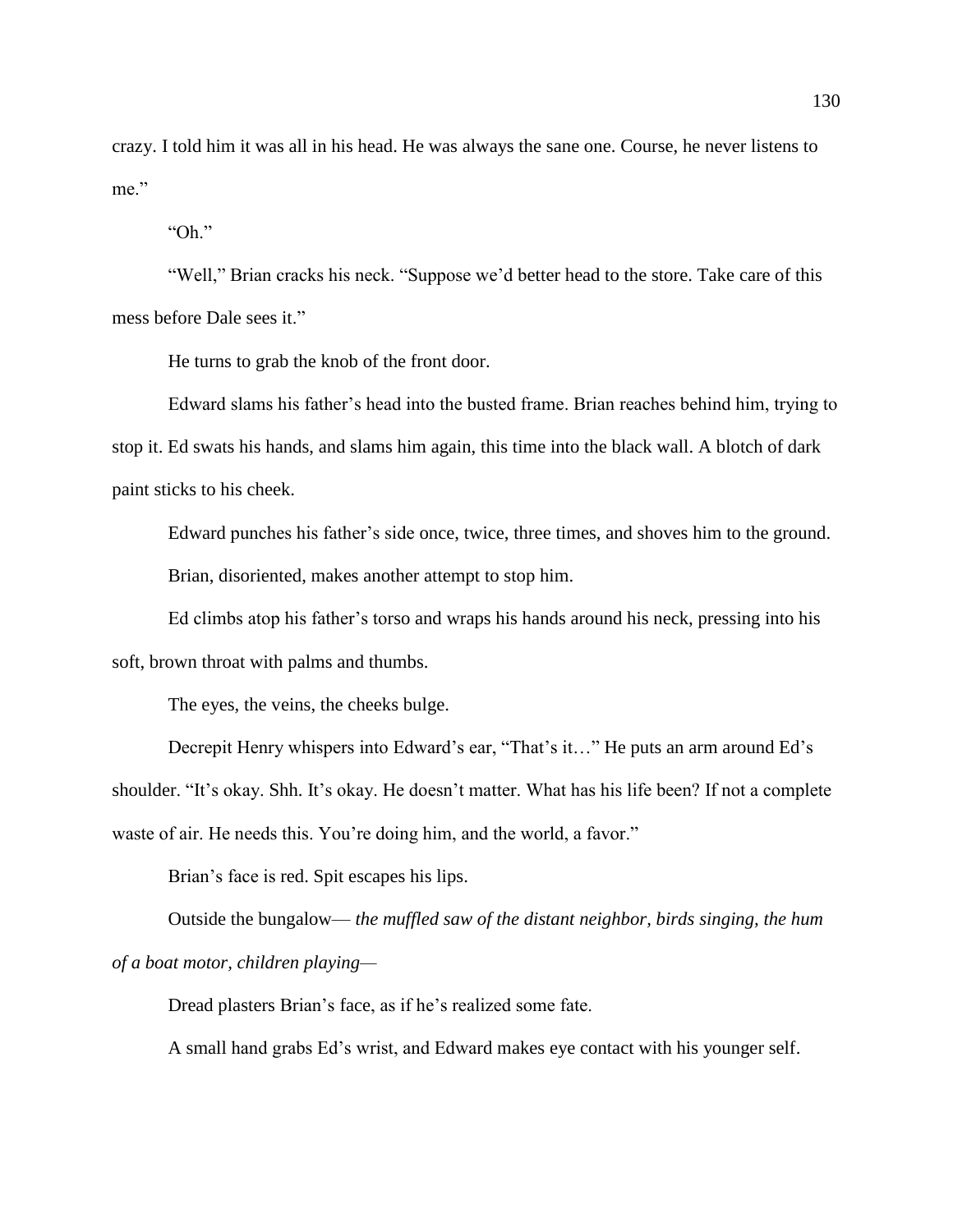Brian throws Edward off and rolls away, jumping upright as he holds his neck in pain. He flings open the door and hustles toward his car.

Ed follows, stopping at the edge of the porch.

The white sedan starts and immediately backs up, ramming into Edward's truck and then pulling away, spinning dirt and dust and rocks. And the ice chest is cocked at an angle from the collision, half-off the tailgate.

Brian's car disappears behind the trees.

Ed moves toward the truck.

As he steps down from the porch, the freezer tips downward, landing with one end against the dirt and the other in the air. The padlock, apparently loose, falls to the ground. And the lid pops open.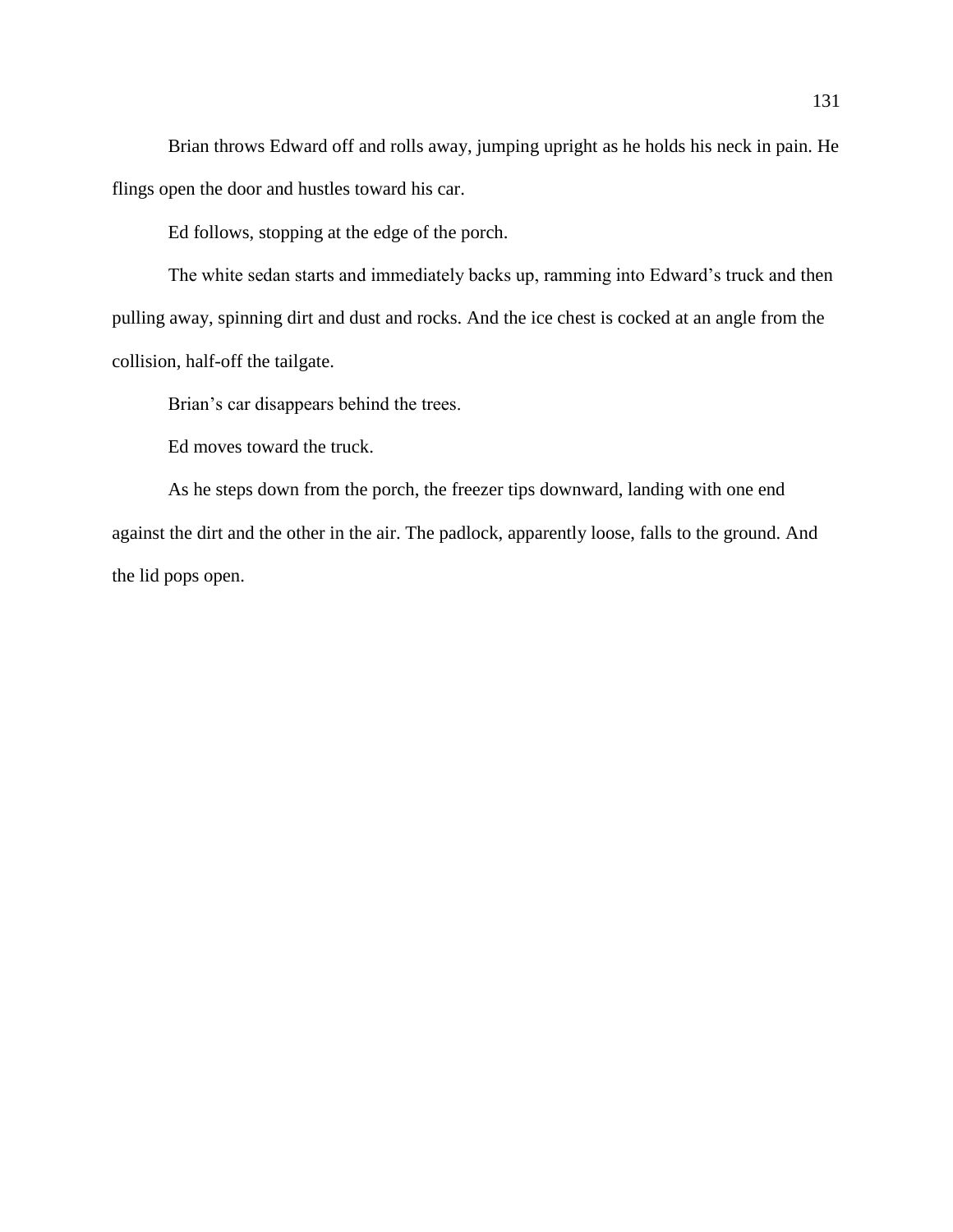Having heard a loud crash, Randy and Dakota rush to the lake home and find the large chest at a forty-five-degree angle, leaning against the truck. And Edward sits against the back tire, holding a frozen, naked man's body—hugging it between his legs. It's roughly the same size as Edward in height. But the face is contorted and purple, and the torso is bloated.

"Hey," Ed says to the Jacobs.

Randy fingers a handgun wedged in the back of his pants.

"Ed, honey," says Dakota. "Who are you holding?"

"Holding." He moves the head so he can see the face and then rests it against his

shoulder. "The violet man."

A bird swoops down and lands on the front of the truck.

"Kota?" says Randy.

Still, they stare on, wide-eyed at Ed and the frozen body.

"Yeah?"

He pulls his hand away from the gun and relaxes his arms. "I cheated on your mother last spring."

"I know."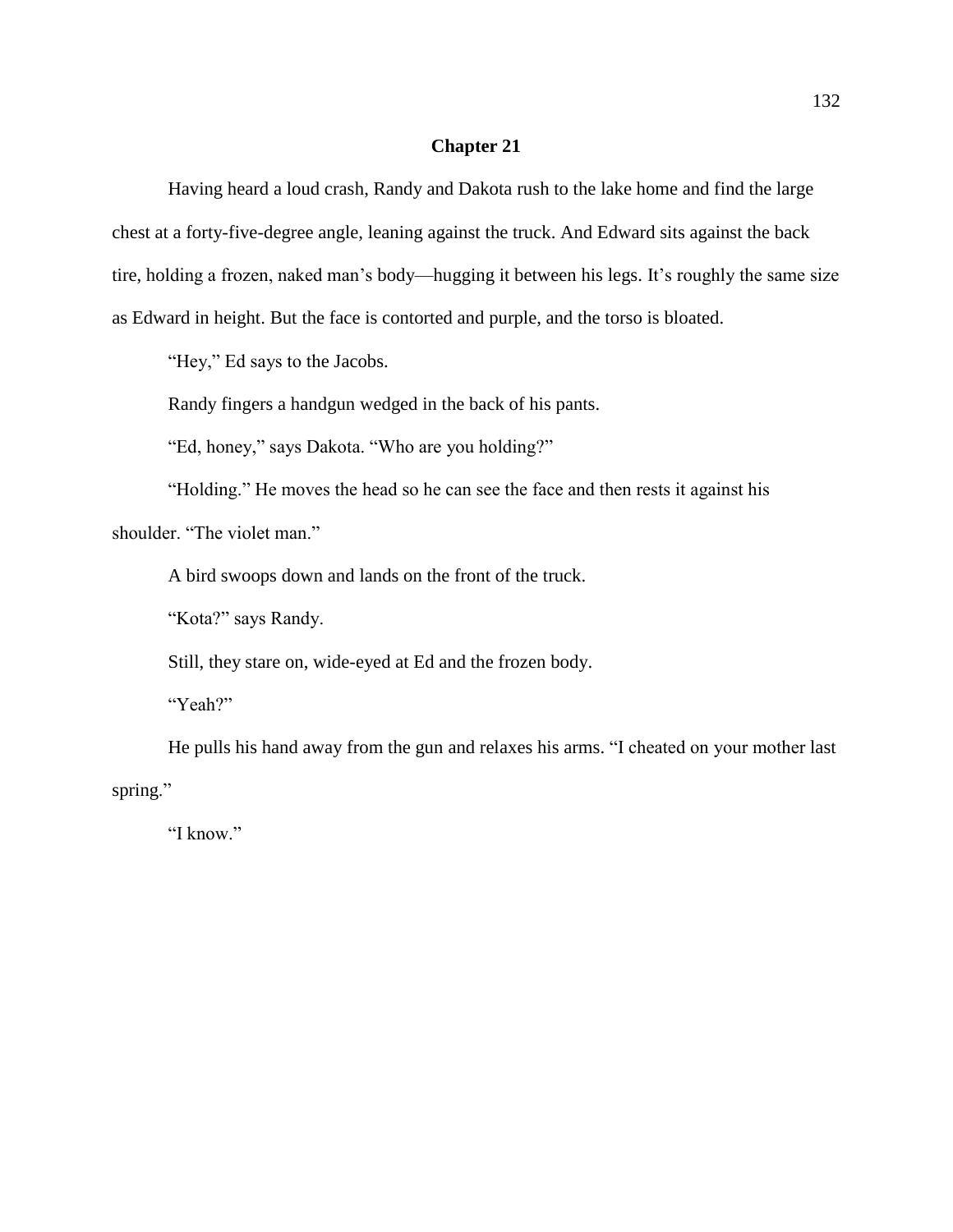Henry had been a recluse for most of their adult lives. Their twenty-ninth birthday wasn't of any particular significance, but special enough of an event that Edward knew he could coax his brother into going out without much effort. They'd made the plan a week prior. Though, except for a late-night call from Henry the previous Friday, Edward hadn't heard from him.

It wasn't abnormal that Henry would avoid texting or calling Ed. But, it was abnormal that on the day of their planned hang-out, Henry had yet to try to get out of it.

Edward buried the thought and buzzed his brother's apartment number.

The wait.

Nothing.

*buzz*

The wait.

Nothing.

*buzz—buzz—buzz—*

He stepped outside and moved around the corner of the building, where Henry's window could be seen from the alleyway. Whether it was cracked open or not was hard to tell from the current angle. He climbed the fire escape and approached the window, hoping no one would see him from the street.

Peering inside, he noticed that the fridge was open and the kitchen counter was cluttered with miscellaneous office supplies and loose papers.

Edward pushed the window open and climbed inside.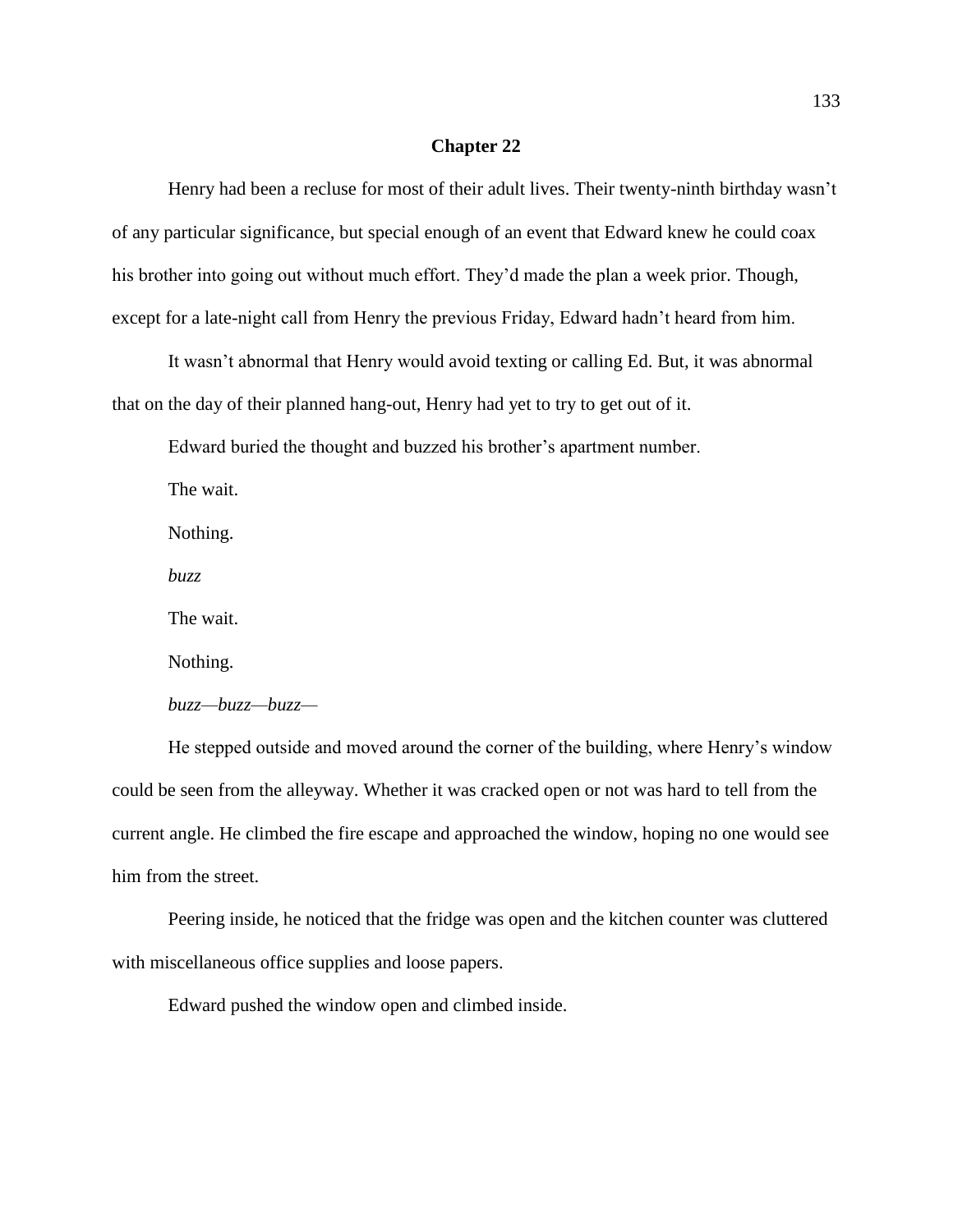The scent of rot penetrated his nostrils. He shut the fridge and went to the nearest light switch. The hallway to his left illuminated. His brother's old pair of purple Converse Chuck Taylors were helter-skelter near a closet.

Edward called for him but received no response, and became distracted by the sight of Henry's small dining room table and the various clutter atop it.

\*\*\*

His brother had several stacks of playing cards, in sets of three, lain out on the table, along with a sheet of notebook paper bearing words Edward couldn't make out, and a single die. It was a year prior, on the eve of their twenty-eighth birthday. Henry wore a forest green flannel, beige denim pants, no socks, and it was clear he hadn't been showering.

Ed sat across, recognizing the similarity between the game Henry beckoned him to play and the game he'd invented when they were kids.

"Can't believe you remember this," Edward said.

"I never stopped playing."

"Really?"

Henry shrugged.

"But it has no ultimate end. It's just—pretend."

"What's your name?" Henry said as he touched pen to paper. "So I can start your story."

Edward's mind was blank. A tremble in his brother's fingers inspired him to say the first thing that came to him—

"Theo."

"*Theo?*"

"Why not?"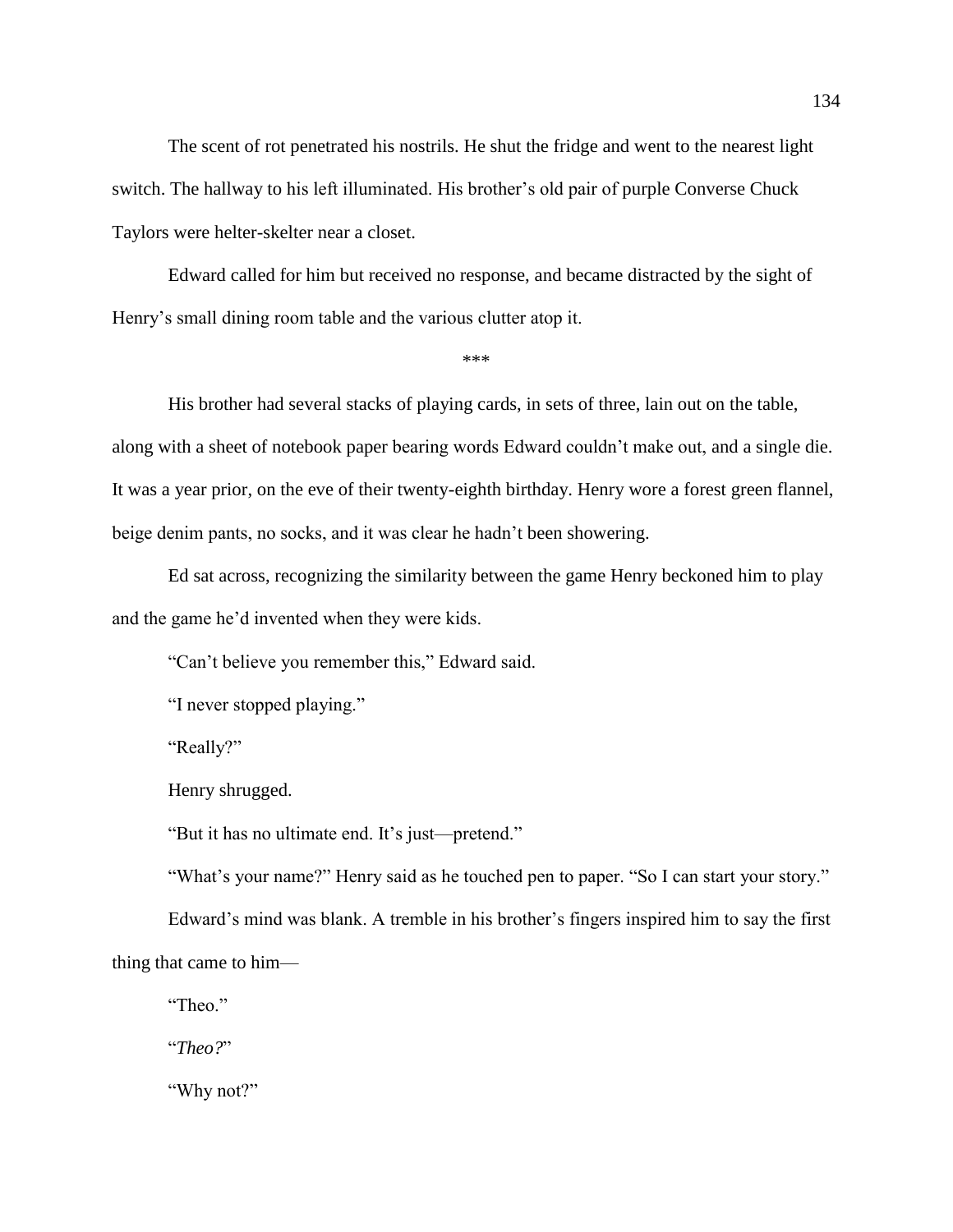"Okay," Henry rolled his eyes and scribbled on the paper. "You haven't been original in years."

"Who are you gonna be?"

"I'm gonna be me."

Henry slid the die across the table. Edward rolled—*three.* Henry instructed him to roll

again—*two.* Again—*five.* Henry's eyebrow perked as he circled something on the sheet of paper. "Well?" said Edward. "What's my fate?"

Henry shrugged, took the die, and rolled it for himself.

*Four—one—four.*

After he'd written a few things down, Henry smiled, said "That was fun," and suggested they get a beer. A tick in his eye, a bounce in his knee, an enigmatic and new excitement in his voice; red flags to a state of mind Ed had yet to see in his twin, red flags he would ignore.

\*\*\*

When he found Henry dead in his bathtub the following year, Edward noticed the water had been slowly pouring over the side from the non-stop drip of the old faucet. And his brother's skin had turned a dark pink—maybe, Ed thought in that moment, maybe from the electricity. And a white rag had been placed on his face, as if he were trying to hide himself from whoever discovered him. Except, being wet, it must have slid and only covered his mouth.

The possibility of calling someone had—

No one would want to take care of this. This was for him to take care of.

A sad event, truly.

Truly.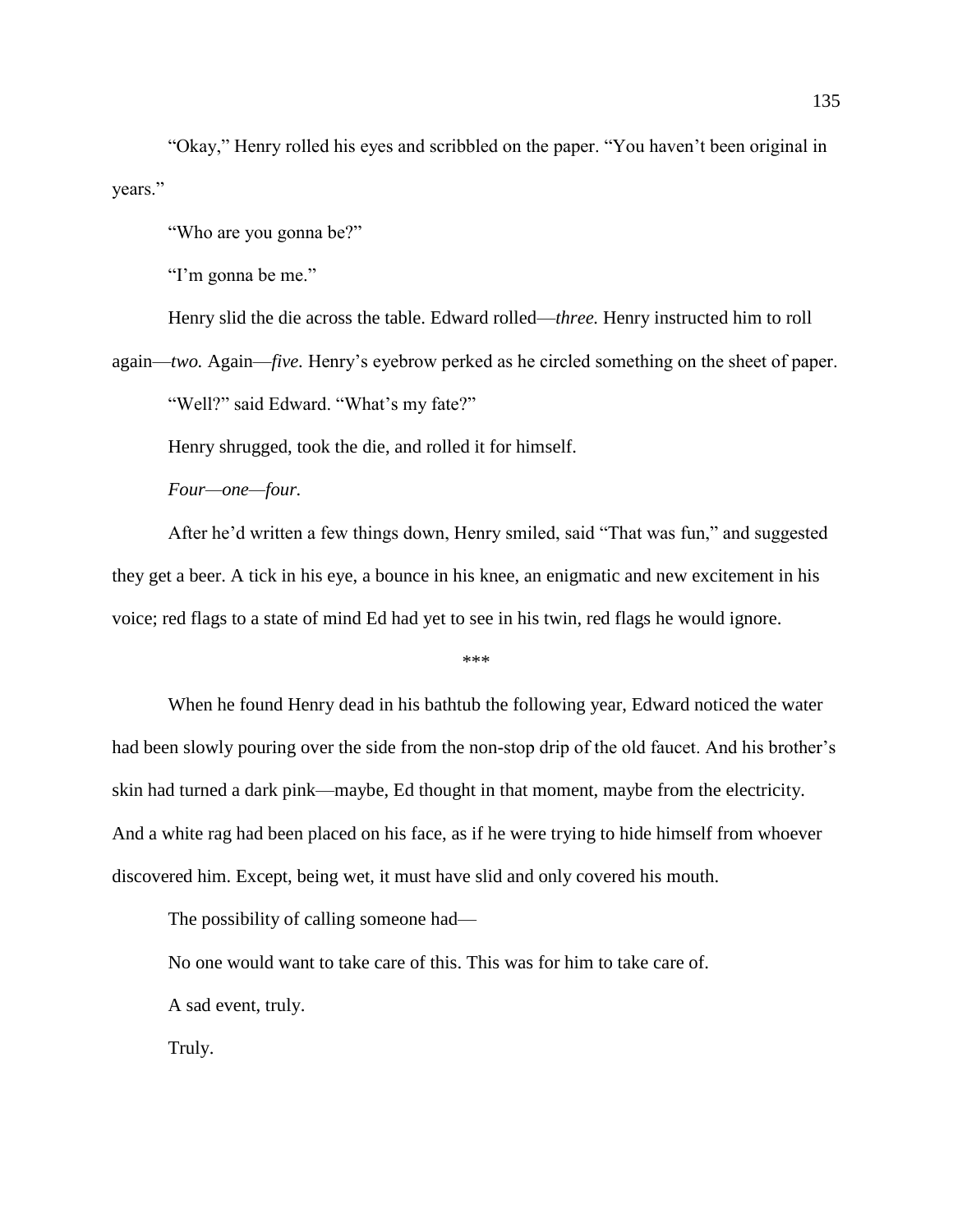Edward imagined the coroner, the paramedics, the gurney and black bag. They wouldn't want to take care of a suicide. Suicides are so pathetic, they'd think. A waste of their time. He imagined them arriving with an eye roll. "Great," one of them would say, "another loser, another quitter." Such a nasty mess.

Plus, Ed thought, it would be unnecessary. This was something he could do himself. Why bother letting anyone else in on the nasty mess?

It was settled.

He would take care it.

As he should—family and all that.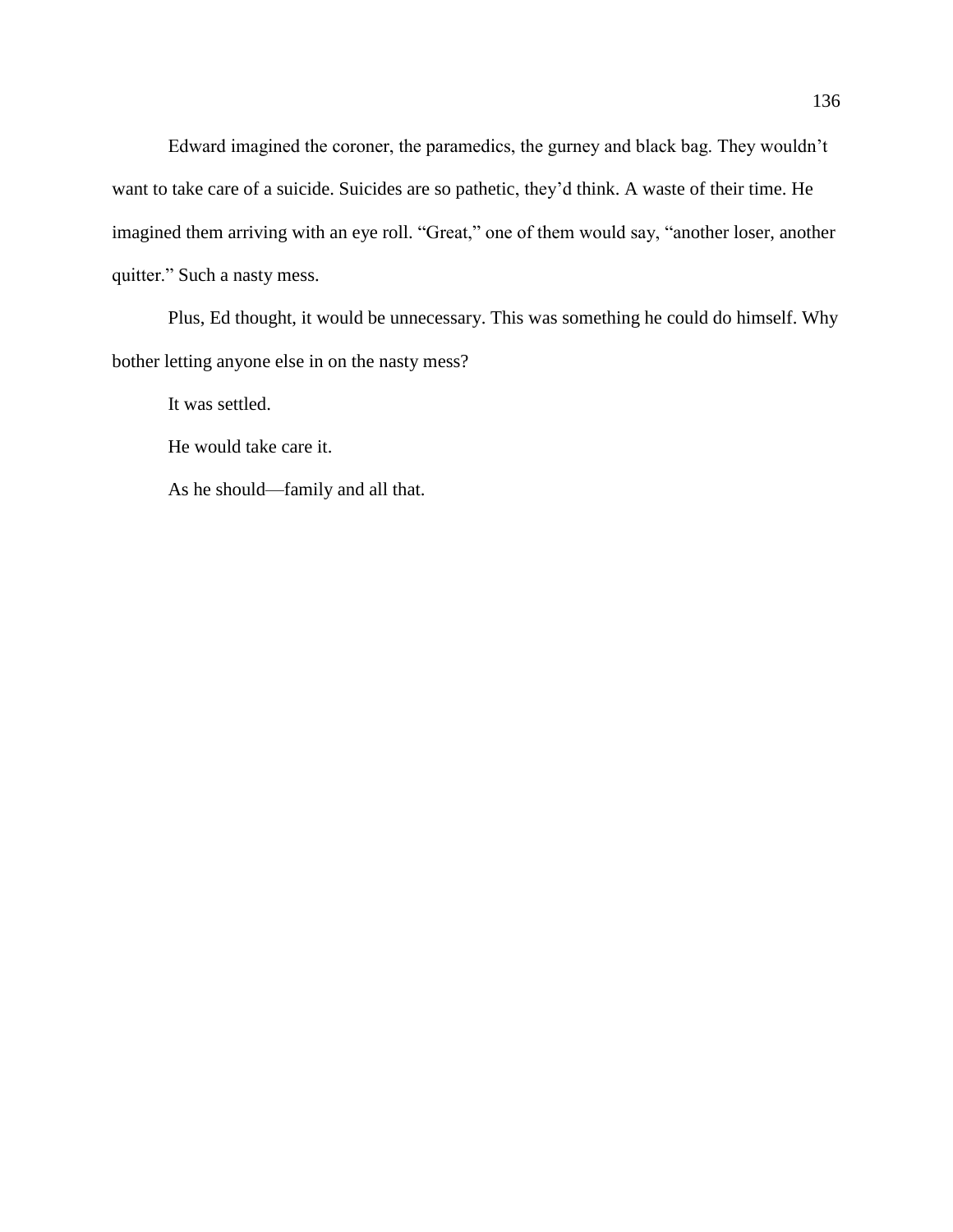Ed pulls his mother's vehicle into the garage, watching Dakota in the rearview as she parks his truck in the lot to wait for him. The garage door closes behind and puts Dakota out of sight. He sighs, unbuckles, and heads for the front door.

As he exits the garage, he's interrupted by Kyu.

"Where you been?" the landlord asks.

"Out of town," says Ed.

"Gettin' some R and R?"

"I guess."

"And now it's back to the grind…"

"Something like that."

"You okay?"

"Henry's dead."

"Oh. I'm sorry man. What happened?"

Ed tries to step around Kyu, who continues to send cliché condolences.

"Your mom is late on rent again," he says, stopping Ed for the second time.

"She's moving out."

"Does she know that?"

"Not yet."

"Yikes. Good luck with that." Kyu crosses his arms. "I'll still need this and next month's rent and a few forms filled out."

## *Kffffffffffft—*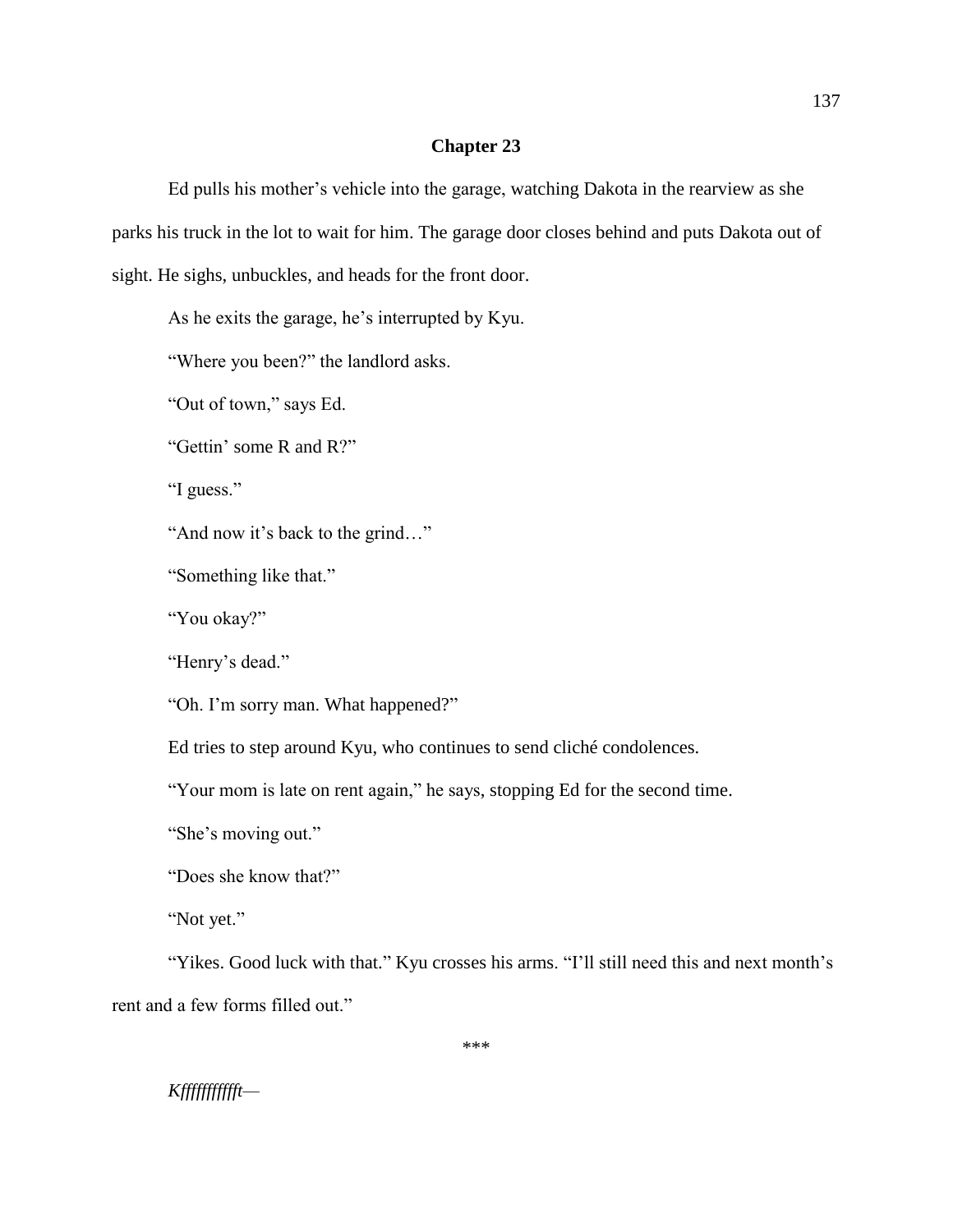"Yeah?"

"It's me."

"What the hellshit are you doing lately? You're pissing me off the pot—

"You're creative today."

*Kffffft—*

"Well? What do you want? Did you bring my car back?"

"Yes."

*Kfffffffffffffffffffffffffffffffffffft—*

"Be right there."

The door opens. Sara's hair is greasy and in a ponytail. She wears an old, yellow bracelet Ed recognizes from his childhood and a *John Mellencamp 1987 Lonesome Jubilee* tour shirt. Her eyes bulge in confident urgency as she holds out her hand, awaiting the return of her car's spare key.

Ed pulls the spare from his ring and drops it in her palm.

"That was rude," says Sara. "I know we needed the money. But that was still rude. You know better. Lately—I dunno—it's like you're eight-years-old again."

He makes eye contact with her.

"What?" she says, coldly.

Edward cries and leans into her.

\*\*\*

They sit opposite one another at the dining room table. Sara blows on her mug of recently microwaved leftover coffee and, looking at her fingernails says, "Well? What's going on?"

Edward adjusts himself in the seat.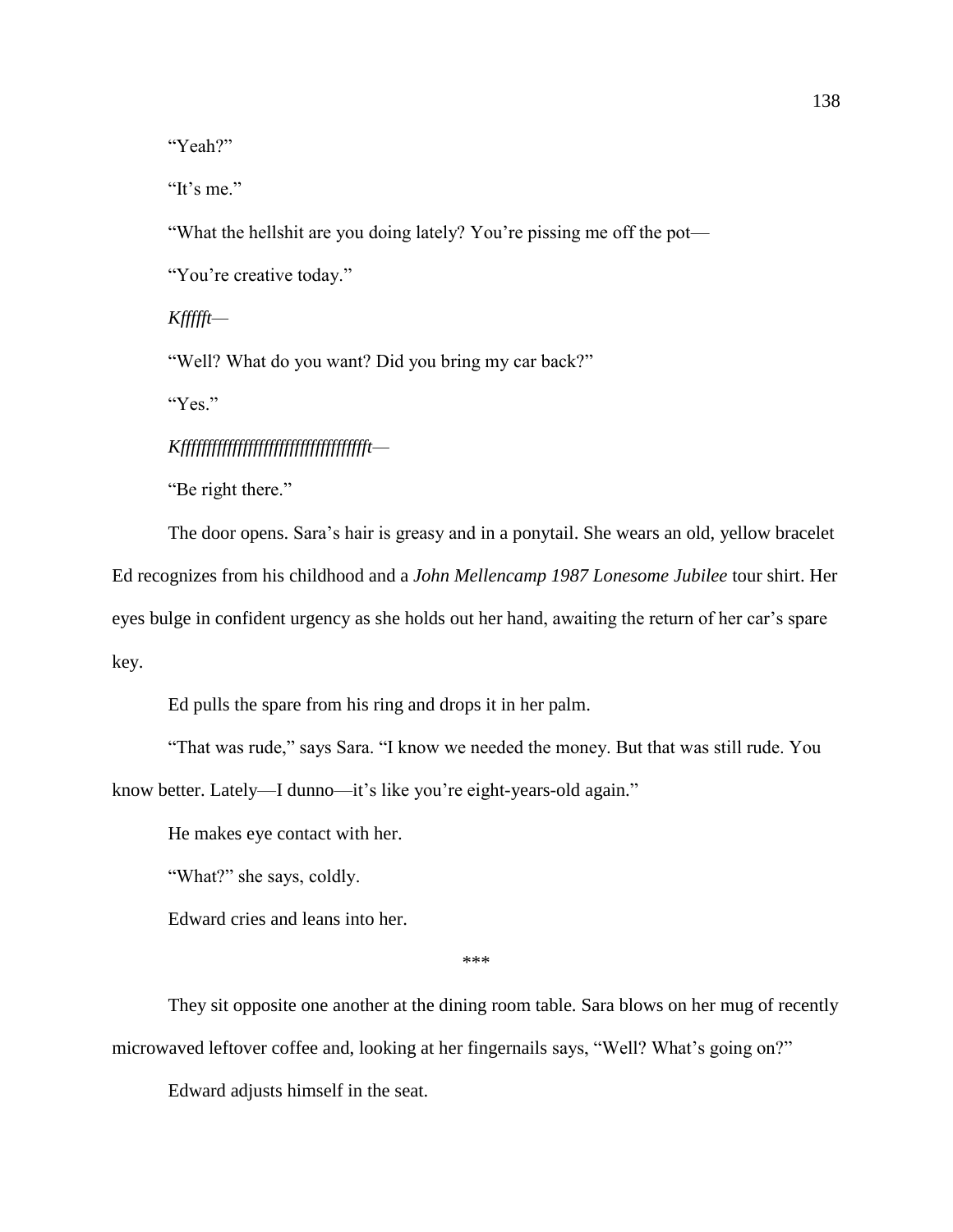"Henry's not away for work," he says.

Sara remains quiet, averting her face from her son.

"Ma," continues Edward. "Henry killed himself."

"I see." Again, she blows into the mug. The steam billows and vanishes. "Well, I suppose we have some arrangements to make."

"That's all you're gonna say?"

Edward imagines her tossing the hot coffee in his face and slamming the mug on the table. She wails. She pounds. She climbs atop him and claws at his face. She blames him. She blames him. She blames him.

But—

she doesn't.

"I was there," she says.

"What?"

"I came to his apartment on your birthday to surprise him. I never get out of the house and—and you boys are always giving me shit for it and I thought a birthday would be the right occasion. And I got there. And there he was." She remains cold. Distant from the moment. Separate from her own words. "There he was. Right there in the water. A thing. Nothing more. Just a *thing* floating there in the water."

"You were there first. You didn't say anything to me? Didn't call anyone…"

She sighs. "Well—shit, Ed—neither did you."

"You knew it was me that day. That day I was him. You knew I was pretending."

She sips.

He clears his throat. "We need help."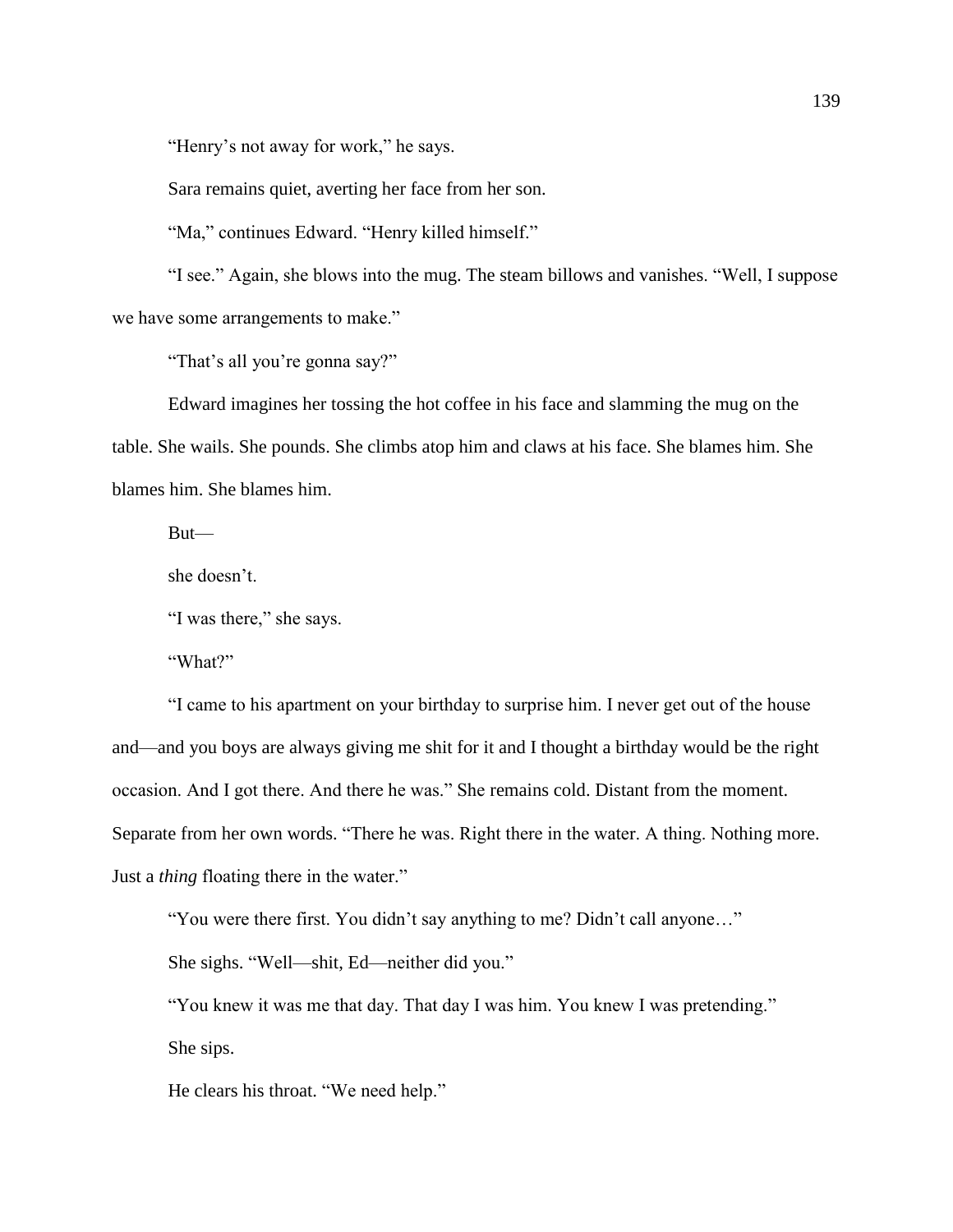"Help is for the birds. I've been there. Nothing works."

"Well, I'm going to the hospital. If only to talk to someone. I dunno for how long."

She shakes her head. "No. Bad idea." Eyes shifty. "Those people are sadists."

A lump in his throat, *the image of her with the ceramic shard and rotisserie chicken on her plate and that faded look in her eyes.*

"Henry killed himself," says Edward.

"What's your point?"

"Henry killed himself."

"Stop. I know that. Stop please."

"Mom, you can't bury this one."

"Like *you'd know*." Her tone shifts to that of a teenager. "You don't know what the hell you're talking about. You don't know *any*thing. You're still a fucking kid."

"He's not coming back."

"Stop. Stop. Stop. Stop—

"He left us. Like Brian left us."

Sara stands. She moves carefully to the nearest window and closes the blinds. She picks up her chair and slams it against the wall. It bounces back, leaving a small dent in the sheetrock and knocking her shoulder. She tries again. The chair is too strong, the only thing that breaks is her voice as she heaves the chair across the dining room, missing Ed's frozen head by a foot. She collapses to the floor with her arms frantically clawing her chest and a contorted, red face.

Saliva. Tears.

Snot. Howls.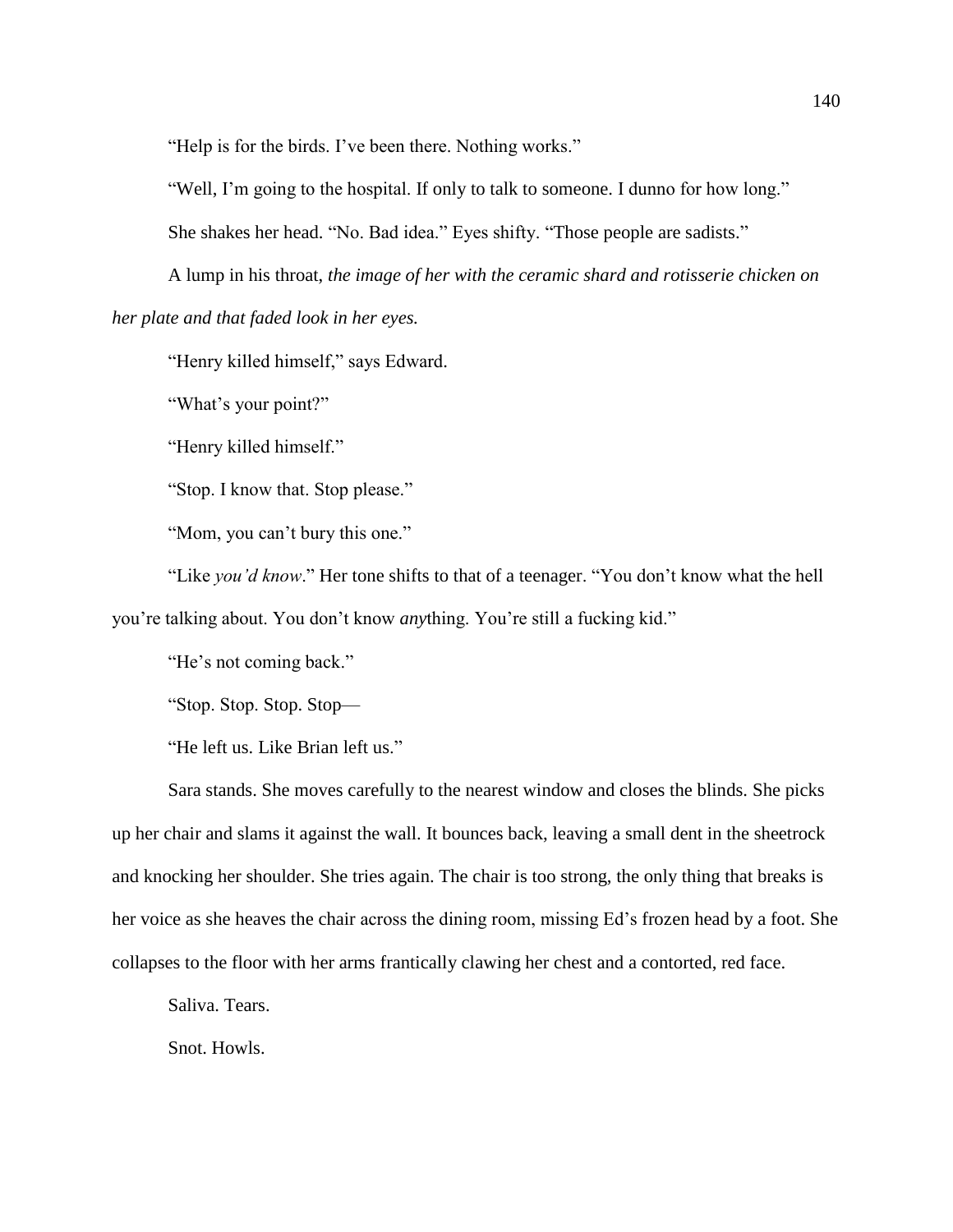On her knees, she slams her palms against the linoleum beneath her until they're raw and pink. Then, she curls into the fetal position and weeps and weeps, and fades into a whimper.

\*\*\*

A few quiet moments pass. Her son joins her on the floor.

His brown hair against her chin. Her arm around him.

She recalls a time when he and his twin had tried soccer for the first time. They weren't natural talents, quite awful actually. But rather than spend time in practice, they set up a meeting, a kind of intervention with her. One of the boys guided her to the couch while the other prepared a statement on a piece of sketch paper. And she wanted to laugh, but knew that would hurt their feelings. And it took a long time for them to get to the point of the matter—they were done with soccer. They'd decided they didn't want to endure the humility of being the worst players on the team. And they were sorry. *Sorry Mom. We know you wanted this for us, but we just don't want to do it.* She couldn't understand the look on their faces, why their eyes were wide and avoiding hers, why they shook when they delivered her the news. She could care less if they wanted to play soccer—

and it had dawned on her when the son with the sketch paper folded it and put it in his pocket, that her twin boys feared her. And she wanted to cry, but she couldn't—because she knew if she were to cry, they might think she was hurt by their quitting. So, she said nothing. Paralyzed, she nodded and let out a half smile.

And the grown boy now in her arms on the hard floor, her only living boy, he's shivering—

And she thinks of the things she'd said, and the things she'd done, and there's nothing left in her—no room to continue pretending, no room for lies to herself.